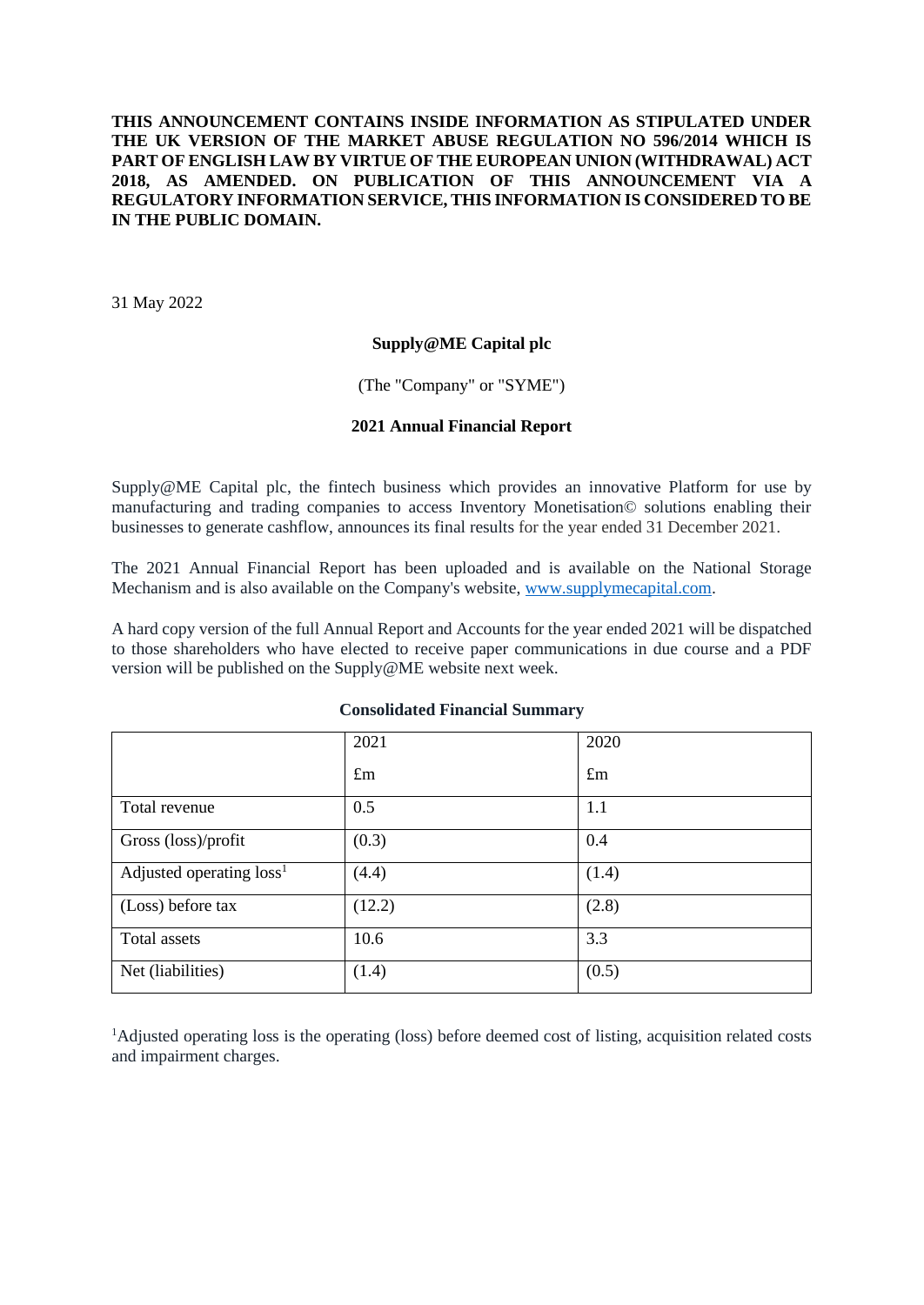#### **Operational Highlights**

| <b>In-transit monetisation</b>         |      |         |
|----------------------------------------|------|---------|
|                                        | 2021 | Q1 2022 |
| Net growth in capital under management | 4%   | 7%      |

The increase in the net growth in Q1 2022 is a combined increase from the existing TradeFlow USD and EURO funds. The movement was due to the volatility seen in other asset classes over this period, and the removal of travel restrictions and COVID-19 controls in many parts of the world, both of which resulted in a rise of new investors looking for fixed income alternative investments.

| <b>Warehoused Goods monetisation</b> |            |
|--------------------------------------|------------|
| Pipeline                             | £164.8 $m$ |

The pipeline KPI represents the current potential value of warehoused goods inventory to be monetised rather than pipeline revenue expected to be earned by the Group (being the Company and its subsidiaries). As such, this provides a good indicator of the level of demand for the Groups warehoused goods monetisation services. This pipeline represents the value as at most practical date possible prior to the issue of this annual report (being 24 May 2022).

**Alessandro Zamboni, CEO, Supply@ME Capital Plc, said**: "*2021 was a formative year for Supply@ME. Across the Group, we have built significant value into the business by way of technological improvements, recruiting new talent, strengthening our internal processes and the acquisition of TradeFlow Capital Management Ltd. Achieving these important milestones has laid the foundations for sustained growth going forward."*

**David Bull, Non-Executive Director, Supply@ME Capital Plc, said:** *"Throughout 2021, the entire team at Supply@ME worked tremendously to seize opportunities and further progress the business, despite the challenging conditions wrought by a global pandemic followed by a supply chain crisis. The numbers in 2021 are reflective of a period of building, testing, learning and futureproofing. Now, with an enhanced leadership team and significant investment into the proprietary business model and platforms, I look forward to the new dimension the business will add to the global supply chain finance landscape as it continues to grow."*

#### **Notes**

Supply@ME Capital PLC and its operating subsidiaries (together the "Group") provide an innovative fintech platform (the "Platform") for use by manufacturing and trading companies to access inventory trade solutions enabling their businesses to generate cashflow, via a non-credit approach and without incurring debt.  This is achieved by their existing eligible inventory being added to the Platform and then monetised via purchase by third party Inventory Funders.  The inventory to be monetised can include warehouse goods waiting to be sold to end-customers or goods/commodities that are part of a typical import/export transaction. SYME announced in August 2021 the launch of a global Inventory Monetisation programme which will be focused on both inventory in transit monetisation and warehouse goods monetisation. This program will be focused on creditworthy companies and not those in distress or otherwise seeking to monetise illiquid inventories.

#### **Contacts**

Alessandro Zamboni, CEO, Supply@ME Capital plc, investors@supplymecapital.com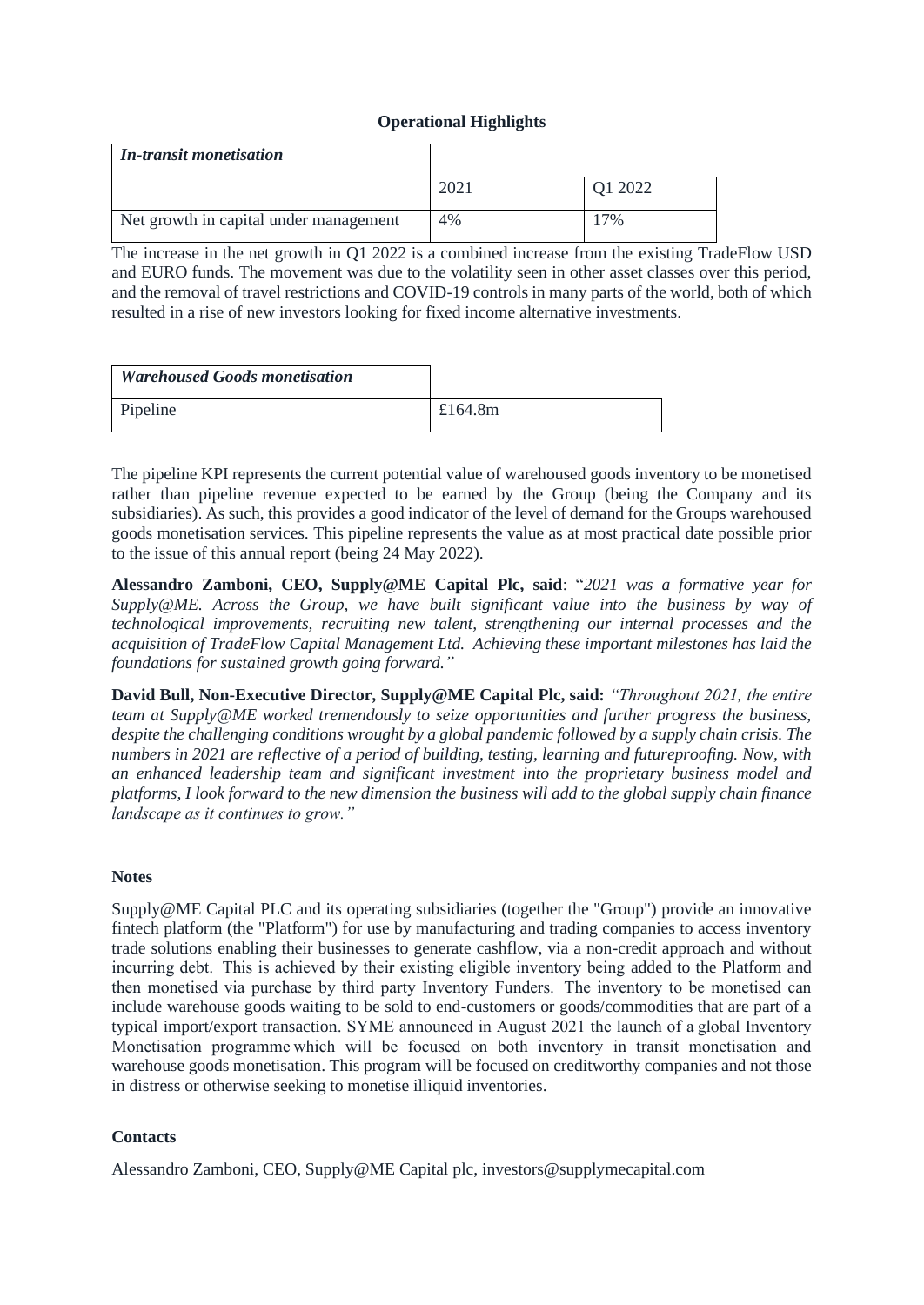Paul Vann, Walbrook PR Limited, +44 (0)20 7933 8780; paul.vann@walbrookpr.com Brian Norris, Cicero/AMO, +44 (0)20 7947 5317; [brian.norris@cicero-group.com](mailto:brian.norris@cicero-group.com)

#### **Management Report**

#### **Chief Executive Officer's Statement**

The need for Supply@ME, and the need for the services which this business offers, is even greater now than when we launched on the London Stock Exchange in 2020. 2021 was a year of global crisis and disruption. Business confidence for many fell to new lows and the focus was on surviving COVID-19. Supply chains have had to be rebuilt stronger: "just in time" has given way to "just in case". This did not happen overnight. Local driver shortages have exacerbated global problems. Supply@ME has learnt considerably from the experiences of the past two years, and as a result we believe the future is very bright.

#### **What We Built**

Business confidence in 2021 stymied our progress in some areas. Like many of our shareholders and partners, I expected us to have completed several inventory monetisations by the year end. However, the impact that COVID-19 had on business priorities for our partners, and which multiple lockdowns had on the speed of decision making, was significant. While we could not control this, our business and offering are stronger with the benefit of additional time and the feedback we have been able to incorporate into the Platform. For Supply@ME, 2021 was a formative year.

#### **We Secured Funding and Additional Investment**

The proceeds from the two funding arrangements entered into during 2021 allowed the Company to complete the acquisition of TradeFlow (our first M&A deal), as well as to continue the important investment into the assets of the Group, including the intellectual property rights over the platform, and to invest in recruiting our new leadership team. The recent Capital Enhancement Plan, announced in April 2022, was fully subscribed by the longterm investor Venus Capital SA ("Venus Capital") which proved that professional investors believe in the inventory monetisation business model. We also intend to enable existing shareholders of the Company to acquire new ordinary shares on the same terms as Venus Capital. This combination of retail and institutional investment will provide the Group with both commercial and financial support for the next phase of the Group's development.

## **We Built Our Leadership Team**

The Group's unwavering approach is to build a scalable business which exemplifies the strong regulatory requirements required of a listed company. In this regard, we believe shareholders are in good hands thanks to the experience and dedication of our Executive Directors, Alessandro Zamboni, John Collis and Thomas (Tom) James and our leadership team comprising our Chief Financial Officer, our Chief People Officer, our Group Head of Enterprise Risk Management, our Group Head of Operations and Transformation and our Group Head of Origination. Further information on our executive directors and members of our leadership team can be found on page 51 and 23, respectively, in the Company's full Annual Report & Accounts 2021. Additionally, the Company learned from, and leveraged, the deep corporate governance experience of our previous Chairman, James (Jim) Coyle. The Board and the Nomination committee are now focused on evaluating potential candidates for the Chair and Non-Executive Director positions with capabilities and experience that will complement those of the existing executive and Non-Executive Directors in order to future proof the Board as the Group enters its next stage of development.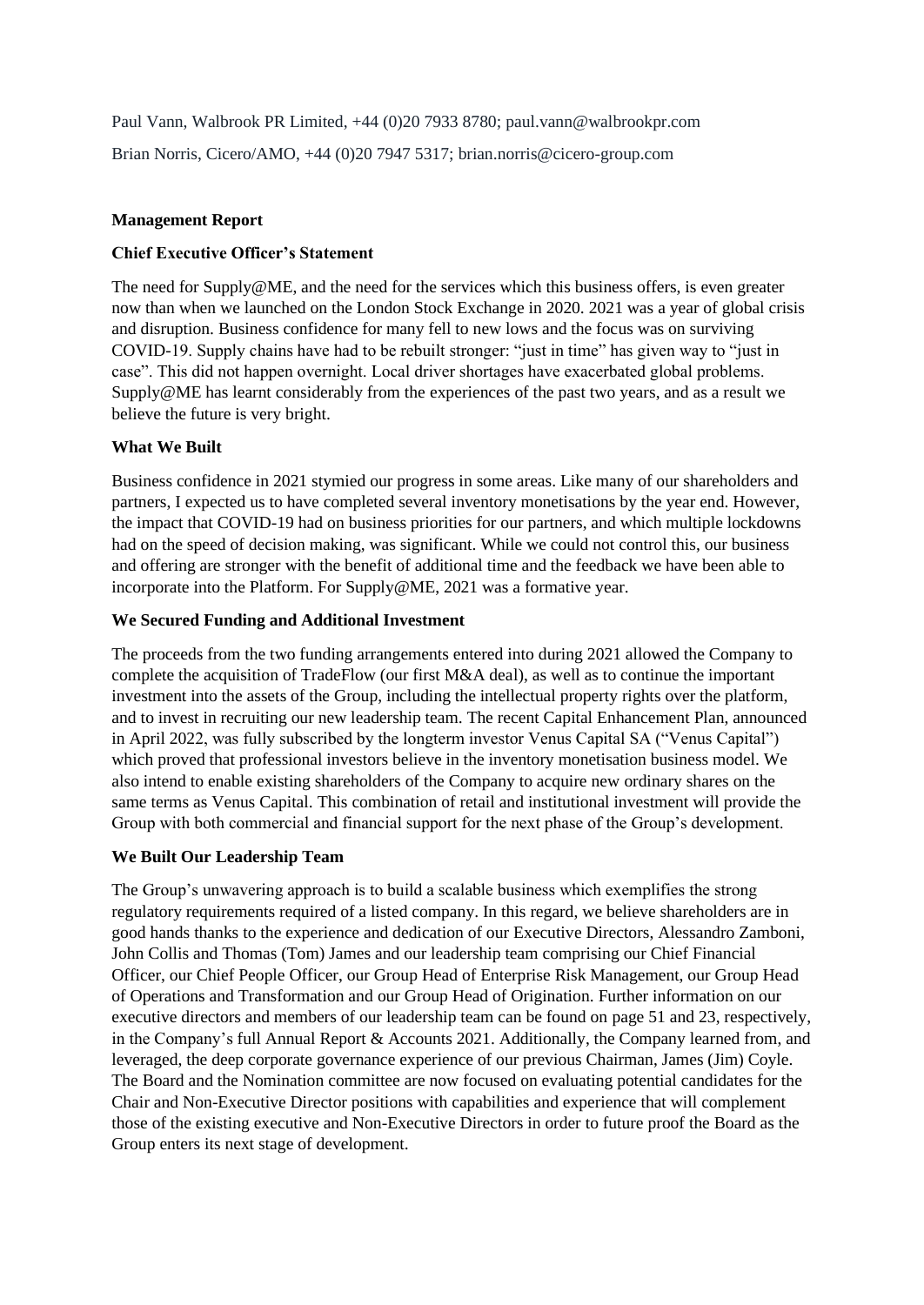#### **We Completed the Acquisition of TradeFlow**

The addition of TradeFlow to our Group provides the ability to offer an unrivalled inventory monetisation journey, allowing us to offer a unique, and end-to-end, inventory monetisation journey from exporters to importers, followed by a unique warehouse goods monetisation service. With a broader footprint and customer base in Singapore, TradeFlow gives us a clear launch pad for the Asian marketplace and links to key trading hubs globally.

#### **We Clarified the Business Model**

We distinguished the pure FinTech business from the inventory funding structure as the provider of each inventory monetisation transaction. Details of the current business model can be found on page 14 in the Company's full Annual Report & Accounts 2021 including those activities that are expected to be delivered by the Group in their capacity as inventory servicer, and those that are expected to be delivered by segregated stock (trading) companies which will be owned by the Global Inventory Fund (the "Fund"). While the TradeFlow acquisition complemented the existing business model, the value of what Supply@ ME has built, in terms of the technology and talent, also became apparent. Our proprietary Platform has an intrinsic value and has generated significant interest from other operators, from banks to debt funders, to improve or facilitate their own inventory backed or based facilities. Accordingly, we launched our White-label initiative at the end of August 2021. We have also invested heavily, both in terms of time and resources, upgrading the underpinning architecture and how it can avail of TradeFlow's technology within its TradeFlow+ system. Our discussions with potential inventory funders regarding the introduction of an equity line into the capital structure of each inventory monetisation led to, and was addressed by, the launch of the Fund as announced in August 2021. This Fund can serve as an equity partner as well as on a standalone basis. The Fund also leverages the funding structure of TradeFlow Capital, a further benefit to, and justification for, the acquisition.

#### **What We Learned**

As the impact of COVID-19 crystallised for many businesses, the minds of Chief Financial Officers (CFOs) at companies of every size have increasingly turned to how to survive and thrive in the 'new normal'. There is a universal need to find alternative solutions to manage the risks which the pandemic has brought about. Some of these are obvious and indeed are the same which Supply@ME was created to address. Businesses in every country in which we operate, or may wish to operate, are retaining more inventory for longer. Monetising this inventory and alleviating the increased cost holds an obvious and growing appeal.

However, there are also new risks which have arisen and gained prominence. Supply@ME is well placed to support businesses to find solutions to many of these. From working on the digitisation of operations to inventory cost optimisation and understanding client and supplier risk, the experience of the past two years has emphasised the depth of services which our platform can offer. Monetisation at the core will be combined with other services to bring us closer to our clients. There is clear evidence that the service developed by Supply@ME offers not only a means to allow corporates to sell goods but also a real commercial partnership which allows our clients to better manage their data, using this to monetise their inventory, optimise their supply chain, and so further receive value from the same information generated.

There is much more to come, and we will continue to adopt a 'test and learn' approach. We are now eager to put these lessons into practice.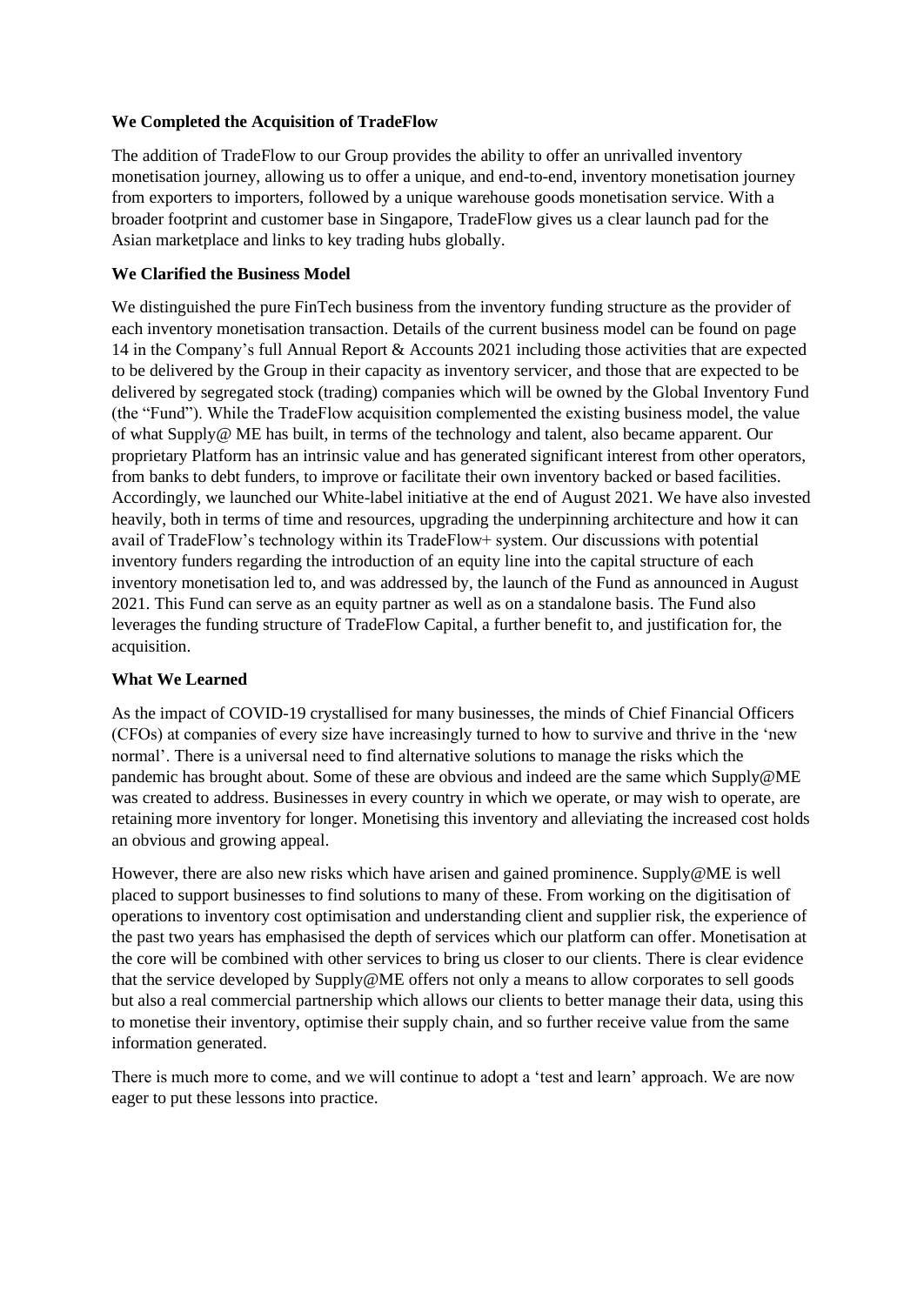## **Future Plans – Looking Ahead**

There is now a new era of digitalisation and digitisation of supply chains. The speed at which we have reached this point has been accelerated by the recent geo-political crisis and the rise of new technology and business paradigms (such as Web 3.0).

It is clear that corporates need to improve their processes. They are having to set new objectives for their supply chains with greater focus on resiliency, risk management and efficiency – optimising inventory management and, enhancing the cash position as a key indicator for credit evaluation. In our experience, corporate treasurers are moving from a reactive approach to a more proactive and dynamic view.

For in-transit transactions, we are observing progress towards a new vision of a modernised global trade finance ecosystem, with networks and players focussed on digitalising parts of the trade and finance processes, providing a framework for digitally connecting and facilitating interoperation among these networks through sets of shared standards, processes, protocols, and guiding principles. An integral part of this new vision is the "interoperability layer", a global framework of standards and policies that enables participants in the trade ecosystem to seamlessly connect to both present and future networks.

Our Group wants to play the key role in this huge target addressable market promoting its unique business proposition:

- Through our Platform, as an enabler of an innovative commercial model which allows each Corporate to manage new strategic objectives for their supply chain management (resiliency, cash optimisation, inventory efficiency and digitisation of the trade process regarding both international and domestic trade deals); and
- For investors, generating a unique opportunity in the alternative capital markets, presenting an attractive risk/reward proposition within an innovative asset class aimed at supporting the real economy.

We believe this can be achieved along global supply chains, both during the export-to-import intransit journey and during the warehoused goods days-in-inventory phase, when goods are stored and enabling CFOs to more efficiently manage the core assets of their business.

This can be realised and scaled, by leveraging our unique business model, underpinned by the technology and the market expertise that our team has. The positive results achieved regarding client companies' origination activities and inventory funding routes expansion are further evidence of this.

It is fair to say the financial results for the year ended 31 December 2021 do not provide the full picture of the vast amount of work that the Supply@ME team have undertaken to continue to develop the Group and the Platform for future success.

#### **Alessandro Zamboni**

*Chief Executive Officer and Executive Director*

## **The Market**

The traditional supply chain funding model came under acute and intense pressure during the global pandemic. But the last two years has reinforced the viability of  $\text{Supply@ME'}$  innovative fintech solutions as COVID-19 and recent geo-political unrest expedited technological advancement in areas such as treasury, risk management and demand planning, in the face of unprecedented supply chain disruption.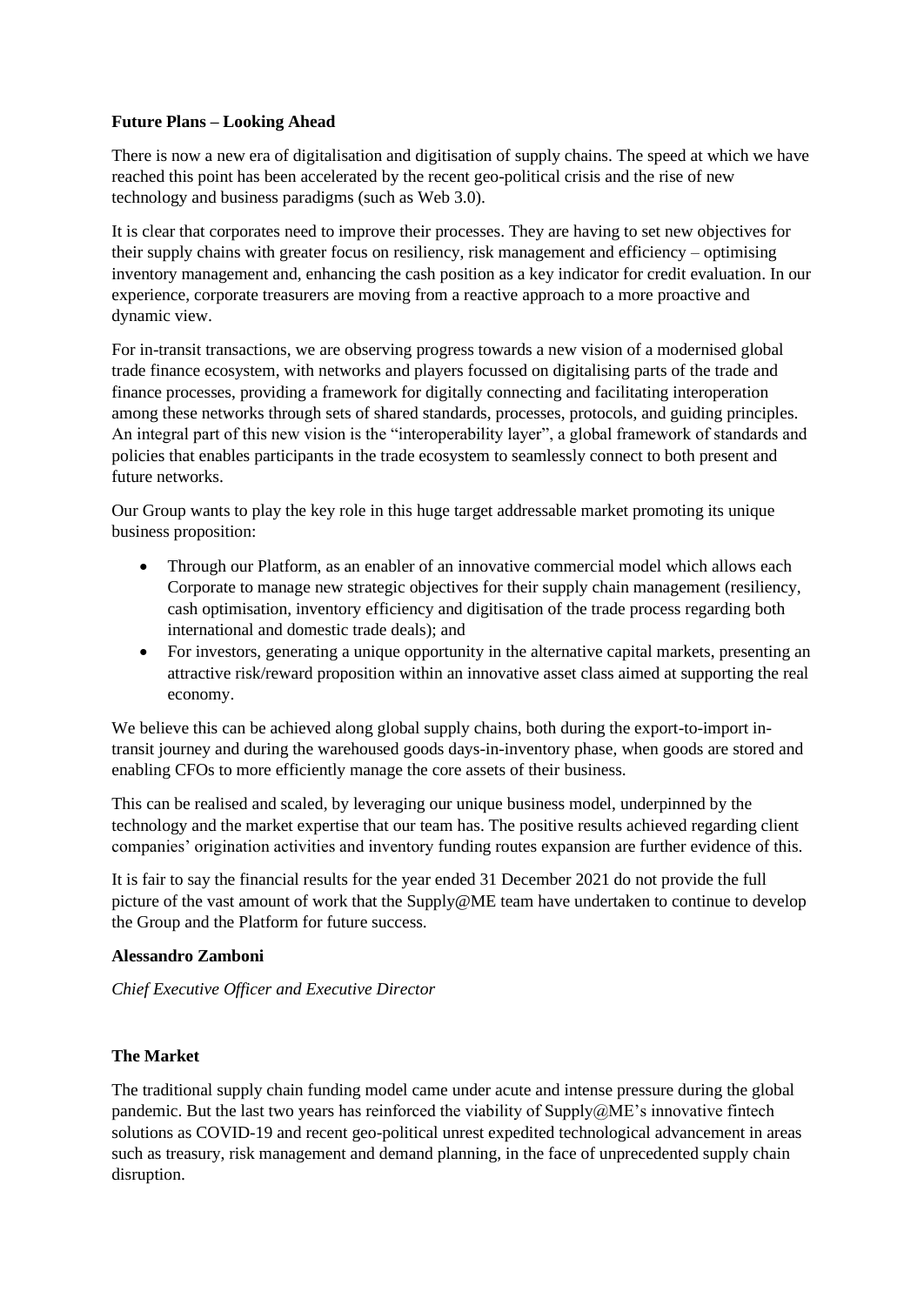Additionally, the era of companies acting as conventional creditors to meet the needs of the market is over. At Supply@ME, we are building a new inventory monetisation model that gives firms the opportunity to adopt non-credit approaches to free up digitally value from their inventories.

Our market analysis can therefore be viewed through a number of prisms: how CFOs will leverage digitalisation, new methods being used by corporates to manage their resiliency, the future global trade finance ecosystem and the alternative asset investment industry.

#### **The Changing Market**

#### *Large Enterprises*

The role of today's CFO or treasurer has been rethought in recent times and now encompasses a comprehensive approach to managing enterprise liquidity. CFOs and Treasurers now place a premium on speed and flexibility for evaluating liquidity financing alternatives. Bank-independent technology solutions are becoming the preferred model. Further, seamless integration with enterprise resource planning (ERP) systems and the ability to make swift decisions (for instance, access to financing short-term investments) based on underlying cash positions, are now priorities for large enterprises.

Building a new trusted data environment, which includes a Clients ERP data transfers, the Inventory Monetisation model invented by Supply@ME aims to create a new commercial approach to allow CFOs and treasurers to unlock value from their inventory.

#### *Small and Medium Enterprises (SMEs)*

At the same time as Supply@ME first listed on the London Stock Exchange, in March 2020, SMEs began to be negatively impacted by the outbreak of the COVID-19 pandemic. According to the OECD report Financing SMEs and Entrepreneurs 2022, over 50% of SMEs reported a significant drop in revenue and risked being put out of business in less than three months. However, the SME sector has rebounded, as we emerge from the global pandemic with new lending sources emerging as a result of government monetary policy and a renewal in business confidence.

But it is no secret that traditional banks could be doing more to serve the SME sector. There is a perceived lack of appetite to lend to these businesses, with the complexity of this lending outweighing the potential returns. Many business owners have been pushed to dip into their personal finances or forgo debt altogether. However, as businesses begin to bounce back from the impact of Covid-19 and the supply chain crisis, many are looking to invest in their operations to expedite recovery. The alternative finance sector is growing to meet this demand. Supply $@ME$ 's Inventory Monetisation service offers an improved alternative to traditional financing. Supply@ME has created a new way to support SME needs, through a unique non-credit approach.

#### *Digital Evolution*

In retrospect, the recent supply chain crisis may not have been a matter of if, but when. The "just in time" logistics model was always vulnerable to shock, but previous models relied on such a shock being easily correctable or highly unlikely. Companies' ability to forecast demand and determine how to meet it has been further challenged by the increasingly global scope of supply chains.

As companies begin to shift from this previous system to a more high-tech, digitised supply chain, companies like Supply@ME have a role to play. The unprecedented shift to new technologies forms a cornerstone of our business model - as the digital maturity of more companies increases, our system will slot in alongside them.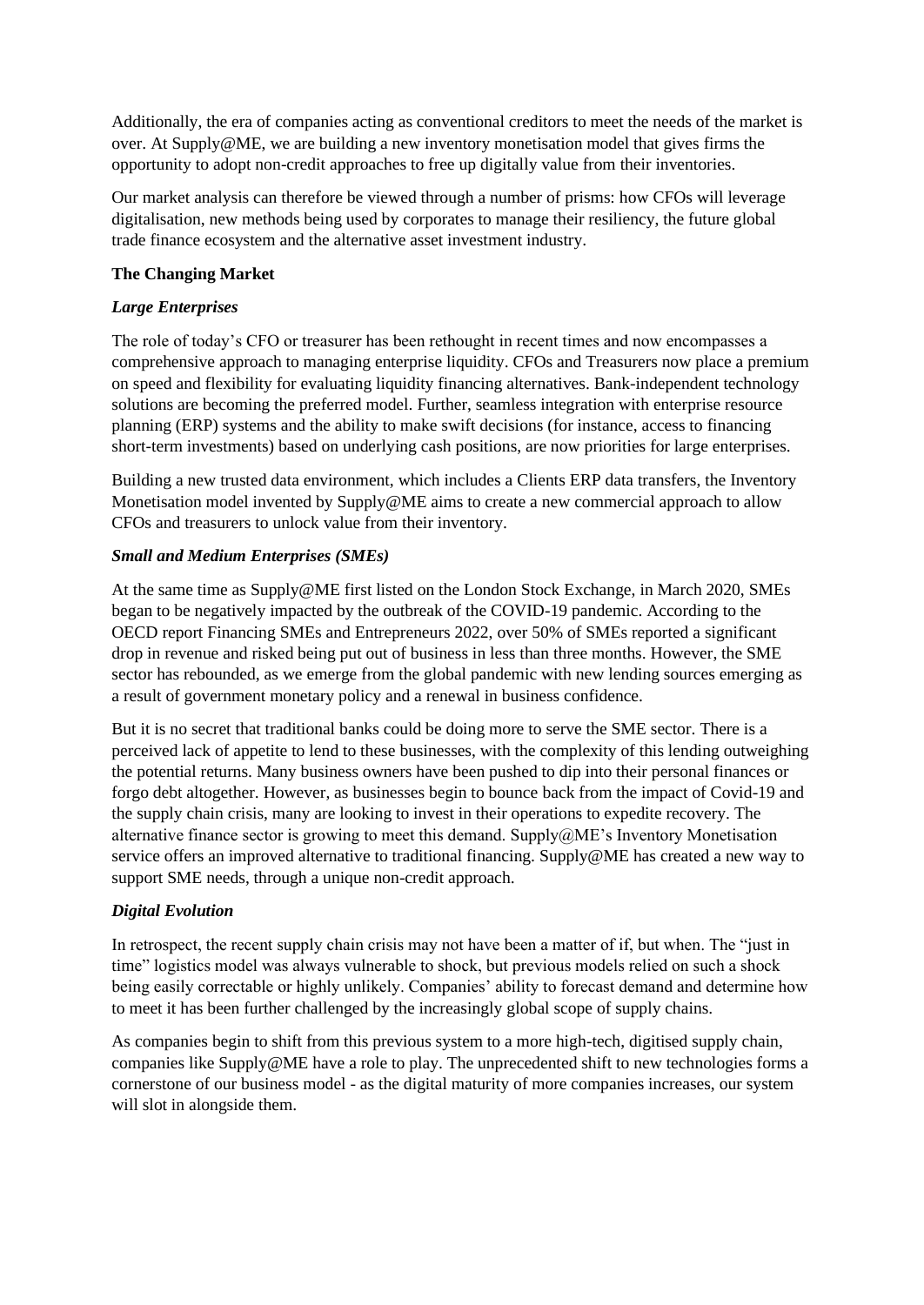#### **Resilience – The New Risk Management**

Following the shocks to the existing supply chain structure, the business world has begun to pivot from risk management to resilience. McKinsey found in a 2020 survey that "just over threequarters of respondents said they planned to improve resilience through physical changes to their supply chain footprints". Repeating the survey in 2021, McKinsey found "an overwhelming majority (92 percent) said that they had done so".

The survey also revealed a shift in strategy. Many of the companies surveyed were planning a multibranch approach to improve supply chain resilience. These steps included increases in the inventory of critical products, components, and materials, diversifying supply bases by relocating supply and production networks. As companies shift their supply chains to this new focus on resilience, they will need access to capital and to improve their inventory data analytics capabilities. Supply@ME's Inventory Monetisation service can facilitate this shift.

## *In-Transit Risks*

The 2021 Suez Canal obstruction now seems like a minor footnote in the issues that supply chains have faced over the last few years, yet it highlights to the world the wider issue of in-transit risk. The last 12 months have reminded shippers that relying on just-in-time supply from container shipping can be risky.

Companies might begin to increase inventories and safety buffers, both at departure and arrival ports. With this added cost, many businesses might also realise that the funds locked up in their inventory could be put to better use elsewhere in their business. While the outlook for containerised logistics and global supply chains remains uncertain, businesses can turn to in-transit inventory monetisation to unlock the liquidity tied up with increased stock levels.

#### *Risk Response Strategies*

The frequency and magnitude of supply chain disruptions have been increasing dramatically in the decade preceding the war in Ukraine.

Executive teams have placed a new weight on key supply chain actions, to protect their businesses in the short term and transform their resilience over the next decade.

With the winding down of government support, companies are more aware than ever of the need to keep track of accessible liquidity. Financial institutions oil the wheels of trade, for example around 40 percent of global goods traded is supported by bank-intermediated trade finance. Despite trade finance's critical role, however, gaps in coverage have been recognized for some time, particularly for the SMEs that serve an increasingly important role in global trade.

This process has been exacerbated by the impact of the COVID-19 pandemic and is expected to continue without high-level intervention. As trade and supply chains grow more complex, SMEs face greater challenges in accessing liquidity.

In this regard, we think that the alternative investments market combined with state-of-the art fintech providers can be the solution. Supply@ME will play a key role in this space in the coming years.

## **The Growth of Alternate Asset Classes**

## *Hedge Funds*

The robust growth of the hedge fund sector has continued in 2022. So far this year, taking advantage of increased economic volatility and risk management, the hedge fund industry comfortably outperformed the S&P Total Return Index. In 2021, according to HFR, hedge funds delivered global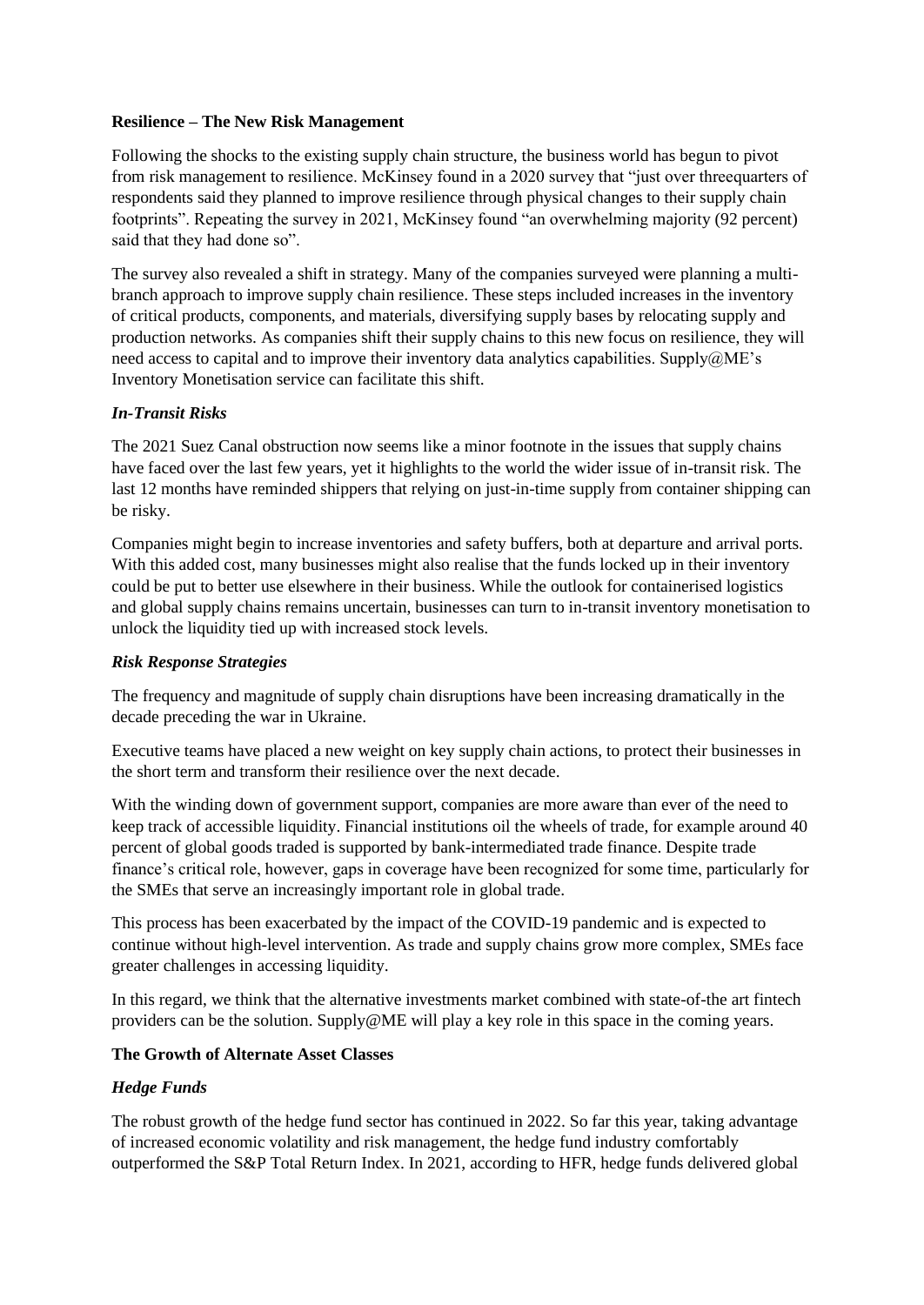annual returns of 10.3%, the second year in succession a double-digit return was recorded. Furthermore, total hedge fund assets now exceed \$4 trillion.

Accordingly, Supply@ME's business model and inventory monetisation services are well-suited to the hedge fund asset class, reinforced by the opportunity to leverage TradeFlow's experience in structuring and advising hedge funds.

## **Private Debt**

The private debt market has also emerged from the global pandemic in a stronger condition.

Private debt funds raised a record amount of capital with fewer, yet larger, funds closing. Aggregate capital increased 14% in 2021 to \$193.4 billion across 202 funds, down from 2020's 255 funds closed. Indeed, there has been a notable increase in the number of funds gathering commitments of more than \$1 billion – and even as much as \$10 billion – by some of private capital's largest managers.

Among investors surveyed by Preqin in November 2021, 36% said they looked to private debt for a reliable income stream, while 37% were attracted to its high risk-adjusted returns, a unique combination across private capital.

The upsurge in private debt capital and the attractive risk/returns projected by the funds advised by TradeFlow bode well for Supply@ME's future performance.

#### **Digital assets**

As an investable asset, trade finance has desirable attributes, including typically low default rates, attractive yields (compared with traditional instruments), short-term durations and self liquidating disposition. However, institutional investors, to date, have not embraced at-scale trade finance as an investable asset. Indeed, the trade finance market tends to be illiquid and non-transparent for reasons including technology limitations - resulting in the lack of a transparent electronic market - and limited risk assessment expertise among institutional investors. A key first step toward bringing liquidity to the trade finance market has been the recent expansion of the "trade as an asset" concept - the notion of transforming trade finance transactions into instruments readily exchangeable on securities markets. The model of the creation of a digital representation of assets (such as "tokenisation") could expand the market considerably and the Supply@ME Platform is ready to take advantage of this opportunity.

## **The New Way Of Corporates To Manage Their Resiliency**

## *Resilience: The New Risk-Management Paradigm*

The discussion so far has focused on non-financial risk in a continuously changing world. Nonfinancial risk is found to be deeply embedded in corporate operations. As the 21st-century business environment becomes ever more volatile and disruptive, companies are beginning to question standard risk-management approaches. The thought leaders among them are now calling for new approaches that go beyond risk management, toward corporate resilience. Resilience is still an emerging approach.

In a 2020 McKinsey survey, just over three-quarters of respondents said they planned to improve resilience through physical changes to their supply chain footprints. By 2021, an overwhelming majority (92 percent) said that they had done so. But the survey revealed significant shifts in footprint strategy. Last year, most companies planned to pull multiple levers in their efforts to improve supply chain resilience, combining increases in the inventory of critical products, components, and materials with efforts to diversify supply bases while localising or regionalising supply and production networks. In practice, companies were much more likely than expected to increase inventories, and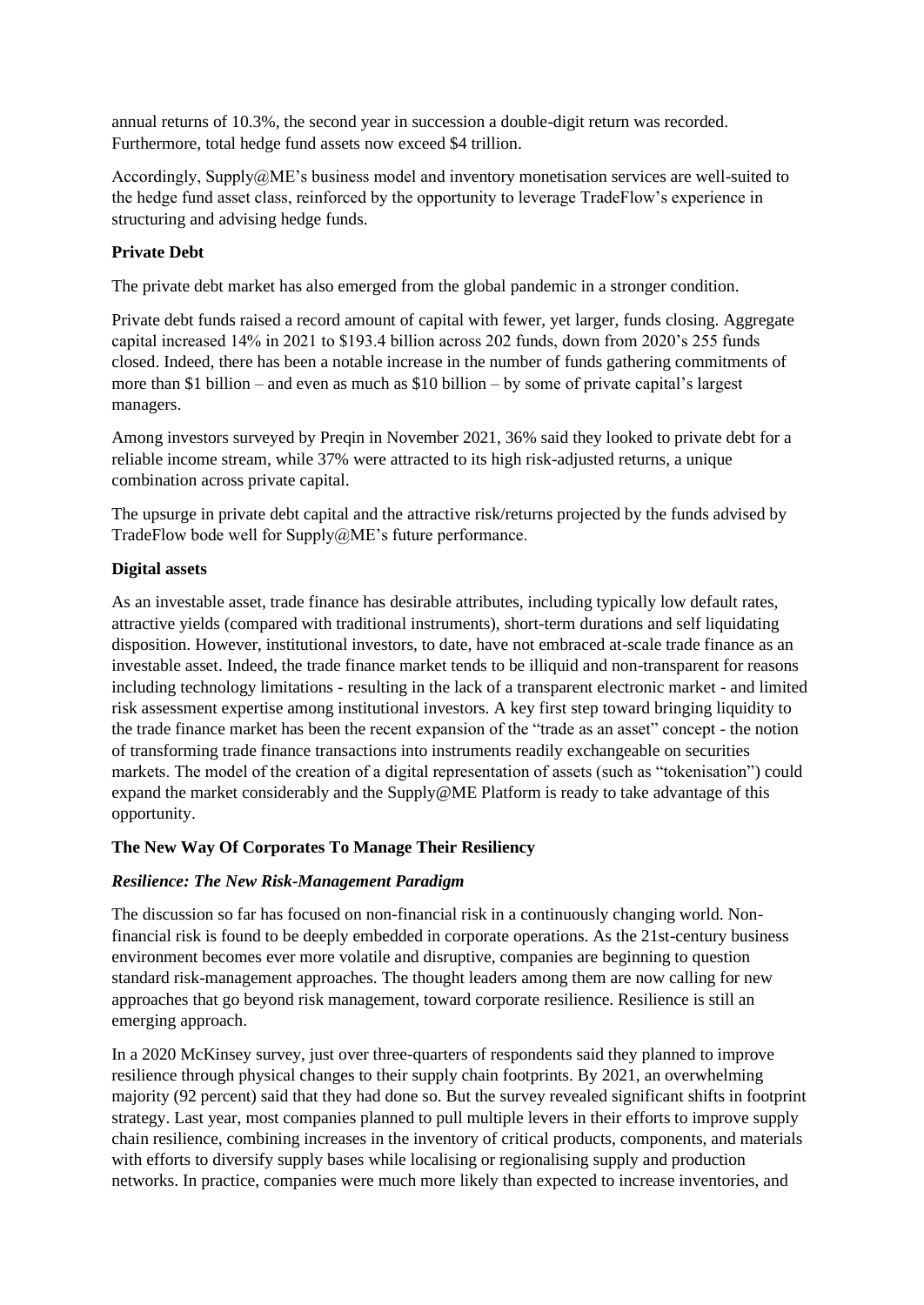much less likely either to diversify supply bases (with raw material supply being a notable exception) or to implement nearshoring or regionalization strategies. In this regard, only 2 percent of companies have visibility into their supply base beyond the second tier.

## *In-Transit Risks: Navigating the Current Disruption in Containerised Logistics*

We believe container freight rates will remain elevated throughout most of 2022 while the containerised logistics disruption persists. Container demand is driven by end consumer spending on goods, shippers' desire to continue stocking inventory, and an economic re-opening that may shift spend back to services.

In the short term, manufacturers may have little option when it comes to changing their current suppliers and existing manufacturing footprint, but in the medium term they could cultivate alternative suppliers. Some successful strategies could evaluate near-shoring options, or use suppliers in India and South America that reduce exposure to the main Transpacific trade lane. Manufacturers can also rethink product design, particularly to limit highly customisable components that are complex to source. Assessing products and redesigning packaging is often a quick win and can help to improve efficiency in container space utilisation.

Shippers can also re-evaluate their overall supply chain design and strategy. The last 12 months have reminded shippers that relying on just-in-time supply from container shipping can be risky.

Companies may need to increase inventories and safety buffers, both at departure and at arrival ports. This adds costs to the supply chain, which may lead to broader redesigns in product sourcing and manufacturing. While the outlook for containerised logistics and global supply chains remains uncertain, there are actions that shippers could consider to bolster supply-chain resilience and aid recovery. The future may be uncertain, but shippers' ability to react is controllable and known.

## **The Business Model Canvas: An unprecedent inventory monetisation business model**

The Business Model Canvas ("BMC") of the Group envisages the unique value proposition to be "inventory monetisation specialists", promoting, via a dedicated structure, an innovative service model which allows corporates (our clients) across the globe to improve their inventory management activities, freeing up extra-value from the goods handled (such as capital locked into the warehouse or referred to an import/export transaction, efficiencies across the supply chain served or new sales channels). Hence, this value proposition includes the objective of the Group to be inventory analyst' tech-champions for both the in-transit & warehoused goods and sides.

## **Key partners**

- Inventory Funders (investors in alternative asset class and Asset based Lenders ('ABLs'))
- Asset management servicers
- Arrangers
- Commercial Banks
- Insurance Companies
- External Rating Agency
- External technology factories & vertical components providers

## **Key activities**

- Inventory Monetisation servicing
- White-label platform delivered as a service
- Investment Advisory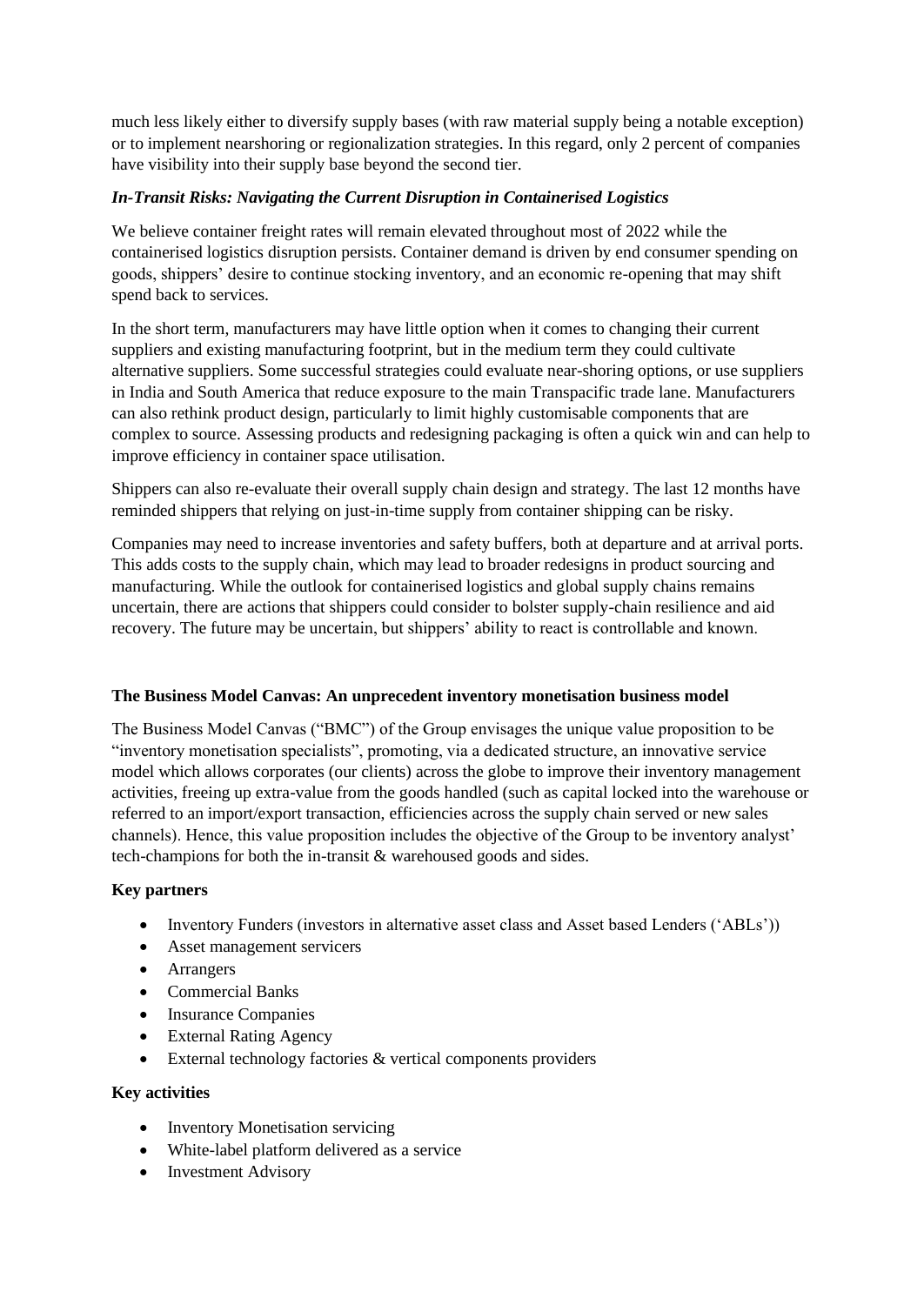## **Key resources**

- Our People
- Platform state of the art technology
- Legal & accounting framework

## **Cost structure**

- People
- Technology internal team and external partners
- Accounting and Legal inventory monetisation is a unique service model
- PR and Marketing
- Administrative expenses such as local subsidiaries

## **Revenue streams**

- "Captive" inventory monetisation platform servicing (generated through the use of the Platform to facilitate inventory monetisation transactions and to carry out origination and due diligence services)
- "White-label" inventory monetisation platform servicing (generated through delivery to Banks and Funds of the use of the Platform following a software as a service model)
- Investment Advisory fee (generated by TradeFlow in its capacity as investment advisor to the funds)

## **Value proposition**

- Inventory monetisation scientists non-credit approach alternative funding routes end to end experience - import/ export and warehoused goods
- Inventory analysis tech champions
- New asset class to invest

## **Customer relationships**

- Inventory management optimisation
- Improving supply-chain risk management & working capital efficiency

## **Customer Segments**

- Import/export businesses
- SME/Mid-Cap
- Commercial Banks customer base (including Large Corporates)
- International Associations/ Trade finance marketplaces

#### **Channels**

- Originators (eco-system of external sales force/ introducers)
- Corporate finance advisers
- Commercial Bank

The BMC of the Group also considers another key player: the Inventory Funders. By providing, a dedicated, regulated structure aimed at aligning each Inventory Monetisation transaction with corporates, we believe that Inventory Funders are now seeing the investment as a new asset class – complex but investable, considering the risk/reward projected. Our prospective Inventory Funders are typically investors with appetite for a new asset class or alternative investment opportunities, being debt and credit funds, hedge funds or asset-based lenders.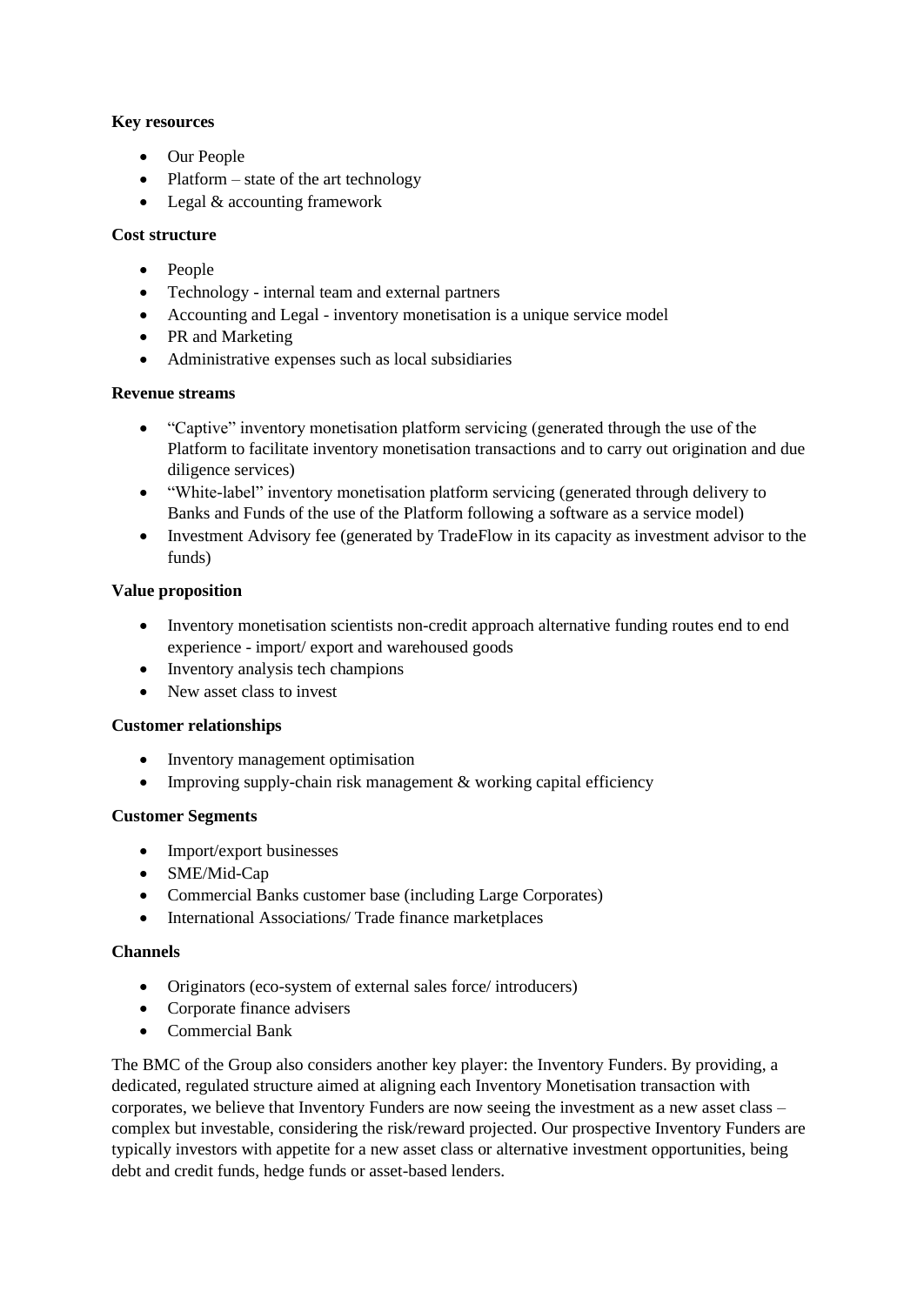The other key partners are, effectively, the rest of the eco-system supporting the execution of each inventory monetisation transaction (in-transit & warehoused goods). We see an important role for Commercial Banks, considering the potential interest of these type of banks in our White-label proposition (where the bank uses the Platform to deliver inventory-backed financial products – studied and developed by themselves - directly to their clients).

## **The key activities delivered: inventory monetisation platform providers and asset management experts**

Our activities are split between those of Asset Managers and the FinTech service based business, and the activities delivered respectively by the subsidiaries of Supply@ME Capital plc, whether warehoused inventory monetisation in Italy or the United Kingdom, or investment advisory provided by TradeFlow.

In more detail, the Inventory Monetisation transactions are delivered – through a global programme sponsored by the Company – by segregated, regulated alternative funds which use fund administration services provided by APEX Group<sup>1</sup>.

As of today, the Global Inventory programme has 4 funds (SP – segregated portfolios):

- In transit goods transactions:
	- o CEMP USD Trade Flow Fund SP (in-transit transactions denominated in USD)
	- o CEMP Euro Trade Flow Fund SP (in-transit transactions denominated in EUR)
- Warehoused goods transactions<sup>2</sup>:
	- o Global Inventory Fund 1 SP (transactions regulated by the Italian law)
	- o Global Inventory Fund 2 SP (transactions regulated by the UK and UK common law).

<sup>1</sup>Apex Group - [Single Source Financial Solution Provider.](https://www.apexgroup.com/)

<sup>2</sup> As announced by the Company in the RNS of 6 August 2021.

We distinguish the activities of the servicers (TradeFlow – acting as an Investment Advisory Company<sup>3</sup> using its unique ICT system<sup>4</sup> – and local Supply@ME subsidiaries – acting as Inventory Servicers leveraging our Platform) and the Funders. Each Inventory Monetisation transaction can involve multiple types of investors depending on the risk appetite:

- Equity investors (typically Hedge Fund and Family Offices) may be interested in direct subscription to the 4 Funds. The Funds can be aligned to each inventory monetisation transaction (whether in-transit or warehoused goods) and, additionally, achieve leverage through the debt issuance programme as below;
- Debt Investors (whether Debt and Credit Funds, Asset Based Lenders, or Family Offices) may be interested to subscribe:
	- o The Senior Notes programme of the two active TradeFlow Funds. In this regard, the Company announced in the RNS published on 9 August 2021, that the TradeFlow Capital funds received. Leveraging the global investor network of the Company, the funds have already secured investors subscribing for the full, initial \$40 million issuance);
	- o The notes/loans borrowed directly by the so named "Stock (trading) Companies" established for each jurisdiction in order to deploy the inventory – warehoused goods – monetisation transactions
- For investors interested in a Shariah compliant asset class, the Global Inventory programme will launch a dedicated compartment arranged by Reyl-Intesa Sanpaolo<sup>5</sup>, as announced by the Company in the RNS of 23 November 2021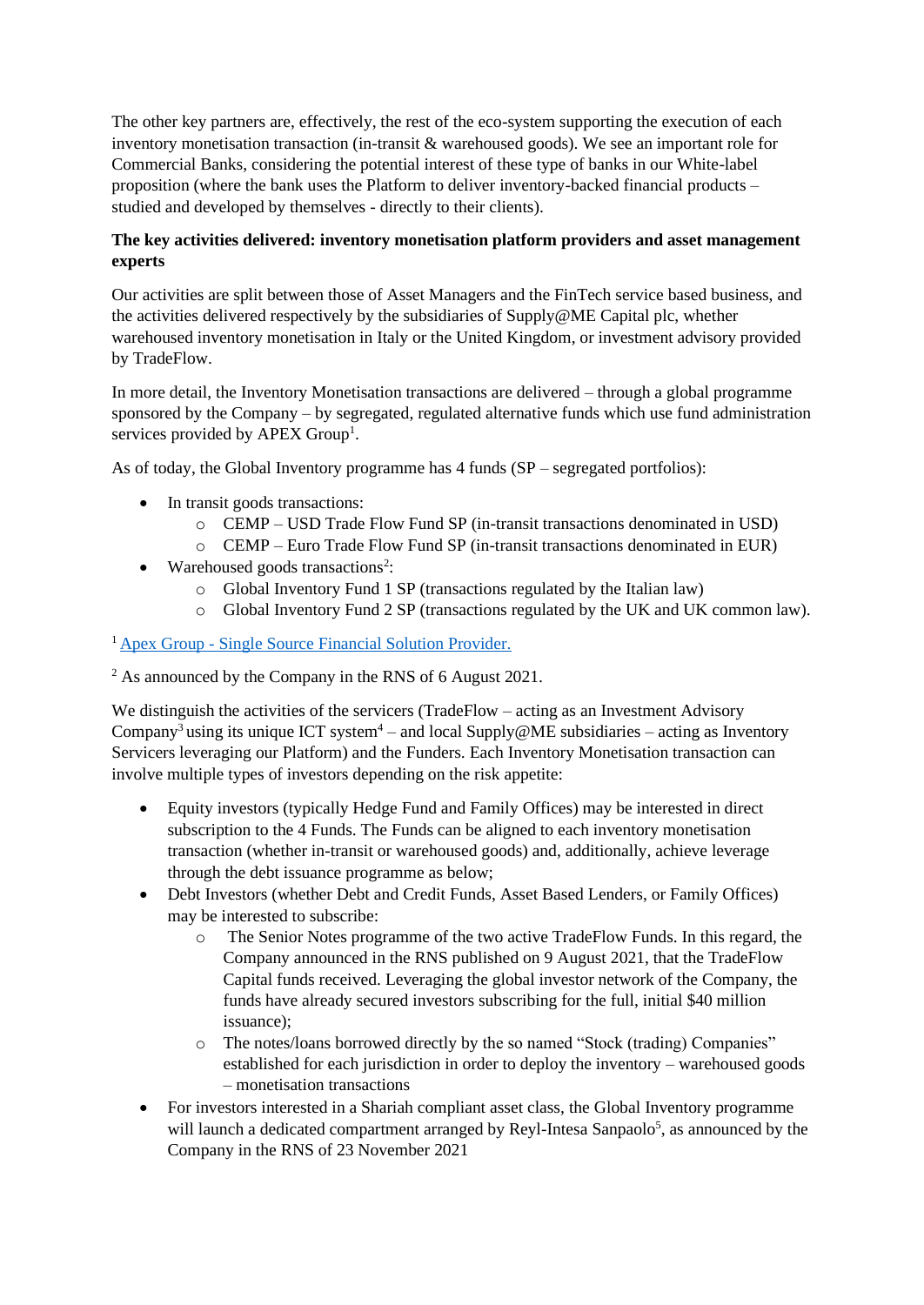<sup>3</sup> TradeFlow is a Registered Fund Management Company regulated by the Monetary Authority of Singapore and Member of the Alternative Investment Management Association.

<sup>4</sup> TradeFlow is a Corporate Member of the Singapore FinTech Association and FinTech Certified by the SFA.

## <sup>5</sup> [REYL Innovative Banking.](https://www.reyl.com/en?gclid=Cj0KCQjwxtSSBhDYARIsAEn0thRy8_j1oI1I_AdRPrv0yYg9SwNfLUd8mua3a-TlX6q150KkKIzkFz8aAorpEALw_wcB)

The role of the Platform is essential with reference to the funding structure represented above. In this regard, Inventory Funders (in particular Commercial Banks and Debt and Credit Funds) could also use the Platform to improve their self-funding strategy (where the Inventory Monetisation service is offered directly to the existing customer base or eligible, already identified, prospects).

The framework above also clarifies the difference between the role of TradeFlow and other Supply@ME subsidiaries, acting as servicers without any direct inventory risk in their balance-sheet, and the Funds which are the commercial counterparties of the Corporates for each inventory monetisation transaction. In this regard, it could be envisaged that, in order to promote the Funds sponsored by the Company, Supply@ME Capital plc may have a minor exposure in the Funds subscribing the shares.

## **Our Platform**

We consider our "Platform" to be a unique combination of software modules, exponential technology components (such as Artificial Intelligence, Internet of Things and Blockchain), dedicated legal and accounting frameworks and business rules/methodologies delivered via a hybrid ICT architecture.

We firmly believe in our innovative business model, supported by the Platform, driven by the subject matter experts of our Group.

More specifically, the ICT architecture envisages the use of 2 cloud environments (Microsoft Azure for warehoused goods monetisation and AWS for the in-transit model delivered by TradeFlow) plus an external integration with distributed ledger frameworks (in this regard, the Group has worked with SIA S.p.A. to develop the specific software and infrastructure modules and now is also in discussion with other blockchain global protocols.

The clients of our Platform are:

- Global Inventory Funds and their Stock Companies;
- Inventory Funders (acting as lenders);
- TradeFlow Capital (acting as Investment Advisory Company of the Funds sponsored by the Company);
- Corporates, as commercial counterparties of the Stock Company or directly of the Funds; or
- Banks, as White-label users of the Platform as a service (underpinning their inventory based and/or backed financial products directly provided by the Banks to their clients).

The Platform road map envisages that data sources have a key role for the Platform, triggering the value-added service provided by the Group (whether inventory data analysis or inventory monetisation provided by the Funds sponsored by the Company). Accordingly data ingestion services have a critical role in the overall Platform operations. Additionally, the inventory register and trading modules are able to produce the innovative data analysis and support the creation of the security package in favour of the inventory funders involved in each Inventory Monetisation.

The monitoring component of the Platform is constructed by business rules (which support the creation of specific key risk and performance indicators) and are expected to be underpinned by software modules able to enable the user to visualise early warnings, trigger inspections (to report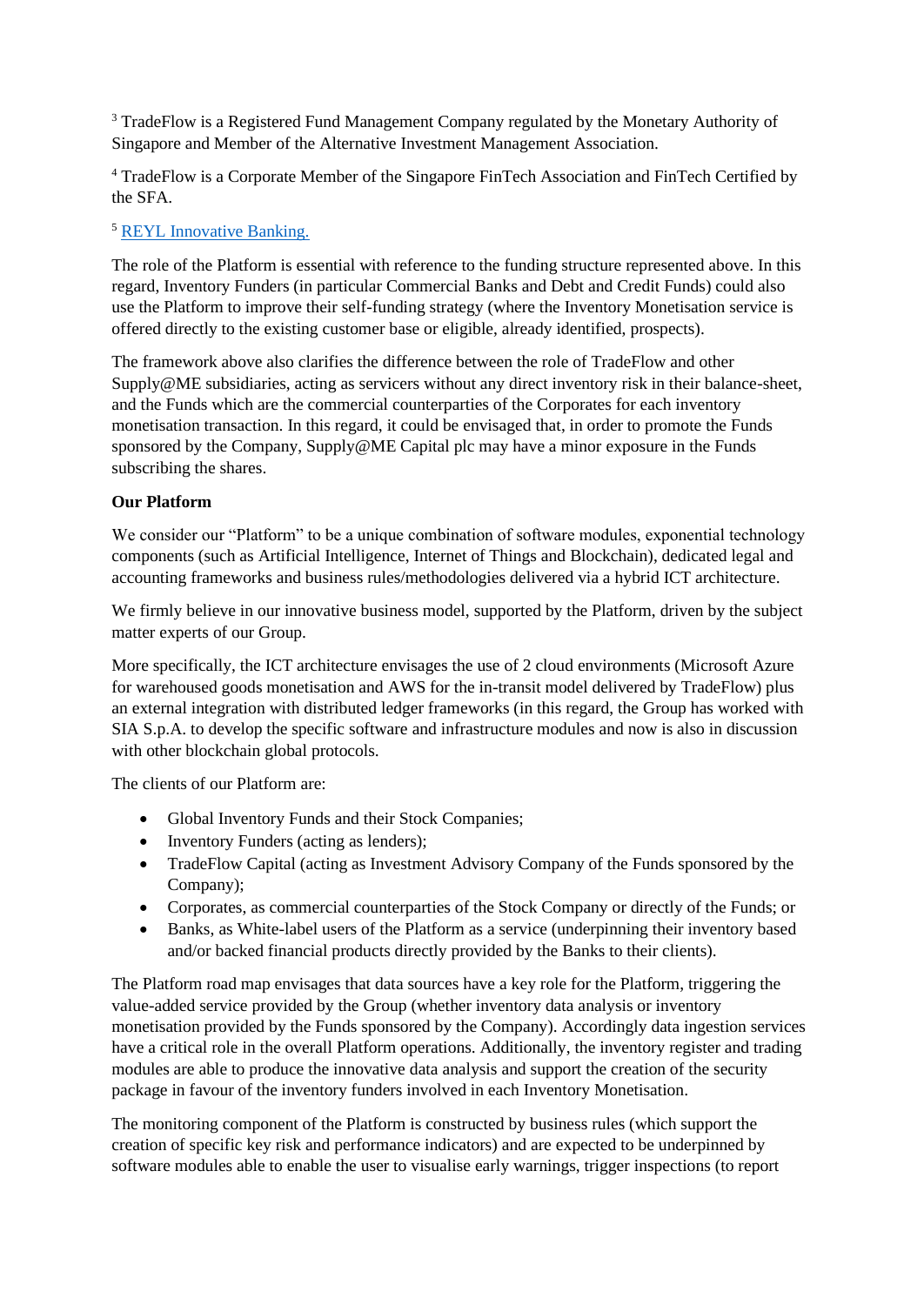digitally) and track the action plan/ remediation plan agreed with the corporate client. The Platform's road-map further envisages the adoption of IoT frameworks in order to improve the effectiveness and the efficiency of the monitoring and inspections activities.

TradeFlow uses a dedicated suite (TradeFlow+) made of multiple software modules reflecting the expertise of the team in the trade finance space, delivering a unique non-credit approach aimed at monetising inventory in-transit (import/export transactions where the buyer is supported to optimise its supply chain relationship).

The high level of automation ensured by the TradeFlow+ suite allows TradeFlow to efficiently manage its operations, leveraging exponential technologies (such as Artificial Intelligence for the documentation analysis during the client onboarding and the Internet of Things to support the vessel tracking phase). Additionally, the suite can also produce mandatory reports regarding the performance of each import/export transaction. We consider this to be important given the vision of the Company to allow, in the future, third-parties operators (such as new Trade Finance Funds or international trading desks of commercial Banks) to adopt the suite through White-label agreements.

In this regard, the whole Platform road-map considers the importance of the opportunity presented by the White-label service model. Considering the market outlook and the increasing appetite of Banks, Funds and FinTech platforms to extend their product offering, the Group wants to play a key role in the inventory backed/based financial product engineering also allowing new partners to use specific components of the Platform "as a service". However, the Inventory Monetisation facility (in transit and warehoused goods) will remain the unique, distinct and proprietary product of the Company.

Finally, the Group continues to study and explore opportunities to adopt blockchain and digital tokenisation into our systems, to support the delivery and the scalability of the business model.

#### **Building the eco-system of partners and channels**

#### *Client company origination*

Origination of client companies<sup>1</sup> with inventory suitable for inventory monetisation continued steadily in our core focus regions of Italy and the United Kingdom. Demand for the inventory monetisation service remains strong, despite the respective business challenges in each region as a result of COVID-19 and global supply chain difficulties throughout 2021.

Once lockdown restrictions had begun to ease worldwide, pressure on supply chains intensified. Heavy goods vehicle drivers were in short supply, flight and shipping schedules were severely disrupted, parts shortages led to goods not being produced, and worker illness meant entire factories had to be shut down; goods simply were not reaching their next destination on time – if at all. No part of the supply chain was spared, and difficulties continue to the present day.

As businesses look to recover from the pandemic, the supply chain model has undergone a marked shift from 'just in time' goods delivery to 'just in case', whereby companies will hold a surplus of stock and parts just in case of future disruption. Facilitating such a shift will require significantly more working capital. We are readying our business to help existing and potential client companies adapt to the new world order, underpinned by our innovative inventory monetisation platform. As such, the expected value of warehoused goods inventory monetisation transactions across our Group's current global pipeline totals £164.8 million.\*

*\* It is important to note that the monetary value represents the potential value of inventory to be monetised by client companies rather than the pipeline revenue expected to be earned by the Group. However, this does provide a good indicator of the level of demand for the Group's current and future services. These pipeline numbers also do not include any client companies that have been lost due to either failing to meet eligibility criteria or delays in obtaining funding. A full review of the pipeline*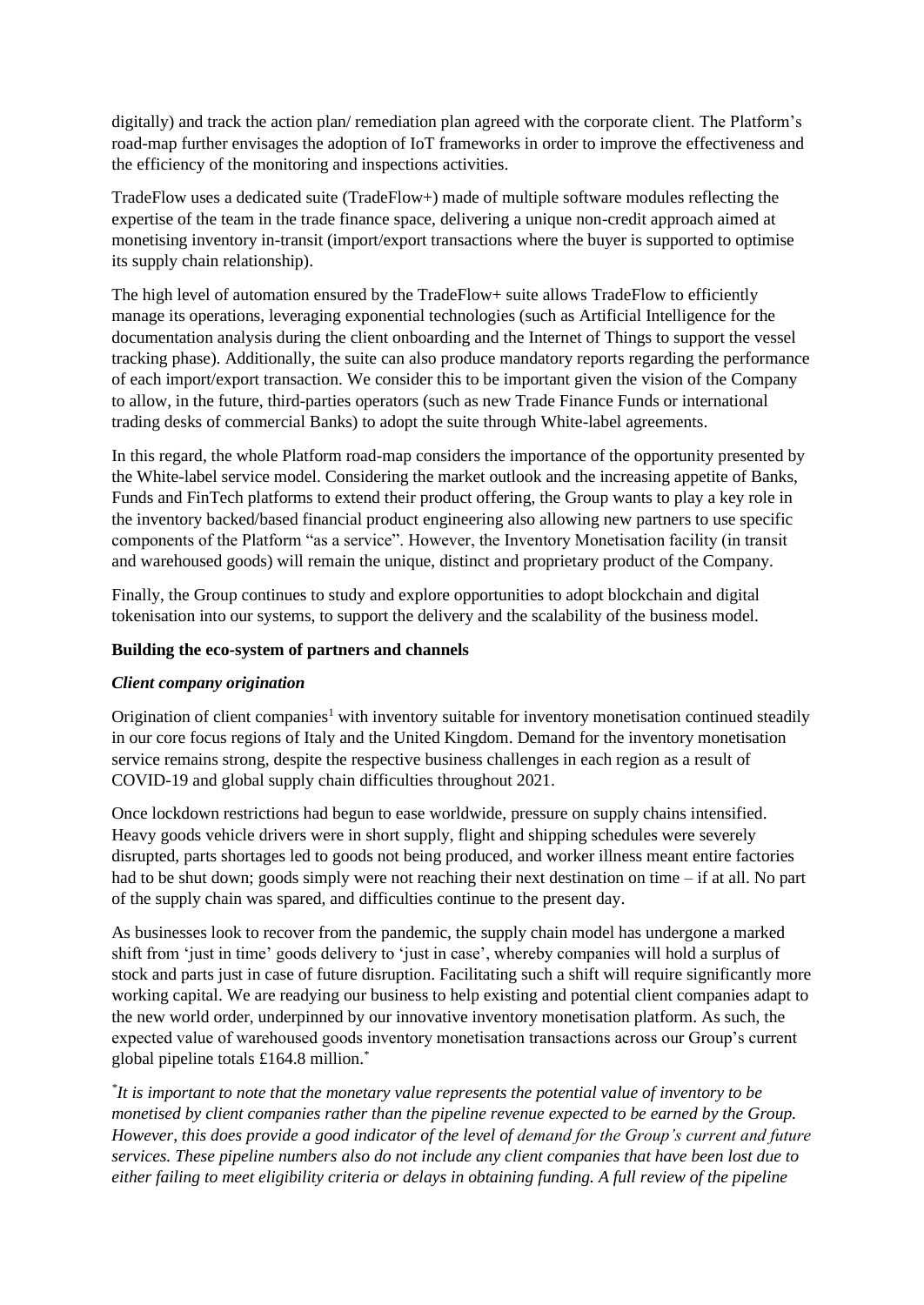*was conducted in 2021 and some of these lost client companies can be expected to be re-onboarded once the first inventory monetisation has been completed.* 

*<sup>1</sup>The number of companies originated refers to those with which we were in active dialogue with and had progressed toward inventory monetisation via our innovative platform as of 31 December 2021. The status of these companies in the origination pipeline was either "on hold" and awaiting a match with a suitable inventory funder, or "active" and progressed into our thorough due diligence procedures. The final stage, once client companies with inventory to monetise are matched with suitable funders and passed rigorous due diligence assessments, will see client companies enter the transaction phase.*

## **Italy**

Italy was the busiest region for potential client company origination activity in 2021 by some margin and we originated a total of 43 client companies. Of those, 21 companies were considered to be active and represent approximately  $\pounds$ 111 million of potential inventory ready to be monetised.

We work with a select panel of originators, or business introducers, in Italy. The number of client companies originated was largely due to the strength of our local relationships, having worked closely with our panel of brokers and external advisors. Some business was also instigated due to our growing, positive reputation and, on some occasions, companies were introduced to Supply@ME by client companies already in the pipeline.

## **United Kingdom**

In the United Kingdom, we originated a total of 6 potential client companies by the year-end, of which 4 progressed to active status. Active client companies represented approximately £28 million of potential inventory to be monetised.

To note, we appointed as Group Head of Origination Nicola Bonini to lead dedicated origination activity in the United Kingdom. Nicola took up her role in September 2021, therefore the client origination numbers in the United Kingdom largely represent an exceptional effort from Nicola and her team beginning in the final quarter of 2021.

The United Kingdom market faced a raft of challenges to ordinary business activity, not least the disruption to trading caused by COVID-19 and the impacts of the supply chain crisis.

Government schemes such as the Coronavirus Business Interruption Loan Scheme (CBILS) gave a much-needed lifeline to SMEs. CBILS provided up to £5 million emergency funding to help businesses recover from lost revenue and cashflow disruption due to the pandemic – which, in 2021, included the third national lockdown from 6 January, with legal restrictions not lifting until 19th July.

Against this unprecedented backdrop of uncertainty, the vast majority of businesses suitable for inventory monetisation were not considering alternative funding; they were focused on surviving the pandemic, not striving for new growth.

## **Middle East and North Africa (MENA)**

While business in Europe continues to be our core focus, £26 million (sterling equivalent) of client companies were originated in the MENA region in 2021. Progress was made on a number of fronts to lay the groundwork for future inventory monetisation transactions in MENA jurisdictions, including the UAE, supported by a select panel of local partners and brokers in the region.

Building on the partnership that began in 2020, Supply@ME continued to work with iMass Investments, to support a number of client origination and inventory funding activities, including an agreement with Lenovo Financial Services META LLC ("LFS"). As announced in the RNS of 11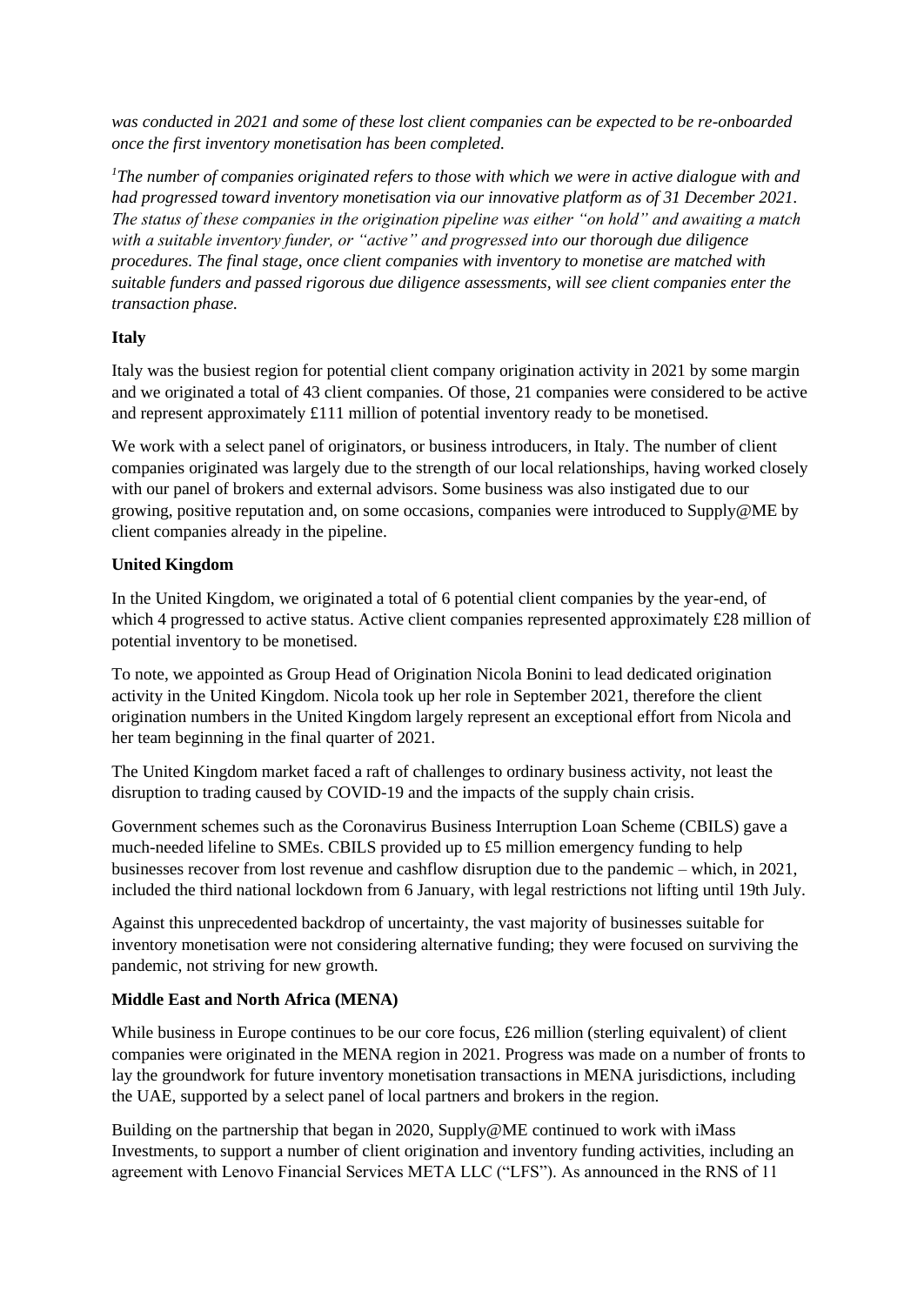January 2021, LFS is able to market the Supply@ME platform to its customer base in the Middle East, Turkey and Africa regions (excluding South Africa), as a complementary product to LFS' existing offering.

Additionally, Supply@ME received confirmation in January 2021 that the authorisation process for the Group's Shariah-compliant Inventory Monetisation Platform was successfully completed. Sheikh Dr. Mohamed Elgari and Sheikh Yusuf Talal DeLorenzo in their capacity as members of Sharia Scholar Board confirmed in an official communication that "following a review in compliance with the AAOIFI Shariah standards, The Sharia Scholar Board hereby approves the Inventory Monetisation Structure as acceptable within the principles of Shariah."

## **United States**

Supply@ME continued to explore the possibility of launching its inventory monetisation service to client companies in the United States throughout 2021.

Following the RNS of 22 October 2020, the Company built upon its partnership with Anthony Brown of the consulting company, Epicirean Brands, trading as The Trade Advisory (the "Trade Advisory") during the 2021 reporting period. Anthony Brown continues to provide strategic advice to our Board of Directors in relation to seizing the unique opportunity to develop our Inventory Monetisation service in the United States.

## *Inventory monetisation funding routes*

We continued to attract a selection of high-quality prospective funders – including banks and assetbased lenders – to the platform throughout 2021, working closely with local partners and brokers.

The Group had hoped inventory monetisation transactions would be further along in their progression by year-end. However, due to the innovative nature of our model and the calibre of the banks with which we are in discussions, the due diligence procedures are robust and, therefore, require time to complete accurately. In accordance with the RNS of 11 November 2021, the Board feels inaugural transactions must be focused on accuracy rather than speed.

Additionally, each funder has its own specific requirements and appetites for clients and inventory they are prepared to fund. Our origination team is working diligently to align client company inventories with the investment appetites of our strong panel of prospective inventory funders.

The Board continues to focus on the delivery of the first inaugural Inventory Monetisation transaction which is expected to generate a snowball effect among the rest of prospective Inventory Funders identified.

## **Italy**

The Italian subsidiary was in discussion with 8 banks in relation to funding inventory via our innovative platform at year-end, including the first Inventory Funder for the inaugural Italian inventory monetisation transaction, as stated in the Trading Update of 31 December 2021.

In addition, we were in discussion with one potential funder of a White-label agreement in 2021.

Separately, we were working closely with the Italian Government's SACE Guarantee, in order to study a new bespoke guarantee which would commence following the expiry of the current scheme, which is due to expire in 2022.

## **United Kingdom**

As mentioned in the Trading Update of 31 December 2021, we undertook an increased programme of marketing activity in the United Kingdom, which raised significant awareness among potential client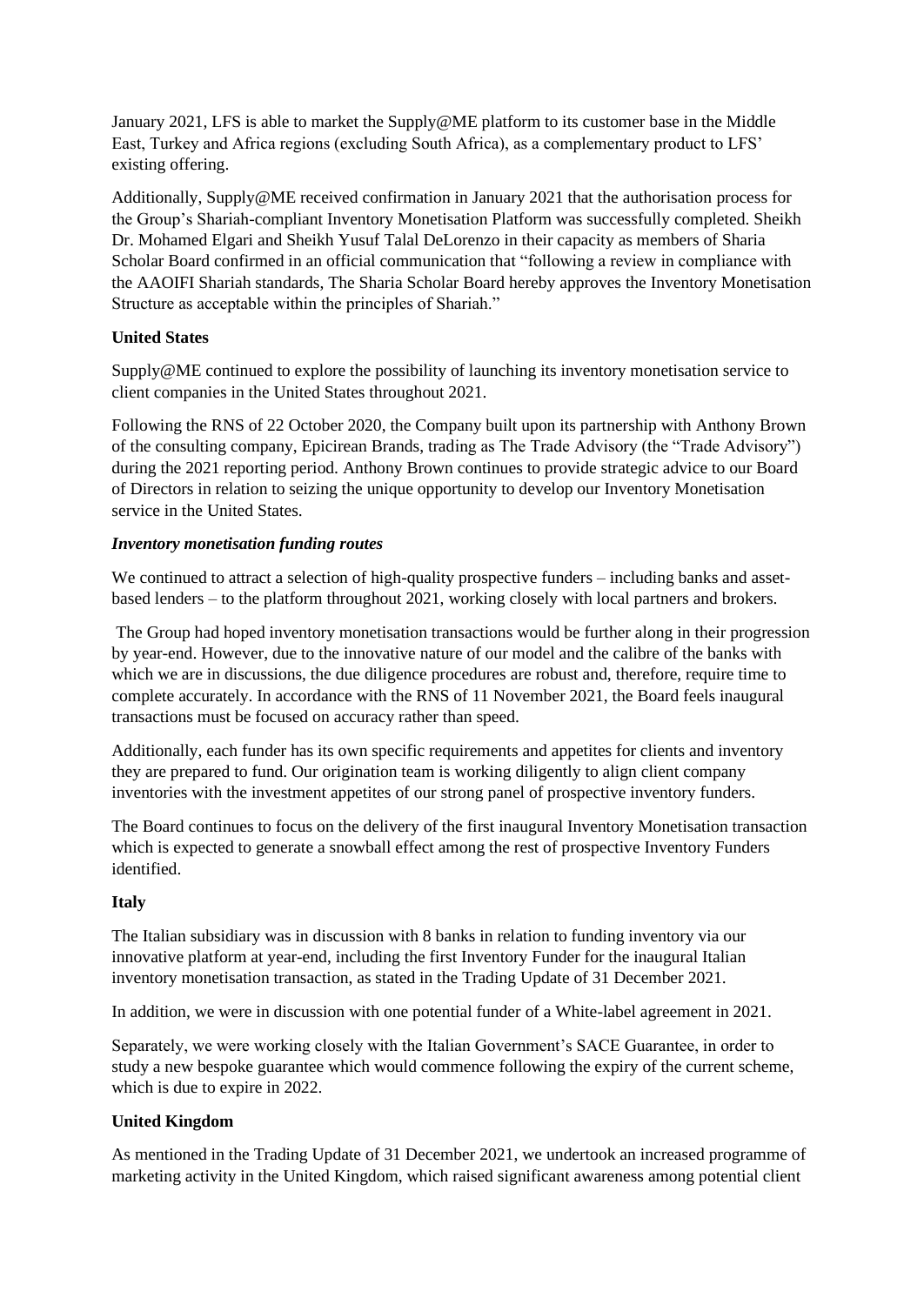companies and Inventory Funders. As such, our number of originators, or business introducers increased from 3 to 59 during the reporting period. Originators include asset-based lenders, banks, accountants, advisors and other asset-based platforms.

This dramatic increase in originators is a testament to the strength of the proposition we are building and the confidence of the prospective funders, which include large global banks and major accountancy firms.

In total, this resulted in us entering discussions with four potential inventory monetisation funders in the UK and five banks in initial conversations to complete inventory monetisation transactions via a White-label agreement.

## **MENA**

Further to the RNS announcement of 23 November 2021, we continued to work alongside the Shariah fund arranger Intesa Sanpaolo Private Bank (Suisse) Morval SA to provide funding for our Shariahcompliant Inventory Monetisation platform in the Middle East.

In parallel, we leveraged our partnership with I-MASS LLC in order to explore further inventory funding alliances in the region, including with a local challenger bank.

In total, we entered discussions with three potential funders of inventory monetisation transactions in the MENA region.

## **United States**

As a result of our ongoing partnership with Anthony Brown of the consulting company The Trade Advisory we entered discussions with three potential inventory monetisation transaction funders and one potential funder of a White Label transaction.

As stated above, we continue to explore the possibilities around launching a platform in the United States, buoyed by strong interest and a unique opportunity to deliver the company's innovative inventory monetisation platform in the region.

## **The Revenue Model**

We clarified and fine-tuned our overall business model, distinguishing the pure FinTech business (our Platform being our people and our software) from the inventory funding structure. In this regard:

- the Platform has, by definition, an intrinsic value and accordingly can also be used by other operators (such as banks or other debt funders) to improve inventory backed or based facilities. We consider it to be an enabler of each transaction. For this reason, we officially launched our White-label initiative at the end of August 2020, invested further time in upgrading ICT architecture, selected and started new tech streams, while leveraging and understanding the components used by TradeFlow Capital within its TradeFlow+ system.
- the areas of improvement suggested by inventory funders in the last year regarding the introduction of an equity (first loss) line in the capital structure of each inventory monetisation transaction was addressed with the launch of the Global Inventory Fund (the "Fund"), which can work as equity provider and/or on a standalone basis (the Fund could deliver by itself a inventory monetisation transaction). The Global Inventory Fund leverages the current funding structure of TradeFlow Capital – another reason, in our opinion, that supports the acquisition of the Singapore-based business.

As such, we are now focused on establishing and growing the following active, and future, revenue streams: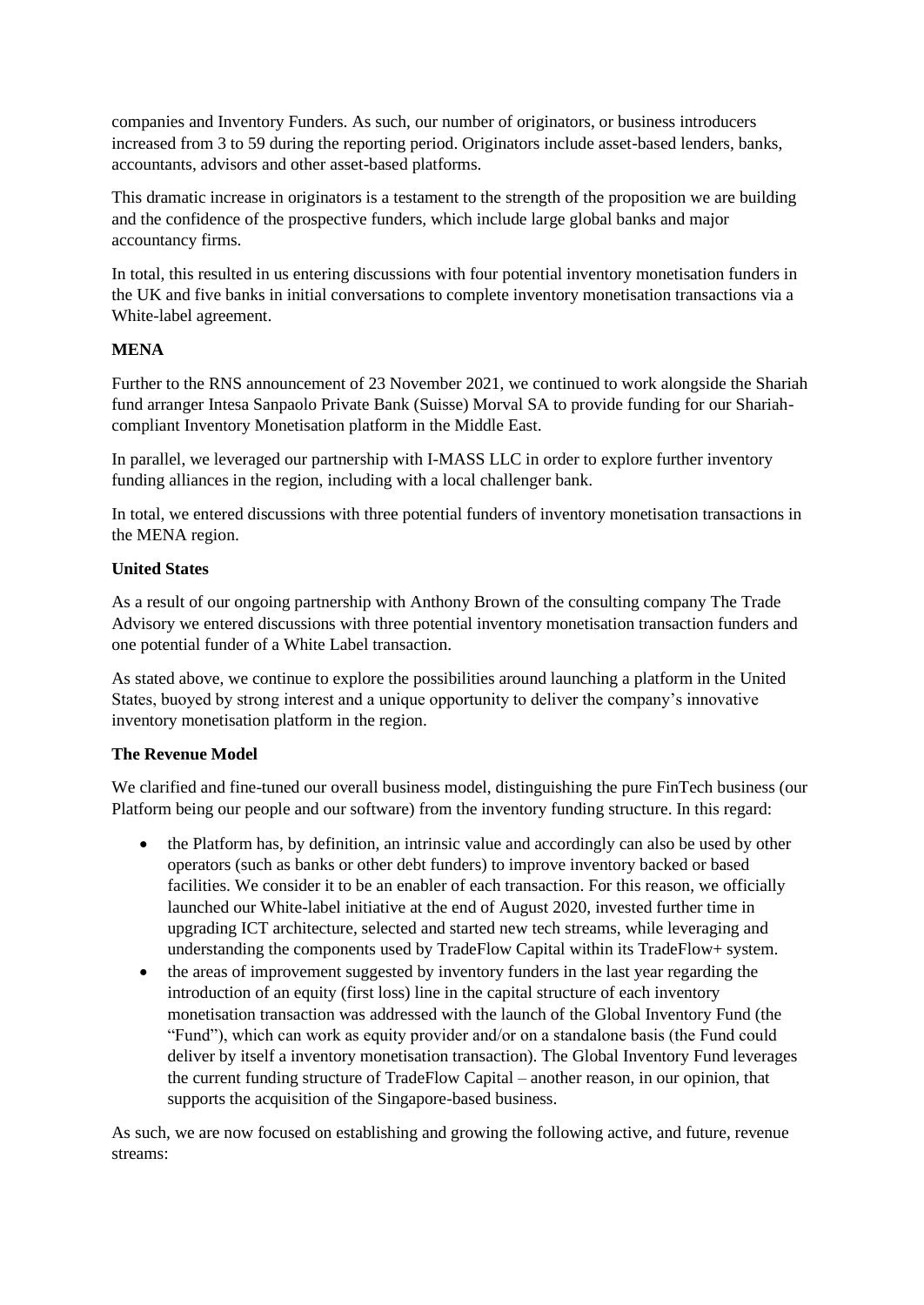- "Captive" inventory monetisation platform servicing ("C.IM"): this is revenue generated through the use of the Platform to facilitate inventory monetisation transactions performed by the Fund and its Inventory Funders. This revenue is generated by the Group's Supply@ME operating subsidiaries, and in the future is expected to be supplemented by Tijara Pte Ltd, a technology subsidiary company of TradeFlow. Revenue will be earned in relation to the following activities:
	- o origination and due diligence (preinventory monetisation); and
	- o monitoring, controlling and reporting (post-inventory monetisation).

During the year ended 31 December 2021, the Group recognised £0.3m of C.IM revenue relating to due diligence fees. When fully delivered, this stream is expected to generate revenues of approximately 1-3% of the gross value of the inventories monetised (purchase price plus VAT).

- "White-label" inventory monetisation platform servicing ("WL.IM"): this is the revenue to be generated through the use of the Platform by third parties who choose to employ the selffunding model. When delivered, this stream is expected to generate recurring softwaresoftware as-a-service revenues of approximately 0.5-1.5% of the value of each Inventory Monetisation transaction (the amount of funding provided). No WL.IM revenue was recognised by the Group during the year ended 31December 2021.
- Investment Advisory ("IA"): this is the revenue stream currently being generated by TradeFlow in its capacity as investment advisor to its well-established funds, as well as its anticipated role as investment advisor to the Fund going forward. This stream is expected to generate recurring revenues of approximately 1.25% of Assets Under Management for which TradeFlow acts as advisor. Additionally, TradeFlow could receive a further performance incentive fee of up to 15% of the profits generated by the Fund, based on performance. During the year ended 31 December 2021, the Group recognised £0.2m of IA revenue, representing TradeFlow's addition to the Group's revenue from 1 July to 31 December 2021.

|                                                       | 2021                      | 2020                      | <b>Movement</b> |
|-------------------------------------------------------|---------------------------|---------------------------|-----------------|
|                                                       | $\mathbf{f}_{\mathbf{m}}$ | $\mathbf{f}_{\mathbf{m}}$ | £m              |
| <b>Revenue</b>                                        | 0.5                       | 1.1                       | (0.6)           |
| Operating (loss) before deemed cost of listing,       | (4.4)                     | (1.4)                     | (3.0)           |
| acquisition related costs and impairment              |                           |                           |                 |
| charges                                               |                           |                           |                 |
| Deemed cost of listing, acquisition related costs and | (6.4)                     | (1.4)                     | (5.0)           |
| impairment charges                                    |                           |                           |                 |
| <b>Operating (loss)</b>                               | (10.8)                    | (2.8)                     | (8.0)           |
| <b>Finance costs</b>                                  | (1.3)                     |                           | (1.3)           |
| (Loss) before tax                                     | (12.2)                    | (2.8)                     | (9.4)           |
| <b>Income tax</b>                                     | (0.3)                     | (0.1)                     | (0.1)           |
| (Loss) for the year                                   | (12.5)                    | (2.9)                     | (9.6)           |
| Earnings per share (EPS)                              | Pence                     | Pence                     |                 |
|                                                       | (0.04)                    | (0.01)                    |                 |

#### **Financial Review**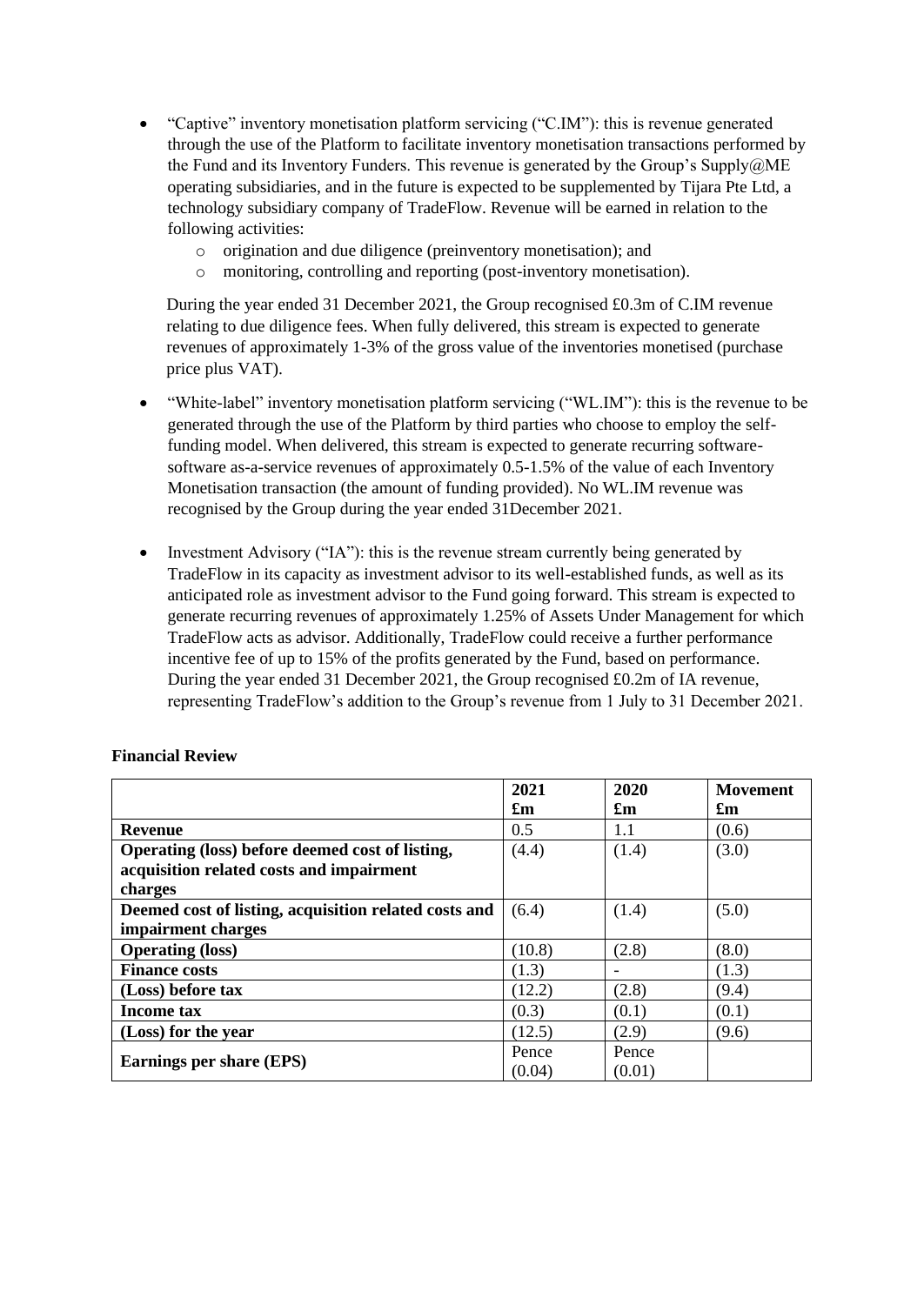#### **Revenue by segment**

|                               | 2021                      | 2020                      | <b>Movement</b>           |
|-------------------------------|---------------------------|---------------------------|---------------------------|
|                               | $\mathbf{f}_{\mathbf{m}}$ | $\mathbf{f}_{\mathbf{m}}$ | $\mathbf{f}_{\mathbf{m}}$ |
| <b>Inventory Monetisation</b> | 0.3                       |                           | (0.8)                     |
| <b>Investment Advisory</b>    | 0.2                       |                           | 0.3                       |
| <b>Total revenue</b>          |                           |                           | (0.6)                     |

The Investment Advisory revenue has been rounded down to £0.2m in order to ensure the table adds to the rounded total revenue figure.

Revenue by service line is recognised in accordance with IFRS 15 ("Revenue from Contracts with Customers") and more details on the Group's revenue recognition policies can be found in the note 2 consolidated financial statements.

#### **Inventory Monetisation segment**

For the year ended 31 December 2021, the Group recognised £0.3m (2020: £1.1m) revenue from its inventory monetisation segment relating solely to due diligence services provided by the Group's Italian operating subsidiary. In line with IFRS 15 ("Revenue from Contracts with Customers") the Group recognised these revenues when the due diligence services have been delivered and the Group's performance obligation has been satisfied. The £1.1m of revenue recognised by the inventory monetisation segment in the prior year related solely to an origination contract entered into with related party, 1AF2 S.r.l. In connection with this contract, 1AF2 S.r.l contracted with the Group to perform due diligence on those companies that it had originated. During the current year, the Group recognised a further £0.2m revenue on this related party contract, with the remainder of the revenue recognised arising from due diligence services provided to third party client companies. Further details of this and other related party transactions are set out in note 29 to the Group's consolidated financial statements.

The reduction of £0.8m in the revenue recognised by the inventory monetisation segment during the year end 31 December 2021 is the result of the delays experienced by the Group in facilitating the first inventory monetisation transaction and increased time and effort being spent on the development of the Platform and the associated operational processes and procedures.

#### **Investment Advisory segment**

Investment segment revenue arises from investment advisory services provided by the Group's wholly owned subsidiary, TradeFlow, in its capacity as investment advisor to its well-established USD fund and its newer EUR fund during the six month period from the date of acquisition (being 1 July 2021) through to year end. As TradeFlow was not owned by the Group during the prior financial year, no such revenues were recognised. In line with IFRS 15 ("Revenue from Contracts with Customers") the Group recognised these revenues when the investment advisory services have been delivered and the Group's performance obligation has been satisfied.

#### **Geographical revenue breakdown**

The Group's inventory monetisation operations are currently predominately located in Italy, while the investment advisory operations are predominately located in Singapore.

## **Operating loss**

During the year the Group has primarily focused on refining and developing the business model through investing heavily, utilising both internal time and resources, on activities such as upgrading the architecture of the internally generated Platform. Additionally, significant amounts of time and effort have been spent: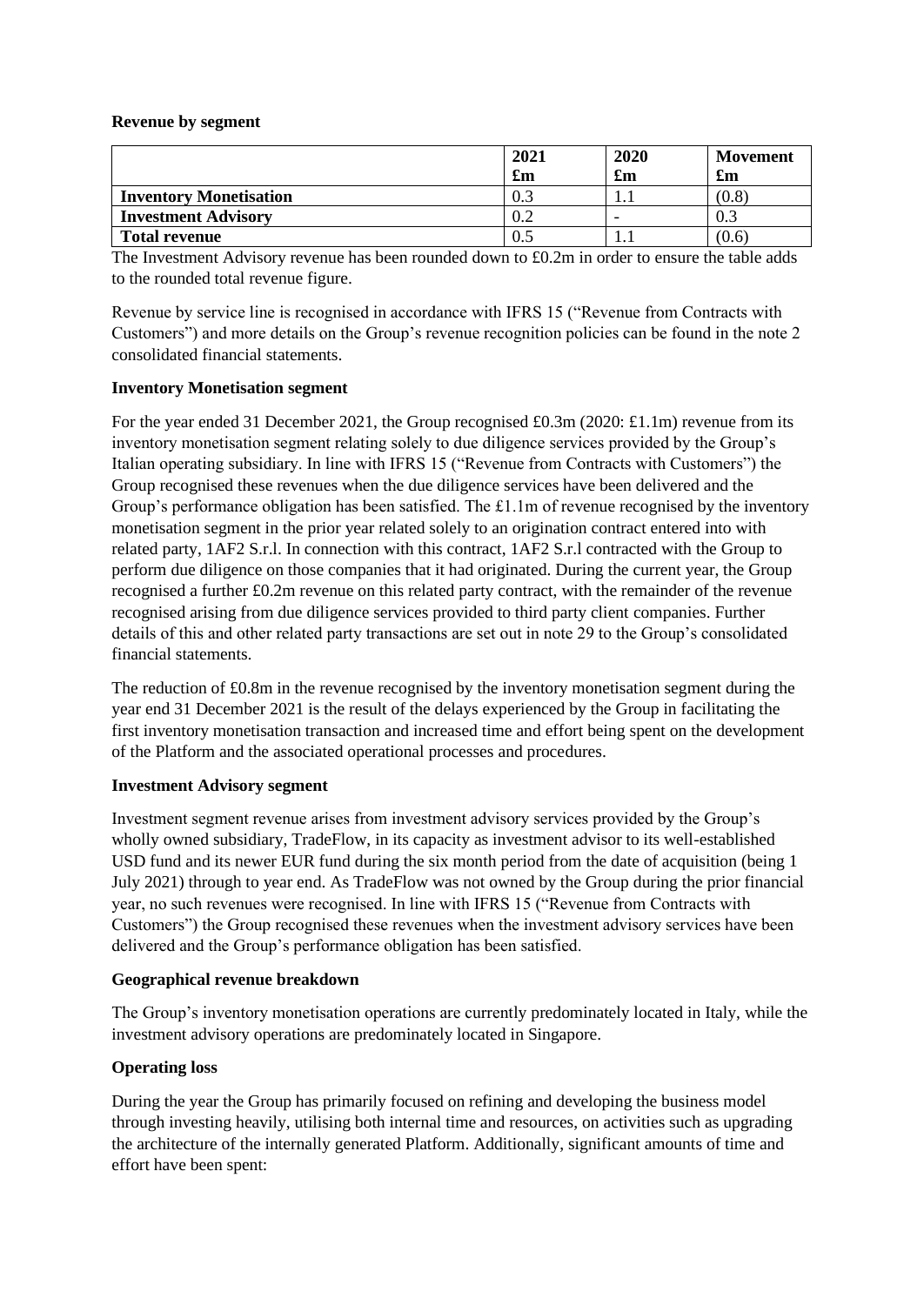- on building a solid base for effective internal controls and governance processes;
- completing the Group's acquisition of TradeFlow during the year; and
- on post-acquisition integration activities.

All of these activities are expected to give the Group a strong foundation as it enters the next stage of development.

The Group recorded an operating loss before deemed cost of listing, acquisition related costs and impairment charges during the year of £4.4m (2020:  $\pounds$ 1.4m loss). This increase of £3.0m is largely due to the following factors:

- an increase in staff and contractor costs of £1.2m as the Group built out the leadership team and has been focused on developing its ICT architecture alongside the inventory monetisation legal & accounting framework;
- an increase of professional fees of £0.5m arising from a focus on improving the internal controls and governance processes; and
- the fact that the prior year contained costs for approximately nine months, following the reverse take-over that completed in March 2020, compared to a full 12 months of costs in the currently financial year.

# **Deemed cost of listing, acquisition related costs and impairment charges**

|                                              | 2021                      | 2020                      |
|----------------------------------------------|---------------------------|---------------------------|
|                                              | $\mathbf{f}_{\mathbf{m}}$ | $\mathbf{f}_{\mathbf{m}}$ |
| Deemed cost of listing                       |                           | 1.4                       |
| <b>Transaction costs</b>                     | 2.0                       |                           |
| Amortisation of intangible assets arising on | 0.4                       |                           |
| acquisitions                                 |                           |                           |
| <b>Acquisition related earn-outs</b>         | I.4                       |                           |
| <b>Impairment charges</b>                    | 2.6                       |                           |
| <b>Total</b>                                 | 6.4                       |                           |

The acquisition related costs arise due to business combinations in accordance with IFRS 3 ("Business Combinations") and include the following in the current financial year:

- Transaction costs of £2.0m. Of this total, £1.9m represented the fair value of shares issued as consideration to third party intermediaries who either introduced TradeFlow to the Company or who provided due diligence activities in respect of the TradeFlow business, market, sector and geographic location. The remaining £0.1m related to legal fees that were directly associated with the acquisition;
- Amortisation of intangible assets arising on acquisition of £0.4m. These costs related to the intangible assets recognised by the Group in connection with the TradeFlow acquisition, which have a fair value of £6.9m. The £0.4m represents the amortisation charge for these assets for the six month period from acquisition on 1 July 2021; and
- Acquisition related earn-out costs of £1.4m. Elements of the consideration payable for the TradeFlow acquisition require post-acquisition service obligations to be performed by the earn-out shareholders over a three-year period. While these legally form part of the consideration costs, under IFRS 3 ("Business Combinations") they must be accounting for as deemed remuneration through the profit and loss. The £1.4m recognised for the year ended 31 December 2021 represents the proportion of the total fair value of the future earn-out payments that are linked to the services provided in the current financial year.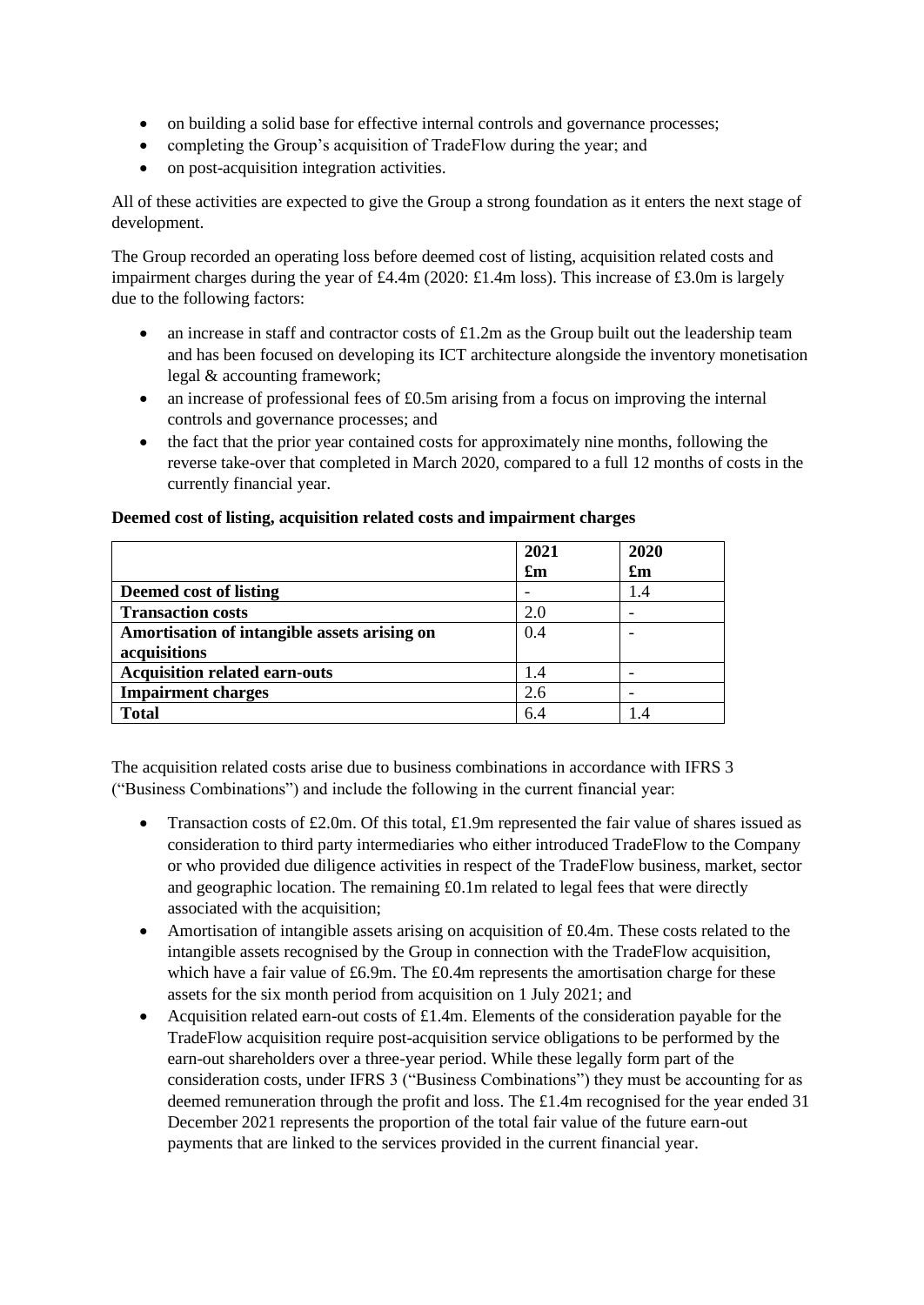The impairment charges of  $\text{\pounds}2.6m$  in the current financial year have arisen due to the following two factors:

Firstly, in connection with the initial TradeFlow goodwill recognised. As at 31 December 2021, management carried out an impairment test in line with IAS 36 ("Impairment of Assets") on the TradeFlow Cash Generated Unit ("CGU"). This followed the conclusion that indicators of impairment were present, including under performance against forecast. In carrying out this test, the Directors applied what they consider to be prudent assumptions concerning reductions to forecast revenue levels and the weighted average cost of capital ("WACC") used as the discount rate. The result of this impairment test was that the recoverable amount of the TradeFlow CGU was determined to be lower than the net invested capital value held on the balance sheet at 31 December 2021 by £0.8m and as such an impairment charge has been recognised for this amount; and

Secondly, in connection with the Group's internally developed IM platform. As at 31 December 2021, management carried out an impairment test in line with IAS 36 ("Impairment of Assets") on this intangible asset. This followed the conclusion that indicators of impairment were present, including the current year losses being generated by the Group's Italian operating subsidiary, to which the asset relates. In carrying out this test, the Directors considered discounted cash flows and a weighted average cost of capital ("WACC") as the discount rate. Under this methodology the recoverable amount of the investment did not require an impairment to be made. However, as noted in the going concern statement, set out in note 2 to the consolidated financial statements, there is currently a material uncertainty with respect to both the future timing and growth rates of the forecast discounted cash flows arising from the use of the Internally developed IM Platform intangible asset. As such, the Directors have prudently decided to impair the full carrying amount of this asset of £1.8m as at 31 December 2021.

In the prior year the Group incurred deemed costs of listing of £1.4m relating to the reverse acquisition.

## **Acquisition of TradeFlow**

On 1 July 2021 the Group acquired TradeFlow for total consideration, as defined by IFRS 3 ("Business Combinations"), of £7.1m, split between cash consideration of  $\text{\pounds}4m$  and equity consideration of £3.1m.

As part of the terms of the agreement to acquire TradeFlow, acquisition related earn-out payments were included. Together with the initial cash payment and issue of equity, these components form the total legal consideration agreed between the parties. The acquisition related earn-out payments are determined by reference to pre-determined revenue milestone targets in each of the 2021, 2022 and 2023 financial years. As these earn-out payments have substantive post-acquisition service conditions attached to them, the Directors have concluded that IFRS 3 ("Business Combinations") requires the fair value of these earn-out payments to be accounted for as a charge to the income statement (as deemed remuneration) rather than as consideration.

Following the acquisition, a purchase price fair value exercise was completed which identified intangible assets of £6.9m, and goodwill of £2.2m, both of which have been recognised in the Group's consolidated balance sheet at the date of acquisition. As described above the goodwill has subsequently been impaired by £0.8m, leaving a balance of £1.4m as at 31 December 2021. Details of those intangible assets identified during the purchase price fair value exercise are set out in the table below: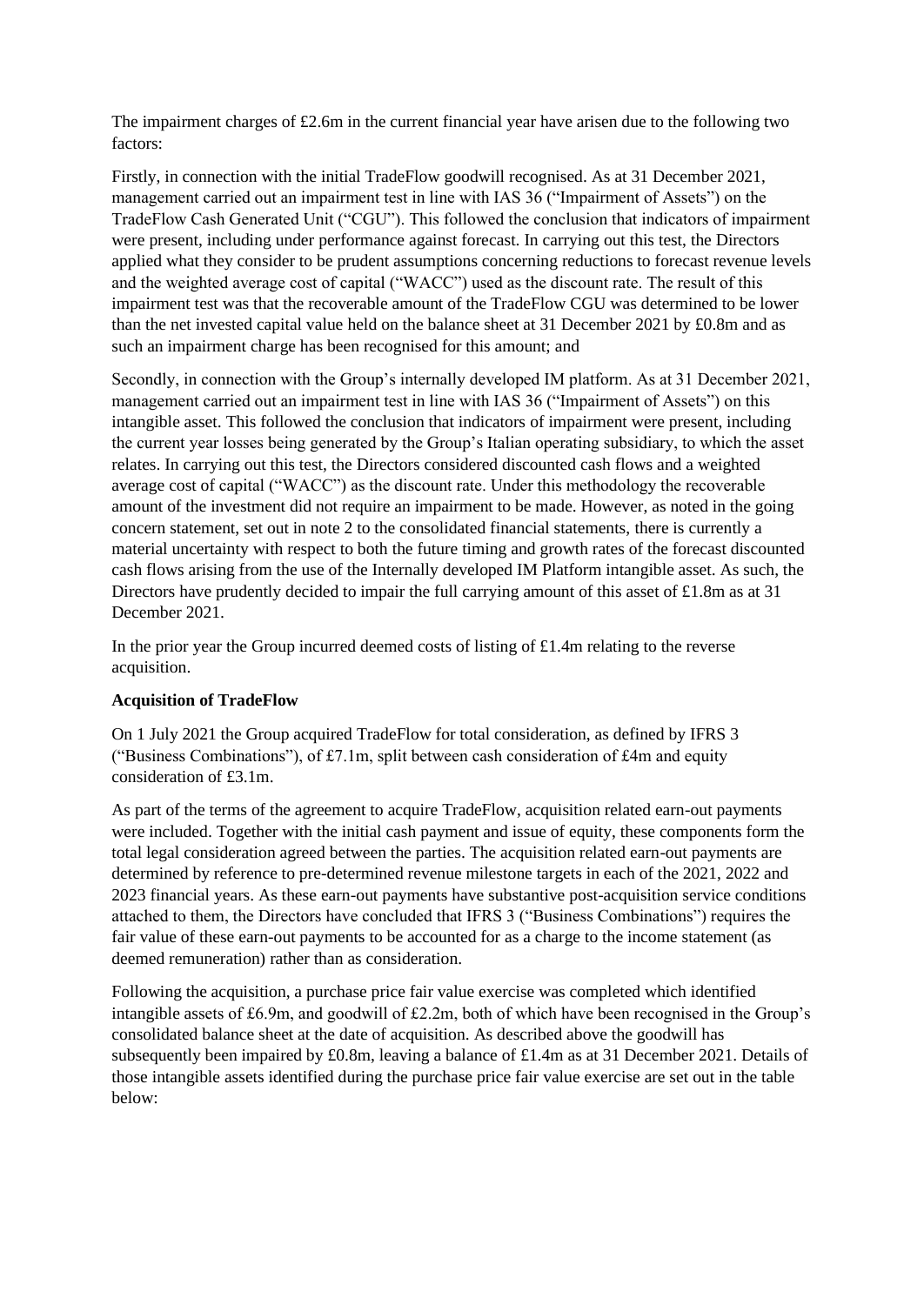|                                                                             | 2021                      |
|-----------------------------------------------------------------------------|---------------------------|
|                                                                             | $\mathbf{f}_{\mathbf{m}}$ |
| Customer relationships                                                      | 4.8                       |
| <b>Brand (TradeFlow)</b>                                                    | 0.2                       |
| <b>CTRM</b> software                                                        | 1.4                       |
| AI software                                                                 | 0.4                       |
| <b>Total acquired intangible assets</b>                                     | 6.9                       |
| Deferred tax liability arising on recognition of acquired intangible assets | (1.2)                     |
| Total acquired intangible assets (net of deferred tax liability)            | 5.7                       |
| Other net liabilities acquired                                              | (0.8)                     |
| Total identifiable net assets acquired                                      | 4.9                       |

TradeFlow contributed £0.2m of revenue and (£0.5m) to the Group's operating loss for the period between the date of acquisition, being 1 July 2021, and the 31 December 2021. As a preliminary assessment, had the acquisition of TradeFlow been completed on the first day of the financial year, Group revenues would have been approximately £0.3m higher and Group operating loss would have been approximately £0.6m higher.

## **Group Funding Facilities utilised during the year**

During the year the Group secured two different funding facilities. The proceeds of both have been used to support the Group's working capital and growth requirements and cover the cash consideration element of the TradeFlow acquisition. Further details of these two facilities are set out below:

|                                                                                   | <b>Negma</b><br>convertible<br>loan notes<br>$\mathbf{f}_{\mathbf{m}}$ | <b>Mercator</b><br>funding<br><b>Facilities</b><br>$\mathbf{f}_{\mathbf{m}}$ |
|-----------------------------------------------------------------------------------|------------------------------------------------------------------------|------------------------------------------------------------------------------|
| At 1 January 2021                                                                 | -                                                                      |                                                                              |
| Net cash inflows                                                                  | (5.0)                                                                  | (6.6)                                                                        |
| Fair value of warrant instruments issued in connection<br>with funding facilities |                                                                        | 0.5                                                                          |
| Amortisation of finance costs                                                     | (0.6)                                                                  | (0.5)                                                                        |
| Cash repayments                                                                   | 2.0                                                                    |                                                                              |
| Non cash repayments                                                               | 3.6                                                                    | 0.9                                                                          |
| As at 31 December 2021                                                            |                                                                        | (5.7)                                                                        |

## **Negma convertible loan notes**

On 16 June 2021, the Company entered into a subscription agreement with Negma Group Limited for an initial tranche of Convertible Loan Notes with a par value of £5.6m and for which the Group received £5.0m in cash. As shown in the table, £3.6m of this was settled via the conversion of the loan notes into equity and £2.0 was settled in cash, leaving the facility totally repaid at year end. During the current financial year the Group recognised total finance costs of £0.6m in relation to these convertible loan notes.

## **Mercator funding facilities**

On 29 September 2021, the Company entered into a loan note facility with Mercator Capital Management Fund LP ("Mercator"), with a total draw down of £7.0m or £6.6m net of capitalised finance costs. These loan note facilities had a term of 12 months and require monthly repayments to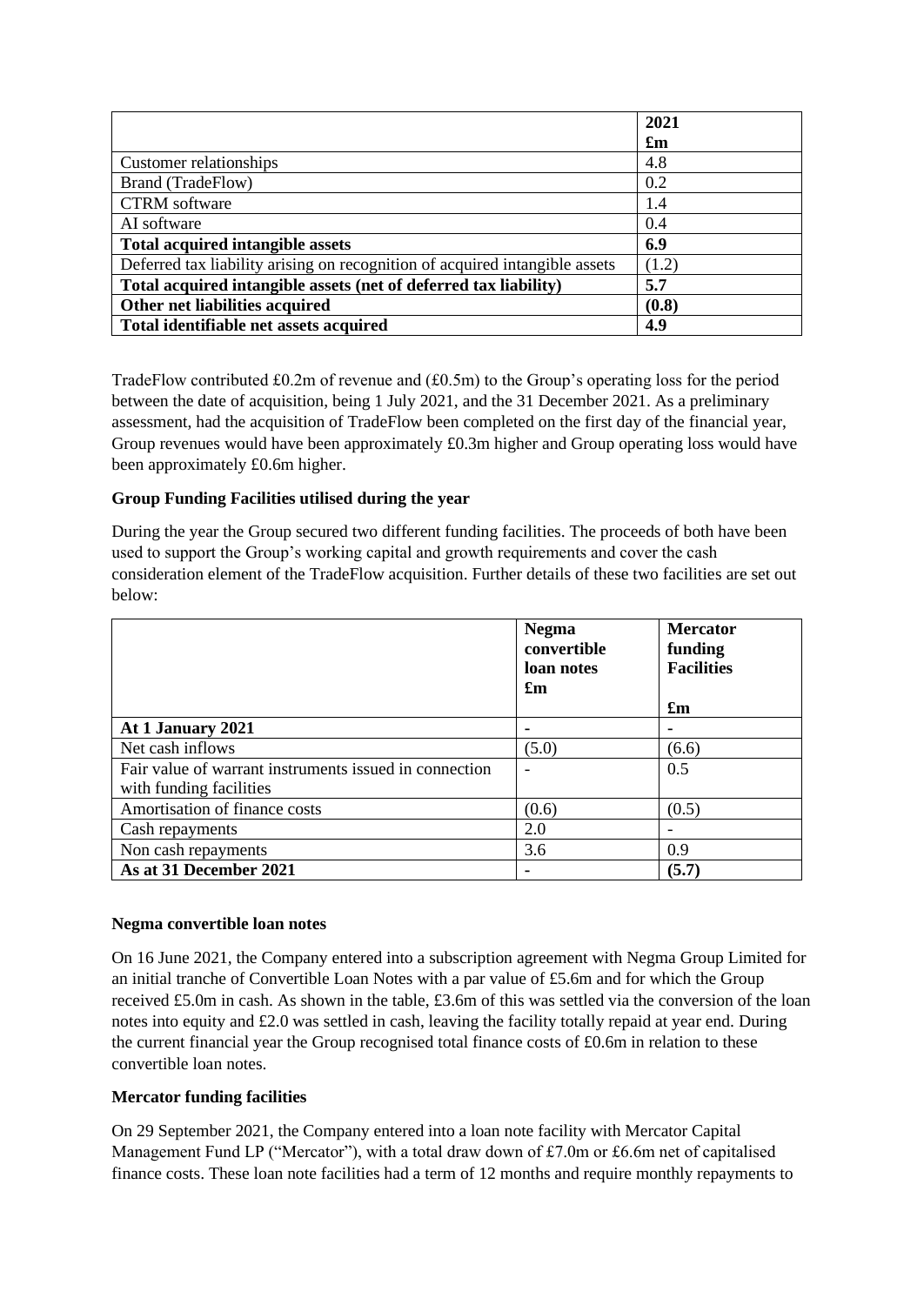be made either in cash or via the issue of a convertible loan note at the Company's discretion. During the period to 31 December 2021, all repayments had been settled through the issue of convertible loan note and all of these had been converted to equity.

In connection with the Mercator loan note facility, the Company also issued share warrants, details of which are set out in note 28 to the consolidated financial statements. The fair value of these warrants was also capitalised and this, together with the other capitalised finance costs, will be recognised over the term of the loan notes using the effective interest rate method. The total of the finance costs recognised in the current financial year is £0.5m.

The Mercator convertible loan notes do not have any interest costs in addition to that of the Mercator loan notes, however an additional amount of finance costs of £0.1m have been recognised during the current financial year as a result of:

- additional commitment fees of £25,000; and
- the recognition of the fair value of the warrants issued in connection with the convertible loan notes. This fair value was £88,000.

Both costs have been fully recognised in the income statement during the current year given the liability to which they relate has been extinguished by 31 December 2021.

## **Cashflow**

The Group increased its net cash balance by £1.1m (2020: £0.4m) due to net proceeds from the financing activities of £9.6m which assisted the funding of the acquisition of Tradeflow (net of the cash acquired) of £3.5m and increased investment in the Platform of £1.0m. This offset by an outflow from operating activities of £3.9m.

|                                           | 2021                      | 2020                      |
|-------------------------------------------|---------------------------|---------------------------|
|                                           | $\mathbf{f}_{\mathbf{m}}$ | $\mathbf{f}_{\mathbf{m}}$ |
| Net cash flow from operating activities   | (3.9)                     | (0.9)                     |
| Cash flows from investing activities      | (4.6)                     | (0.9)                     |
| Net cash flows from financing activities  | 9.6                       | 2.2                       |
| Net increase in cash and cash equivalents | 1.1                       | 0.4                       |
| Cash and cash equivalents at 1 January    | 0.6                       | 0.1                       |
| Cash and cash equivalents at 31 December  | $1.7\,$                   | 0.6                       |

## **Net liabilities**

As at 31 December 2021 the Group's net liabilities were £1.4m (2020: net liabilities of £0.5m). The movement in net assets is primarily explained as follows:

- a net increase of £5.9m from the acquisition of TradeFlow, representing a net asset fair value of £4.9m, together with initial goodwill of £2.2m, offset by amortisation charges of £0.4m and impairment charges of £0.8m;
- a decrease of a net amount of £1.2m in the net book value of the Group's internally developed IM Platform intangible asset, representing additions during the year of  $£1.0m$  from internally generated assets, offset against an amortisation charge in the year of £0.4m and impairment charges of £1.8m;
- an increase in borrowings of £5.7m relating to the Mercator loan notes.

## **Going concern**

The Board's assessment of going concern and the key considerations relating to this are set out in the Directors' Report and note 2 to the consolidated financial statements.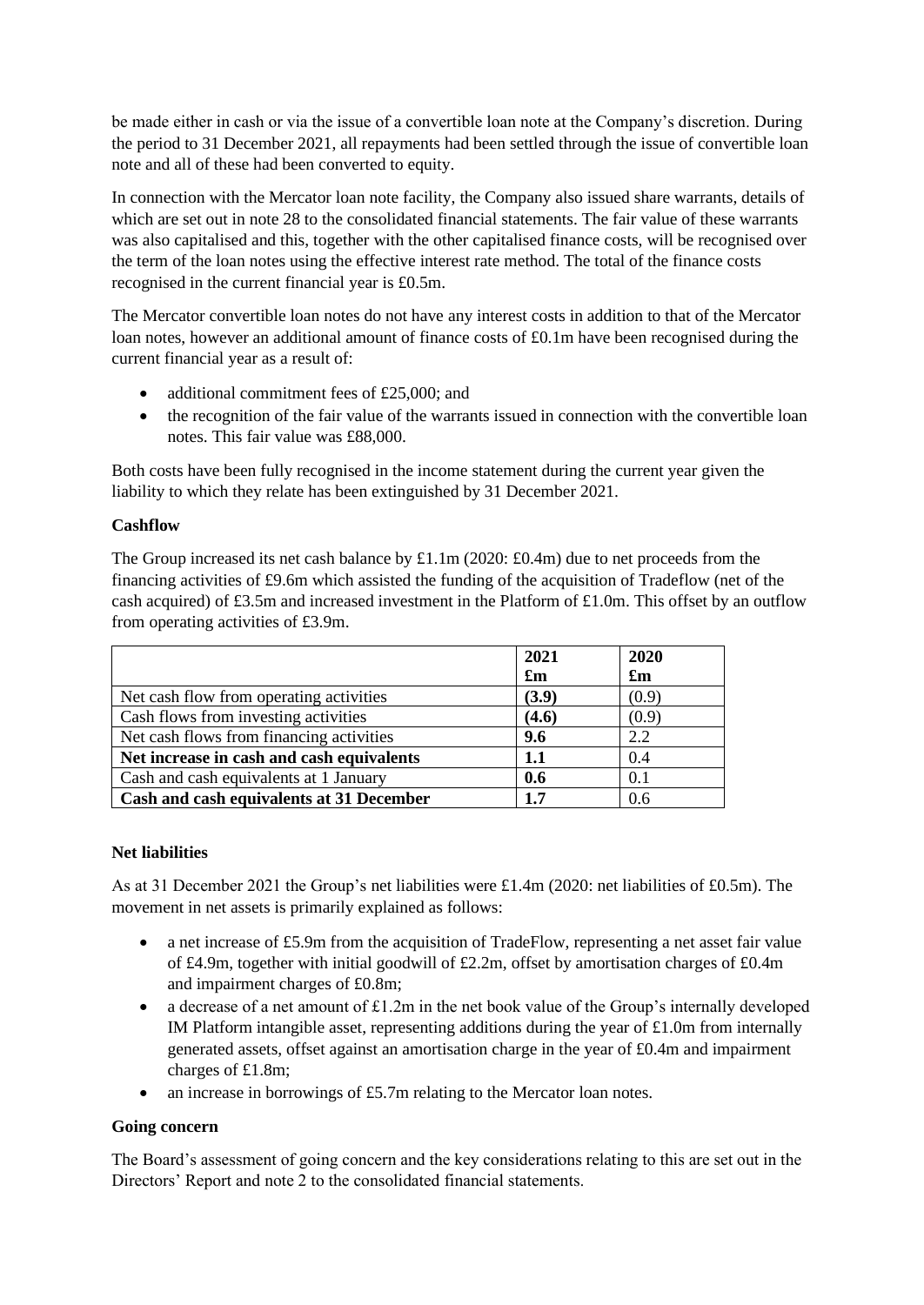## **Related Parties**

The main related party agreements in place during the year related to shared service agreements with The AvantGarde Group S.p.A ("TAG") and Eight Capital Partners Plc, along with due diligence services provided to 1AF2 S.r.l (now a part of TAG) by the Group.

See note 29 of the consolidated financial statements for further details of the Group's related parties.

#### **Subsequent events**

Note 31 of the consolidated financial statements sets out the details of subsequent events following 31 December 2021, including details of the Company's capital enhancement plan and renegotiation of the Mercator funding facilities announced on 27 April 2022.

## **Principal Risks and Uncertainties**

The Board confirms that throughout 2021 a robust assessment of the principal risks facing the Company was completed. A comprehensive list of Group-wide risks and emerging risks was reviewed and monitored throughout the year. The most significant risks and uncertainties we face are listed in the table below, categorised by principal risk.

## **Strategic Risk**

Strategic risk is defined as the failure to build a sustainable, diversified and profitable business that can successfully adapt to environment changes due to the inefficient use of Group's available resources.

| <b>Key Risks</b>                                                                                                                                                                                                                                                                                                                                                                                                                                                                                                                                                                                                          | <b>Management of risk</b>                                                                                                                     |
|---------------------------------------------------------------------------------------------------------------------------------------------------------------------------------------------------------------------------------------------------------------------------------------------------------------------------------------------------------------------------------------------------------------------------------------------------------------------------------------------------------------------------------------------------------------------------------------------------------------------------|-----------------------------------------------------------------------------------------------------------------------------------------------|
| <b>STRATEGIC COMPETITION</b>                                                                                                                                                                                                                                                                                                                                                                                                                                                                                                                                                                                              |                                                                                                                                               |
| The Company's business model is that of an<br>innovative Platform for inventory monetisation,<br>aiming to capitalise upon market developments<br>where supply chains may be placed under<br>pressure, leading suppliers to hold increased<br>amounts of inventory in order to supply both on<br>and offline retailers, with a resultant restriction<br>on available working capital. However, the<br>Company is aware of certain larger key entrants<br>to related markets that may be able to offer<br>related products on a larger scale, which could<br>affect the Company's forecast revenues and<br>profit margins. | The Company acknowledges the risk, but<br>believes it is able to more readily adapt to<br>changing market conditions than larger entrants.    |
| FUTURE DEVELOPMENT AND STRATEGY                                                                                                                                                                                                                                                                                                                                                                                                                                                                                                                                                                                           |                                                                                                                                               |
| Certain aspects of the Company's operations<br>remain unproven in operation, which could<br>affect the Company's forecast revenues and<br>profit margins.                                                                                                                                                                                                                                                                                                                                                                                                                                                                 | This is acknowledged through the Company's<br>strategic plan, which recognises the uncertainty<br>of returns from an evolving business model. |
| <b>FUNDING RISK</b>                                                                                                                                                                                                                                                                                                                                                                                                                                                                                                                                                                                                       |                                                                                                                                               |
|                                                                                                                                                                                                                                                                                                                                                                                                                                                                                                                                                                                                                           |                                                                                                                                               |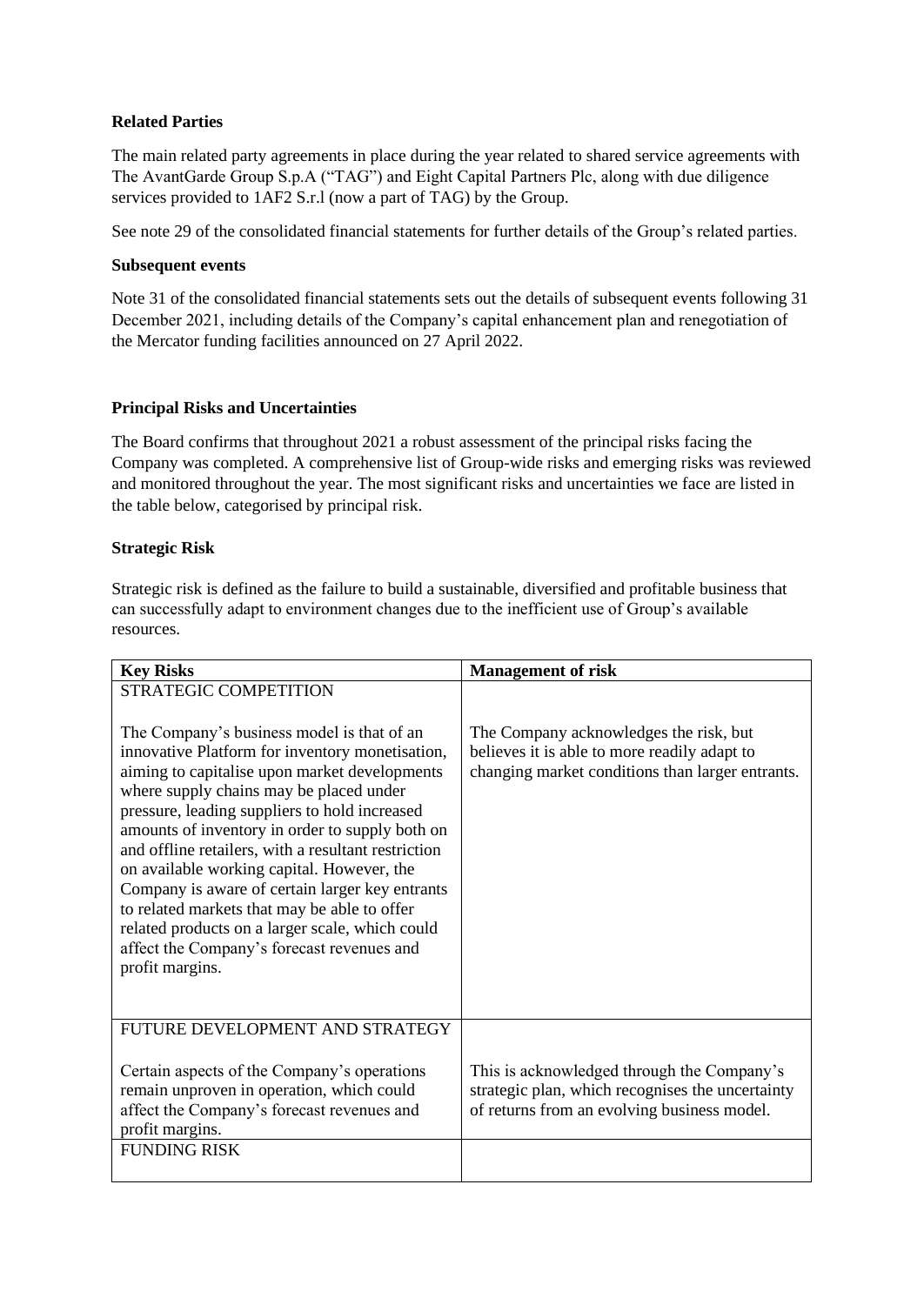| The risk that demand from Corporates for<br>Inventory Monetisation transactions - which<br>generates revenue for the Company via the<br>Platform consumption - cannot be met by the<br>Global Inventory Funds and TradeFlow Funds<br>when and where they fall due or can only be met<br>at an uneconomic price. This risk varies with the<br>economic attractiveness of Global Inventory<br>programme as an investment, the level of<br>diversification of funding sources and the level<br>of resilience of these funding sources through<br>economic cycles. | We carefully manage this matching by:<br>Building long-term relationships with<br>investors (Investors in the Global<br>Inventory programme and Inventory<br>Funders) and developing a forward-<br>looking pipeline of new investors/<br>inventory funders;<br>actively managing concentration risk<br>and diversifying sources of funding;<br>leveraging a seasoned team of arrangers<br>and placing agents |
|----------------------------------------------------------------------------------------------------------------------------------------------------------------------------------------------------------------------------------------------------------------------------------------------------------------------------------------------------------------------------------------------------------------------------------------------------------------------------------------------------------------------------------------------------------------|--------------------------------------------------------------------------------------------------------------------------------------------------------------------------------------------------------------------------------------------------------------------------------------------------------------------------------------------------------------------------------------------------------------|
| <b>GLOBAL ECONOMIC RISKS</b><br>The recovery from COVID-19 is uncertain;<br>however, the impact on supply chains may<br>prove positive for the Company's business.<br>Nonetheless, the Board appreciates the inherent<br>uncertainly posed by the current geo-political<br>crises.                                                                                                                                                                                                                                                                             | The Company acknowledges the risk, but<br>believes it is able to more readily adapt to<br>changing market conditions than larger entrants.                                                                                                                                                                                                                                                                   |
| <b>EQUITY DILUTION RISK</b><br>The Company is not currently profitable.<br>Despite strong confidence in its business plan<br>and forecasts, the Directors recognise that this<br>may cause limitations in the Company's funding<br>options, or those which are dilutive to<br>shareholders.                                                                                                                                                                                                                                                                    | The Company remains engaged with several key<br>stakeholders in respect of funding strategies.                                                                                                                                                                                                                                                                                                               |

## **Operational Risk**

Operational risk is the risk of loss resulting from inadequate or failed internal processes, people and systems or from external events.

| <b>Key Risks</b>                                                                                                                                                                                                                               | <b>Management of risk</b>                                                                                                                                                                                                                                 |
|------------------------------------------------------------------------------------------------------------------------------------------------------------------------------------------------------------------------------------------------|-----------------------------------------------------------------------------------------------------------------------------------------------------------------------------------------------------------------------------------------------------------|
| <b>EMPLOYEE AND KEY MAN RISK</b>                                                                                                                                                                                                               |                                                                                                                                                                                                                                                           |
| Loss of certain key executives could lead to a<br>reduced ability to effectively run the Company,<br>while loss of the leadership team could materially<br>hamper the Company's move to profitability and<br>increased operational efficiency. | Through their contractual agreements, Executive<br>Directors remain highly incentivised to remain<br>with the Company. The Long Term Incentive<br>Plan being put to shareholders at the AGM will<br>also support retention of key members of the<br>team. |
| <b>BUSINESS CONTINUITY RISK</b>                                                                                                                                                                                                                |                                                                                                                                                                                                                                                           |
| As an expanding Company, business continuity<br>plans inherently will lack visibility in terms of<br>any new subsidiaries.                                                                                                                     | The Company is engaged with third parties in<br>relation to business continuity planning.                                                                                                                                                                 |

## **Regulatory, Reputation and Conduct Risk**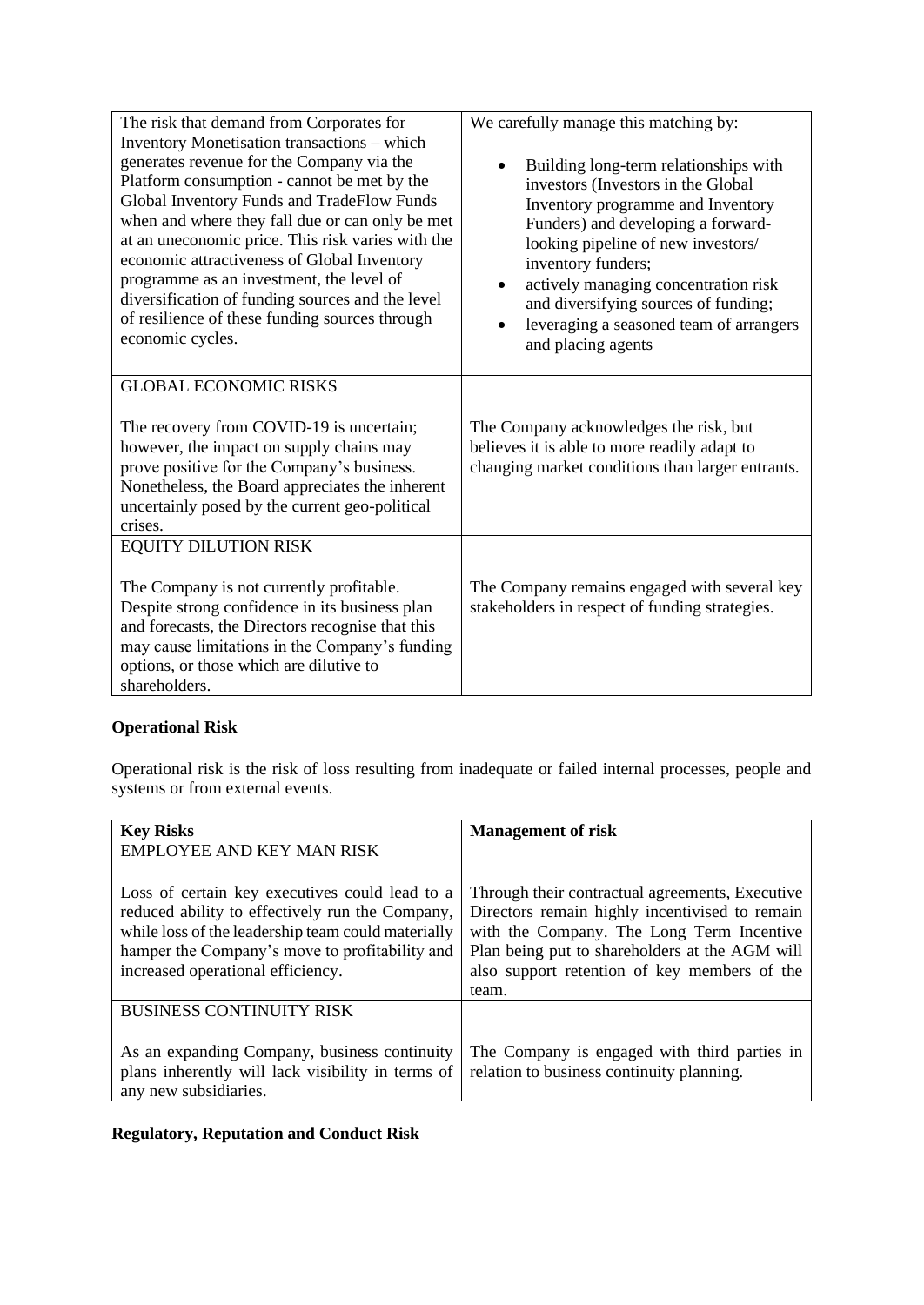Regulatory, reputation and conduct risk is defined as engaging in activities that detract from Group's goal of being a trusted and reputable Company with products, services and processes designed for customer success and delivered in a way that will not cause customer detriment or regulatory censure.

| <b>Key Risks</b>                                                                                                                                                                                                                                                                                                                                                                                                                                                              | <b>Management of risk</b>                                                                                                                       |
|-------------------------------------------------------------------------------------------------------------------------------------------------------------------------------------------------------------------------------------------------------------------------------------------------------------------------------------------------------------------------------------------------------------------------------------------------------------------------------|-------------------------------------------------------------------------------------------------------------------------------------------------|
| <b>DATA PROTECTION</b>                                                                                                                                                                                                                                                                                                                                                                                                                                                        |                                                                                                                                                 |
| Company undergoes data protection<br>The<br>assessments, predominantly under Regulation<br>(EU) 2016/679 (General Data Protection<br>Regulation) and the Data Protection Act 2018,<br>but the Board recognises that operating in<br>multiple jurisdictions leaves it at risk of breach of<br>individual jurisdictional legislation.                                                                                                                                           | The Company is engaged with third parties in<br>relation to addressing data protection issues in<br>the jurisdictions within which it operates. |
| FINANCIAL RISK MANAGEMENT                                                                                                                                                                                                                                                                                                                                                                                                                                                     |                                                                                                                                                 |
| monitors<br>the internal risk<br>The<br><b>Board</b><br>management function across the Group and<br>advises on all relevant risk issues. There is<br>regular<br>communication<br>with<br>internal<br>departments, external advisors and regulators.<br>The Company's policies on financial instruments<br>and the risks pertaining to those instruments are<br>set out in the accounting policies in notes 2 and<br>25 of the Company's consolidated financial<br>statements. | The Board are apprised of the Company's risk<br>register on at least a quarterly basis, and respond<br>appropriately.                           |

The strategic report can be seen in full on page 4 to page 48 within the Company's full Annual Report & Accounts 2021, which will be uploaded and will be available on the National Storage Mechanism and on the Company's website.

The strategic report is approved by the Board of Directors and signed on its behalf by:

#### **Alessandro Zamboni**

*Chief Executive Officer*

## **Directors' responsibilities pursuant to DTR 4**

The Directors confirm that to the best of their knowledge:

- the Group consolidated financial statements have been prepared in accordance with International Accounting Standards in conformity with the requirements of the Companies Act 2006 and the requirements of UK adopted International Accounting Standards and give a true and fair view of the assets, liabilities, financial position and profit and loss of the Group; and
- the Annual Report includes a fair review of the development and performance of the business and the position of the Group, and the parent Company, together with a description of the principal risks and uncertainties that they face.

#### **Disclosure of information to the auditor**

Each Director at the date of approval of this annual report confirms that: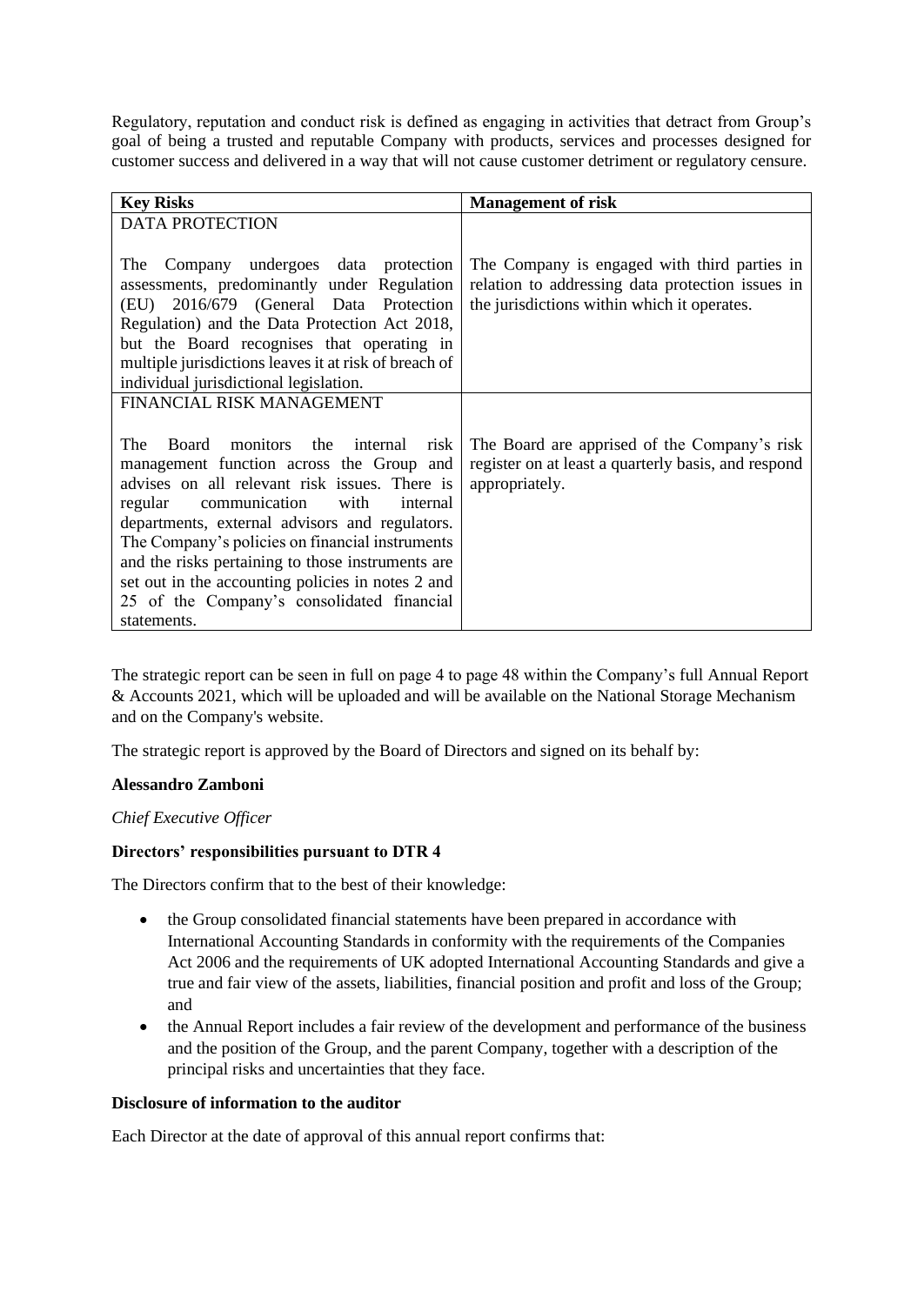- so far as the Directors are aware, there is no relevant audit information of which the Group's and Company's auditor is unaware; and
- all the Directors have taken all the steps that they ought to have taken as Directors in order to make themselves aware of any relevant audit information and to establish that the auditor is aware of that information.

## **External Auditor**

The auditor, Crowe U.K. LLP, will be proposed for re-appointment at the forthcoming Annual General Meeting.

#### **2021 AGM**

The Notice of Annual General Meeting for 2021 will be circulated to all the shareholders at least 21 working days before the AGM and it will also be made available on our corporate website www.supplymecapital.com. The voting on the resolutions will be announced via the Regulatory News Service.

#### **Post balance sheet events**

Details of post events since the reporting date can be found in note 31 to the Group's consolidated Financial Statements.

#### **Statement of Directors' Responsibilities**

The Directors acknowledge their responsibilities for preparing the Annual Report and the financial statements in accordance with applicable law and regulations.

Company law requires the Directors to prepare financial statements for each financial year. Under that law the Directors have elected to prepare the Group consolidated financial statements in accordance with International Accounting Standards in conformity with the requirements of the Companies international accounting standards in conformity with the requirements of UK adopted International Accounting Standards. Under company law the Directors must not approve the financial statements unless they are satisfied that they give a true and fair view of the state of affairs of the Group and of the Group's results for that period.

In preparing these financial statements, the directors are required to:

- select suitable accounting policies and apply them consistently;
- make judgements and accounting estimates that are reasonable and prudent;
- state whether applicable IFRSs have been followed, subject to any material departures disclosed and explained in the financial statements; and
- prepare the financial statements on the going concern basis unless it is inappropriate to presume that the Group and Company will continue in business.

The Directors are responsible for keeping adequate accounting records that are sufficient to show and explain the Group's and the Company's transactions and disclose with reasonable accuracy at any time the financial position of the Group and the Company and enable them to ensure that the financial statements comply with the Companies Act 2006. They are also responsible for safeguarding the assets of the Group and the Company and hence for taking reasonable steps for the prevention and detection of fraud and other irregularities.

The Directors are responsible for the maintenance and integrity of the corporate and financial information included on the Company's website. Legislation in the United Kingdom governing the preparation and dissemination of the financial statements and other information included in the annual reports may differ from legislation in other jurisdictions.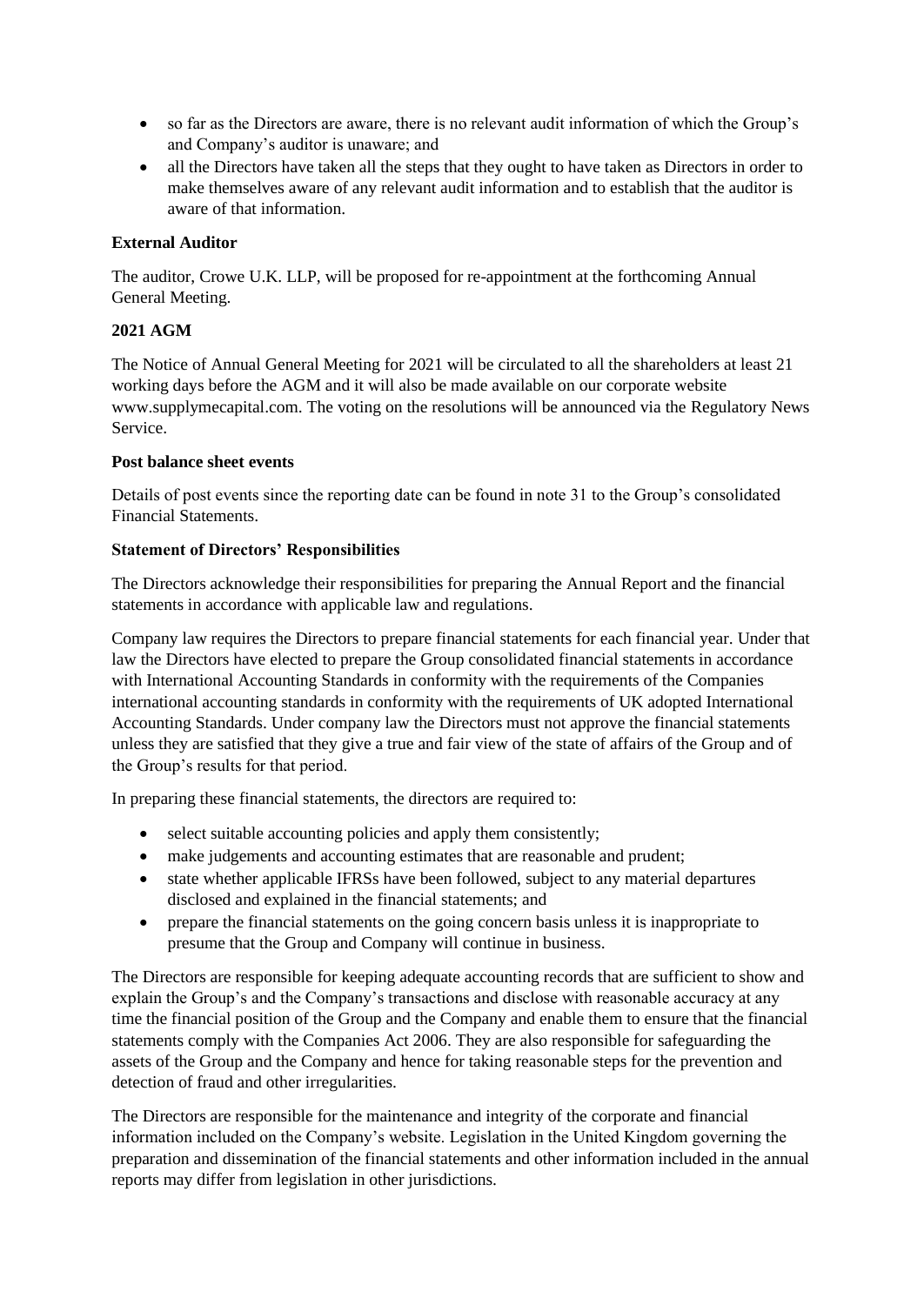The Report of the Directors set out from page 96 to page 101 in the Company's full Annual Report  $\&$ Accounts 2021 is approved by the Board of Directors and signed on its behalf by:

#### **Alessandro Zamboni**

*Chief Executive Officer and Executive Director*

30 May 2022

#### **Financial Statements**

The final results announcement for the year ended 31 December 2021 is prepared in accordance with UK adopted International Accounting Standard and does not include all the information required for full annual financial statements. This announcement should be read in conjunction with the 2021 Annual Report. The accounting policies adopted in this announcement are consistent with the Annual Report for the year ended 31 December 2021.

The financial information has been extracted from the financial statements for the year ended 31 December 2021, which have been approved by the Board of Directors and on which the auditors have reported without qualification. The audit report included a material uncertainty relating to going concern. Full details can be seen in the 2021 Annual Report.

## **Consolidated Statement of Comprehensive Income for the Year Ended 31 December 2021**

|                                                                                                     | <b>Note</b>    | <b>Year ended 31</b><br>December 2021 | <b>Year ended</b><br>31 December<br>2020 |  |
|-----------------------------------------------------------------------------------------------------|----------------|---------------------------------------|------------------------------------------|--|
|                                                                                                     |                | $\pounds$ 000                         | $\pounds$ 000                            |  |
| Revenue                                                                                             | $\overline{4}$ | 538                                   | 1,147                                    |  |
| Cost of sales                                                                                       |                | (804)                                 | (739)                                    |  |
| Gross (loss)/profit                                                                                 |                | (266)                                 | 408                                      |  |
| Administrative expenses                                                                             | 8              | (4,165)                               | (1,904)                                  |  |
| Other operating income                                                                              | 7              |                                       | 53                                       |  |
| Operating loss before deemed cost of listing and acquisition related<br>costs and impairment charge | $\overline{4}$ | (4, 431)                              | (1,443)                                  |  |
| Deemed cost of listing                                                                              | 8              |                                       | (1,376)                                  |  |
| <b>Transaction costs</b>                                                                            | 8              | (2,009)                               |                                          |  |
| Amortisation of intangible assets arising on acquisition                                            | 8              | (391)                                 |                                          |  |
| Acquisition related earn-out payments                                                               | 8              | (1, 410)                              |                                          |  |
| Impairment charges                                                                                  | 8              | (2,573)                               |                                          |  |
| <b>Operating loss</b>                                                                               |                | (10, 814)                             | (2,819)                                  |  |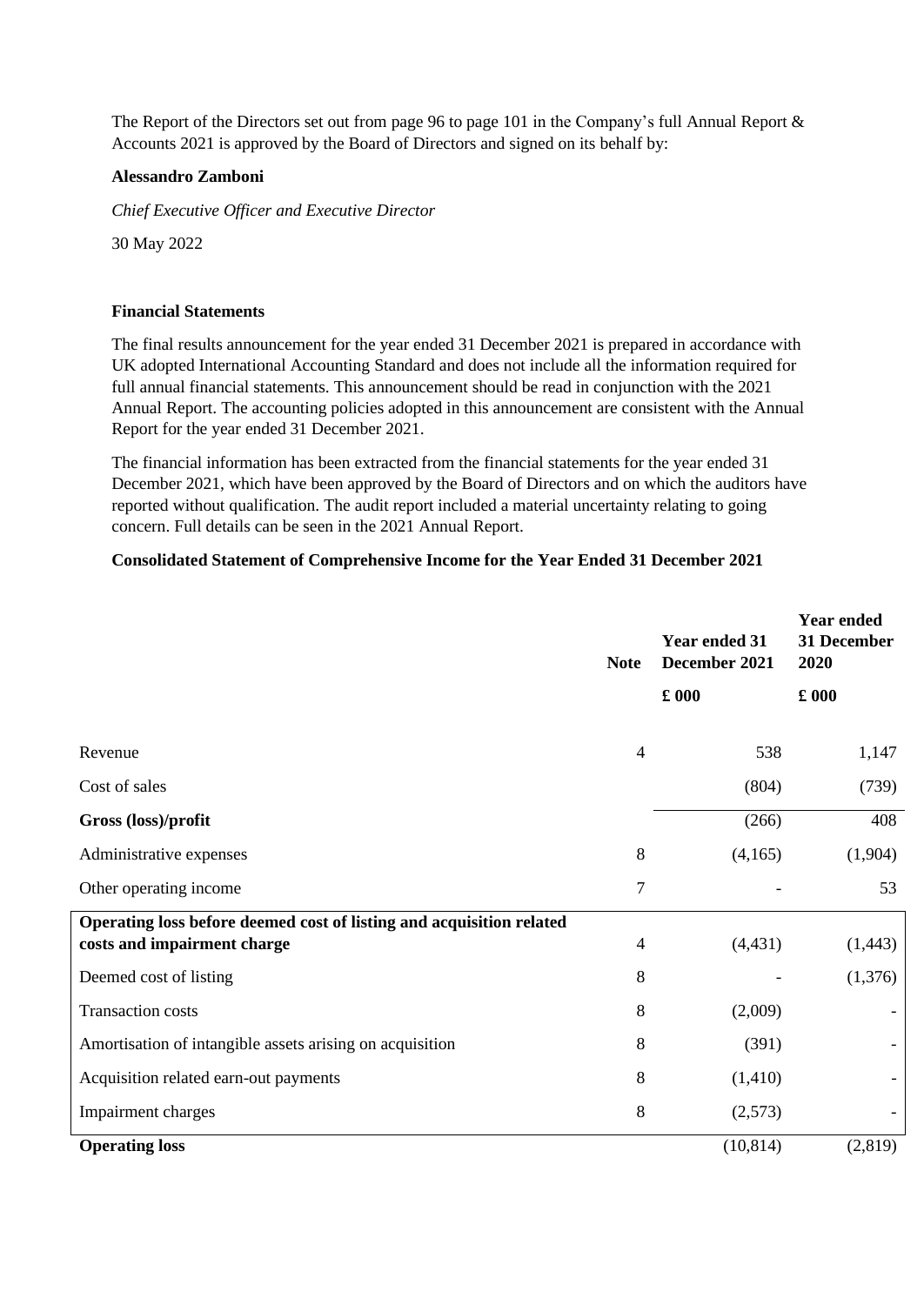| Finance costs                                                 | 6  | (1,341)   |         |
|---------------------------------------------------------------|----|-----------|---------|
| Loss before tax                                               |    | (12, 155) | (2,819) |
| Income tax                                                    | 12 | (332)     | (145)   |
| Loss for the year                                             |    | (12, 487) | (2,964) |
| Other comprehensive income                                    |    |           |         |
| Items that may be subsequently reclassified to profit or loss |    |           |         |
| Exchange differences on translating foreign operations        |    | 6         | 2       |
| Total comprehensive loss for the year                         |    | (12, 481) | (2,962) |
| Loss attributable to:                                         |    |           |         |
| Owners of the company                                         |    | (12, 481) | (2,962) |
|                                                               |    |           |         |
|                                                               |    | Pence     | Pence   |
| <b>Earnings per share</b>                                     |    |           |         |
| Basic and diluted                                             | 14 | (0.04)    | (0.01)  |

The above consolidated statement of comprehensive income should be read in conjunction with the accompanying notes.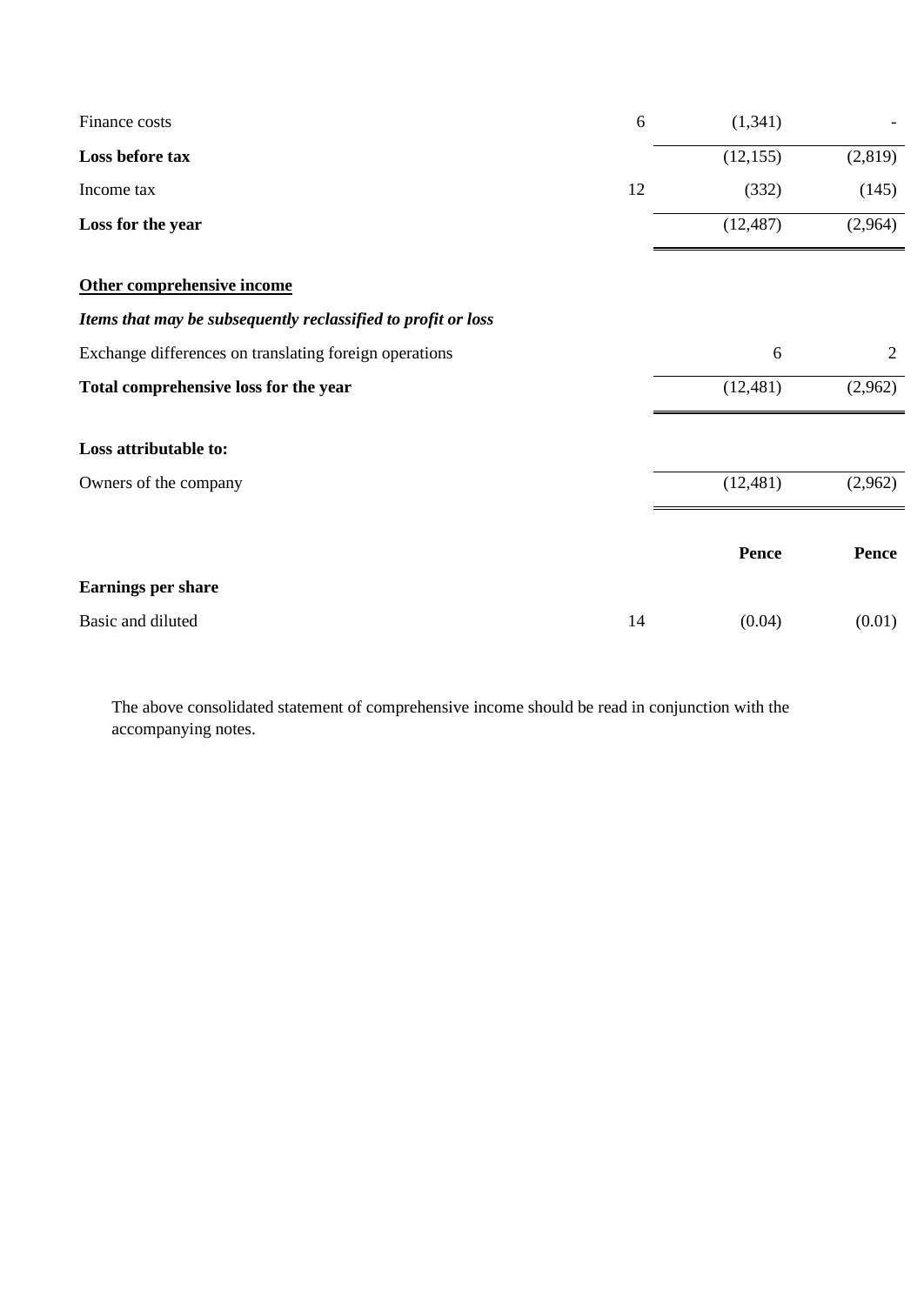## **Consolidated Statement of Financial Position as at 31 December 2021**

|                                      |             | As at 31      | As at 31                                      |  |  |
|--------------------------------------|-------------|---------------|-----------------------------------------------|--|--|
|                                      | <b>Note</b> | $\pounds$ 000 | December 2021 December 2020*<br>$\pounds$ 000 |  |  |
| <b>Non-current assets</b>            |             |               |                                               |  |  |
| Intangible assets and goodwill       | 15          | 7,895         | 1,236                                         |  |  |
| Tangible assets                      |             | 17            | $\mathbf{2}$                                  |  |  |
| Deferred tax asset                   | 13          |               | 422                                           |  |  |
| <b>Total non-current assets</b>      |             | 7,912         | 1,660                                         |  |  |
| <b>Current assets</b>                |             |               |                                               |  |  |
| Trade and other receivables          | 16          | 896           | 1,113                                         |  |  |
| Cash and cash equivalents            |             | 1,727         | 552                                           |  |  |
| <b>Total current assets</b>          |             | 2,623         | 1,665                                         |  |  |
| <b>Total assets</b>                  |             | 10,535        | 3,325                                         |  |  |
| <b>Current liabilities</b>           |             |               |                                               |  |  |
| Trade and other payables             | 20          | 3,500         | 3,373                                         |  |  |
| Derivative financial instruments     |             |               | 24                                            |  |  |
| Loan notes                           | 18          | 5,732         |                                               |  |  |
| <b>Total current liabilities</b>     |             | 9,232         | 3,397                                         |  |  |
| <b>Net current liabilities</b>       |             | (6,609)       | (1,732)                                       |  |  |
| <b>Non-current liabilities</b>       |             |               |                                               |  |  |
| Long-term borrowings                 | 18          | 1,284         | 22                                            |  |  |
| Provisions                           | 21          | 340           | 358                                           |  |  |
| Deferred tax liabilities             | 13          | 1,104         |                                               |  |  |
| <b>Total non-current liabilities</b> |             | 2,728         | 380                                           |  |  |
| <b>Net liabilities</b>               |             | (1, 425)      | (452)                                         |  |  |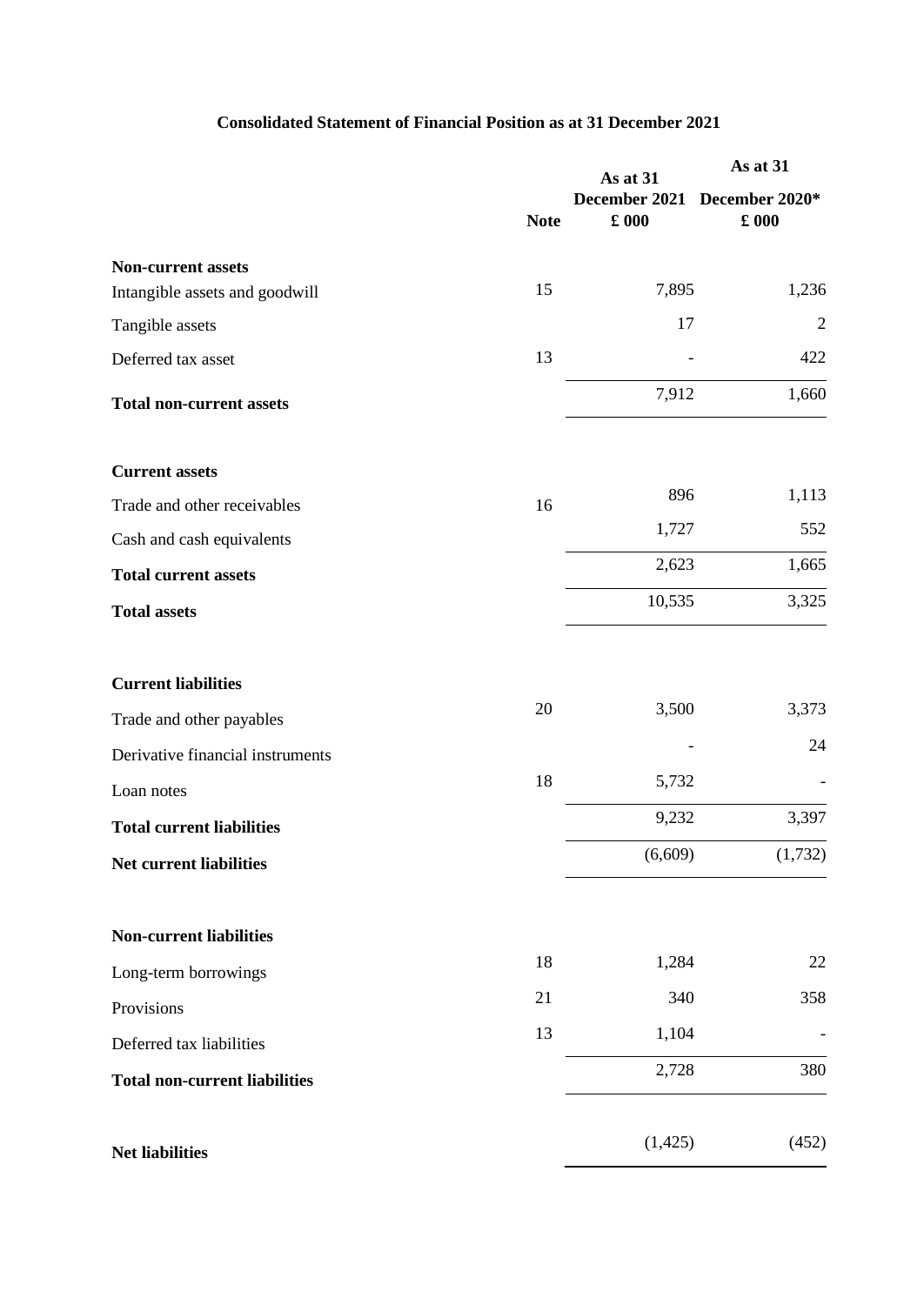#### **Equity attributable to owners of the parent**

| Share capital               | 17 | 5,486     | 5,420    |
|-----------------------------|----|-----------|----------|
| Share premium               |    | 18,171    | 11,820   |
| Share-based payment reserve | 28 | 2,018     |          |
| Other reserves              |    | (10, 891) | (13,986) |
| <b>Retained losses</b>      |    | (16,209)  | (3,706)  |
| <b>Total equity</b>         |    | (1,425)   | (452)    |

To more accurately reflect the nature of certain items in the balance sheet, the prior year comparatives include a reclassification of bank borrowings of £22,000 from Trade and other payables to Long-term borrowings. In addition, the prior year comparative deferred tax asset balance of £422,000 has been reclassified from Trade and other receivables to non-current assets to comply with IAS 1 ("Presentation of Financial Statements".

The above consolidated statement of financial position should be read in conjunction with the accompanying notes. The consolidated financial statements on pages 48 to 75 were approved and authorised for issue by the Board on 30 May 2022 and signed on its behalf by:

......................................... **Alessandro Zamboni** *CEO and Executive Director* .........................................

**David Bull**

*Independent Non-Executive Director and Chair of Audit Committee*

Supply@ME Capital plc Registration number: 039369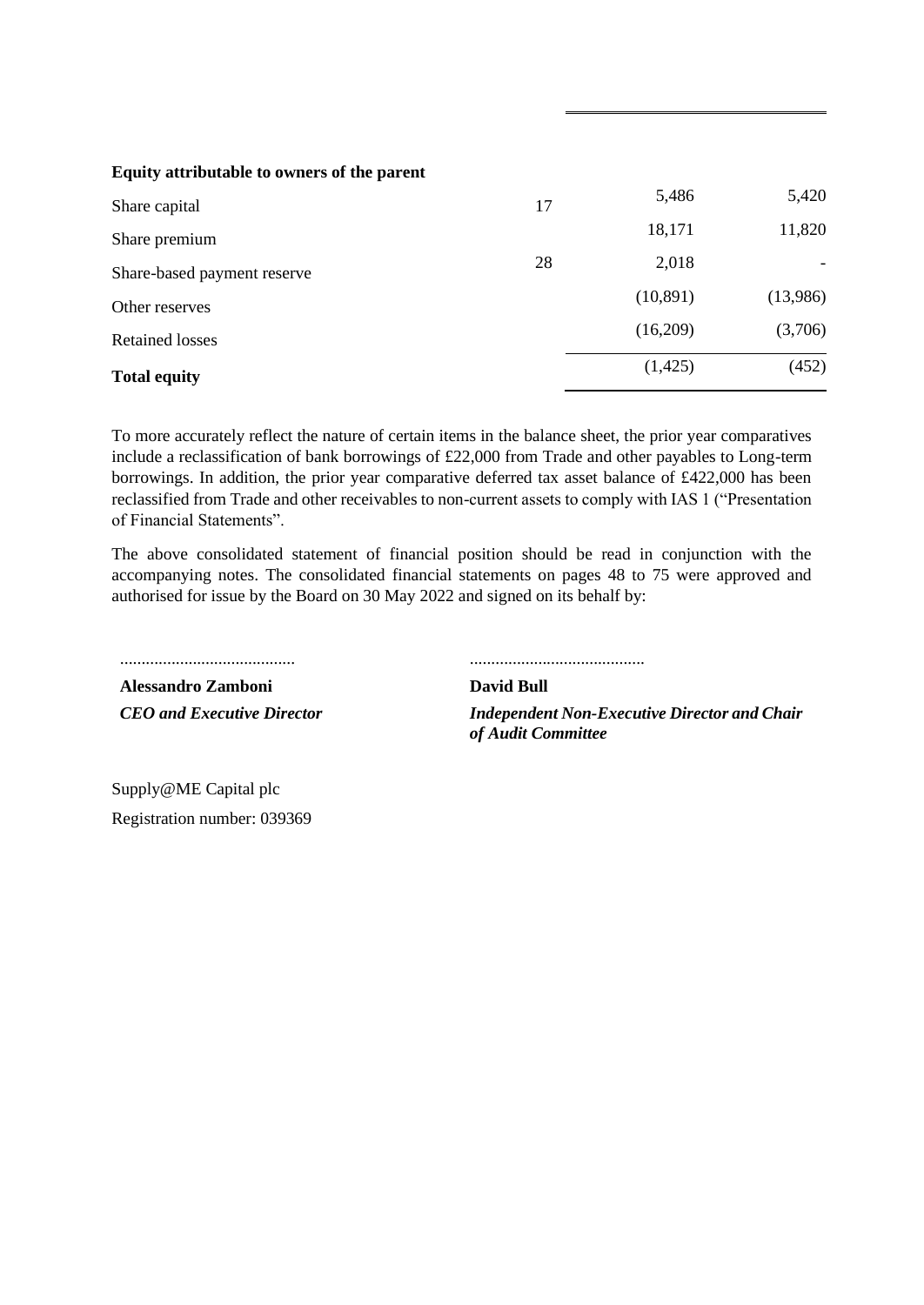|                                                     | <b>Note</b> | <b>Share</b><br>capital<br>$\pounds$ 000 | <b>Share</b><br>premium<br>$\pounds 000$ | Other<br>reserves<br>$\pounds 000$ | <b>Share-based</b><br>payment<br>reserve<br>$\pounds$ 000 | <b>Merger</b><br>reserve<br>$\pounds$ 000 | <b>Reverse</b><br>takeover<br>reserve<br>$\pounds$ 000 | <b>Forex</b><br>reserve<br>$\pounds$ 000 | <b>Retained</b><br>earnings<br>$\pmb{\pounds}$ 000 | <b>Total</b><br>$\pmb{\pounds}$ 000 |
|-----------------------------------------------------|-------------|------------------------------------------|------------------------------------------|------------------------------------|-----------------------------------------------------------|-------------------------------------------|--------------------------------------------------------|------------------------------------------|----------------------------------------------------|-------------------------------------|
| At 1 January 2020                                   |             | 148                                      |                                          |                                    |                                                           |                                           |                                                        | 3                                        | (708)                                              | (557)                               |
| Forex retranslation                                 |             |                                          |                                          |                                    |                                                           |                                           |                                                        |                                          | (34)                                               | (34)                                |
| At 1 January 2020 after forex retranslation         |             | 148                                      |                                          | $\overline{a}$                     |                                                           |                                           | $\overline{a}$                                         | $\overline{3}$                           | (742)                                              | (591)                               |
| Loss for the year                                   |             |                                          |                                          |                                    |                                                           |                                           |                                                        | $\overline{\phantom{a}}$                 | (2,964)                                            | (2,964)                             |
| Forex retranslation difference                      |             |                                          | $\overline{\phantom{a}}$                 | (8)                                |                                                           |                                           |                                                        | 10                                       |                                                    | 2                                   |
| Loss for the year and total comprehensive<br>income |             |                                          |                                          | (8)                                | $\overline{\phantom{a}}$                                  |                                           |                                                        | 10                                       | (2,964)                                            | (2,962)                             |
| Transfer to reverse takeover reserve                |             | (148)                                    |                                          |                                    |                                                           |                                           | 148                                                    |                                          |                                                    |                                     |
| Recognition of plc equity at acquisition date       |             | 4,767                                    | 9,597                                    |                                    |                                                           |                                           | (13,505)                                               |                                          |                                                    | 859                                 |
| Reverse takeover of Supply@ME S.r.l.                |             | 646                                      |                                          |                                    | $\overline{\phantom{a}}$                                  | 223,832                                   | (224, 478)                                             |                                          |                                                    |                                     |
| Issue of shares for cash                            |             | 7                                        | 2,234                                    |                                    |                                                           |                                           |                                                        |                                          | $\blacksquare$                                     | 2,241                               |
| Cost of share issues                                |             | $\overline{\phantom{a}}$                 | (11)                                     |                                    |                                                           |                                           |                                                        |                                          |                                                    | (11)                                |
| Legal reserve                                       |             |                                          | $\overline{\phantom{a}}$                 | 12                                 |                                                           |                                           |                                                        |                                          |                                                    | 12                                  |
| At 31 December 2020                                 |             | 5,420                                    | 11,820                                   | $\overline{4}$                     | $\overline{\phantom{a}}$                                  | 223,832                                   | (237, 835)                                             | 13                                       | (3,706)                                            | (452)                               |

## **Consolidated Statement of Changes in Equity for the Year Ended 31 December 2021**

The above consolidated statement of changes in equity should be read in conjunction with the accompanying notes.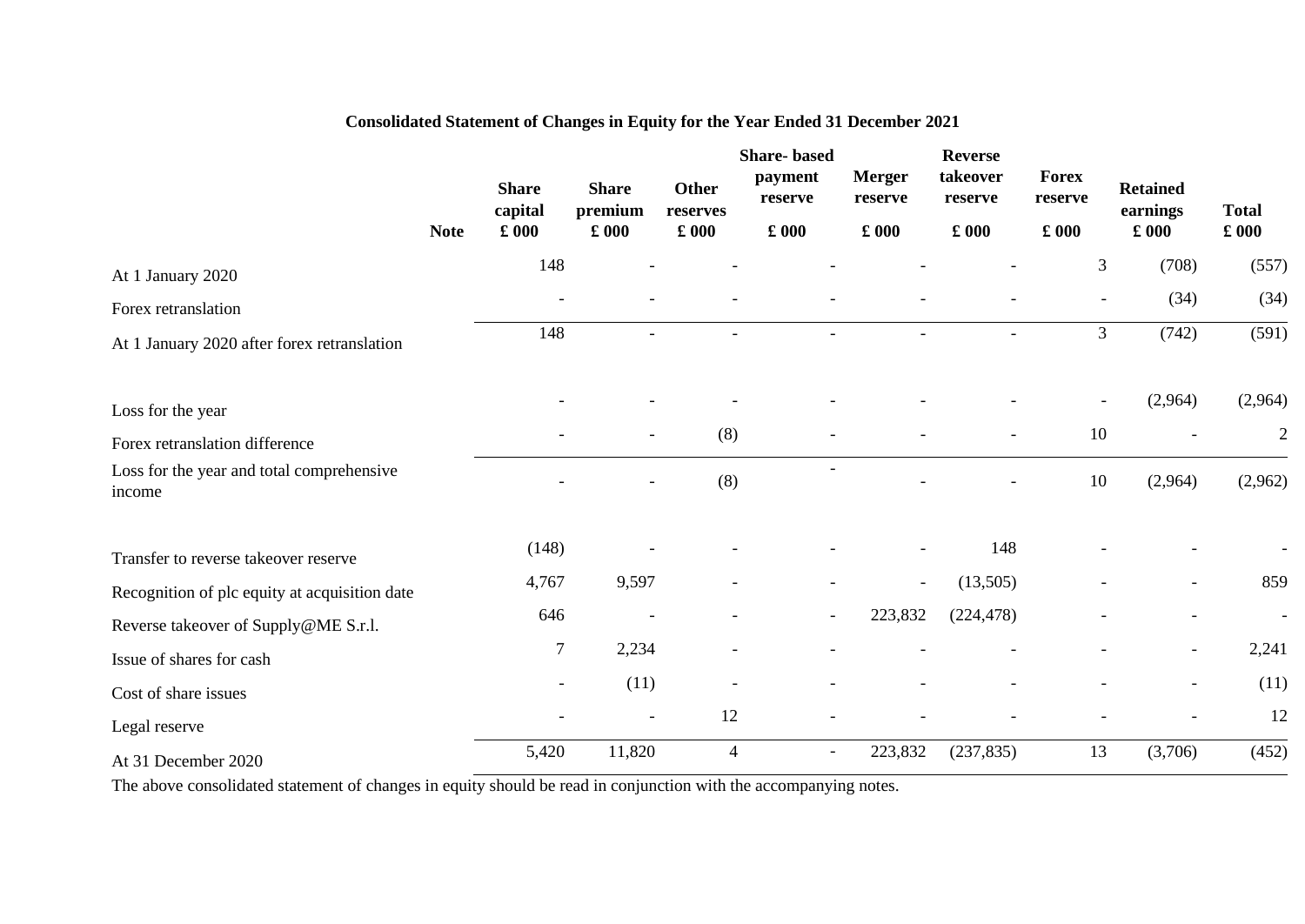## **Consolidated Statement of Changes in Equity for the Year Ended 31 December 2021**

|                                                               | <b>Note</b> | <b>Share</b><br>capital<br>$\pounds$ 000 | <b>Share</b><br>$\pounds 000$ | premium Other reserves<br>$\pounds$ 000 | <b>Share-based</b><br>payment<br>reserve<br>$\pounds$ 000 | <b>Merger</b><br>reserve<br>$\pounds 000$ | <b>Reverse</b><br>takeover<br>reserve<br>$\pounds 000$ | <b>Forex</b><br>reserve<br>$\pounds$ 000 | <b>Retained</b><br>earnings<br>$\pounds$ 000 | <b>Total</b><br>$\pounds$ 000 |
|---------------------------------------------------------------|-------------|------------------------------------------|-------------------------------|-----------------------------------------|-----------------------------------------------------------|-------------------------------------------|--------------------------------------------------------|------------------------------------------|----------------------------------------------|-------------------------------|
| At 1 January 2021                                             |             | 5,420                                    | 11,820                        | $\overline{4}$                          | $\overline{\phantom{a}}$                                  | 223,832                                   | (237, 835)                                             | 13                                       | (3,706)                                      | (452)                         |
| Loss for the year                                             |             | $\overline{\phantom{a}}$                 | $\overline{\phantom{a}}$      | $\overline{\phantom{a}}$                |                                                           |                                           |                                                        | $\overline{\phantom{a}}$                 | (12, 487)                                    | (12, 487)                     |
| Forex retranslation difference                                |             |                                          |                               |                                         |                                                           |                                           |                                                        | 5                                        | -1                                           | 6                             |
| Loss for the year and total comprehensive<br>income           |             |                                          |                               |                                         |                                                           |                                           |                                                        | 5                                        | (12, 486)                                    | (12, 481)                     |
| Issuance of new shares                                        | 17          | 66                                       | 6,351                         |                                         | $\overline{\phantom{a}}$                                  | 3,073                                     |                                                        |                                          |                                              | 9,490                         |
| Issue of warrants                                             | 28          |                                          |                               |                                         | 608                                                       |                                           |                                                        |                                          |                                              | 608                           |
| Credit to equity for acquisition related<br>earn-out payments | 27          |                                          |                               |                                         | 1,410                                                     | $\overline{\phantom{a}}$                  |                                                        |                                          | $\overline{\phantom{a}}$                     | 1,410                         |
| Legal reserve movement                                        |             |                                          |                               | 17                                      |                                                           |                                           |                                                        | $\overline{\phantom{a}}$                 | (17)                                         | $\overline{\phantom{a}}$      |
| At 31 December 2021                                           |             | 5,486                                    | 18,171                        | 21                                      | 2,018                                                     | 226,905                                   | (237, 835)                                             | 18                                       | (16,209)                                     | (1, 425)                      |

The above consolidated statement of changes in equity should be read in conjunction with the accompanying notes.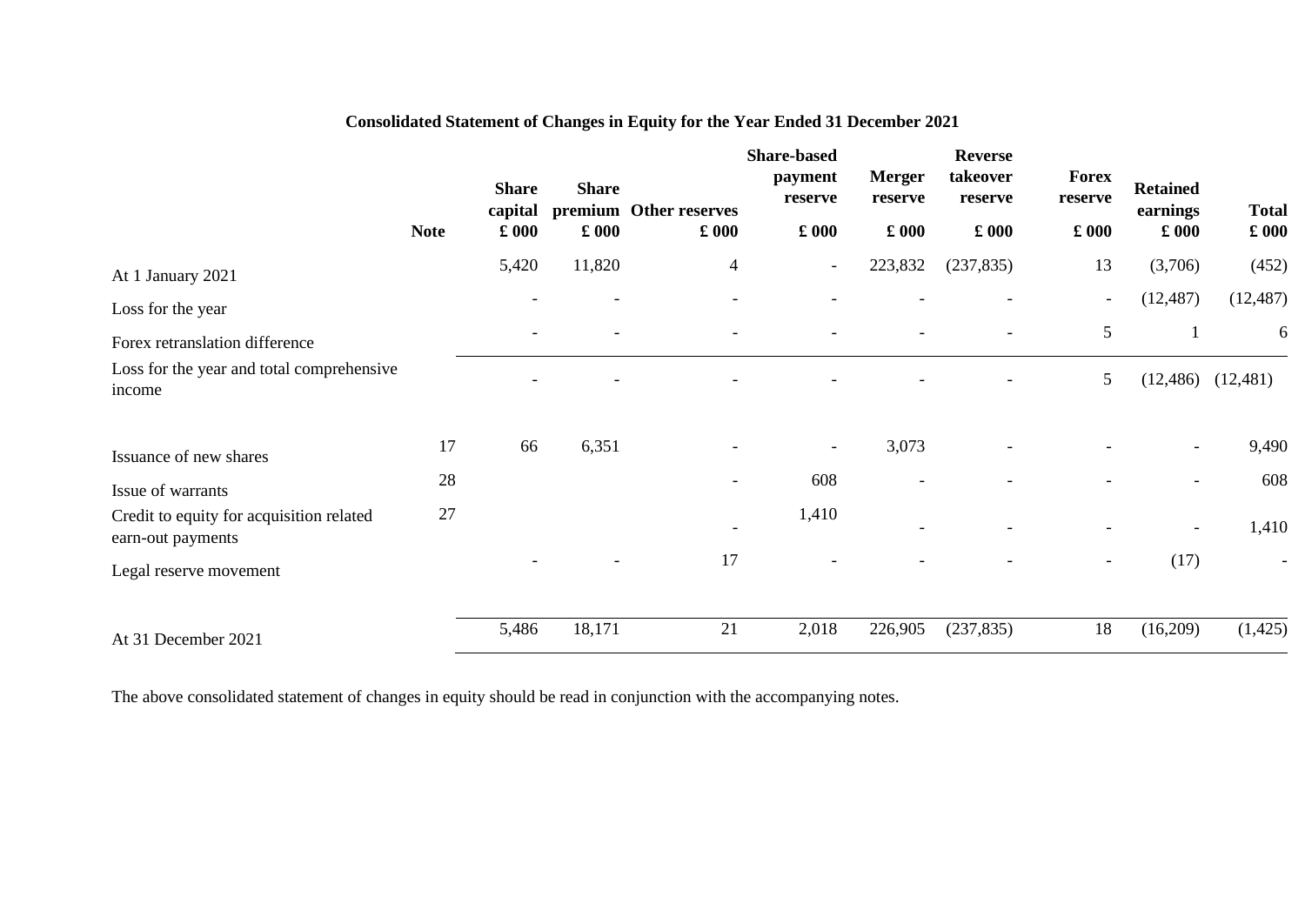## **Consolidated Statement of Cash Flows for the Year Ended 31 December 2021**

|                                                                                                                       | <b>Year ended 31</b><br>$\pounds$ 000 | <b>Year ended 31</b><br>December 2021 December 2020*<br>$\pounds$ 000 |
|-----------------------------------------------------------------------------------------------------------------------|---------------------------------------|-----------------------------------------------------------------------|
| <b>Cash flows from operating activities</b>                                                                           |                                       |                                                                       |
| Loss for the year                                                                                                     | (10, 814)                             | (2,819)                                                               |
| Adjustments for non-cash costs relating deemed cost of<br>listing and acquisition related costs and impairment charge |                                       |                                                                       |
| Deemed cost of listing in reverse acquisition                                                                         |                                       | 1,376                                                                 |
| Acquisition related transaction costs                                                                                 | 1,900                                 |                                                                       |
| Acquisition related earn-out payments                                                                                 | 1,410                                 |                                                                       |
| Amortisation of intangible assets arising on acquisition                                                              | 391                                   |                                                                       |
| Impairment charges                                                                                                    | 2,573                                 |                                                                       |
|                                                                                                                       | 6,274                                 | 1,376                                                                 |
| Other non-cash adjustments                                                                                            | (70)                                  | 16                                                                    |
| Other depreciation and amortisation                                                                                   | 396                                   | 203                                                                   |
| Increase to provisions                                                                                                | 52                                    | 40                                                                    |
| Decrease/(increase) in accrued income                                                                                 | (46)                                  |                                                                       |
| Decrease/(increase) in trade receivables                                                                              | 505                                   | (717)                                                                 |
| Increase/(decrease) in trade and other payables                                                                       | 77                                    | 296                                                                   |
| Other decreases/(increases) in net working capital                                                                    | (158)                                 | 686                                                                   |
| Net cash flows from operations                                                                                        | (3,784)                               | (919)                                                                 |
| Finance costs paid in cash                                                                                            | (2)                                   |                                                                       |
| Income taxes paid in cash                                                                                             | (89)                                  | (19)                                                                  |
| Other collections                                                                                                     |                                       | 6                                                                     |
| Net cash flow from operating activities                                                                               | (3,875)                               | (932)                                                                 |
| <b>Cash flows from investing activities</b>                                                                           |                                       |                                                                       |
| Cash from reverse acquisition of Abal plc                                                                             |                                       | 93                                                                    |
| Acquisition of property, plant and equipment                                                                          | (7)                                   | (2)                                                                   |
| Acquisition of intangible assets                                                                                      | (1,020)                               | (1,026)                                                               |
| Cash consideration on acquisition of Tradeflow, net of cash<br>acquired                                               | (3,523)                               |                                                                       |
| Net cash flows from investing activities                                                                              | (4,550)                               | (935)                                                                 |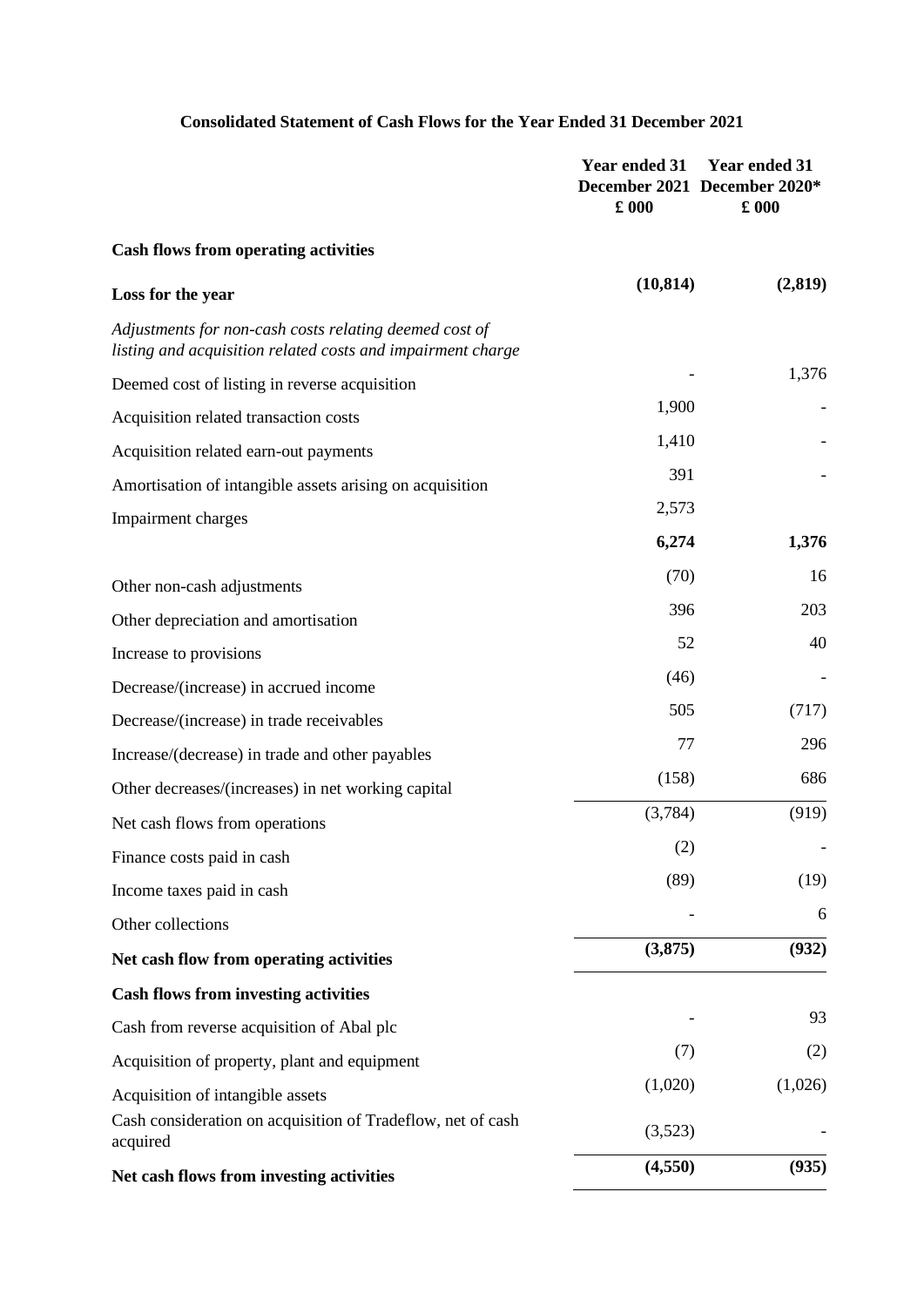| <b>Cash flows from financing activities</b>                                   |         |       |
|-------------------------------------------------------------------------------|---------|-------|
| Increase/(decrease) in long-term borrowings                                   |         | 22    |
| Net cash inflow from Mercator loan notes                                      | 6,629   |       |
| Other finance costs paid in cash                                              | (25)    |       |
| Cash inflow from Negma convertible loan notes                                 | 5,000   |       |
| Cash repayment to Negma convertible loan notes                                | (2,016) |       |
| Proceeds from issue of ordinary shares, net of allowable<br>issue costs       |         | 2,230 |
| Net cash flows from financing activities                                      | 9,588   | 2,252 |
| Net increase in cash and cash equivalents                                     | 1,163   | 385   |
| Foreign exchange differences to cash and cash equivalents<br>on consolidation | 12      | 24    |
| Cash and cash equivalents at 1 January                                        | 552     | 143   |
| Cash and cash equivalents at 31 December                                      | 1,727   | 552   |

\*In addition, to better reflect the nature of certain cash flow items the prior year comparatives include the a reclassification of bank borrowings of £22,000 from Trade and other payables to Long-term borrowings.

## **Significant non-cash transactions**

During the year, the Group issued 3,313,496,990 ordinary shares in the Company. 2,000,496,990 new ordinary shares were admitted to trading during the year in connection with convertible loan notes that were converted to equity at the discretion of the subscriber during the year. These convertible loans were issued to extinguish in exchange for £4,501,000 principal value of convertible loan notes. 813,000,000 new ordinary shares were admitted to trading during the year as part of the consideration package for the Company's acquisition of TradeFlow Capital Management Pte. Ltd ("TradeFlow"). 500,000,000 new ordinary shares were admitted to trading during the year as consideration for support with the TradeFlow acquisition. Further details of share issues can be found in note 17. Further details of the convertible loan note facilities can be found in note 19. Further details of the acquisition of TradeFlow can be found in note 27.

The reconciliation of the movement in net debt is set out in note 26.

The above consolidated statement of cash flows should be read in conjunction with the accompanying notes.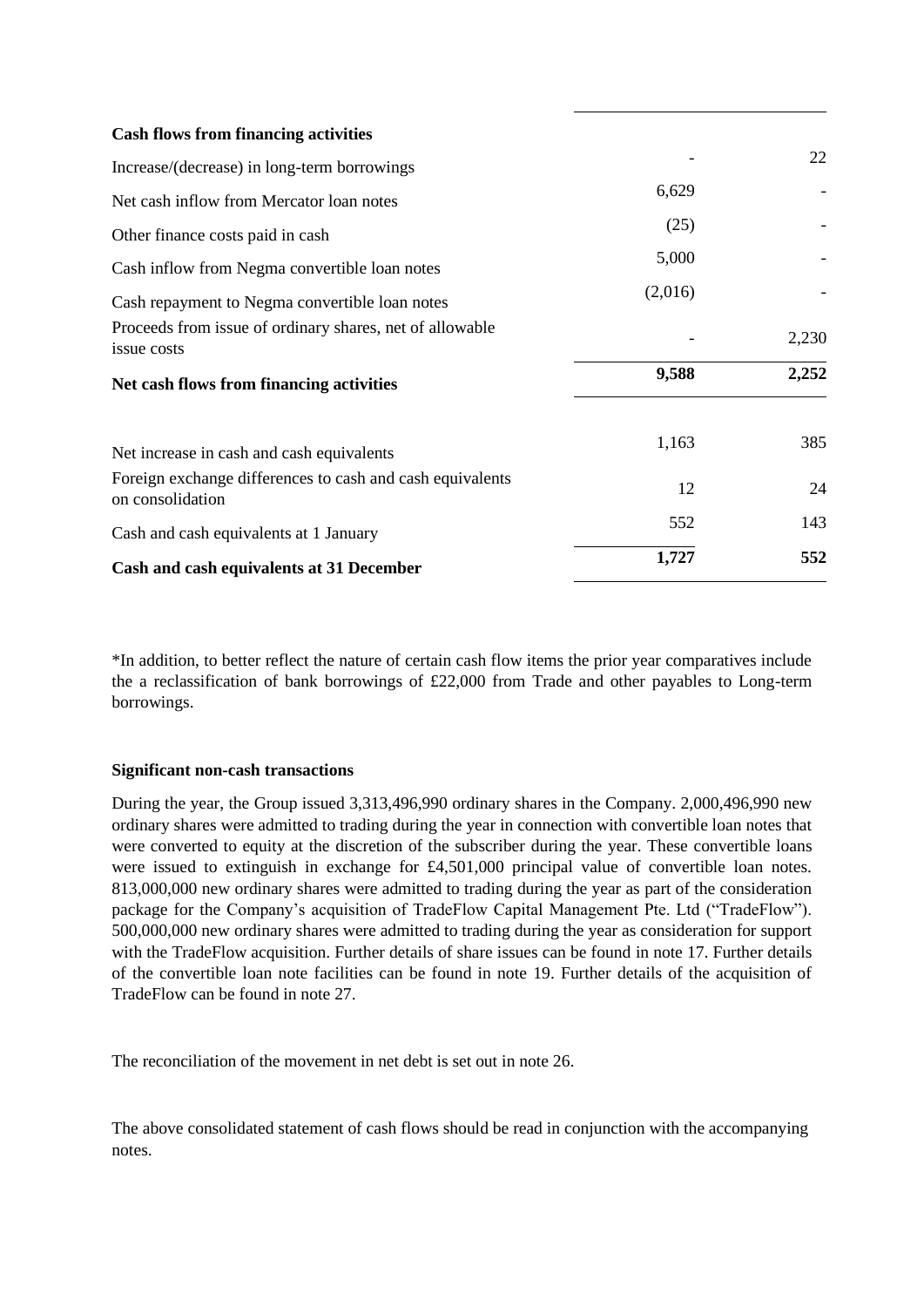#### **Notes to the Consolidated Financial Statements for the Year Ended 31 December 2021**

#### **1 General information**

Supply@ME Capital plc is a public limited company incorporated in England and Wales. The address of its registered office is 27/28 Eastcastle Street, London, W1W 8DH, United Kingdom. Supply@ME Capital's shares are listed on the Standard List of the main market of the London Stock Exchange.

These consolidated financial statements have been prepared in accordance with UK adopted International Accounting Standards.

The financial statements of the Group, consisting Supply $@$ ME Capital plc (the "Company") and its subsidiaries (the "Group"), are presented in Pounds Sterling and all values are rounded to the nearest thousand pounds  $(E'000)$  except when otherwise stated.

These consolidated financial statements have been prepared in accordance with the accounting policies set out below, which have been consistently applied to all the years presented.

#### **2 Accounting policies**

#### **Going concern**

At the 31 December 2021 the Group had cash balances of £1,727,000 (31 December 2020: £552,000) and net current liabilities of £6,609,000 (31 December 2020: net current liabilities £1,732,000). The Group has posted a loss for the year ended 31 December 2021 after tax of £12,481,000 (2020: loss £2,962,000) and retained losses were £16,209,000 (31 December 2020: losses £3,706,000).

The current liabilities as at 31 December 2021 of £9,232,000 included £5,732,000 relating to the outstanding balance of loan notes which the Group issued on 29 September 2021. As outlined in the note 31, following the 31 December 2021, £2,035,000 of this balance has been repaid through the issue of new convertible loan notes, of which a principal amount of  $£1,357,000$  has been converted into new ordinary shares in the Company at the request of the convertible loan note holder following the period end date, but prior to the issue of these annual consolidated financial statements. The remaining £678,000 has been repaid in cash following the amendment deed signed with the lender on 26 April 2022 (refer to note 31 for further details on any post balance sheet events). In addition to the above, £395,000 included within current liabilities is in relation to deferred income held on the balance sheet as at 31 December 2021 and a further £293,000 relates to refundable client deposits which are expected to be returned to the customers following 31 December 2021.

On the 26 April 2022, the Company agreed a new equity funding facility which provides a binding commitment with a new investor, Venus Capital SA ("Venus Capital"), to invest up to £7,500,000 in exchange for multiple tranches of new ordinary shares to be issued by the Company over a period with a long stop date of 31 December 2023 (the "Capital Raise Plan"). These tranches have been structured as follows:

- New ordinary shares issued from 26 April to date at the date of these consolidated financial statements being issued, the Company has issued 3,320,000,000 of new ordinary shares to Venus Capital in exchange for £1,660,000;
- Additional mandatory tranches to the value of £2,090,000; and
- Additional optional tranches (where the exercise is at the option of the Company) to the value of £3,750,000.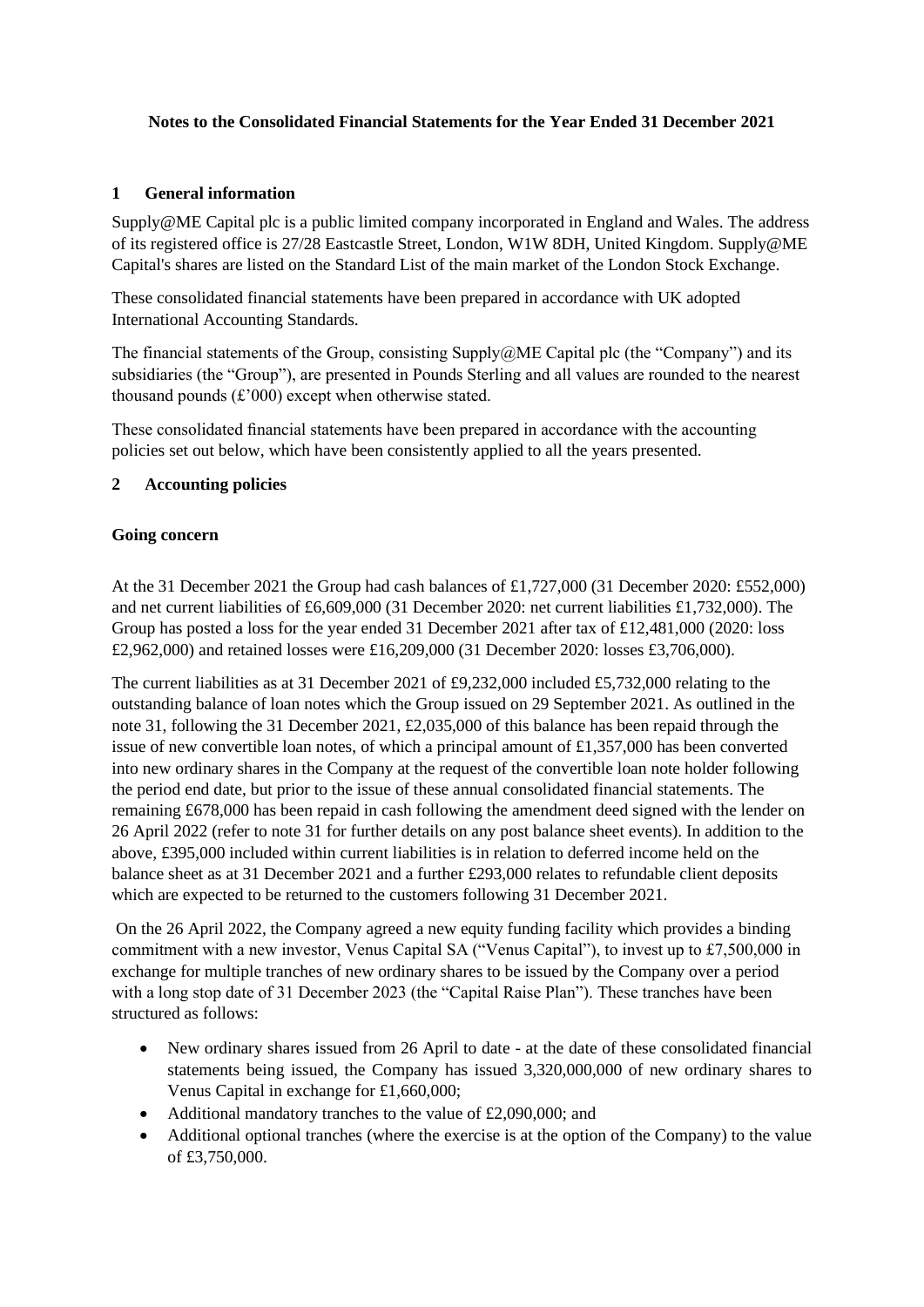It should be noted that the issue of the new ordinary shares under the Capital Raise Plan is subject the necessary authorisations from shareholders which the Company is planning to require at the General Meeting to be held in conjunction with the 2021 Annual General Meeting.

Additionally, the Capital Raise Plan also saw the Company enter into an agreement with Venus Capital regarding a loan facility of up to £1,950,000 commencing from June 2022, including £450,000 to cover the arrangement fees relating to the Capital Raise Plan, which would be repayable in shares and which would have a maturity date of 31 December 2025 and an 10% per annum interest rate.

The key objective of the Capital Raise Plan is to allow the outstanding loan notes to be repaid in cash rather than via further convertible loan note issues. To assist with this, on the 26 April 2022, the Company also signed an amendment letter in respect of these loan notes. This amendment gave the Company to ability to meet this objective.

Taking into account the factors above and in order to consider their assessment of the Group as a going concern, the Directors have reviewed the forecast cashflows for the next 12 months. The cashflow forecasts take into account that the Group meets its day to day working capital requirement through its cash resources and are based on the enlarged Group, including TradeFlow. The Directors have prepared the forecast using their best estimates, information and judgement at this time, including the Capital Raise Plan and loan note amendment announced on the 27 April 2021. The Directors have also considered the expected cashflows arising from TradeFlow's investment advisory services ("IA" revenue stream) as well as from the use of the Group's innovative Platform to facilitate inventory monetisation transactions ("C.IM" revenue stream). This reflects the fact that the Directors expect the Group to fully operationalise the business model in the near future.

Despite the facts outlined above, there is currently an absence of a historical track record relating to inventory monetisation transactions being facilitated by the Group's Platform, the Group generating the full range of fees from the use of its Platform and the Group being cash flow positive. As such the Directors have prudently identified uncertainty in the cash flow model. This uncertainty arises with respect to both the future timing and growth rates of the forecast cashflows arising from the Group's multiple revenue streams referred to above. In this regard, if these future revenues are not secured as the Directors envisage, it is possible that the Group will have a shortfall in cash and require additional funding during the forecast period. In addition certain cashflows in relation to the financing transactions noted above have not yet occurred and the issue of new ordinary shares under the Capital Raise Plan is subject to the authorisation from shareholders in the General Meeting. On the basis of the above, the Directors believe there are material uncertainties which may cast significant doubt upon the entities ability to continue as a going concern.

The Directors do however remain confident in the business model and believe the Group could be managed in a way to allow it to meet its ongoing commitments and obligations through mitigating actions including cost saving measures and securing alternative sources of funding should this be required. This includes the application by certain of the Company's subsidiaries to access specialised loans for SME businesses provided by Italian commercial banks with the support of government guarantees. These such loans will allow the Group to access a lower cost of capital.

As such the Directors consider it appropriate to prepare these annual consolidated financial statements on a going concern basis and have not included the adjustments that would result if the Company and Group were unable to continue as a going concern.

#### **Adjusted performance measures**

Management believes that adjusted performance measures provide meaningful information to the users of the accounts on the operating performance of the business. Accordingly, the adjusted measure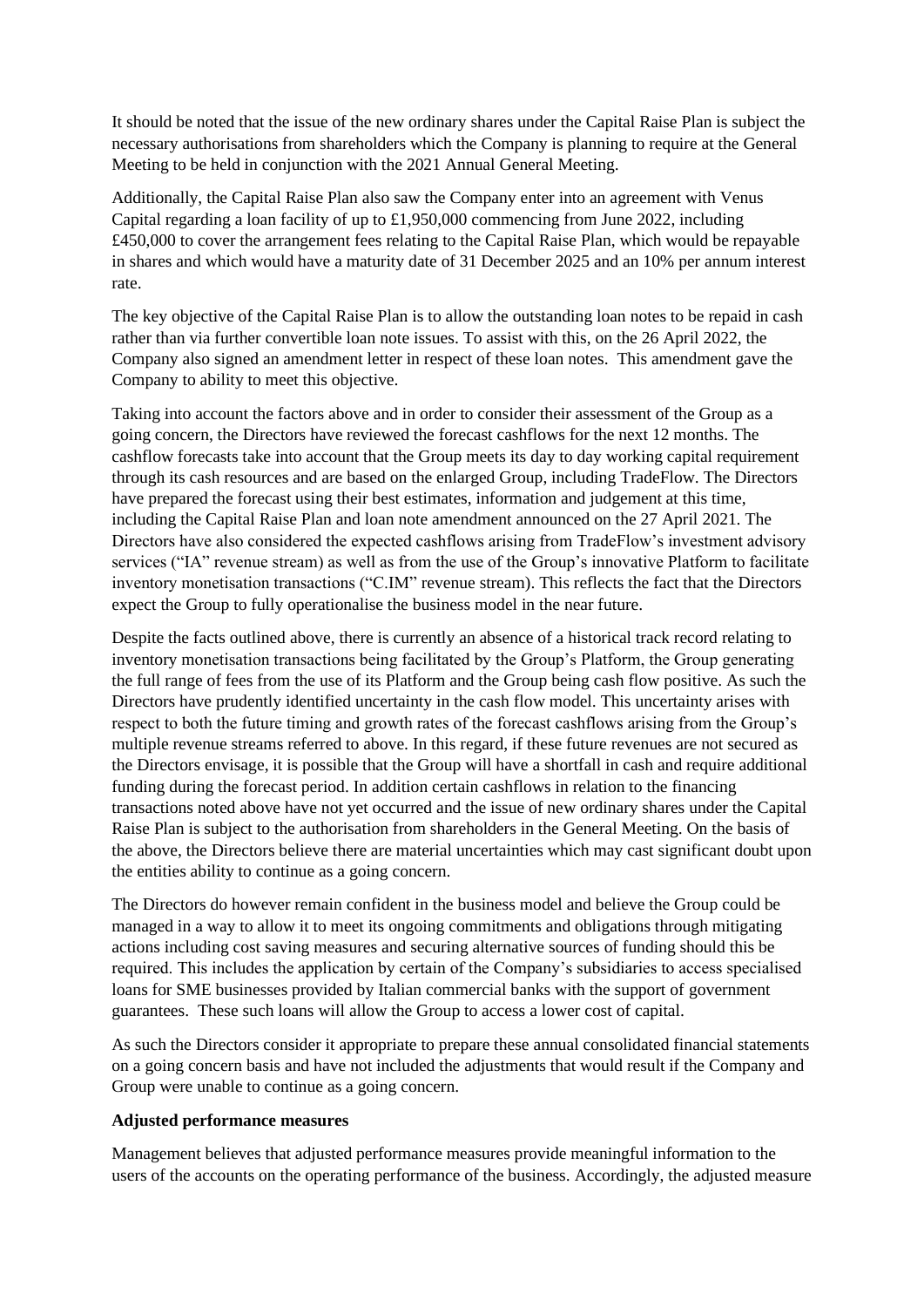of operating profit and exclude, where applicable, deemed cost of listing, transaction costs, amortisation of intangible assets arising on acquisitions, acquisition related earn-out payments and impairment charges. These terms are not defined terms under IFRSs and may therefore not be comparable with similarly titled profit measures reported by other companies. They are not intended to be a substitute for, or superior to, GAAP measures. The items excluded from adjusted results are those which arise due to the reverse takeover, as disclosed in note 3 and items that are charged to the consolidated statement of comprehensive income in accordance with IFRS 3 ("Business Combinations"). They are not influenced by the day-to-day operations of the Group.

# **Basis of consolidation**

The Group financial statements consolidate those of the Company and its subsidiary undertakings drawn up to 31 December 2021. Subsidiaries are entities over which the Group has control. Control comprises an investor having power over the investee and is exposed, or has rights, to variable returns from its involvement with the investee and has the ability to affect those returns through its power. Subsidiaries are fully consolidated from the date on which control is transferred to the Group. They are deconsolidated from the date that control ceases.

On 23 March 2020, the Company, completed a reverse acquisition of Supply@ME S.r.l., a company registered in Italy. Further information about this transaction is disclosed in note 3.

On 1 July 2021 the Company completed the acquisition of the entire share capital of TradeFlow by way of cash and share consideration. As such from this date TradeFlow became a fully owned subsidiary of the Company and will form part of the Group's consolidated financial performance and position from the date of acquisition.

Intra-group balances and transactions, and any unrealised income and expenses arising from intragroup transactions, are eliminated. Unrealised losses are eliminated in the same way as unrealised gains, but only to the extent that there is no evidence of impairment.

### **New and revised accounting standards and interpretations**

Management has concluded that to date there has been no impact on the results or net assets of the Company as a result of adopting new or revised accounting standards.

# *New standards, interpretations and amendments not yet effective*

At the date of authorisation of the Group's financial statements, certain new standards, amendments and interpretations to existing standards have been published by the International Accounting Standards Board but are not yet effective in the UK and have not been adopted early by the Group. The most significant of these are as follows, which are effective for the periods beginning after 1 January 2022:

- Amendments to IFRS 3 Business Combinations Reference to the Conceptual Framework
- Amendments to IAS 16 Property, Plant and Equipment Proceeds before Intended Use
- Amendments to IAS 37 Provisions, Contingent Liabilities, Contingent Assets Onerous Contracts – Cost of Fulfilling a Contract
- Annual Improvements 2018–202
- Amendments to IAS 1 Classification of Liabilities as Current
- Amendments to IAS 1 Disclosure of Accounting policies
- Amendments to IAS 8 Definition of Accounting Estimates
- Amendments to IAS 12 Deferred Tax related to Assets and Liabilities arising from a Single Transaction
- IFRS 17 Insurance Contracts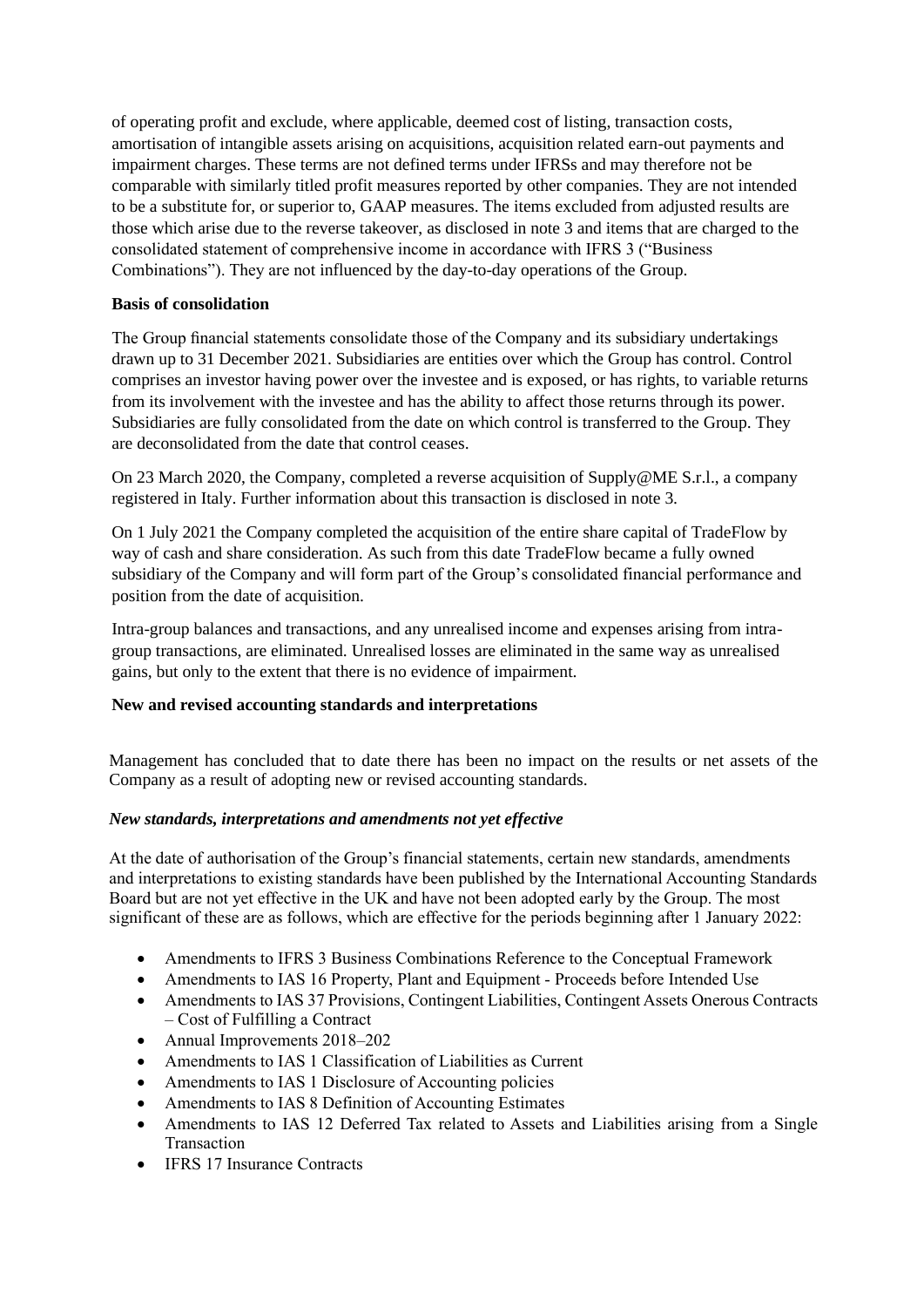All relevant standards, amendments and interpretations to existing standards will be adopted in the Group's accounting policies in the first period beginning on or after the effective date of the relevant pronouncement of adoption by the UK Accounting Standards Endorsement Board.

The directors do not anticipate that the adoption of these standards, amendments and interpretations will have a material impact on the Group's consolidated financial statements in the periods of initial application.

### **Business Combinations**

The acquisition of subsidiaries and businesses are accounted for using the acquisition method under IFRS 3 "Business Combinations".

## *Measurement of consideration*

The consideration for each acquisition is measured at the aggregate of the fair values, at the date of exchange, of assets given, liabilities incurred to former owners and equity instruments issued by the Group in exchange for control of the acquiree.

## *Acquisition related earn-out payments (deemed remuneration)*

In accordance with the IFRS Interpretations Committee's interpretation of paragraph B55 of IFRS 3 ("Business Combinations"), the cost of the business combination excludes consideration which requires post-acquisition service obligations to be performed by the selling shareholders.

In the event that the deemed remuneration is to be equity settled under IFRS 2 ("Share-Based Payments"), the fair value is determined at the grant date and then charged to the consolidated statement of comprehensive income over the period of the service obligations.

# *Fair value assessment*

Identifiable assets acquired and liabilities and contingent liabilities assumed in a business combination are measured initially at their fair values at the acquisition date. Where the fair value of the assets and liabilities at acquisition cannot be determined reliably in the initial accounting, these values are considered to be provisional for a period of 12 months from the date of acquisition. If additional information relating to the condition of these assets and liabilities at the acquisition date is obtained within this period, then the provisional values are adjusted retrospectively. This includes the restatement of comparative information for prior periods.

Intangible assets arising on business combinations are recognised initially at fair value at the date of acquisition. Subsequently they are carried at cost less accumulated amortisation and impairment charges.

### *Goodwill*

Goodwill arises where the consideration of the business combination exceeds the Group's interest in the net fair value of the identifiable assets, liabilities and contingent liabilities recognised. This is recognised as an asset and is tested annually for impairment. The identifiable assets and liabilities acquired are incorporated into the consolidated financial statements at their fair value to the Group

### *Transaction costs*

Transaction costs associated with the acquisition are recognised in the consolidated statement of comprehensive income as incurred and separately disclosed due to the nature of this expense.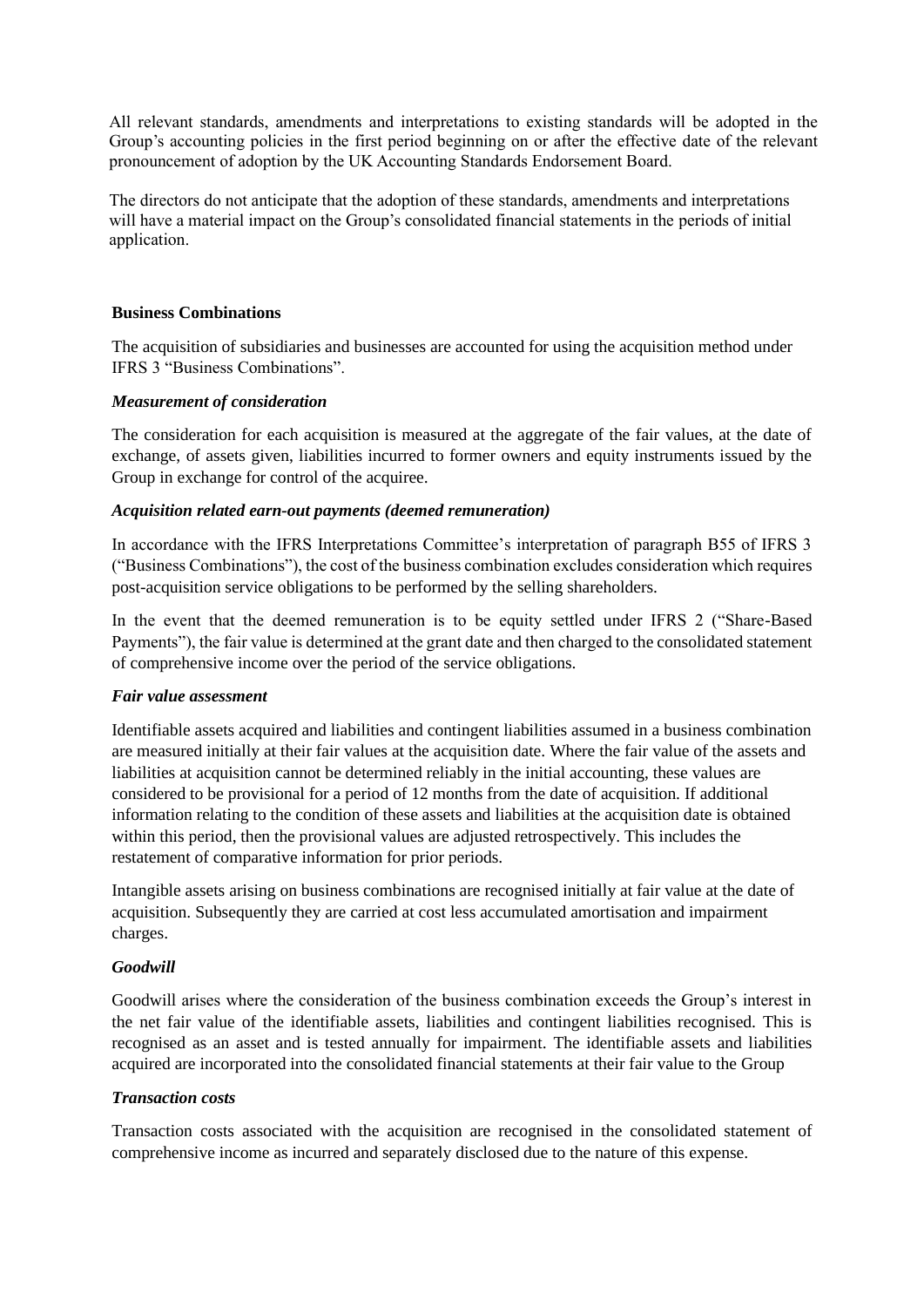### **Intangible assets**

## *Goodwill*

Goodwill arising on consolidation is recognised as an asset.

Following initial recognition, goodwill is subject to impairment reviews, at least annually, and measured at cost less accumulated impairment losses. Any impairment is recognised immediately in the consolidated statement of comprehensive income and is not subsequently reversed.

### *Other intangible assets*

a) Internally developed Inventory Monetisation ("IM") platform

The core activity of the existing Supply@Me business is the creation and marketing of a software-driven secure platform (the "IM Platform") that can be used for the facilitation, recording and monitoring of IM transactions between third party client companies and segregated trading companies (known as stock companies). The software modules which form part of the IM Platform can also be used, through a White-label model, by third party banks in order for them to deploy their own inventory backed financial products. The internally generated IM Platform includes not only the software but also:

- the methodologies and business policies underpinning each IM transaction
- the legal and accounting frameworks required to support each IM transaction
- the technical infrastructure (cloud environment, distributed ledger technology) used to support each IM transaction.

Associated with this core activity are significant product development requirements to address compliance with legal, regulatory, accounting, valuation and insurance criteria. The three main categories of cost are: Software and infrastructure development, intellectual property (IP) related costs and professional fees related to the development of legal and accounting infrastructure.

These costs are capitalised and initially measured at cost and are amortised over their estimated useful economic lives, considered to be 5 years, on a straight-line basis. Amortisation of this internally developed IM platform is charged within cost of sales in the consolidated statement of comprehensive income.

Amortisation methods and useful lives are reviewed at each reporting date and adjusted if appropriate. The carrying amount is reduced by any provision for impairment where necessary.

b) Acquired intangible assets

Intangible assets arising on business combinations are recognised initially at fair value at the date of acquisition. Subsequently they are carried at cost less accumulated amortisation. Amortisation of acquired intangible assets is charged within administrative expenses in the consolidated statement of comprehensive income but is excluded from the adjusted operating profit measures as described above.

The estimated useful lives of the acquired intangible assets are set out below:

| Customer relationships   | 13 years |
|--------------------------|----------|
| <b>Brand (TradeFlow)</b> | 5 years  |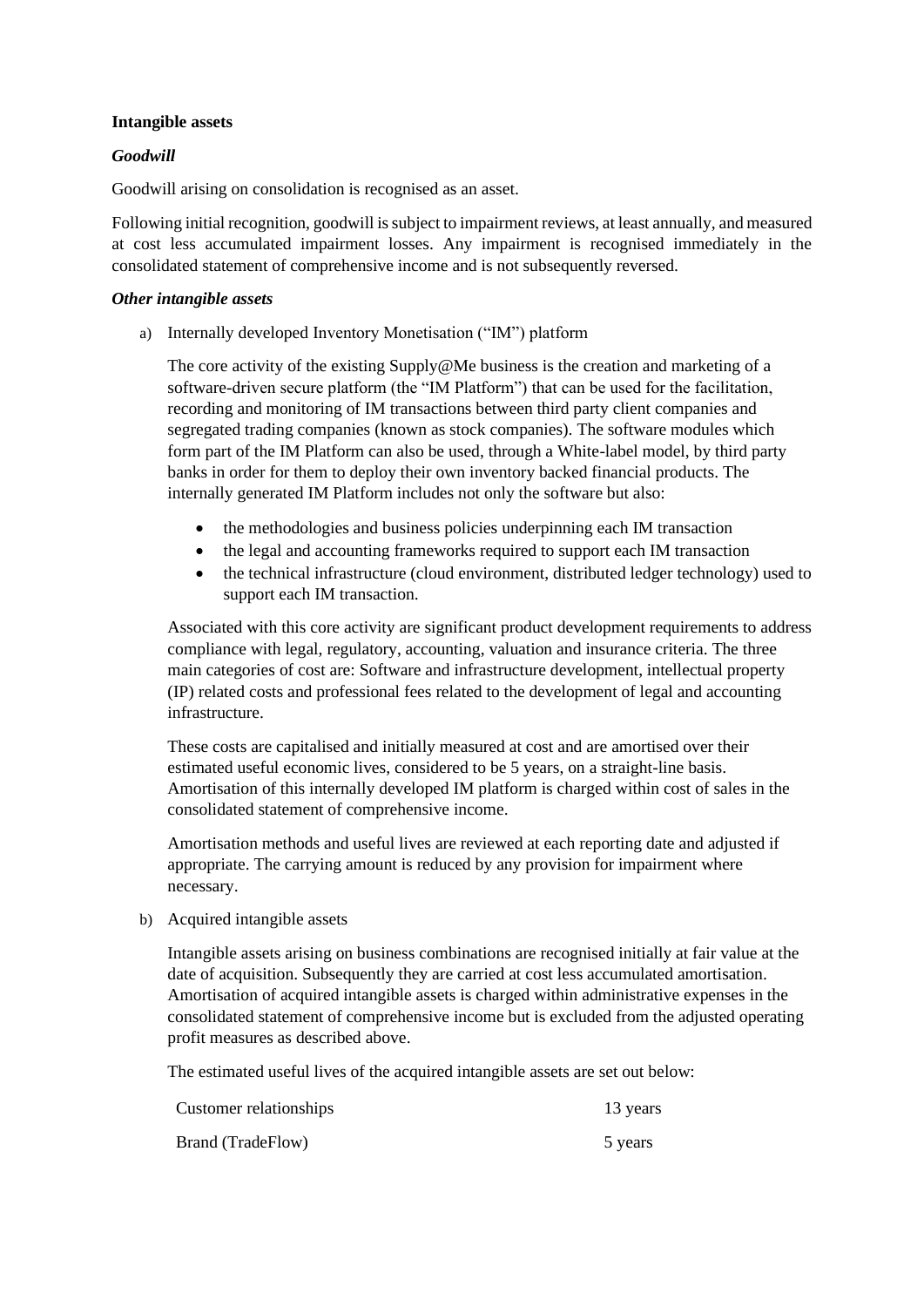| Commodity Trade Risk Management ("CTRM") software       | 5 years |
|---------------------------------------------------------|---------|
| Artificial Intelligence and back-office ("AI") software | 5 years |

Amortisation methods and useful lives are reviewed at each reporting date and adjusted if appropriate. The carrying amount is reduced by any provision for impairment where necessary.

## **Impairment**

At each balance sheet date, the Group reviews the carrying amounts of its intangible assets to determine whether there is any indication that those assets have suffered an impairment loss. If any such indication exists, the recoverable amount of the asset is estimated in order to determine the extent of any impairment loss. Where the asset does not generate cash flows that are independent from other assets, the Group estimates the recoverable amount of the cash-generating unit to which the asset belongs. Recoverable amount is the higher of fair value less costs to sell and value in use.

In assessing value in use, the estimated future cash flows are discounted to their present value using a discount rate that reflects current market assessments of the time value and the risks specific to the asset for which the estimates of future cash flows have not been adjusted. If the recoverable amount of an asset (or cash-generating unit) is estimated to be less than its' carrying amount, the carrying amount of the asset (or cash-generating unit) is reduced to its recoverable amount.

An impairment loss is recognised as an expense immediately. Where an impairment loss subsequently reverses, the carrying amount of the asset (or cash-generating unit) is increased to the revised estimate of its recoverable amount, but so that the increased carrying amount does not exceed the carrying amount that would have been determined had no impairment loss been recognised for the asset (or cash-generating unit) in prior years. A reversal of an impairment loss is recognised as income immediately.

# **Revenue recognition**

Revenue for the Group is measured at the fair value of the consideration received or receivable. The Group recognises revenue when the performance obligation is satisfied, the amount of revenue can be reliably measured and it is probable that future economic benefits will flow to the entity. Currently all the Group's revenues are recognised at a point in time when the relevant performance obligation has been satisfied.

The Group recognises revenue from the following activities:

# **a) Captive inventory monetisation platform servicing ("C.IM") - Due diligence fees:**

This revenue arises from due diligence services performed by Group's Italian subsidiary, Supply@Me Srl, in relation to the potential client companies. This due diligence covers topics such as the client's financial information, operations, credit rating and analysis of its inventory.

Given the stage of the Group's development, and the evolution of the Group's contracting arrangements, the due diligence revenues recognised by the Group to date have been limited. Further details are provided below:

*Historical contractual arrangements* - Prior to June 2020, the Group's contractual arrangements required the client to make a down payment intended to remunerate the Group for the due diligence services being provided. However, these agreements did not clearly identify the Group's performance obligation and such down payments were also refundable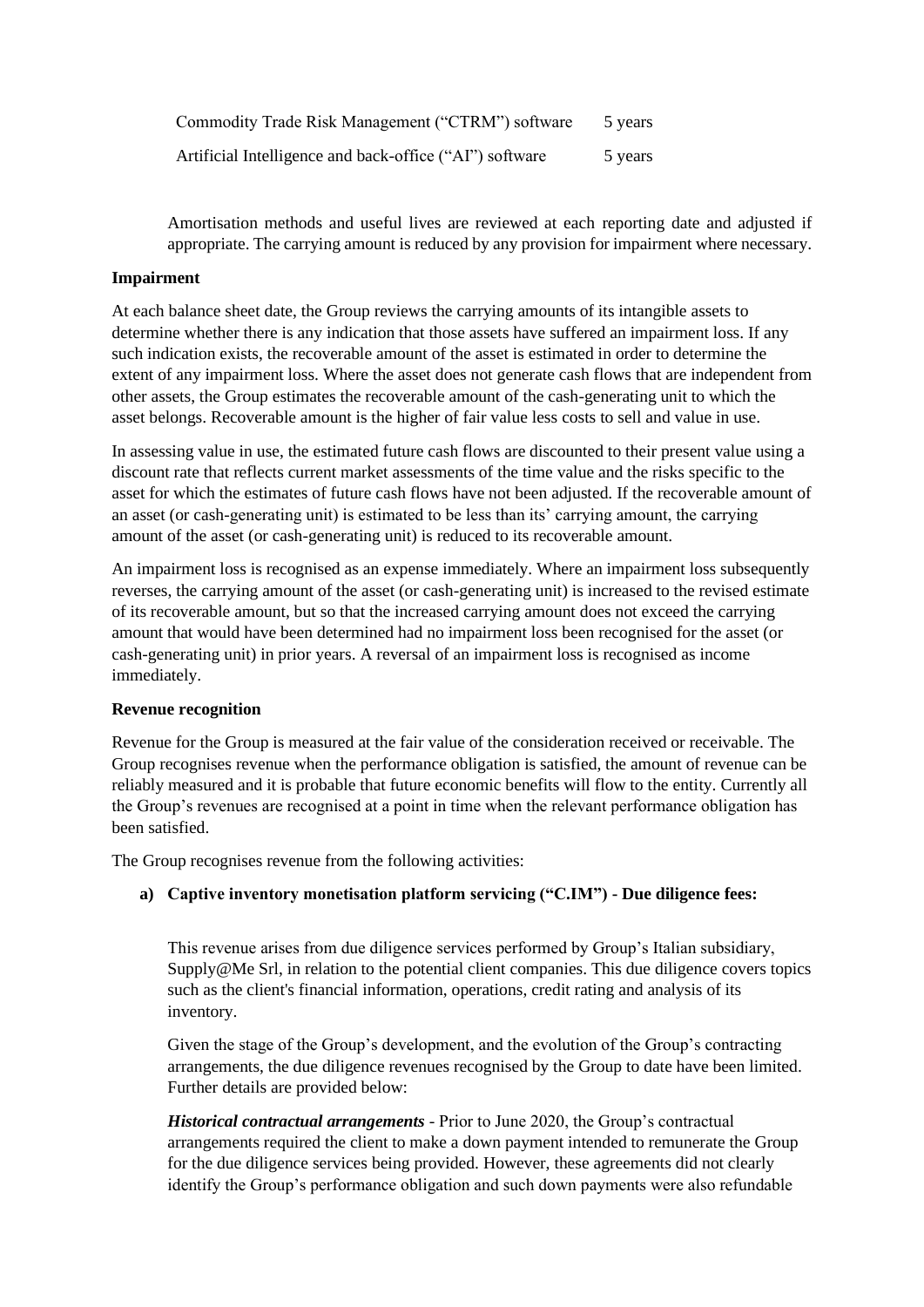under certain circumstances and up to the point when the Platform was able to be used for the first time by the client companies.

Due to the above circumstances, these down payments have not been recognised as revenue under IFRS 15 ("Revenue from Contracts with Customers") until the specific performance obligation, being the use of the Group's Platform for the first time, has been satisfied by the Group. Until such time, these amounts have been recognised as deferred income in the balance sheet, or as other payables in the case where a refund has been requested (due to the current delays being experienced by the Group), but not yet paid as at the balance sheet date.

*Current contractual arrangements* - Post June 2020, the Group updated its contractual arrangements to specifically identify a separate performance obligation in relation to the completion of the due diligence services being provided by the Group, also considering the actual benefits the client companies can directly obtain from such activities, even in case the inventory monetisation transaction does not take place. In these contracts, the due diligence fees are paid in advance by the client companies, and the revenue is recognised when the Group has successfully fulfilled its performance obligation, being the completion of the due diligence service and communication to the client in this respect through the issuance of a detailed due diligence report. Prior to the completion of the performance obligation, the due diligence fees received are held on the balance sheet as deferred income.

In order to conclude if the performance obligations have been successfully fulfilled, management currently assess this on a client-by-client basis to ensure that the control of the due diligence has been transferred to the client company. In developing this accounting policy management have made the assessment that the due diligence services result in a distinct beneficial service being provided to client companies as the information provides insight into their business which can also be used for alternative purposes as well (such as client companies business and operational optimisation). This is also referred to the critical accounting judgements and sources of estimation uncertainty note.

**Specific contractual arrangements with related party originator - During 2020, the Group** entered into an origination contract with 1AF2 S.r.l in connection with the identification of potential client companies. Also, during 2020, 1AF2 S.r.l merged with The AvantGarde Group S.p.A ("TAG"). As set out in the related party note to these accounts (note 29), both 1AF2 S.r.l and TAG are related parties of the Group.

Under this origination contract it was the originators responsibility to carry out the due diligence services. However, given the Group already had this expertise the originator chose to contract with the Group to perform the due diligence services on their behalf. In this case the Group acts as a service provider to the originator, with the completion of single due diligence activities the identified performance obligation.

This specific contract stipulated a fee to cover the performance of due diligence services for a specific number of clients. This fee was paid at the date the contract was signed. Management's judgement was that the provision of each of the individual due diligence reviews represented a distinct performance obligation under IFRS 15 ("Revenue from Contracts with Customers").

As such, the fees received in advance were held on the balance sheet as deferred income, and the revenue was recognised in line with the completion of each of the due diligence reviews, specifically where the performance obligation had been satisfied being the completion and communication of the due diligence results.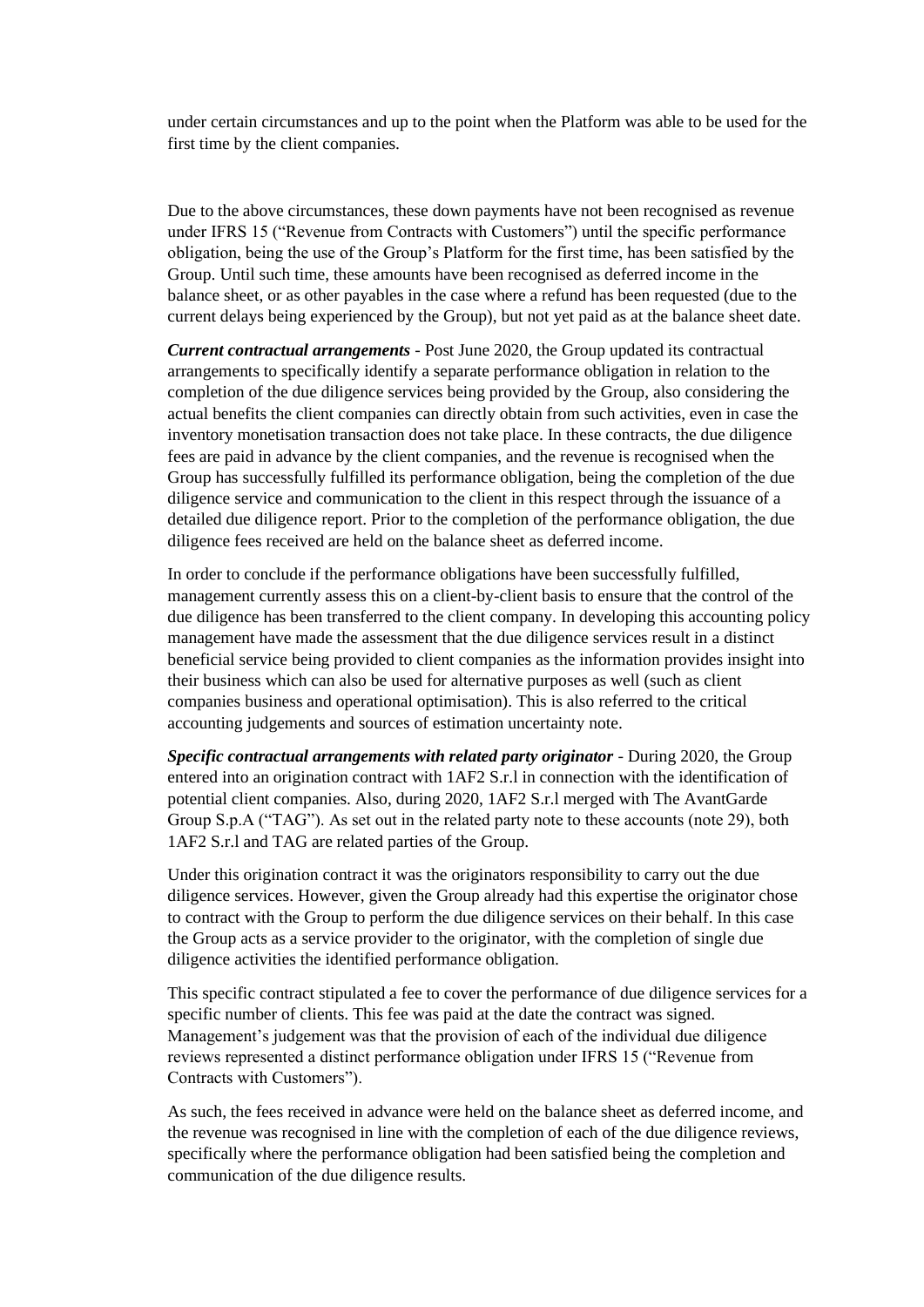During FY21, this contractual arrangement accounted for 33% of the Group's total revenue (2020: 100%).

b) **Investment Advisory ("IA") fees:** This revenue arises from investment advisory services provided by the Groups wholly owned subsidiary, TradeFlow, in its capacity as investment advisor of the Global Inventory Fund (more specifically, at the date of this report to its wellestablished CEMP – USD/ EUR Trade Flow Funds Segregated Portfolios). Investment Advisory fees are generated on a monthly basis through investment advisory agreements and are generally based on an agreed percentage of the valuation of Assets Under Management ("AUM") during the relevant period. Investment Advisory fees are recognised as the service is provided and it is probable that the fee will be collected. As these fees are generally received following the particular period to which they relates, any amounts that have been recognised as revenue but not yet received, are recorded on the balance sheet as accrued income.

## **Cost of Sales**

Cost of sales represents those costs that can be directly related to the sales effort. At this early stage in the Group's development, where the C.IM revenue comprises entirely due diligence fee revenue, the cost of sales includes both the costs of the work force who are engaged in that process and the amortisation of the costs relating to the internally developed IM platform. Management regard both as the direct costs associated with generating the C.IM revenue; in line with similar FinTech companies.

#### **Leases**

The Group has entered into short term lease contracts (as defined by IFRS 16 "Leases") in respect of one property only and as such, at this time, the Group does not have any material lease arrangements that would be required to be accounted for under IFRS 16 ("Leases"). For these leases the costs are recognised in consolidated statement of comprehensive income in the period which is covered by the term of the lease.

### **Property, Plant and equipment**

### *Recognition and measurement*

All property, plant and equipment is stated at cost less accumulated depreciation and impairment. The costs of the plant and equipment is the purchase price plus any incidental costs of acquisition. Depreciation commences at the point the asset is brought into use.

If there is any indication that an asset's value is less than it's carrying amount an impairment review is carried out. Where impairment is identified an asset's value is reduced to reflect this.

The residual values and useful economic lives of plant and equipment are reviewed by management on an annual basis and revised to the extent required.

### *Depreciation*

Depreciation is charged to write off the cost, less estimated residual values, of all plant and equipment equally over their expected useful lives. It is calculated at the following rates:

• Computers and IT equipment at 33% per annum.

### **Tax**

The tax expense for the period comprises current tax. Tax is recognised in profit or loss, except that a charge attributable to an item of income or expense recognised as other comprehensive income is also recognised directly in other comprehensive income.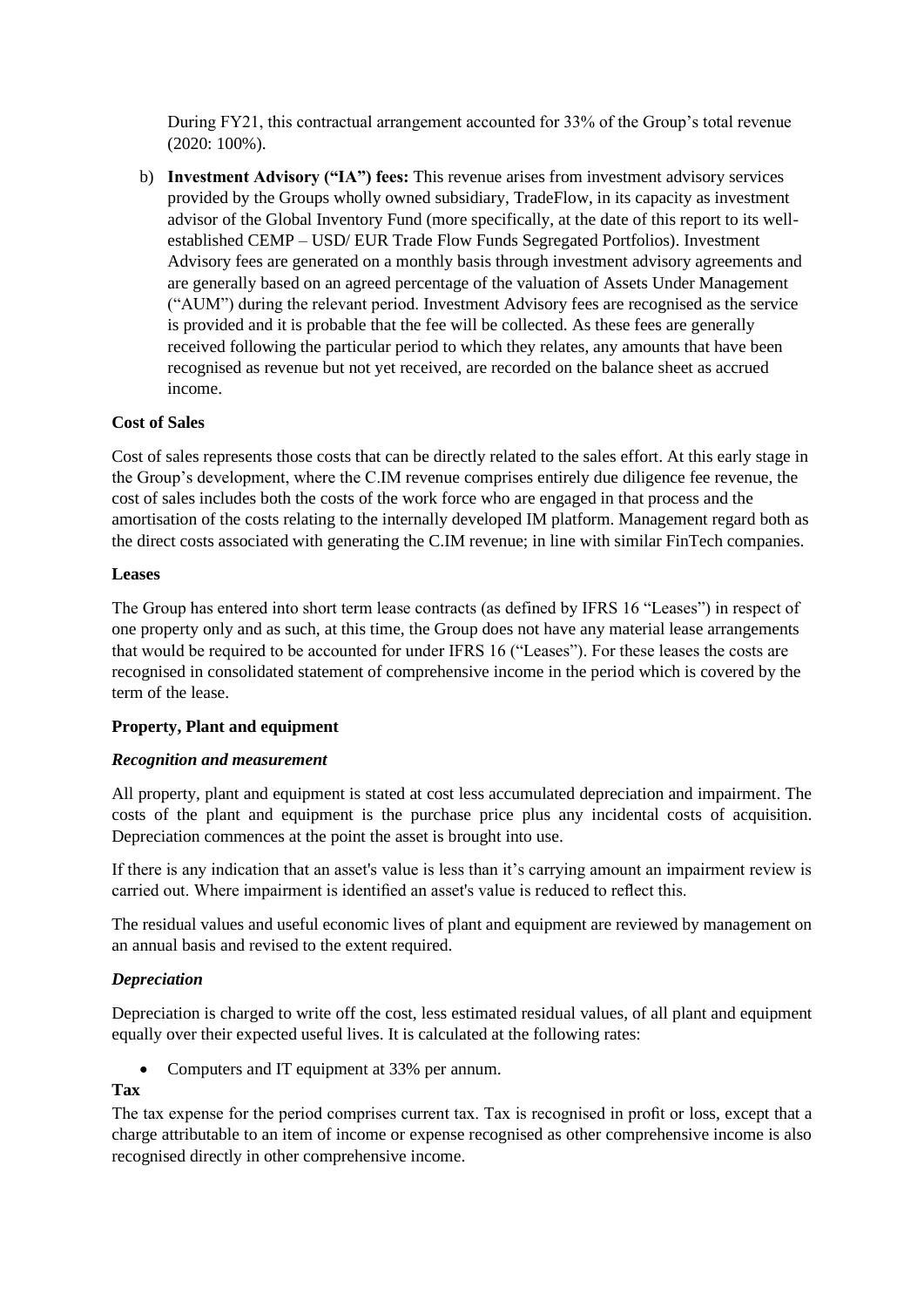Deferred tax is recognised on temporary differences between the carrying amounts of assets and liabilities in the consolidated financial statements and the corresponding tax bases used in the computation of taxable profit and is accounted for using the statement of financial position method. Deferred tax liabilities are generally recognised for all taxable temporary differences and deferred tax assets are recognised to the extent that it is probable that taxable profits will be available against which deductible temporary differences can be utilised. Such assets and liabilities are not recognised if the temporary difference arises from goodwill or from the initial recognition (other than in a business combination) of other assets and liabilities in a transaction that affects neither the taxable profit nor the accounting profit.

The carrying amount of any deferred tax assets is reviewed at each statement of financial position date and reduced to the extent that it is no longer probable that sufficient taxable profits will be available to allow all or part of the asset to be recovered.

Deferred tax is calculated at the tax rates that are expected to apply in the period when the liability is settled or the asset realised based on tax rates that have been enacted or substantively enacted at the statement of financial position date. Deferred tax and current tax are charged or credited to profit or loss, except when it relates to items charged or credited in other comprehensive income or directly to equity, in which case the deferred tax is also recognised in other comprehensive income or equity respectively.

In line with IAS 1 "Presentation of Financial Statements" the deferred tax assets have been classified as non-current assets. This has resulted in a reclassification of the deferred tax asset as at 31 December 2020 from Trade and other receivables.

## **Cash and cash equivalents**

Cash and cash equivalents comprise cash on hand and other short-term highly liquid investments that are readily convertible to a known amount of cash and are subject to an insignificant risk of change in value.

### **Functional and presentational currencies**

The consolidated financial statements are presented in pounds sterling  $(f)$ , the Company's functional currency.

# *Foreign currency*

The main currencies for the Group are the euro (EUR), pounds sterling (GBP), US dollars (USD) and Singapore dollars (SGD).

### *Foreign currency transactions and balances*

Items included in the consolidated financial statements of each of the Group's subsidiaries are measured using their functional currency. The functional currency of the parent and each subsidiary is the currency of the primary economic environment in which the entity operates.

Foreign currency transactions are translated into the functional currency using the average exchange rates in the month. Foreign exchange gains and losses resulting from the settlement of such transactions and from the translation at the reporting period end exchange rates of monetary assets and liabilities denominated in foreign currencies are recognised in the profit and loss.

Share capital, share premium and brought forward earnings are translated using the exchange rates prevailing at the dates of the transactions.

See applicable exchange rates to GBP used during FY21 and FY20 below: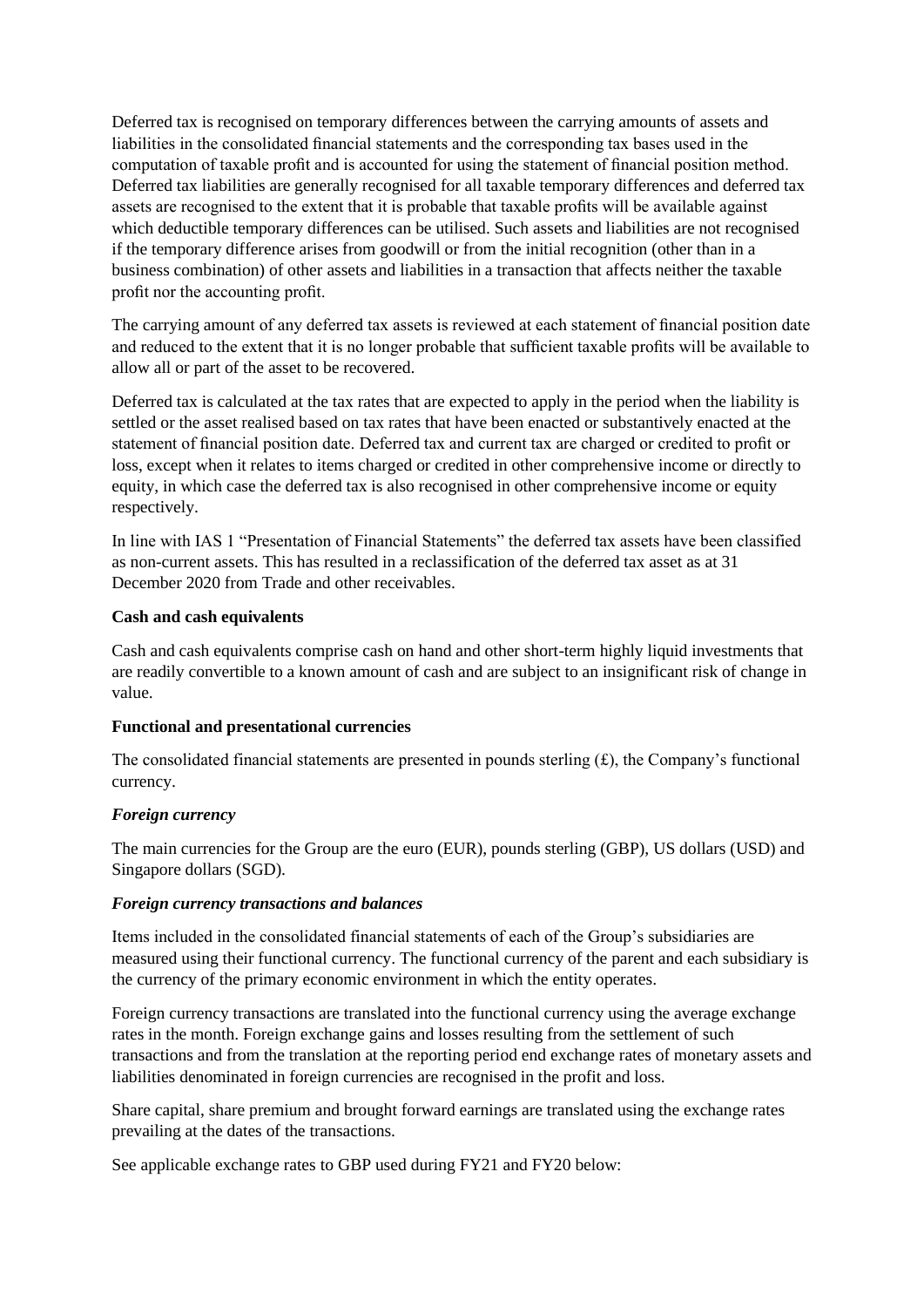|            |                | 2021    |                          | 2020    |
|------------|----------------|---------|--------------------------|---------|
|            | <b>Closing</b> | Average | <b>Closing</b>           | Average |
| SGD        | 1.8195         | 1.8487  | -                        |         |
| <b>EUR</b> | 1.1907         | 1.1592  | 1.1118                   | 1.1250  |
| <b>USD</b> | 1.3477         | 1.3775  | $\overline{\phantom{0}}$ |         |

## *Consolidation of foreign entities:*

On consolidation, results of the foreign entities are translated from the local functional currency to pounds sterling, the presentational currency of the Group, using average exchange rates during the period. All assets and liabilities are translated from the local functional currency to pounds sterling using the reporting period end exchange rates. The exchange differences arising from the translation of the net investment in foreign entities are recognised in other comprehensive income and accumulated in a separate component of equity.

## **Employee benefits**

### *Short-term employee benefits*

The Group accounts for employee benefits in accordance with IAS 19 ("Employee Benefits").

Short-term employee benefits are expensed as the related service is provided. A liability is recognised for the amount expected to be paid if the Group has a present legal or constructive obligation to pay this amount as a result of past service provided by the employee and the obligation can be estimated reliably.

### *Defined contribution pension obligations*

The Group accounts for retirement benefit costs in accordance with IAS 19 ("Employee Benefits").

Contributions to the Group's defined contributions pension scheme are charged to profit or loss in the period in which they become payable.

### **Financial assets**

### *Classification*

Financial assets currently comprise trade and other receivables, cash and cash equivalents.

### *Recognition and measurement*

### *Loans and receivables*

Loans and receivables are mainly contractual trade receivables and are non-derivative financial assets with fixed or determinable payments that do not have a significant financial component and are not quoted in an active market. Accordingly, trade and other receivables are recognised at undiscounted invoice price. A reserve for credit risk is made at the beginning of each transaction and adjusted subsequently through profit and loss.

Impairment provisions for trade receivables are recognised based on the simplified approach within IFRS 9 ("Financial Instruments") using the lifetime expected credit losses. During this process the probability of the non-payment of trade receivables is assessed. This probability is then multiplied by the amount of the expected loss arising from default to determine the lifetime expected credit loss for the trade receivables. For trade receivables, which are reported net, such provisions are reported in a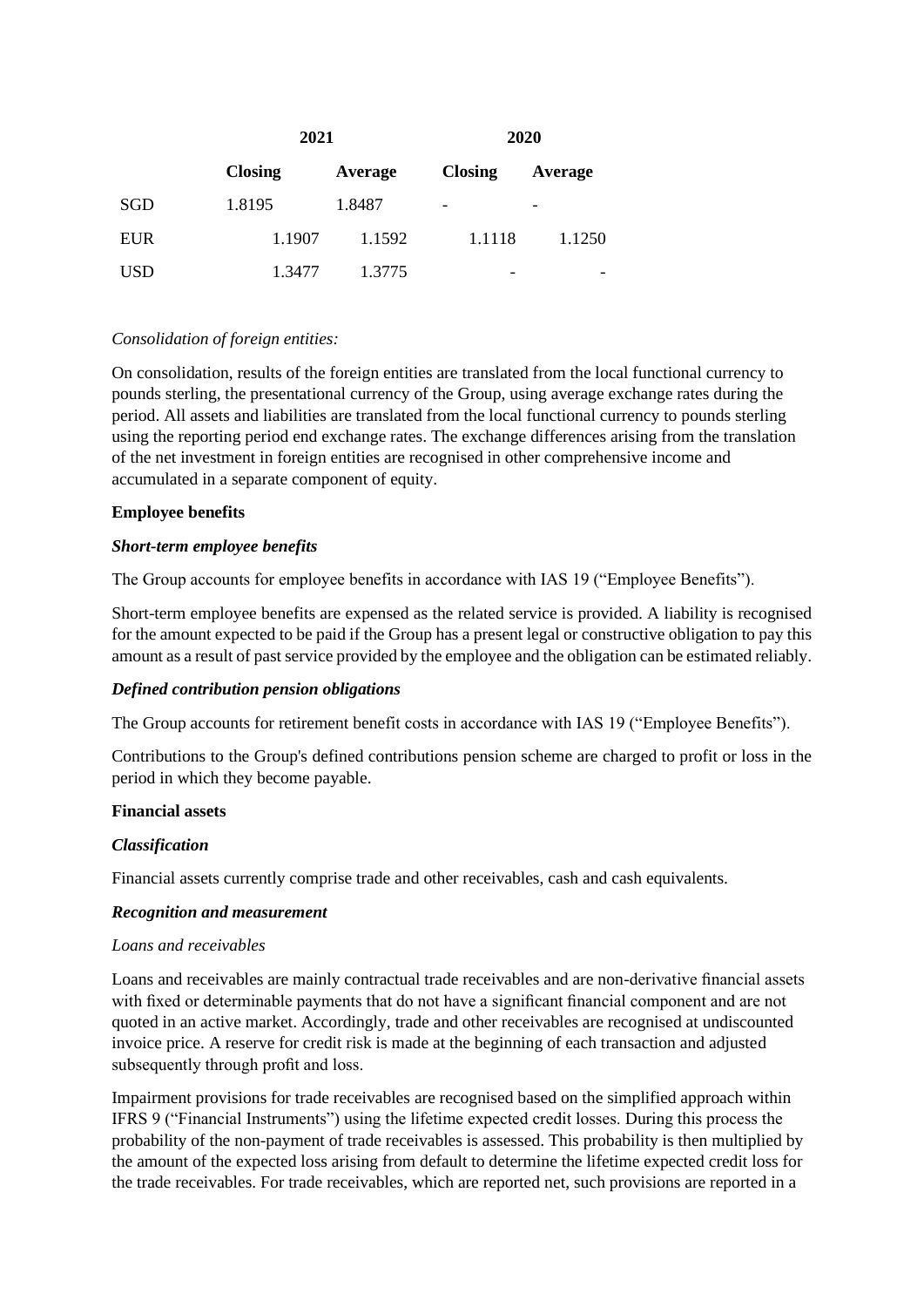separate provision account with the loss being recognised within administrative expenses in the consolidated statement of comprehensive income. On confirmation that the trade receivable will not be collectable, the gross carrying value of the asset is written off against the associated provision.

# *Cash and cash equivalents*

Cash and other short-term deposits in the Statement of Financial Position comprise cash at banks and in hand and short-term deposits with an original maturity of three months or less and where there is an insignificant risk of changes in value. In the consolidated cash flow statement, cash and cash equivalents consist of cash and cash equivalents as defined above.

## **Financial liabilities**

# *Classification*

Financial liabilities comprise trade and other payables, loan notes, long-term borrowings, convertible loan notes and derivative financial instruments.

## *Recognition and measurement*

## *Trade and other payables*

Trade and other payables are initially recognised at fair value less transaction costs and thereafter carried at amortised cost.

## *Derivative financial instruments*

The Group's derivative financial instruments is a historic convertible loan note that was both issued and then cleared in the past by a debt for equity swap, and warrants were issued with options to acquire shares that are accounted for at fair value, with changes in value taken through profit and loss. The release of the fair value discount on the debt for equity swap has been taken to the income statement as these warrants expired during the current year.

### *Loan note and long-term borrowings*

Interest bearing loan notes and long-term borrowings are initially recorded at the proceeds received, net of direct issue costs (including commitment fees, introducer fees and the fair value of warrants issued to satisfy issue costs). Finance charges, including direct issue costs, are accounted for on an amortised cost basis to the consolidated statement of comprehensive income using the effective interest method and are added to the carrying amount of the instrument to the extent that they are not settled in the period in which they arise. The carrying value of the loan notes have been adjusted to take for the fair value of principal repayments made since inception.

# *Convertible loan notes*

Convertible loan notes issued by the Group are recorded at the fair value of the convertible loan notes issued, net of direct issue costs including commitment fees. Finance charges, including direct issue costs, are accounted for on an amortised cost basis to the consolidated statement of comprehensive income using the effective interest method and are added to the carrying amount of the instrument to the extent that they are not settled in the period in which they arise. The carrying value of the convertible loan notes have been adjusted to take for the fair value of those notes that have been converted into ordinary shares since inception.

### **Provisions**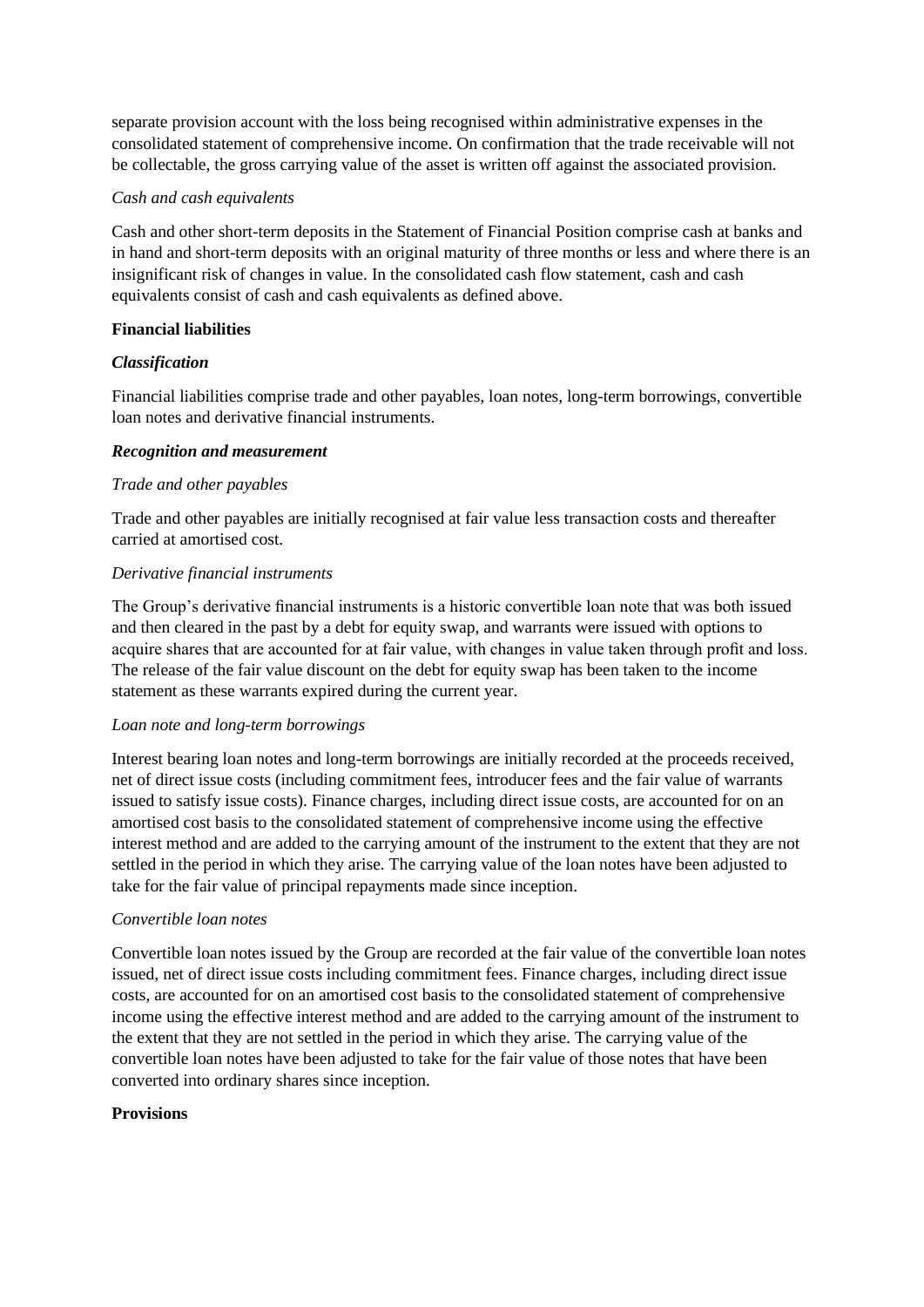Provisions are recognised when the Group has a present legal or constructive obligation as a result of a past event, it is probable that the Group will be required to settle the obligation and the amount can be reliably estimated.

### **Share-based payments**

Equity-settled share-based payments relate to the acquisition related earn-out payments and warrants issued in connection with the cost of issuing loan notes and convertible notes during the current year.

Equity-settled share-based payments are measured at the fair value of the equity instruments at the grant date. The fair value excludes the effect of non-market-based vesting conditions. Details regarding the determination of the fair value of equity-settled share-based transactions are set out in note 28.

The fair value determined at the grant date of the equity-settled share-based payments relating to the earn-out payments are expensed over the vesting period on a straight-line basis, based on the Group's estimate of equity instruments that will eventually vest. At each balance sheet date, the Group revises its estimate of the number of equity instruments expected to vest as a result of the effect of nonmarket-based vesting conditions. The impact of the revision of the original estimates, if any, is recognised in income statement such that the cumulative expense reflects the revised estimate, with a corresponding adjustment to equity reserves.

The fair value determined at the grant date of the equity-settled share-based payments relating to the warrants issued are net off against the fair value of the loan notes or convertibles loan notes to which they directly relate. The fair value is then expensed together with the other related finance costs on an amortised cost basis to the consolidated statement of comprehensive income using the effective interest method. In respect of the share-based payments, the fair value is not revised at subsequent reporting dates.

# **Equity**

"Share capital" represents the nominal value of equity shares issued.

"Share premium" represents the excess over nominal value of the fair value of consideration received for equity shares net of expenses of the share issue.

"Other reserves" represents legal reserves in respect of Supply@ME S.r.l. In accordance with Article 2430 of the Italian Civil Code, Supply@ME S.r.l., a limited liability company registered in Italy, with a corporate capital of euro 10,000 or above shall annually allocate as a legal reserve an amount of 5% of the annual net profit until the legal reserve will be equal to 20% of corporate capital.

"Share-based payment reserve" represents the credit adjustments to equity in respect of the fair value of outstanding share-based payments including acquisition related earn-out payments and warrants issued in connection with the cost of issuing loan notes and convertible notes during the current year.

"Merger relief reserve" represents the excess of the value of the consideration shares issued to the shareholders of Supply@ME S.r.l. upon the reverse takeover over the fair value of the assets acquired.

"Reverse takeover reserve" represents the accounting adjustments required to reflect the reverse takeover upon consolidation. Specifically, removing the value of the "investment" in Supply@ME S.r.l., removing the share capital of Supply@ME S.r.l. and bringing in the pre-acquisition equity of Supply @ME Capital plc.

"FX reserves" represents foreign currency translation differences on consolidation of subsidiaries reporting under a different functional currency to the parent company.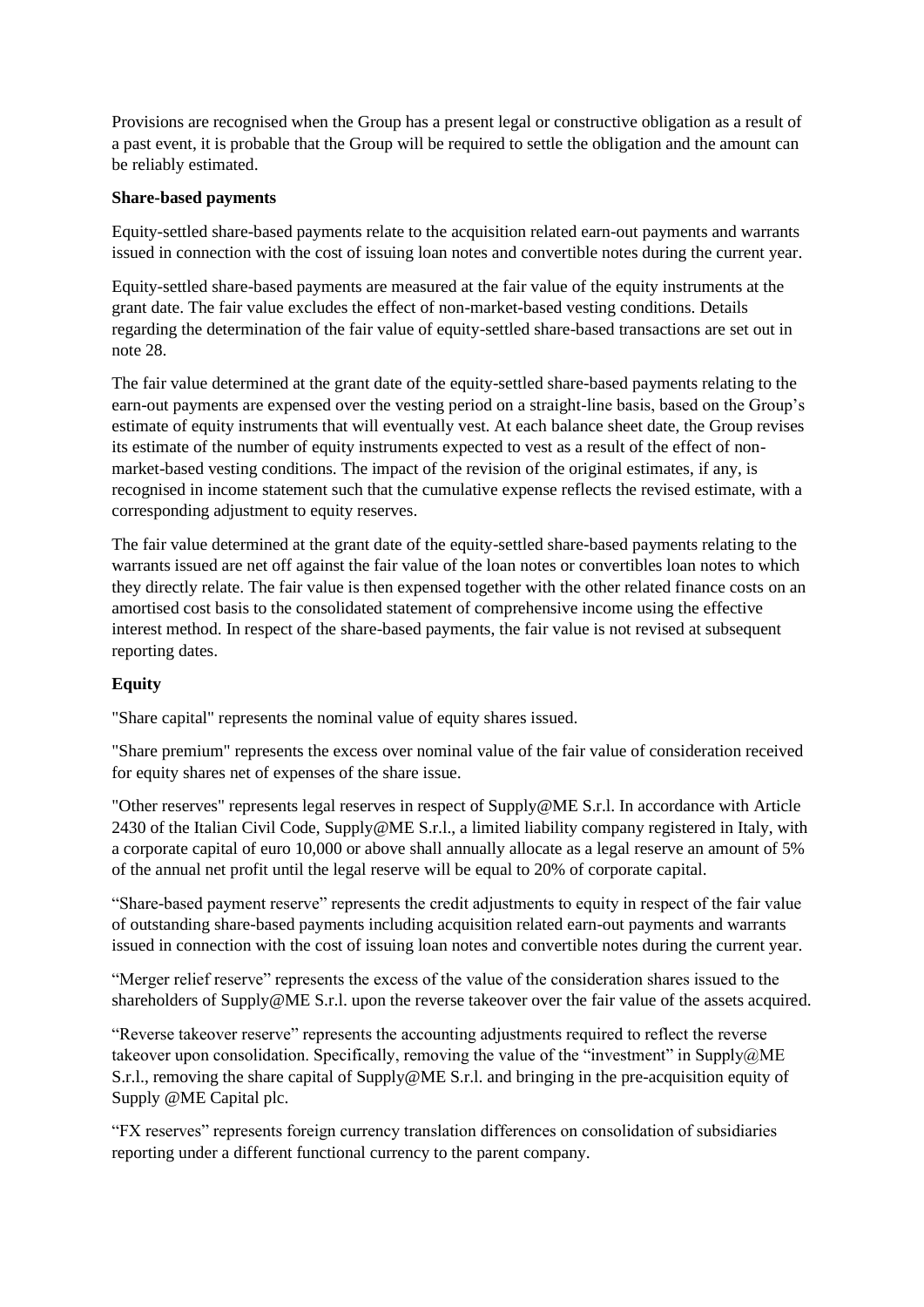"Retained earnings" represents retained losses of the Group. As a result of the reverse takeover, the consolidated figures include the retained losses of the Group only from the date of the reverse takeover together with the brought forward losses of Supply@ME S.r.l.

# **Critical accounting judgements and sources of estimation uncertainty**

The preparation of financial information in conformity with IFRS requires the use of certain critical accounting estimates. It also requires the Directors to exercise their judgement in the process of applying the accounting policies which are detailed above. These judgements are continually evaluated by the Directors and management and are based on experience to date and other factors, including reasonable expectations of future events that are believed to be reasonable under the circumstances.

The key estimates and underlying assumptions concerning the future and other key sources of estimation uncertainty at the statement of financial position date, that have a significant risk of causing a material adjustment to the carrying amounts of assets and liabilities within the next financial period, are reviewed on an ongoing basis. Revisions to accounting estimates are recognised in the period in which the estimate is revised if the revision affects only that period, or in the period of the revision and future periods if the revision affects both current and future periods

A number of these key estimates and underlying assumptions have been considered for the first time this financial year as a results of specific transactions outlined in these consolidated financial statements. The Directors have evaluated the estimates using historical experience and other methods considered reasonable specific to the circumstances. The Directors have also but also in consultation with third-party experts where appropriate. These estimates will be evaluated on an ongoing basis as required.

The Group believes that the estimates and judgements that have the most significant impact on the annual results under IFRS are as set out below:

# *Judgements*

### *Internally developed intangible assets*

The cost of an internally generated IM platform comprises all directly attributable costs necessary to create, produce, and prepare the asset to be capable of operating in the manner intended by management. During the period judgement was required to distinguish those costs that were capable of being capitalised under IAS 38 ("Intangible assets") and that costs that related to research activities, the cost of which has been recognised as an expense during the relevant period.

### *Revenue recognition – assessment of performance obligations*

The Directors are required to make a judgement as to if the due diligence services represent a distinct performance obligation under IFRS 15 ("Revenue from Contracts with Customers"). The Board and management have concluded that this is indeed the case due to the distinct beneficial service being provided to client companies through the delivery of the due diligence report which provide insight and information into the business.

### *Accounting for acquisition related earn-out payments*

The terms of the agreement to acquire TradeFlow included acquisition related earn-out payments that, together with the initial cash payment and issue of equity, form the total legal consideration agreed between the parties. The acquisition related earn-out payments are determined by reference to predetermined revenue milestone targets in each of the 2021, 2022 and 2023 financial years. These payments may be forfeited by the selling shareholders should they, in certain circumstances, no longer remain employed prior to the end of each earn-out period. Under the IFRS Interpretations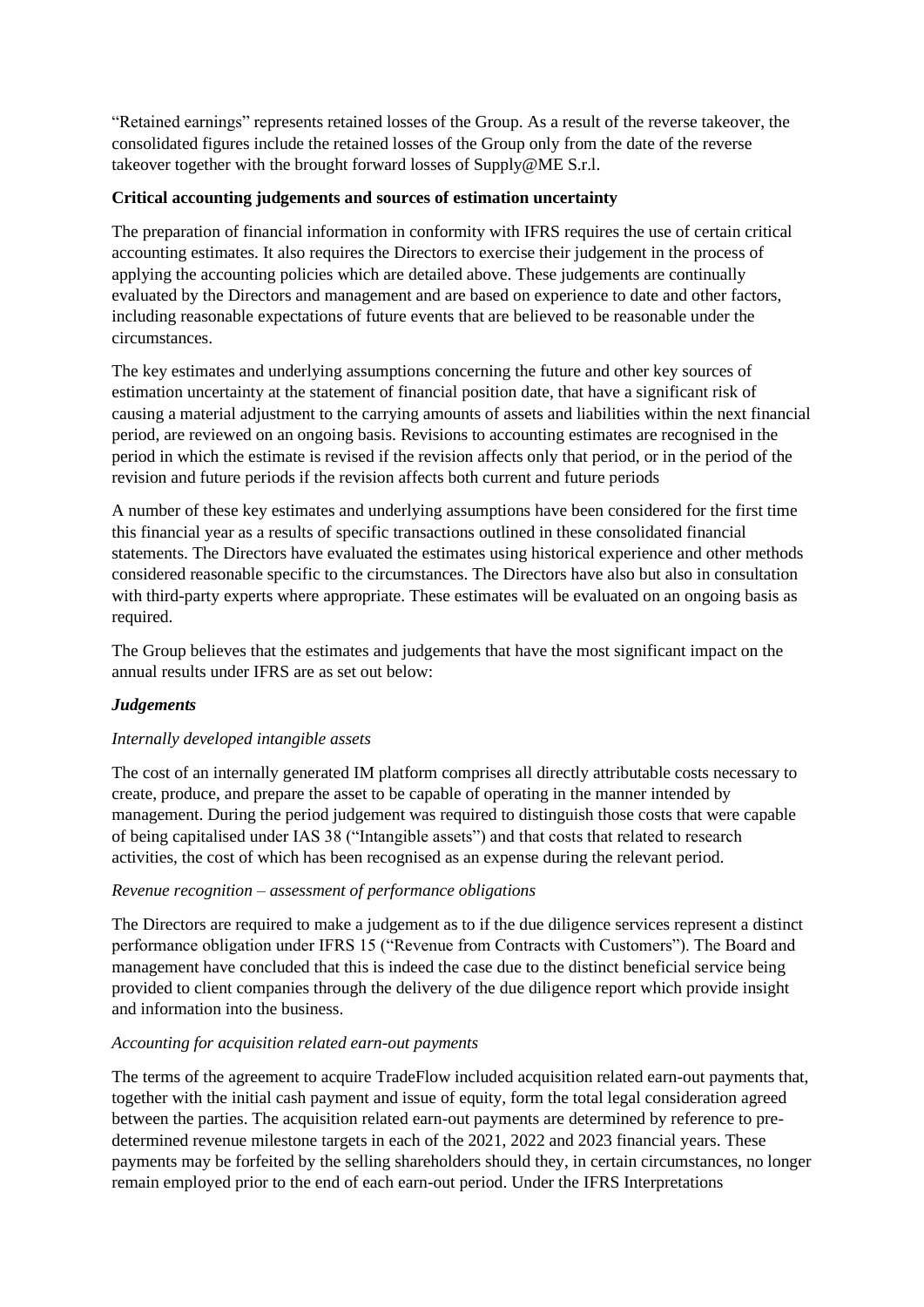Committee's interpretation of paragraph B55 of IFRS 3 ("Business Combinations"), the Directors have concluded that the inclusion of the substantive post-acquisition service conditions requires the fair value of these earn-out payments to be accounted for as a charge to the income statement (as deemed remuneration) rather than as consideration.

# *Business combinations*

The share purchase agreements governing the acquisition of TradeFlow included an option for the selling shareholders, who remained directors of Tradeflow following the acquisition, to repurchase and give the ability for these selling shareholders to veto certain actions in relation to the TradeFlow business for the first 24 months of ownership. The Directors consider these clauses to be protective in nature and not substantive and are in place to protect these selling shareholders during the earn-out period. Furthermore, the Directors have assessed the option clauses to be unlikely during the year and at the balance sheet date. Therefore, the Directors have concluded that Supply@ME Capital plc has control over TradeFlow.

## *Estimates*

## *Intangible assets in a business combination*

On the acquisition of a business the identifiable intangible assets may include customer relationships, brands and internally generated software. The fair value of certain of these assets is determined by discounting estimated future net cash flows generated by the asset where no active market for the asset exists. The use of different assumptions for the expectations of future cash flows and the discount rate would change the valuation of the intangible assets, with a resultant impact on the goodwill or gain on acquisition recognised.

On acquisition the Group recognised intangible assets of £6,888,000, representing customer relationships (£4,829,000), Brand ("TradeFlow") (£205,000), CTRM software (£1,429,000) and AI software (£425,000).

### *Customer relationships*

The most significant intangible asset recognised is relationships with customers, in this case being potential investors to the Global Inventory programme (more specifically, at the date of this report to its well-established CEMP – USD/ EUR Trade Flow Funds Segregated Portfolios) for which TradeFlow acts as an investment advisor. A model was used that present valued the earnings forecast to be generated by the investor relationships, net of a reasonable return on other assets also contributing to that stream of earnings. The significant assumptions used in this model were as follows:

### Discount rate  $-25%$

Annual customer attrition rate – 5%

If the discount rate was adjusted by 2.5% the impact on the value of the asset would be approximately plus or minus £769,000 and £605,000 respectively. If the annual customer attrition rate was adjusted by 2.5% the impact on the value of the asset would be approximately plus or minus £989,000 and £824,000 respectively

### *Brand*

The brand has been valued by present valuing the saved costs by owning the brand rather than paying a royalty to licence the brand. The significant assumptions used in this model were as follows:

Discount rate – 25%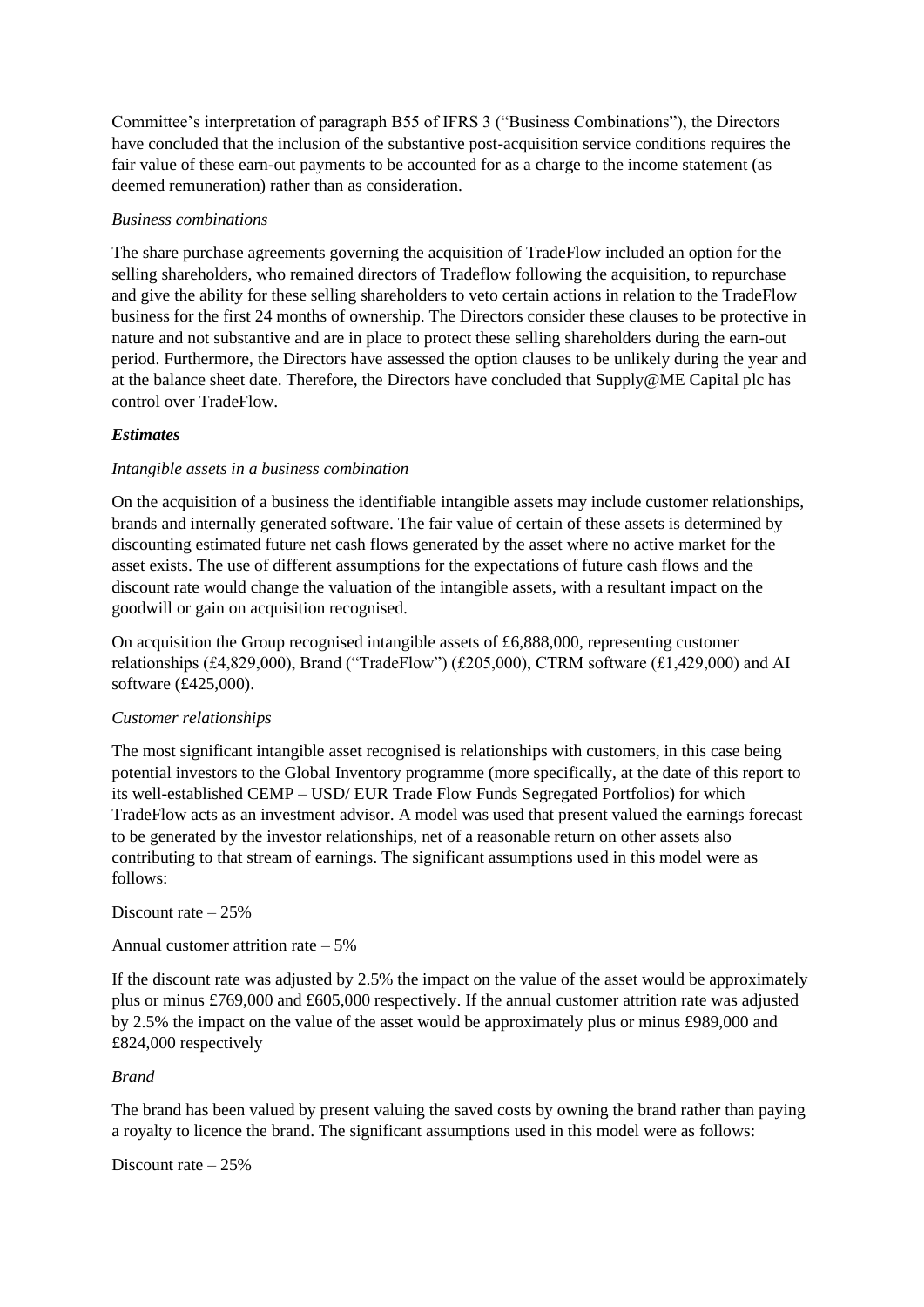Royalty rate  $-1\%$ 

If the discount rate was adjusted by 2.5% the impact on the value of the asset would be not be impacted. If the royalty rate was adjusted by 1% the impact on the value of the asset would be approximately plus or minus £220,000.

#### *CTRM software*

CTRM software has been valued by present valuing the saved costs by owning the software rather than paying a royalty to licence the software. The significant assumptions used in this model were as follows:

Discount rate  $-25%$ 

Royalty rate  $-7%$ 

If the discount rate was adjusted by 2.5% the impact on the value of the asset would be approximately plus or minus £110,000. If the royalty rate was adjusted by 1% the impact on the value of the asset would be approximately plus or minus £220,000.

#### *AI software*

AI software has been valued with reference to the costs that would have to be expended in order to recreate the asset. The cost assumptions were based on historical costs and as such there we no significant judgemental or subjective assumptions.

#### *Useful Economic Lives of Acquired Intangibles*

On acquisition, the useful economic lives of acquired intangibles, which are key estimates, are assessed by management. The estimated useful lives of the acquired intangible assets are set out below:

| Customer relationships | 13 years |
|------------------------|----------|
| Brand (TradeFlow)      | 5 years  |
| <b>CTRM</b> software   | 5 years  |
| AI software            | 5 years  |

These useful economic lives have been based on the following factors:

- Customer relationships the period over which 95% of the value of the customer relationships is expected to be achieved.
- Brand, CTRM software and AI software the specific characteristics of the asset, its life to date and benchmarking to market data for comparable acquisition transactions.

We have outlined below a sensitivity analysis detailing the impact of changing the useful economic lives of each of the acquired intangibles would have on the amortisation charged to profit or loss for the year ended 31 December 2021:

### **Decreasing useful life by 3 years Increasing useful life by 3 years**

*Approximate increase in amortisation (£000)*

*Approximate decrease in amortisation (£000)*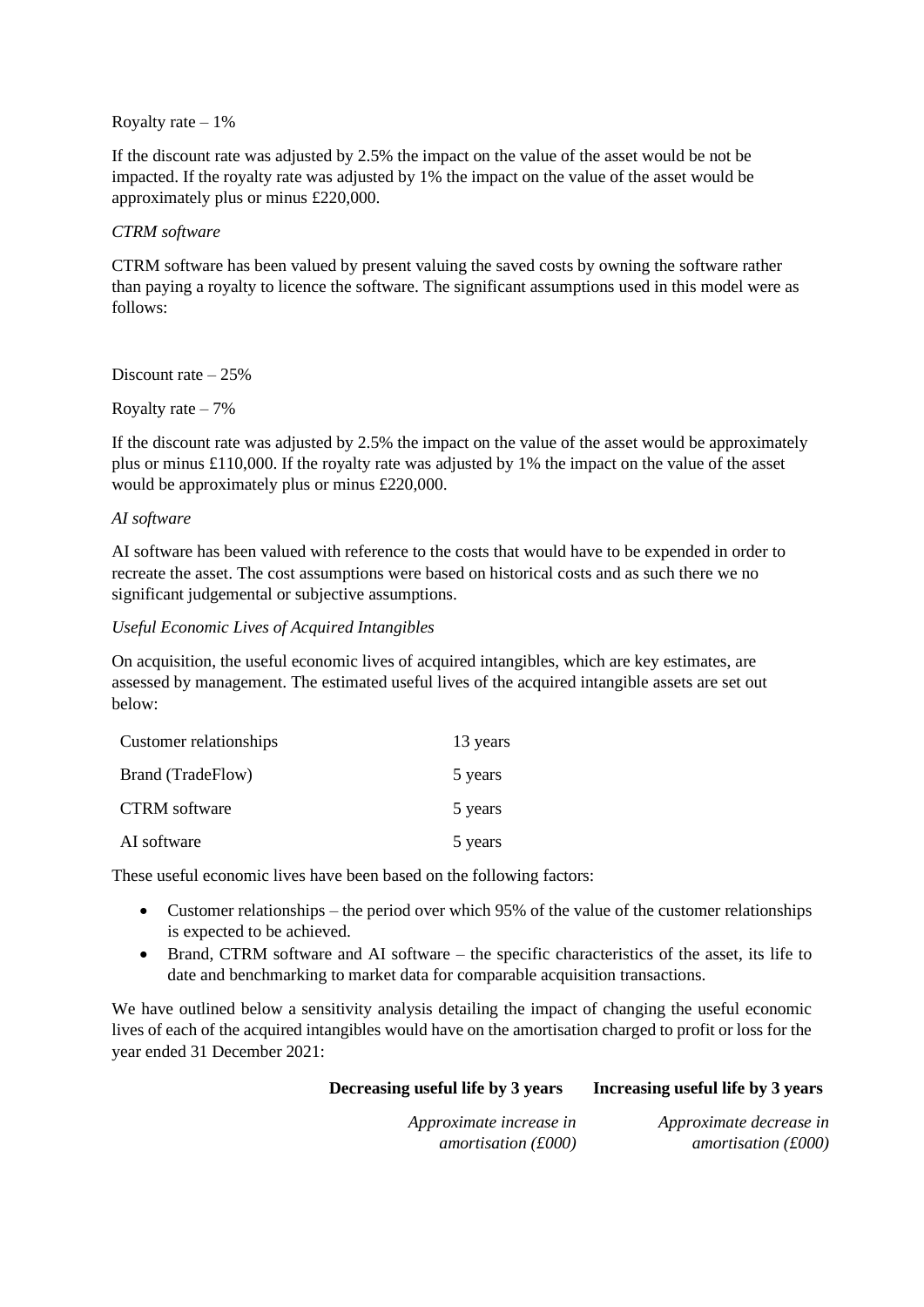| Customer relationships   | 56  | 35  |
|--------------------------|-----|-----|
| <b>Brand (TradeFlow)</b> | 31  | 8   |
| <b>CTRM</b> software     | 214 | 54  |
| AI software              | 64  | 16  |
| <b>Total</b>             | 365 | 112 |

# *Valuation of acquisition related earn-out payments*

The acquisition related earn-out payments described above, are able to be settled in either cash or equity. The contracts governing the acquisition of TradeFlow however contain conflicting terms with respect to which party has the right to decide whether to settle the earn-out payments in cash or shares. After taking legal advice, management have concluded that the choice is at the discretion of the Company, and that it is the Company's current intention to settle these payments in equity, capturing them within the scope of IFRS 2 ("Share-based payments").

As such the Directors were required to determine the fair value of the equity-settled share-based payments at the date on which they were granted. This valuation needed to take into account the following market conditions related to these earn-out awards:

- The number of shares to be issued will be determined using the Volume Weighted Average Price ("VWAP") over the 20 dealing days to the end of the relevant financial year subject to a floor of 1p. In addition, the number of shares will be enhanced by 50% if the VWAP is greater than 1p; and
- That 50% of any earn-out shares may not be sold for 12 months following the award but are not contingent on continued employment.

Judgement was required in determining the most appropriate inputs into the valuation model (refer to detail in note 27) used and the key judgemental input was the expected volatility rate of the Company's share price over the relevant period and the assumption applied in the model was 90%, with 162% applied for any required holding period. This assumption reflects the Company's actual volatility from the date of listing through the grant date, and the Company's actual volatility for a 12 month period prior to the grant date, respectively. Given the Group's early stage of development, it was concluded that the Group's actual volatility was the most appropriate rate to use. If the expected volatility rates were adjusted by plus 10%, then the impact on the fair value recognised in the income statement in the current year would have been approximately minus £65,000. If the expected volatility rates were adjusted by minus 10%, then the impact on the fair value recognised in the income statement in the current year would have been approximately plus £54,000.

If management had reached the alternative conclusion that the choice to settle in either cash or shares is at the discretion of the TradeFlow shareholder, they would have been accounting for under IFRS 2 ("Share-based payments"). The impact would be to increase the acquisition related earn-out charge by approximately £3.3 million.

# *Valuation of share warrants issued*

During the year the Company issued share warrants in connection with the loan notes and certain convertible loan notes that were also issued during the year ended 31 December 2021. As these share warrants were issued as a cost of securing the funding facility they fall into the scope of IFRS 2 ("Share-based payments"). As such the Directors were required to determine the fair value of the equity-settled share-based payments at the date on which they were granted. Judgement was required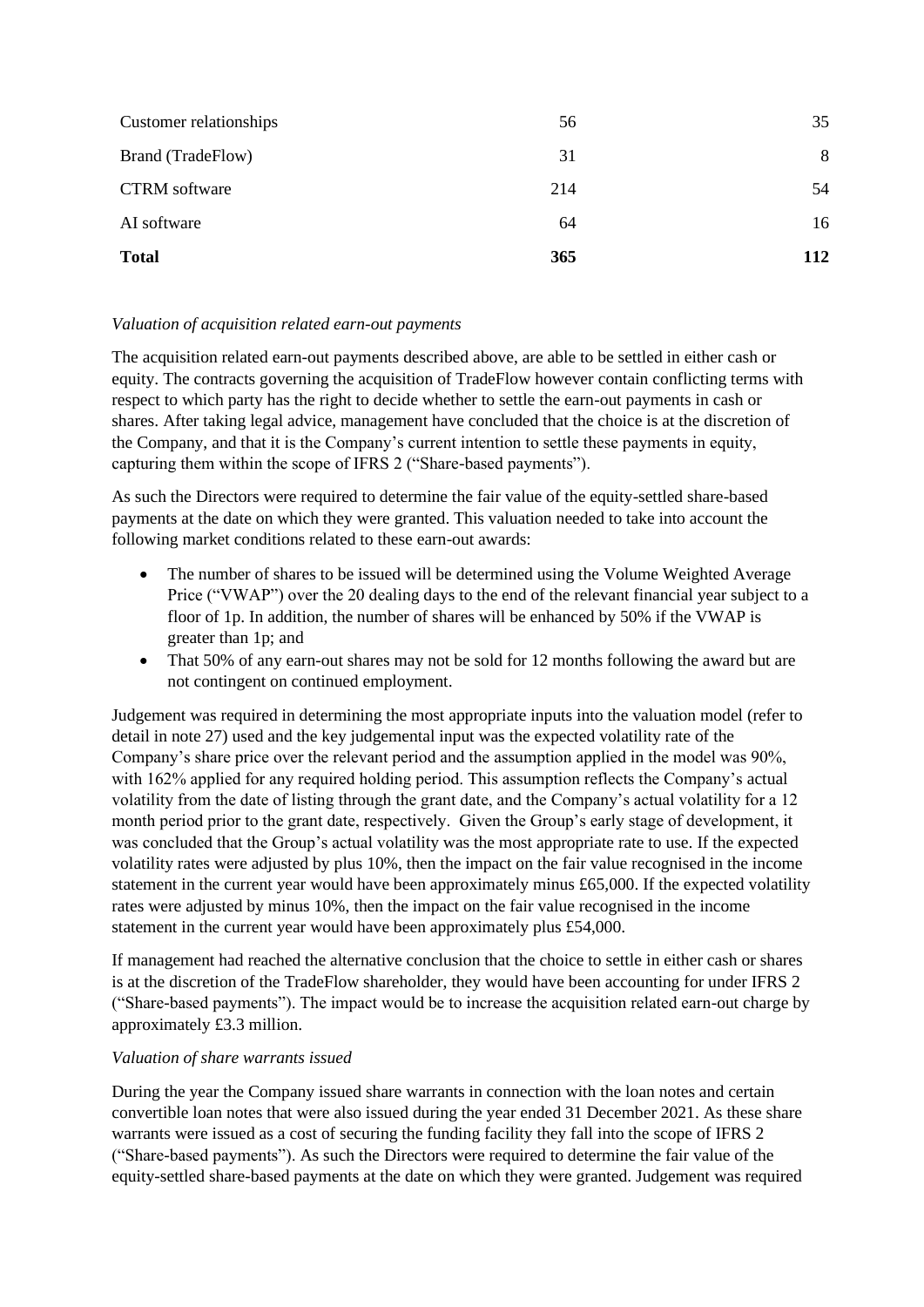in determining the most appropriate inputs into the valuation model (Black Scholes) used and the key judgemental input was the expected volatility rate of the Company's share price over the relevant period and the assumption applied in the model was 97% and was based the actual volatility of the Company's share price from the date of the RTO. If the expected volatility rate was adjusted by plus 10%, then the impact on the fair value in the current year would have been approximately plus £71,000. If the expected volatility rate was adjusted by minus 10%, then the impact on the fair value in the current year would have been approximately minus £76,000.

# 3 **Reverse acquisition during the year ended 31 December 2020**

On 23 March 2020, the Company acquired through a share for share exchange the entire share capital of Supply@ME S.r.l, whose principal activity is an early-stage business that delivers an innovative technology platform for inventory monetisation that enables a wide range of manufacturing and trading customers to improve their working capital position by releasing capital from their inventory stock.

Although the transaction resulted in Supply@ME S.r.l. becoming a wholly owned subsidiary of the Company, the transaction constitutes a reverse acquisition as the previous shareholders of Supply@ME S.r.l. own a substantial majority of the Ordinary Shares of the Company and the executive management of Supply@ME S.r.l. became the executive management of Supply@ME Capital plc, previously Abal Group plc.

In substance, the shareholders of Supply@ME S.r.l. acquired a controlling interest in the Company and the transaction has therefore been accounted for as a reverse acquisition. As the Company's activities prior to the acquisition were purely the maintenance of the AIM Listing, acquiring Supply@ME S.r.l and raising equity finance to provide the required funding for the operations of the acquisition it did not meet the definition of a business in accordance with IFRS 3 for the purpose of these consolidated financial statements of the Group.

Accordingly, in these consolidated financial statements, the reverse acquisition did not constitute a business combination and was accounted for in accordance with IFRS 2 "Share-based Payments" and the associated IFRIC guidance. Although, the reverse acquisition is not a business combination, the Company has become a legal parent and is required to apply IFRS 10 and prepare consolidated financial statements. The Directors have prepared these consolidated financial statements using the reverse acquisition methodology, but rather than recognising goodwill, the difference between the equity value given up by the Supply $@ME S.r.l.'s$  shareholders and the share of the fair value of net assets gained by the Supply@ME S.r.l. shareholders is charged to the statement of comprehensive income as a share-based payment on reverse acquisition and represents in substance the cost of acquiring a main market listing.

In accordance with reverse acquisition accounting principles, these consolidated financial statements represent a continuation of the consolidated statements of Supply@ME S.r.l. and include:

- The assets and liabilities of Supply@ME S.r.l. at their pre-acquisition carrying value amounts and the results for both years; and
- The assets and liabilities of the Company as at 23 March 2020 and its results from the date of the reverse acquisition (23 March 2020) to 31 December 2021.

On 23 March 2020, the Company issued 32,322,246,220 ordinary shares to acquire the whole of the share capital of Supply@ME S.r.l. The prospectus dated  $4<sup>th</sup>$  March 2020 had an issue price of £0.006945 per share of the Company's share capital to be issued and therefore valued the investment in Supply@ME S.r.l. at £224,478,000.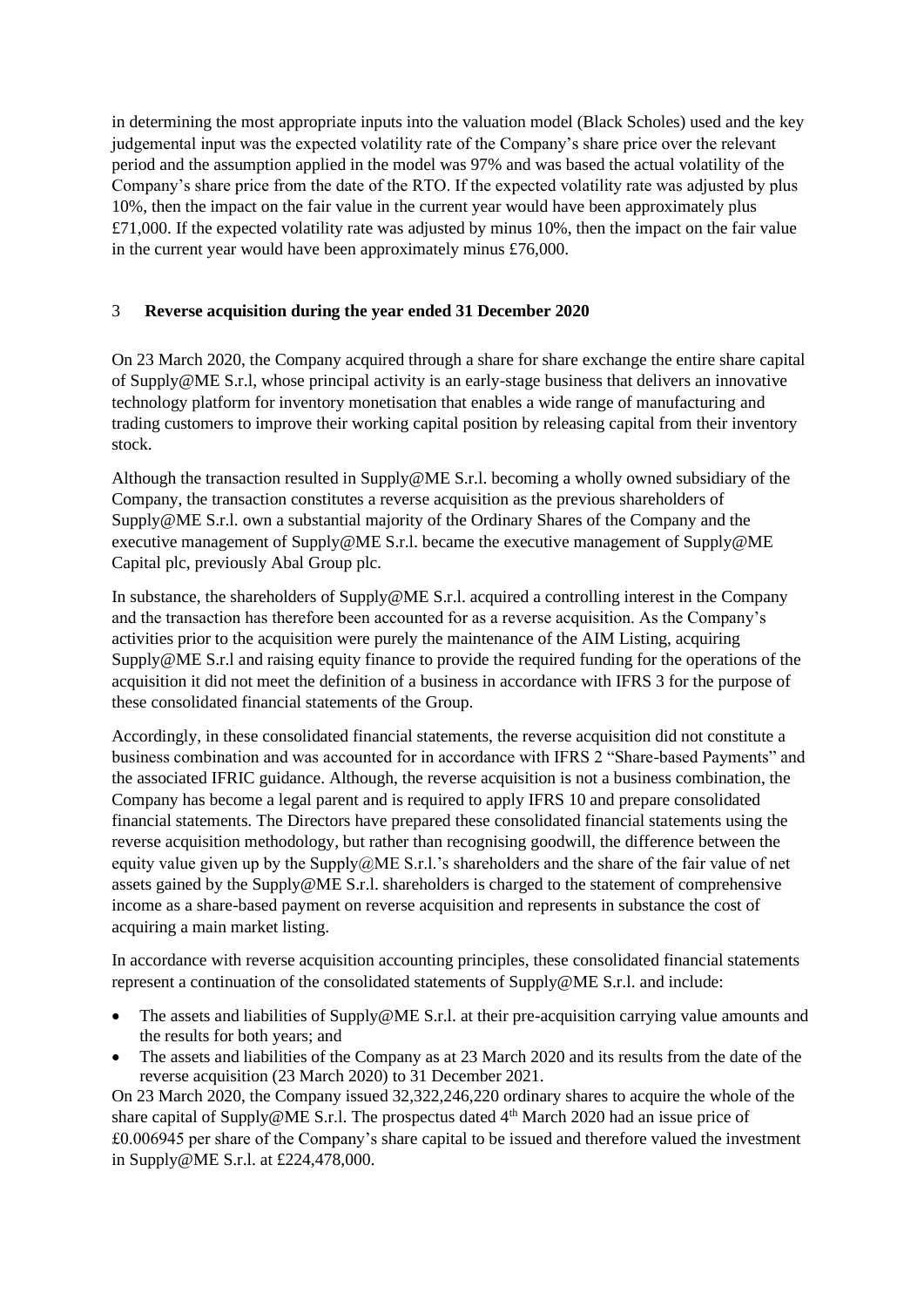Because the legal subsidiary, Supply@ME S.r.l., was treated on consolidation as the accounting acquirer and the then legal Parent Company, Supply@ME Capital plc, was treated as the accounting subsidiary, the fair value of the shares deemed to have been issued by Supply@ME S.r.l. was calculated at £859,000 based on an assessment of the purchase consideration for a 100% holding of Supply@ME Capital plc, being its entire share capital of 101,094,276 Ordinary Shares at the last listing price of £0.0085.

The fair value of the net assets of Supply@ME Capital plc at acquisition was as follows:

|                              | $\pmb{\pounds}$ 000 |
|------------------------------|---------------------|
| Cash and cash equivalents    | 93                  |
| <b>Receivables</b>           |                     |
| <b>Payables</b>              |                     |
| <b>Total Net Liabilities</b> |                     |

The difference between the deemed cost (£859,000) and the fair value of the net liabilities assumed per above of £517,000 resulted in £1,376,000 being expensed within "reverse acquisition expenses" in accordance with IFRS 2, Share-Based Payments, reflecting the economic cost to Supply@ME S.r.l. shareholders of acquiring a quoted entity.

The reverse acquisition reserve which arose from the reverse takeover is made up as follows:

|                                                     | $\pounds$ '000 |
|-----------------------------------------------------|----------------|
| <b>Pre-acquisition equity</b> <sup>1</sup>          | (14, 881)      |
| Supply@ME S.r.l. equity at acquisition <sup>2</sup> | 148            |
| Investment in Supply@ME S.r.l. <sup>3</sup>         | (224, 478)     |
| Reverse acquisition expense <sup>4</sup>            | 1,376          |
|                                                     | (237, 835)     |

Notes:

- 1. Recognition of pre-acquisition equity of Supply@ME Capital plc as at 23 March 2020.
- 2. Supply@ME S.r.l. had issued equity of £148,000. As these consolidated financial statements present the capital structure of the legal parent entity, the equity of Supply@ME S.r.l. is eliminated.
- 3. The value of the shares issued by the Company in exchange for the entire share capital of Supply@ME S.r.l. The above entry is required to eliminate the balance sheet impact of this transaction.
- 4. The reverse acquisition expense represents the difference between the value of the equity issued by the Company, and the deemed consideration given by Supply@ME S.r.l. to acquire the Company.

# **4 Segmental reporting**

IFRS 8 ("Operating segments") requires the Group's operating segments to be established on the basis of the components of the Group that are evaluated regularly by the chief operating decision maker, which has been determined to be the Board of Directors. At this early stage of development, the Group's structure and internal reporting is continually developing. Prior to the acquisition of TradeFlow on 1 July 2021, the Board considered that the Group operated in a single business segment of due diligence and all activities were undertaken in Italy.

Following the acquisition, the Board of Directors manage the Group as two operating segments being inventory monetisation (comprising the Group's Italian operating subsidiary) and investment advisory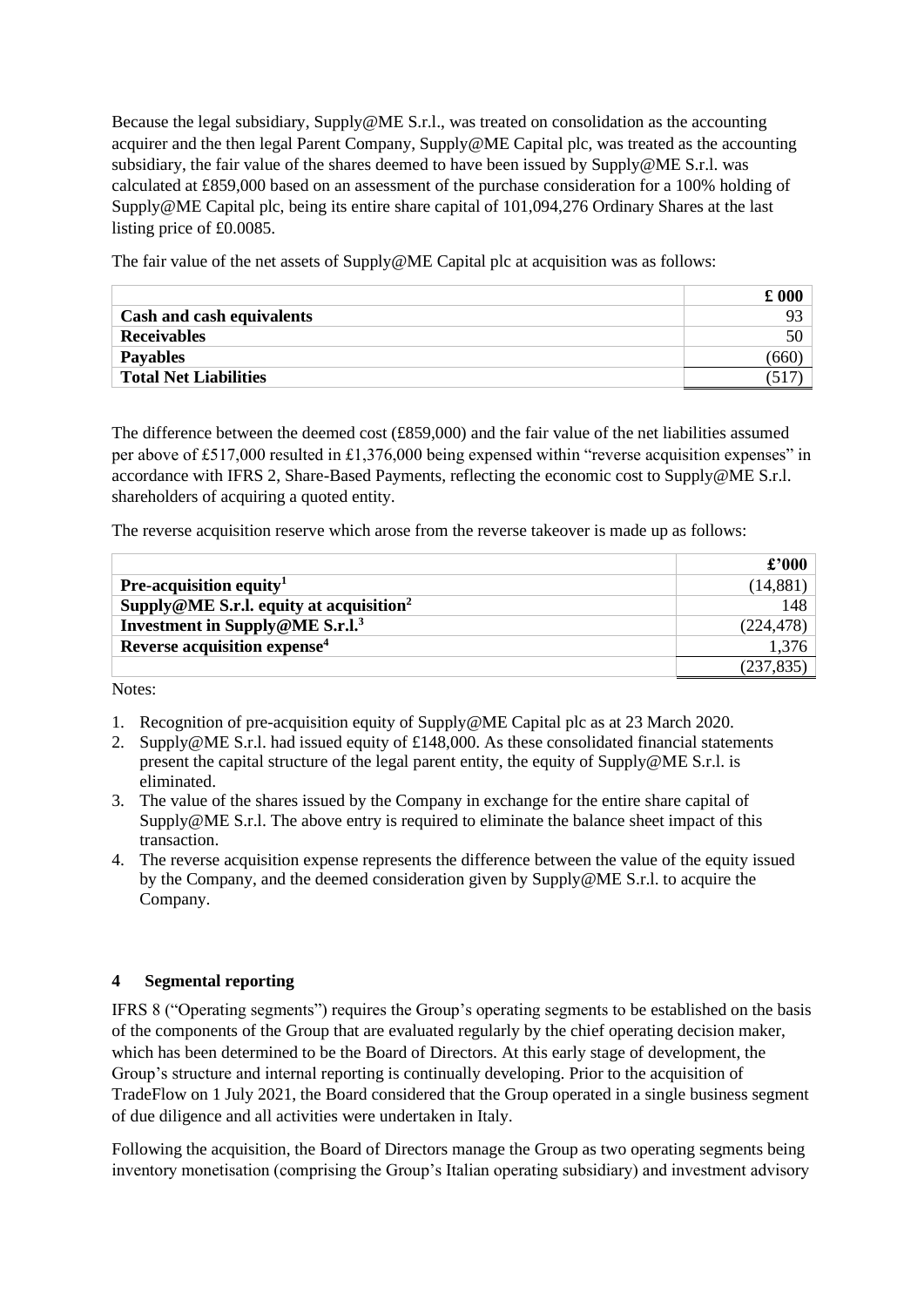(comprising the TradeFlow operations), alongside the head office costs (comprising the Company). To date the inventory monetisation segment has been focused on the development of the IM platform and the provision of due diligence services.

The key metrics assessed by the Board of Directors include revenue and adjusted operating profit (before deemed cost of listing, acquisition related costs and impairment charges) which is presented below. Revenue is presented by basis of recognition and by service line, in accordance with IFRS 15.

As the business continues to grow, it is expected that the operating segments may need to be monitored and updated to reflect the needs and requirement of the chief operating decision maker.

| Year ended 31 December 2021                                                                                    | Inventory<br>Monetisation | Investment<br>Advisory   | Head office   | Consolidated<br>Group |
|----------------------------------------------------------------------------------------------------------------|---------------------------|--------------------------|---------------|-----------------------|
|                                                                                                                | $\pounds 000$             | $\pounds 000$            | $\pounds 000$ | $\pounds$ 000         |
| <b>Revenue</b>                                                                                                 |                           |                          |               |                       |
| Due Diligence fees                                                                                             | 279                       | $\overline{\phantom{0}}$ |               | 279                   |
| <b>Investment Advisory fees</b>                                                                                |                           | 259                      |               | 259                   |
| Revenue by operating segment                                                                                   | 279                       | 259                      |               | 538                   |
| <b>Operating loss before deemed cost</b><br>of listing and acquisition related<br>costs and impairment charges | (1,071)                   | (407)                    | (2,953)       | (4, 431)              |

All the Group's revenue is recognised at a point in time.

| As at 31 December 2021     | Inventory<br>Monetisation | Investment<br>Advisory | Head office   | Consolidated<br>Group |
|----------------------------|---------------------------|------------------------|---------------|-----------------------|
|                            | $\pounds 000$             | $\pounds 000$          | $\pounds 000$ | $\pounds 000$         |
| <b>Balance sheet</b>       |                           |                        |               |                       |
| Assets                     | 802                       | 181                    | 9,552         | 10,535                |
| Liabilities                | (4,363)                   | (1,526)                | (6,071)       | (11,960)              |
| Net assets / (liabilities) | (3,561)                   | (1,345)                | 3,481         | (1, 425)              |

The Company completed the acquisition of TradeFlow in 1 July 2021 and therefore the above tables include the results from this date and the assets / (liabilities) only as at 31 December 2021.

### Geographical analysis

The Group's inventory monetisation operation is currently predominately located in Europe, while the investment advisory operations are currently predominately located in Singapore.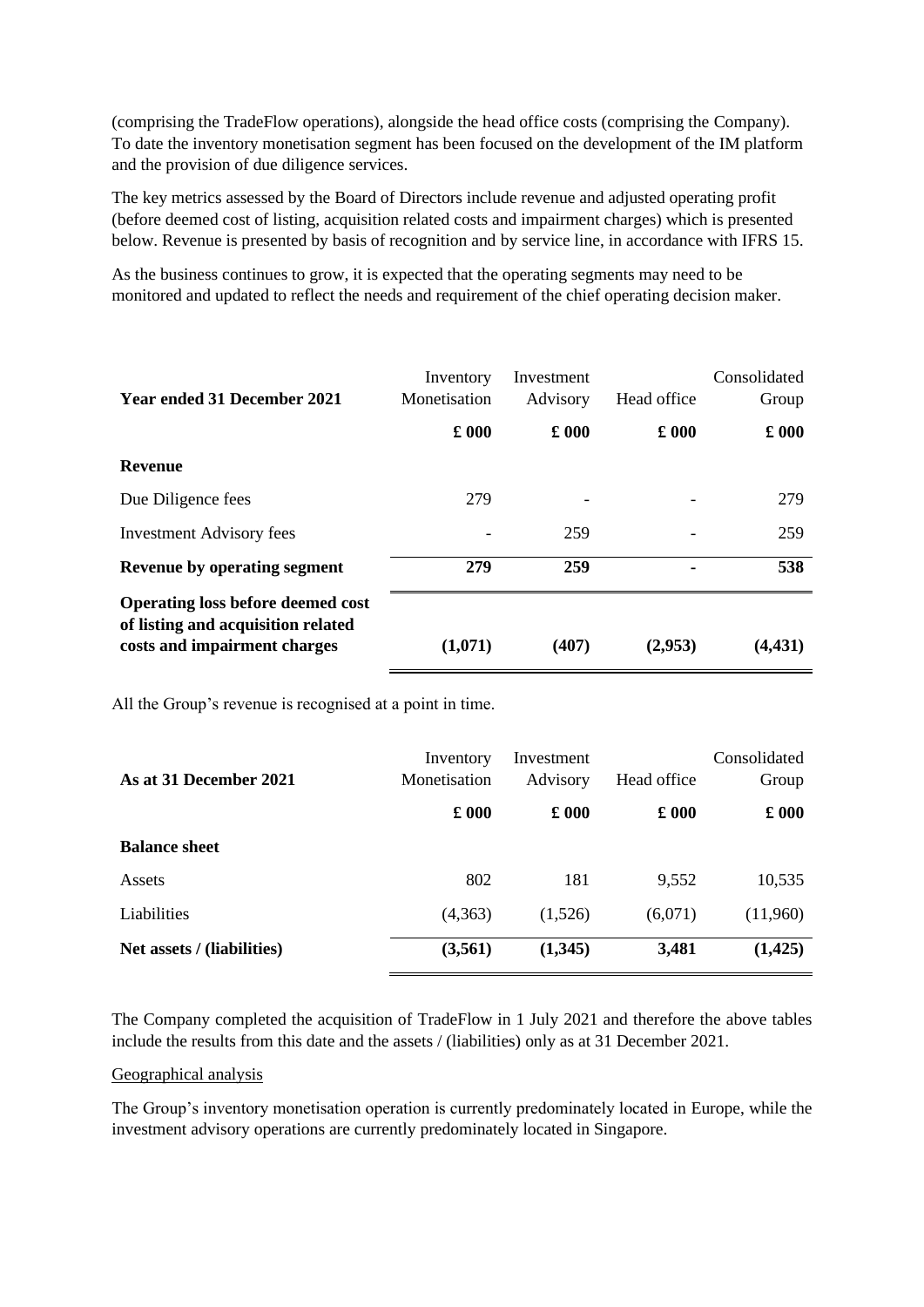### **5 Deemed cost of listing**

|                                              | 2021<br>$\pounds 000$    | 2020<br>$\pounds 000$ |
|----------------------------------------------|--------------------------|-----------------------|
| Deemed cost of listing – share-based payment | $\overline{\phantom{a}}$ | 1,376                 |

As explained in note 3, the reverse acquisition of Supply@ME S.r.l. does not meet the requirements of IFRS 3 Business Combinations so has been accounted for under IFRS 2 ("Share-Based Payments").

The amount of £1,376,000 represents the deemed cost of acquisition over the net assets of Supply@ME S.r.l. that were acquired. Under IFRS 2, the deemed costs of obtaining the listing have been expensed to profit and loss.

## **6 Finance costs**

|                                                           | 2021<br>$\pounds 000$ | 2020<br>$\pounds 000$ |
|-----------------------------------------------------------|-----------------------|-----------------------|
| Interest expense – loan notes / convertible loan<br>notes | 1,252                 |                       |
| Interest expense $-\log$ -term borrowings                 | 89                    |                       |
| <b>Total finance costs</b>                                | 1,341                 |                       |

### **7 Other operating income**

|                        | 2021<br>$\pounds 000$ | 2020<br>$\pounds$ 000 |
|------------------------|-----------------------|-----------------------|
| Write back of payables | -                     | 53                    |
|                        | -                     | 53                    |
|                        |                       |                       |

### **8 Operating loss**

The Group's operating loss for the year has been arrived at after charging (crediting):

|                                                            | 2021<br>$\pounds 000$ | 2020<br>$\pounds 000$ |
|------------------------------------------------------------|-----------------------|-----------------------|
|                                                            |                       |                       |
| Amortisation of internally developed IM platform (note 15) | 391                   | 234                   |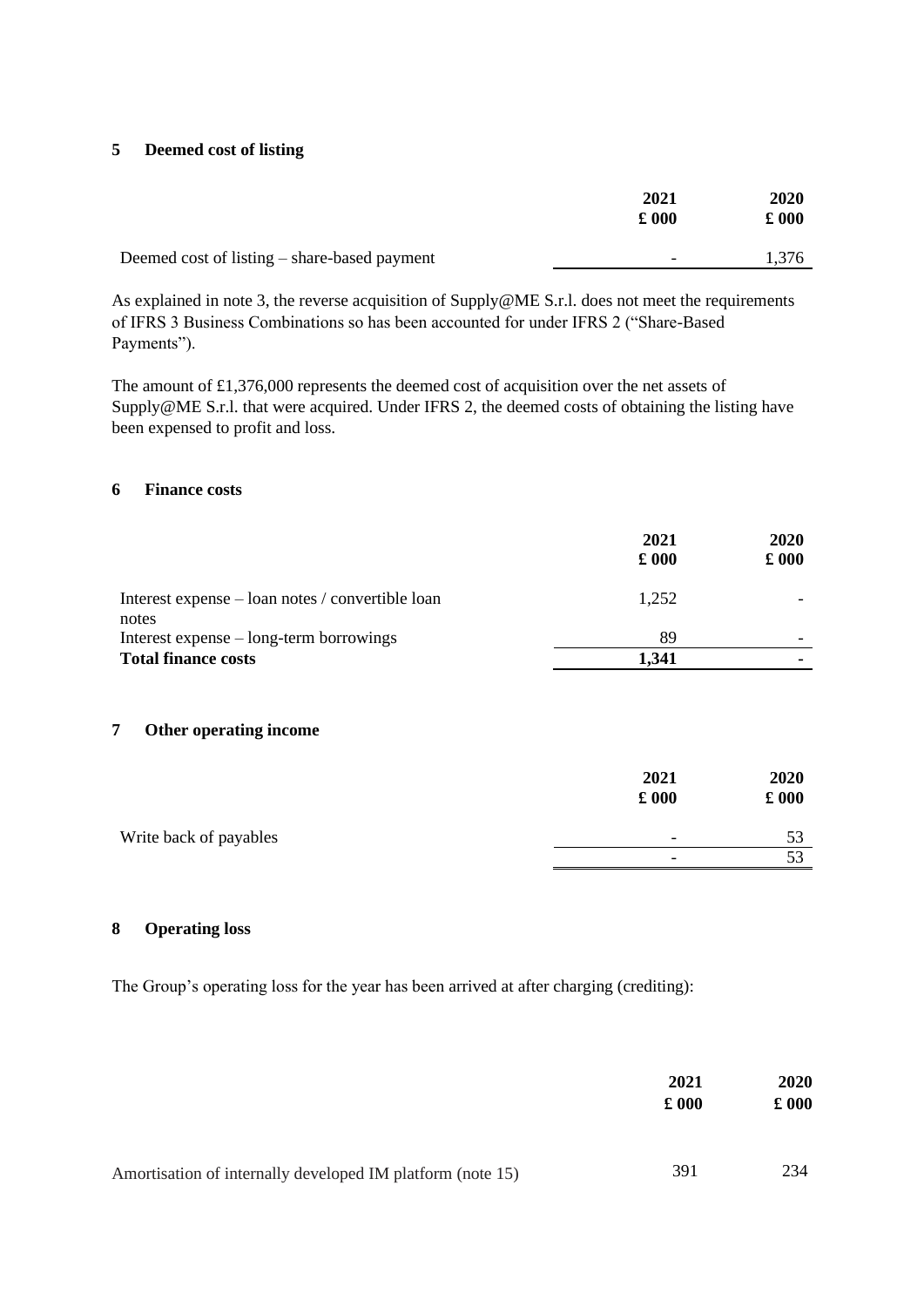| Depreciation                   | 5     | $\mathbf{1}$ |
|--------------------------------|-------|--------------|
| Staff costs (note 10)          | 1,728 | 745          |
| Short-term lease costs         | 43    |              |
| Professional and legal fees    | 1,825 | 1,327        |
| Contractor costs               | 180   |              |
| Insurance                      | 123   | 66           |
| Training and recruitment costs | 75    |              |

In addition to the above, the Group incurred the following costs relating the deemed cost of listing in the prior year, acquisition related costs and impairment charges as detailed below:

|                                                                                   | 2021<br>$\pounds 000$ | 2020<br>$\pounds 000$ |
|-----------------------------------------------------------------------------------|-----------------------|-----------------------|
| Deemed cost of listing (note 5)                                                   |                       | 1,376                 |
| Transaction costs (note 27)                                                       | 2,009                 |                       |
| Amortisation of intangible assets arising on acquisition (note 15)                | 391                   |                       |
| Acquisition related earn-out payments (note 27)                                   | 1,410                 |                       |
| Impairment charges (note 15)                                                      | 2,573                 |                       |
| Total deemed cost of listing, acquisition related costs and<br>impairment charges | 6,383                 | 1,376                 |

# **9 Auditors' remuneration**

During the year, the Group obtained the following services from the Group's auditor, at the costs detailed below:

|                                                                                                  | 2021<br>$\pounds 000$ | 2020<br>$\pounds 000$ |
|--------------------------------------------------------------------------------------------------|-----------------------|-----------------------|
| Fees payable to the Company's auditors for the audit of the<br>consolidated financial statements | 75                    | 27                    |
| Fees payable to the Company's auditors and its associates for other<br>services to the Group:    |                       |                       |
| Audit of the Companies subsidiaries                                                              | 29                    | 10                    |
| Audit fees relating to prior periods                                                             | 30                    |                       |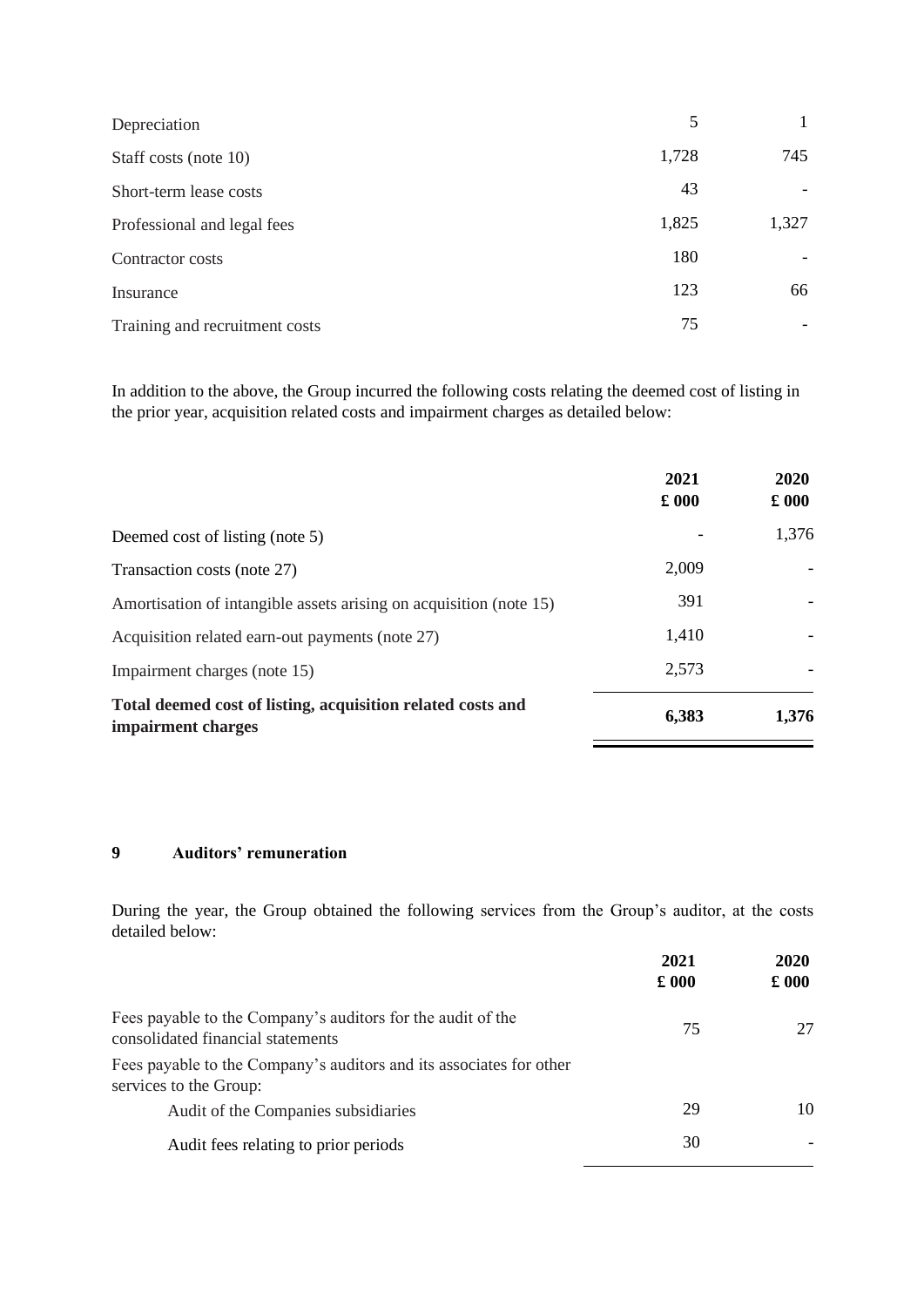| <b>Total audit fees</b>                    | 134 | 27 |
|--------------------------------------------|-----|----|
| Non-audit services                         | -   |    |
| Total audit and non-audit related services | 134 | 37 |

# **10 Staff costs**

The aggregate payroll costs (including directors' remuneration) were as follows:

|                                                        | 2021<br>$\pounds 000$    | 2020<br>$\pounds$ 000 |
|--------------------------------------------------------|--------------------------|-----------------------|
| Wages, salaries and other short term employee benefits | 1,476                    | 633                   |
| Social security costs                                  | 166                      | 95                    |
| Post-employment benefits                               | 86                       |                       |
| Redundancy costs                                       | $\overline{\phantom{a}}$ | 16                    |
| <b>Total staff costs</b>                               | 1,728                    | 745                   |

The average number of persons employed by the Group (including executive directors) during the year, analysed by category was as follows:

|                                         | 2021<br>No.    | 2020<br>No. |
|-----------------------------------------|----------------|-------------|
| <b>Executive directors</b>              | $\overline{2}$ |             |
| Finance, Risk and HR                    | $\overline{2}$ |             |
| Sales and marketing                     | 4              | 3           |
| Legal                                   | 2              | 2           |
| Operations and Platform development     | 9              | 7           |
| Total average number of people employed | 19             | 14          |

# **11 Key management personnel**

Key management compensation (including directors):

|                                                  | 2021          | 2020                |
|--------------------------------------------------|---------------|---------------------|
|                                                  | $\pounds 000$ | $\pmb{\pounds}$ 000 |
| Wages, salaries and short-term employee benefits | 890           | 361                 |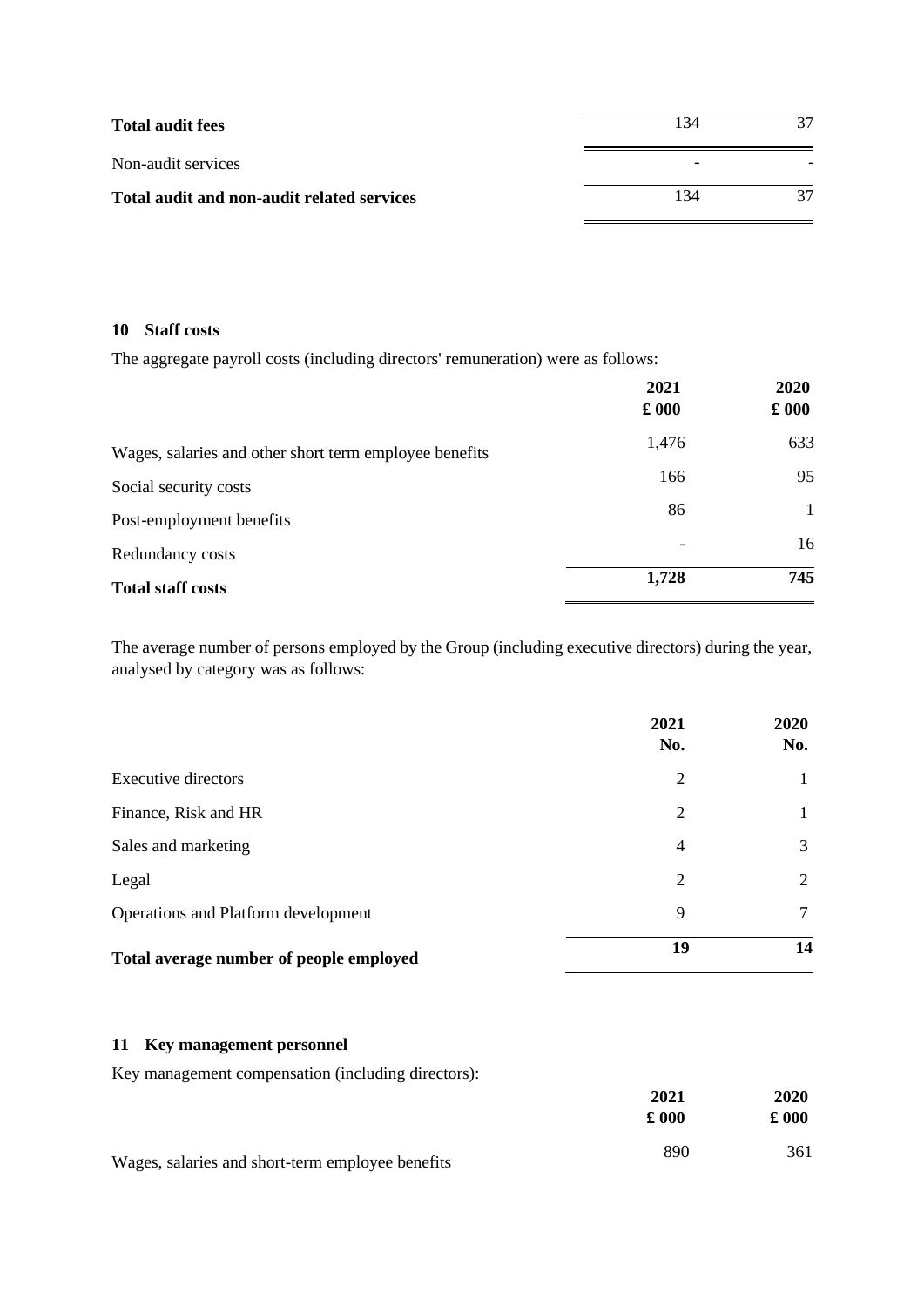| Total key management compensation |       |     |
|-----------------------------------|-------|-----|
|                                   | 1,010 | 361 |
| Post-employment benefits          | 60    |     |
| Social security costs             | 60    |     |
|                                   |       |     |

Key management personnel consist of the Company leadership team and the Directors.

No retirement benefits are accruing to Company Directors under a defined contribution scheme (2020: none), however the Chief Executive Officer received cash in lieu of payments to a defined contribution pension scheme of £49,310 during the year (2020: none). This was allowable under his directors employment contract. Of the £49,310, £21,560 that was paid during FY21 but which related to base salary earned in FY20. The remaining £27,750 related to base salary earned in FY21.

The Directors' emoluments are detailed in the Remuneration Report of the Annual Report and Accounts for the year ended 31 December 2021.

## **12 Income tax**

Tax charged in the income statement:

|                                                    | 2021          | 2020          |
|----------------------------------------------------|---------------|---------------|
|                                                    | $\pounds 000$ | $\pounds 000$ |
| <b>Current Taxation</b>                            |               |               |
| UK Corporation tax                                 | -             |               |
| Foreign taxation paid/(receivable) by subsidiaries | 332           | 145           |
|                                                    | 332           | 145           |

The tax on loss before tax for the period is more than (2020 - less than) the standard rate of corporation tax in the UK of 19% (2020 - 19%).

The differences are reconciled below:

|                                                                                     | 2021          | 2020          |
|-------------------------------------------------------------------------------------|---------------|---------------|
|                                                                                     | $\pounds 000$ | $\pounds 000$ |
| Loss before tax                                                                     | 12,155        | 2,819         |
|                                                                                     |               |               |
| Corporation tax at standard rate - 19%                                              | (2,309)       | (536)         |
| Effect of expenses not deductible in determining taxable profit<br>(tax loss)       | 929           | 593           |
| Increase in tax losses carried forward which were unutilised in the<br>current year | 616           | 38            |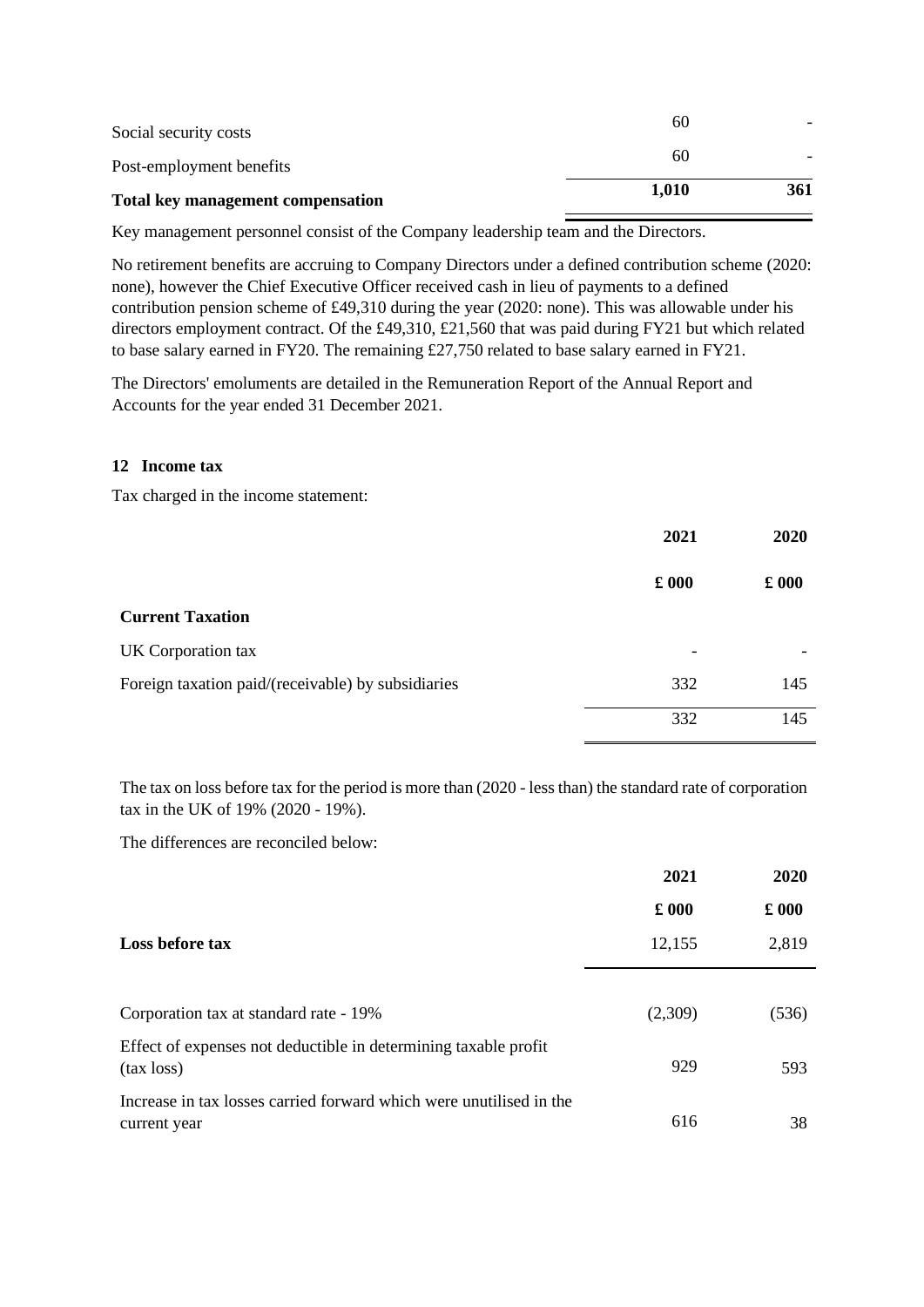| Tax adjustments in respect of foreign subsidiaries (timing<br>differences) | 1.096 | 50  |
|----------------------------------------------------------------------------|-------|-----|
| Total tax charge                                                           | 332   | 145 |

## **13 Deferred tax**

The following are the deferred tax (liabilities) / assets have been recognised by the Group and movements thereon during the current and prior year:

|                                     | Deferred tax<br>liability arising<br>on acquired<br>intangible assets<br>$\pmb{\pounds}$ 000 | <b>Deferred tax</b><br>asset arising on<br>short-term<br>timing<br>differences<br>$\pmb{\pounds}$ 000 | <b>Total</b><br>$\pounds$ 000 |
|-------------------------------------|----------------------------------------------------------------------------------------------|-------------------------------------------------------------------------------------------------------|-------------------------------|
| As at 1 January 2020                |                                                                                              | 283                                                                                                   | 283                           |
| Foreign exchange movement           |                                                                                              | 17                                                                                                    | 17                            |
| Additions                           |                                                                                              | 142                                                                                                   | 142                           |
| Credit / (charge) to income         |                                                                                              | (20)                                                                                                  | (20)                          |
| As at 31 December 2020              |                                                                                              | 422                                                                                                   | 422                           |
| Foreign exchange movement           |                                                                                              | (28)                                                                                                  | (28)                          |
| As at 1 January 2021                | Ě.                                                                                           | 394                                                                                                   | 394                           |
| Arising on acquisition of TradeFlow | (1,171)                                                                                      |                                                                                                       | (1,171)                       |
| <b>Additions</b>                    |                                                                                              | 24                                                                                                    | 24                            |
| Credit / (charge) to income         | 67                                                                                           | (254)                                                                                                 | (187)                         |
| Impairment                          |                                                                                              | (164)                                                                                                 | (164)                         |
| As at 31 December 2021              | (1, 104)                                                                                     |                                                                                                       | (1,104)                       |

The deferred tax liability arises on the acquisition of TradeFlow and in particular on the fair value uplift that was applied to the acquired intangible assets. This deferred tax liability will be released in line with the amortisation profile of the acquired intangible assets.

The deferred tax asset represents an aggregate of the following short-term timing differences: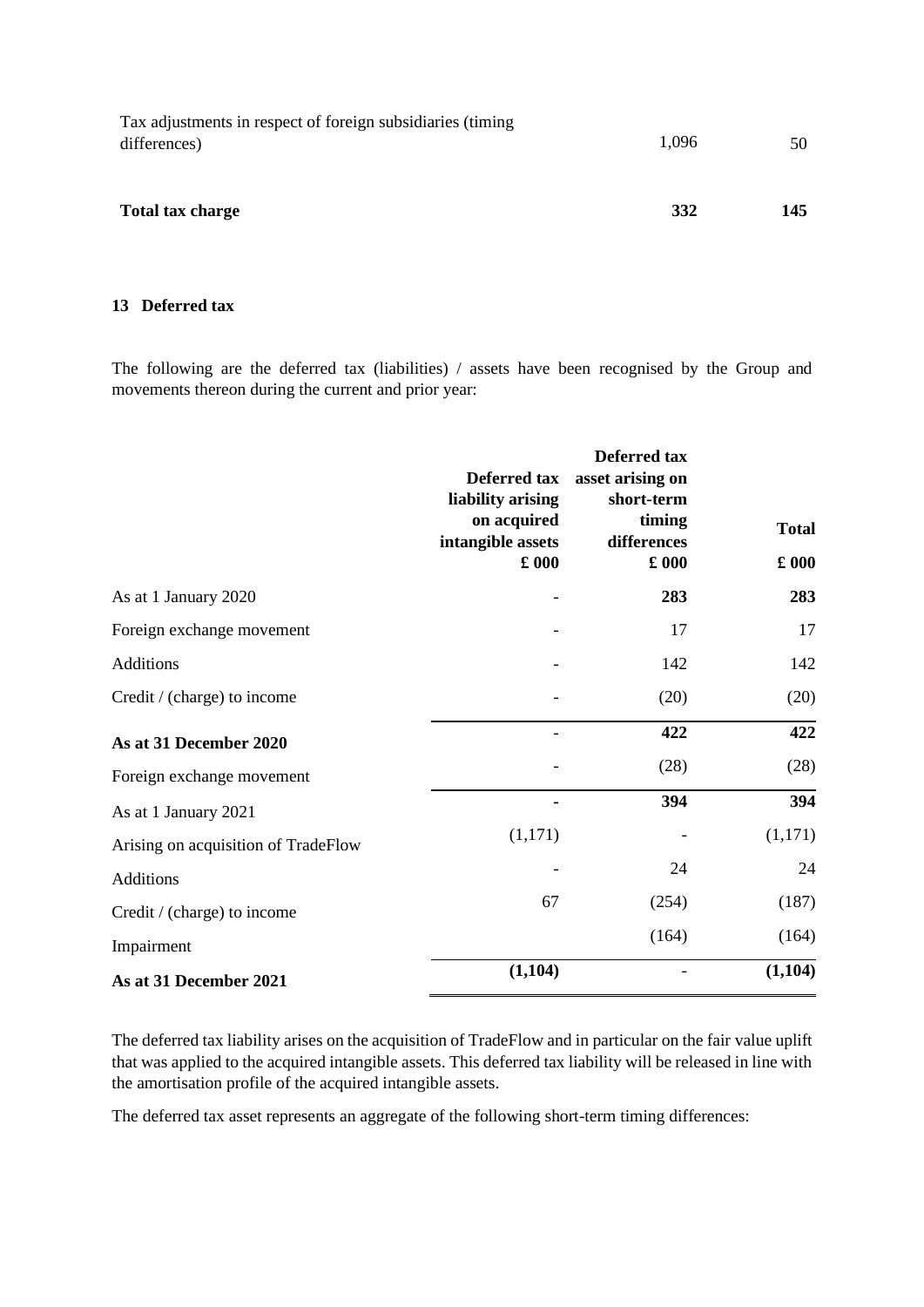|                                                   | As at $31$<br>$\pounds 000$ | As at $31$<br>December 2021 December 2020<br>$\pounds 000$ |
|---------------------------------------------------|-----------------------------|------------------------------------------------------------|
| Short-term timing differences                     |                             |                                                            |
| Arising on revenue recognition timing differences |                             | 383                                                        |
| Arising on amortisation costs timing differences  |                             | 36                                                         |
| Arising on IAS 19 timing differences              |                             | 3                                                          |
| Total short term deferred tax timing differences  |                             | 422                                                        |

In line with IAS 1 ("Presentation of Financial Statements") the prior year comparative deferred tax asset balance of £422,000 has been reclassified from Trade and other receivables to non-current assets.

# *Arising on revenue recognition timing differences*

These deferred tax assets arise due to the Group's Italian subsidiary recognising revenue in the local tax accounts (in accordance with local rules) ahead of the IFRS 15 revenue recognition policy applied in the Group consolidated financial statements. As such this generated income taxes payable in Italy for the Group relating to revenue that will not be recognised in the consolidated Group accounts until a later period at which time these timing differences will be reversed.

The decrease in these short-term timing differences over the year resulted from amounts being recognised as revenue under IFRS 15 in the current period or amounts no longer expected to be recognised as revenue in the future due to refunds having been requested from clients.

### *Arising on amortisation costs timing differences*

These deferred tax assets arise due to the Group's Italian subsidiary capitalising certain expenditure in their local tax accounts (in accordance with local rules), that did not meet the requirements for capitalisation under IAS 38. As such this resulted in lower costs in the local tax accounts and these timing differences will be reversed as these capitalised items are amortised. *Deferred tax asset impairment assessment* 

As at 31 December 2021, the Directors reviewed the carrying amount of all deferred tax assets to determine whether sufficient future taxable income will be generated to permit the use of the existing deferred tax assets. In order to be prudent, and to follow a consistent approach used to determine the impairment of the Group's internally generated IM platform asset (refer to note 15 for further details), the Directors reached the conclusion to impair the full carrying value of the deferred tax assets as at the year-end date.

In addition, unrecognised deferred tax assets, relating tax losses carried forward across the Group, total approximately  $\pounds$ 1.2 million and have not been recognised due to uncertainty over the timing and extent of future taxable profits. The losses can be carried forward indefinitely and have no expiry date.

### **14 Earnings per share**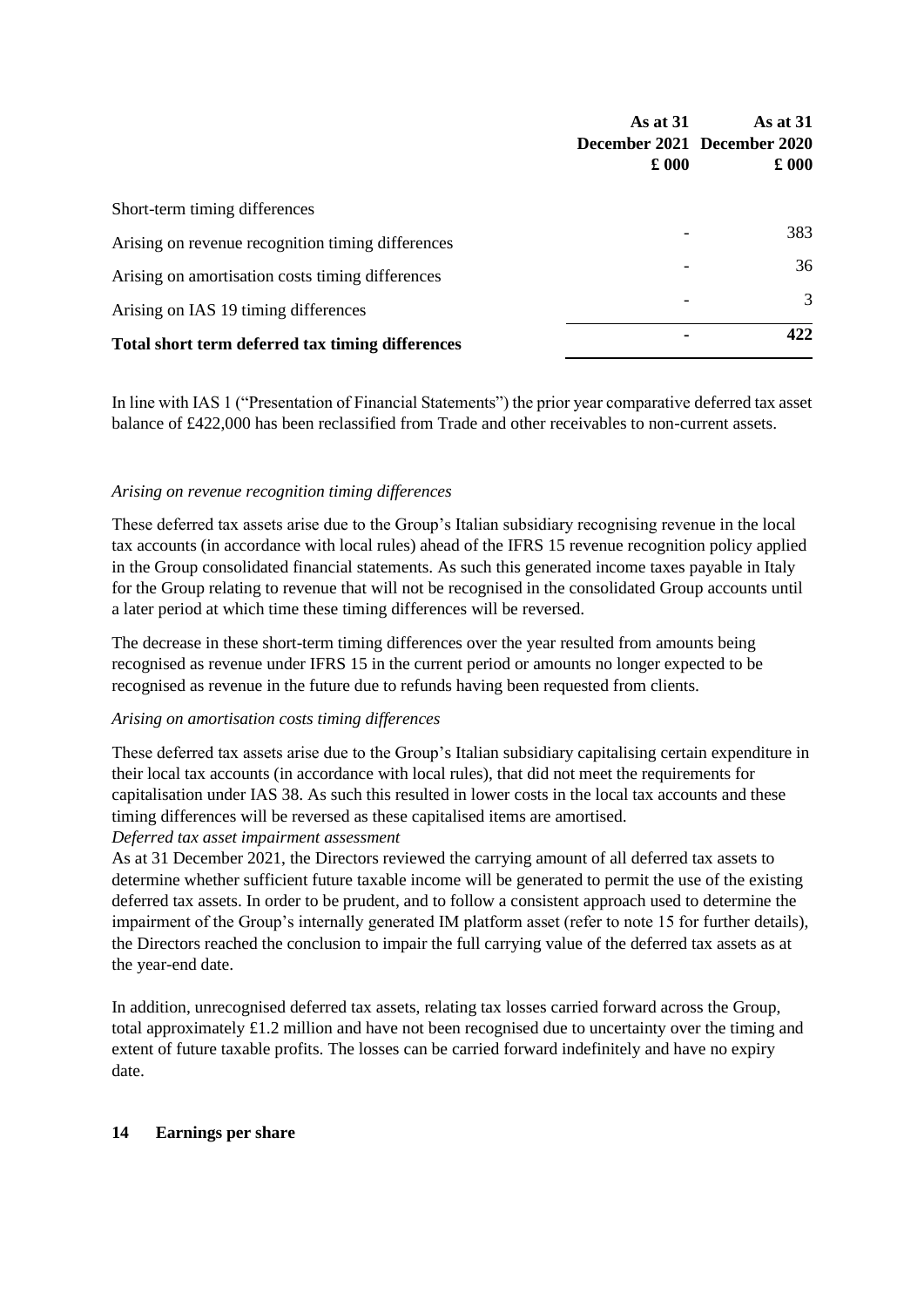The calculation of the Basic earnings per share (EPS) is based on the loss for the year of £12,487,000 (2020 — loss £2,964,000) and on a weighted average number of ordinary shares in issue of 33,921,396,568 (2020 — 27,118,800,563). The basic EPS from continuing operations is (0.04) pence  $(2020 - (0.01))$ .

The following share warrants and future acquisition related earn-out payments to be issued in shares were in issue at the dates shown below and if exercised, would dilute the earnings per share in the future.

|                                            | 2021<br>No.   | 2020<br>No. |
|--------------------------------------------|---------------|-------------|
| Number of shares:                          |               |             |
| Share warrants                             | 522,791,511   | 11,363,636  |
| Acquisition related earn-out share options | 1,578,324,153 |             |
| Total                                      | 2,101,115,664 | 11,363,636  |

No dilution per share was calculated for 2021 and 2020 as with the reported loss they are all antidilutive.

### **15 Intangible assets**

|                                        | <b>Customer</b><br><b>Relation-</b><br>ships | <b>Brand</b>  | <b>CTRM</b><br><b>Software</b> | AI<br><b>Software</b> | Goodwill      | <b>Internally</b><br>developed<br>IM<br>platform |              |
|----------------------------------------|----------------------------------------------|---------------|--------------------------------|-----------------------|---------------|--------------------------------------------------|--------------|
|                                        | \$000                                        | $\pounds$ 000 | $\pounds$ 000                  | $\pounds$ 000         | $\pounds$ 000 | $\pounds$ 000                                    | <b>Total</b> |
| <b>Cost or valuation</b>               |                                              |               |                                |                       |               |                                                  |              |
| At 1 January 2020                      |                                              |               |                                |                       |               | 606                                              | 606          |
| <b>Additions</b>                       |                                              |               |                                |                       |               | 1,027                                            | 1,027        |
| At 31 December 2020                    |                                              |               |                                |                       |               | 1,633                                            | 1,633        |
| Forex retranslation<br>adjustment      |                                              |               |                                |                       |               | (109)                                            | (109)        |
| At 1 January 2021                      |                                              |               |                                |                       |               | 1,524                                            | 1,524        |
| Arising of acquisition of<br>TradeFlow | 4,829                                        | 205           | 1,429                          | 425                   | 2,199         |                                                  | 9,087        |
| <b>Additions</b>                       |                                              |               |                                |                       |               | 1,020                                            | 1,020        |
| At 31 December 2021                    | 4,829                                        | 205           | 1,429                          | 425                   | 2,199         | 2,544                                            | 11,631       |
|                                        |                                              |               |                                |                       |               |                                                  |              |

**Amortisatio**

**n**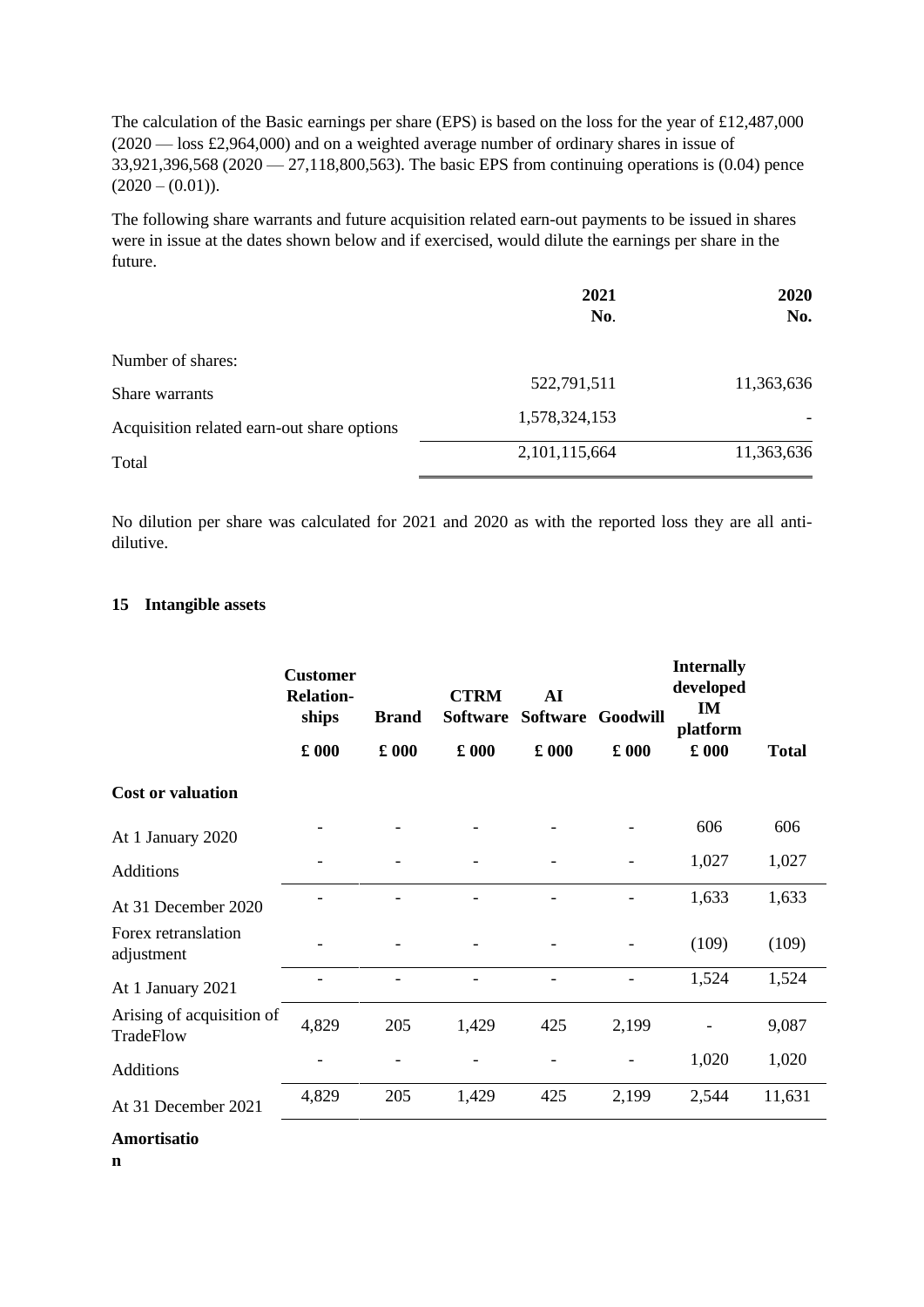| At 1 January 2020                 |       |     |       |     |       | 194   | 194   |
|-----------------------------------|-------|-----|-------|-----|-------|-------|-------|
| Amortisation charge               |       |     |       |     |       | 203   | 203   |
| At 31 December 2020               |       |     |       |     |       | 397   | 397   |
| Forex retranslation<br>adjustment |       |     |       |     |       | (17)  | (17)  |
| At 1 January 2021                 |       |     |       |     |       | 380   | 380   |
| Amortisation charge               | 186   | 20  | 143   | 43  |       | 391   | 783   |
| At 31 December 2021               | 186   | 20  | 143   | 43  |       | 771   | 1,163 |
| Impairment                        |       |     |       |     |       |       |       |
| At 1 January 2021                 |       |     |       |     |       |       |       |
| Impairment charge                 |       |     |       |     | 800   | 1,773 | 2,573 |
| At 31 December 2021               |       |     |       |     | 800   | 1,773 | 2,573 |
| <b>Net Book Value</b>             |       |     |       |     |       |       |       |
| At 31 December 2021               | 4,643 | 185 | 1,286 | 382 | 1,399 |       | 7,895 |
| At 31 December 2020               |       |     |       |     |       | 1,236 | 1,236 |

The following intangible assets arose on the acquisition of TradeFlow during the current period; Customer relationships, Brand, Commodity Trade Risk Management ("CTRM") software, Artificial Intelligence and back-office ("AI") software and Goodwill. The carrying value of these assets at the date of acquisition is shown in the table above.

### *Impairment assessment – Internally developed IM Platform*

The Directors considered the current year losses of the Group's Italian subsidiary, to which the Internally developed IM platform relates, as an impairment indicator and therefore, in accordance to IAS 36 ("Impairment of Assets"), an impairment test on this asset has been performed as at 31 December 2021.

This impairment test has been carried out using the Group's 2022 - 2025 Business Plan prepared by the management and approved by the Board of Directors on 30 May 2022, and, in particular, the cash flows the particular asset is expected to generate during the forecasted period in its current condition. The recoverable amount has been identified in the value in use, equal to the sum of the discounted future cash flows (considering a terminal value) that the asset will be able to generate according to management estimates in its current condition.

The weighted average cost of capital ("WACC") has been used as the discount rate, which takes into account the specific risks of the asset and reflects the current market conditions and the cost of money, based on a weighting between the cost of debt and the cost of equity, calculated on the basis of the values of comparable companies operating in the same sector. The value of the WACC thus determined was equal to 10.64%.

The recoverable amount of the investment was higher than its carrying amount using this methodology as at 31 December 2021.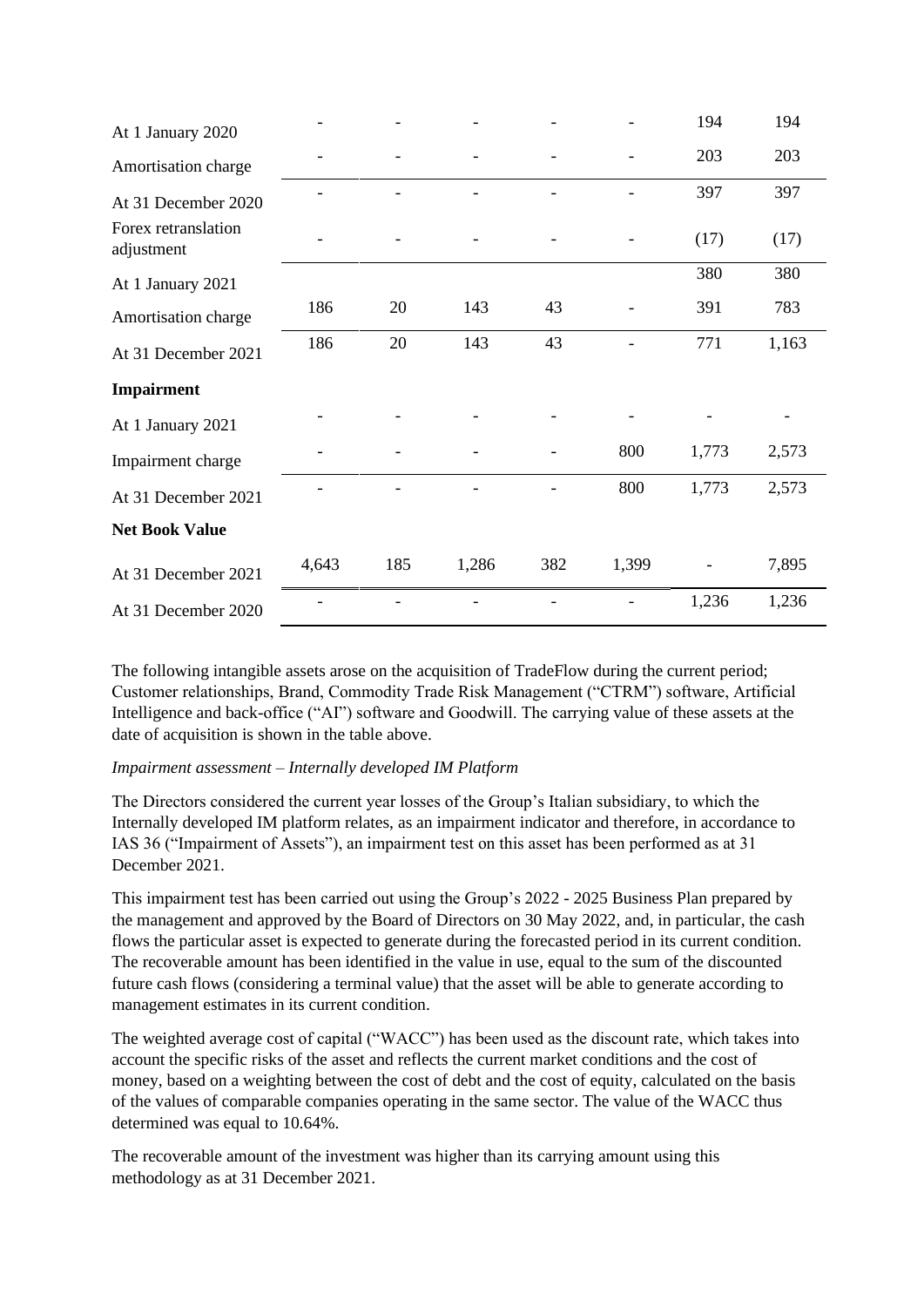However, as noted in the full going concern statement, set out in note 2, there is currently an absence of a historical track record relating to inventory monetisation transactions being facilitated by the Group's Platform, the generation of the full range of fees from the use of its Platform and the Group being cash flow positive. As such the Directors have prudently identified a material uncertainty in relation to the going concern statement. The Directors have also concluded that this uncertainty applies to the discounted cash flow model used in this impairment test also. In particular, there is uncertainty that arises with respect to both the future timing and growth rates of the forecast discounted cash flows arising from the use of the Internally developed IM Platform intangible asset.

As such, the Directors have prudently decided to impair the full carrying amount of this asset as at 31 December 2021. This impairment loss may subsequently be reversed and if so, the carrying amount of the asset will be increased to the revised estimate of its recoverable amount, but so that the increased carrying amount does not exceed the carrying amount that would have been determined had no impairment loss been recognised for the investment in prior years.

### *Impairment assessment – TradeFlow*

The Directors considered the underperformance of TradeFlow compared to the forecast for the year ended 31 December 2021 (included in the independent valuation report prepared for the purposes of the acquisition) to be an impairment indicator. In particular, the Directors noted that 80% of the earnout milestone target, which had been set in line with the forecast referred to above, for the year ended 31 December 2021 was achieved. Therefore, in accordance with IAS 36 ("Impairment of Assets"), an impairment test on the TradeFlow Cash Generating Unit ("CGU") has been performed as at 31 December 2021.

This impairment test has been carried out using the Group's 2022 - 2025 Business Plan prepared by the management and approved by the Board of Directors on 30 May 2022, and, in particular, the cash flows the TradeFlow CGU is expected to generate during the forecasted period in its current conditions. In performing the impairment test, the Directors reduced its revenue forecasts by 20% each year over this period in order to reflect the circumstances experienced in the current financial year. The Directors believe this is a prudent assumption to have made given the current expectations are for revenue to be largely in line with the unadjusted forecasts going forward.

The Directors used WACC as the discount rate, which takes into account the specific risks of the TradeFlow CGU forecasts, and reflects the current market conditions and the cost of money, based on a weighting between the cost of debt and the cost of equity, calculated on the basis of the values of comparable companies operating in the same sector. Given the early stage development of the TradeFlow business, the Directors initial determined WACC to be equal to 16.43%.

However, the Directors also noted that the independent purchase price accounting exercise carried out in respect of the TradeFlow, applied a discount rate of 25.00% to the forecast cashflows. This discount rate has been determined largely by reference to the initial rate of return, which would ensure the present value of the future TradeFlow CGU forecasts equalled to the value of the investment made.

In order to ensure consistency between the WACC applied in this impairment test and the recent purchase price accounting exercise, the Directors took the decision and subsequently adjusted the discount rate applied in the impairment test to 25.00%. This is also believed to be a prudent assumption.

Using the assumptions applied above, the recoverable amount has been identified as the value in use, equal to the sum of the discounted future cash flows (including a terminal value and terminal value growth rates of 1.5%) that the TradeFlow CGU will be able to generate according to management estimates in its current condition. This recoverable amount of the TradeFlow CGU was determined to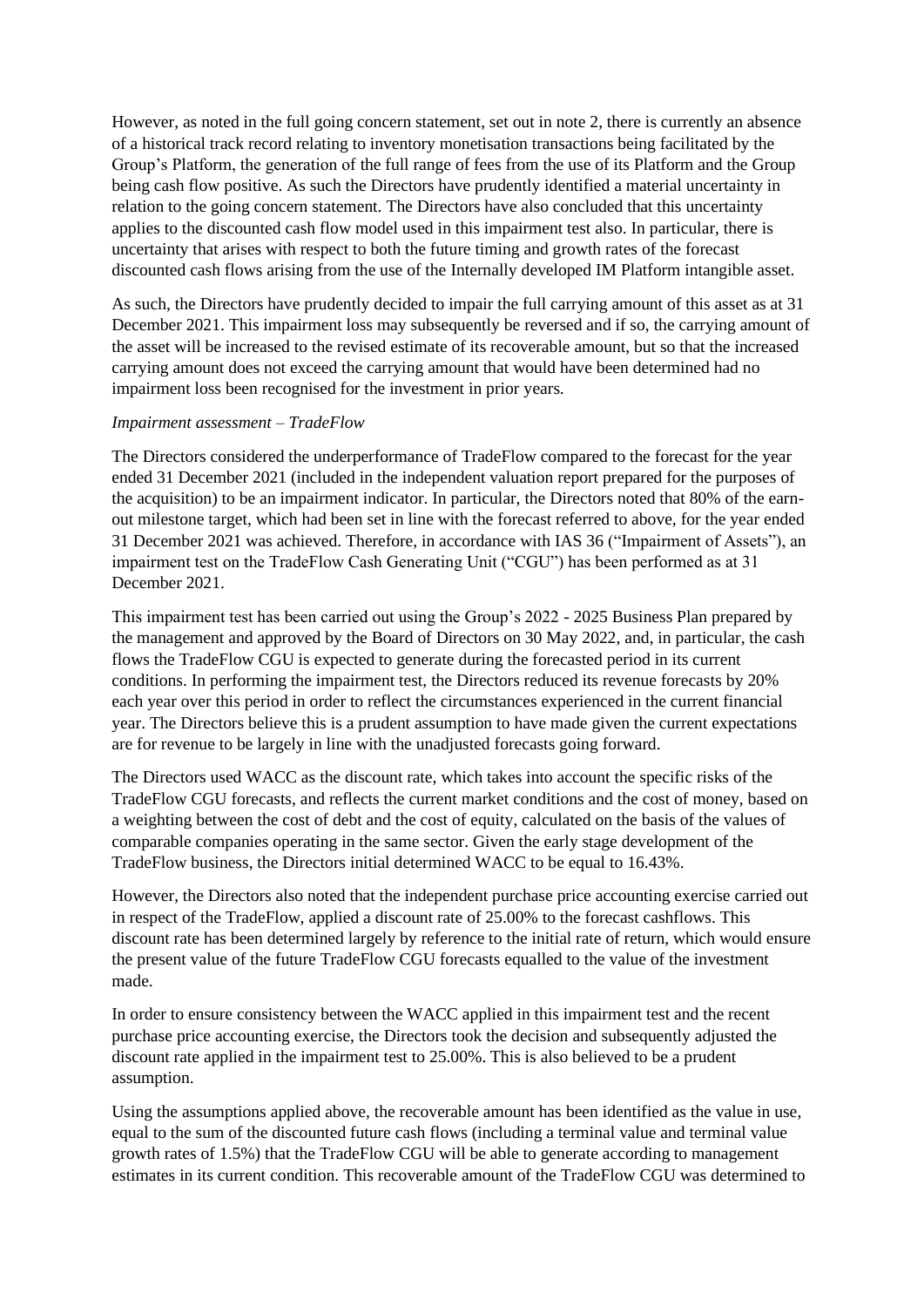be lower than its carrying amount on the balance sheet at 31 December 2021 by £800,000.

As such, in accordance with IAS 36 ("Impairment of Assets"), an impairment charge of £800,000 has been recognised against the value of the goodwill initially recognised in line with IFRS 3 ("Business Combinations"). This impairment charge has also been recognised in the profit and loss in the current financial year.

# **16 Trade and other receivables**

|                                           | As at 31 December 2021<br>$\pounds 000$ | As at 31 December 2020<br>$\pounds 000$ |
|-------------------------------------------|-----------------------------------------|-----------------------------------------|
| Trade receivables                         | 13                                      | 489                                     |
| Contract assets                           | 84                                      |                                         |
| Other receivables                         | 727                                     | 601                                     |
| Prepayments                               | 72                                      | 23                                      |
| Total current trade and other receivables | 896                                     | 1,113                                   |

# **17 Share capital**

|                                       |                | As at 31 December 2021 |                | As at 31 December 2020 |
|---------------------------------------|----------------|------------------------|----------------|------------------------|
|                                       | <b>No. 000</b> | $\pounds 000$          | <b>No. 000</b> | $\pounds 000$          |
| Equity                                |                |                        |                |                        |
| Ordinary shares of £0.00002 each      | 36,068,442     | 721                    | 32,754,945     | 655                    |
| Deferred shares of £0.04000 each      | 63,084         | 2,523                  | 63,084         | 2,523                  |
| 2018 Deferred shares of £0.01000 each | 224,194        | 2,242                  | 224,194        | 2,2412                 |
|                                       | 36, 355, 720   | 5,486                  | 33,042,223     | 5,420                  |

#### **Allotted, called up and fully paid shares**

### **New shares allotted during the current financial year**

On 7 July 2021, the Company allotted 1,477,705,882 new ordinary shares. These shares were issued with the following activities:

- 813,000,000 were issued as consideration for the acquisition of TradeFlow:
- 500,000,000 were issued as consideration to intermediaries and introducers which support the TradeFlow acquisition; and
- $\bullet$  164,705,882 were issued in connection with the conversion of £560,000 convertible loan notes held by Negma Group.

On 29 July 2021 the Company allotted 315,000,000 new ordinary shares in connection with the conversion of £1,008,000 convertible loan notes held by Negma Group.

On 3 September 2021 the Company allotted 840,000,000 new ordinary shares in connection with the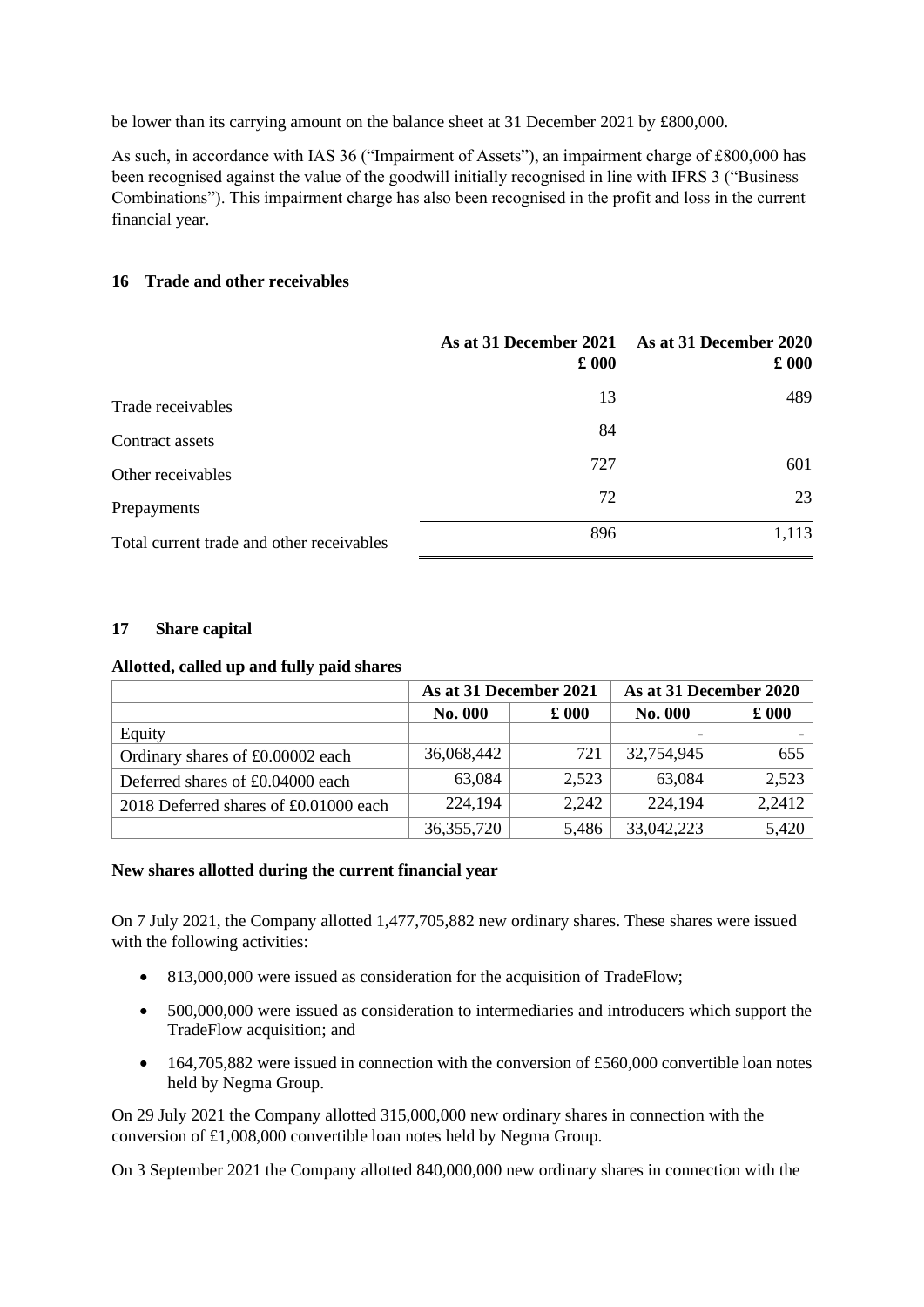conversion of £2,016,000 convertible loan notes held by Negma Group.

On 18 November 2021 the Company allotted 77,614,382 new ordinary shares in connection with the conversion of £158,333 convertible loan notes held Mercator Capital Management Fund LP.

On 29 November 2021 the Company allotted 221,836,063 new ordinary shares in connection with the conversion of £300,000 convertible loan notes held Mercator Capital Management Fund LP.

On 21 December 2021 the Company allotted 381,340,661 new ordinary shares in connection with the conversion of £458,333 convertible loan notes held Mercator Capital Management Fund LP.

Rights, preferences and restrictions

Ordinary shares have the following rights, preferences, and restrictions:

The Ordinary shares carry rights to participate in dividends and distributions declared by the Company and each share carries the right to one vote at any general meeting. There are no rights of redemption attaching to the Ordinary shares.

Deferred shares have the following rights, preferences, and restrictions:

The deferred shares carry no rights to receive any dividend or distribution and carry no rights to vote at any general meeting. On a return of capital, the Deferred shareholders are entitled to receive the amount paid up on them after the Ordinary shareholders have received £100,000,000 in respect of each share held by them. The Company may purchase all or any of the Deferred shares at an appropriate consideration of £1.

2018 Deferred shares have the following rights, preferences, and restrictions:

The deferred shares carry no rights to receive any dividend or distribution and carry no rights to vote at any general meeting.

### **Reconciliation of allotted, called up and fully paid shares**

|                                                                                                    | As at 31 December 2021 |               | As at 31 December 2020 |                     |
|----------------------------------------------------------------------------------------------------|------------------------|---------------|------------------------|---------------------|
|                                                                                                    | No. 000                | $\pounds 000$ | <b>No. 000</b>         | $\pmb{\pounds}$ 000 |
| As at 1 January                                                                                    | 33,042,223             | 5,420         |                        | 148                 |
| Transfer to RTO reserve                                                                            |                        |               |                        | (148)               |
| Bring in plc share capital                                                                         |                        |               | 388,372                | 4,767               |
| Reverse acquisition                                                                                |                        |               | 32, 322, 246           | 646                 |
| Issue of shares for cash                                                                           |                        |               | 331,604                | 7                   |
| Shares issued on conversion of<br>convertible loan notes (note 19)                                 | 2,000,497              | 40            |                        |                     |
| Shares issued as consideration for<br>acquisition (note 27)                                        | 813,000                | 16            |                        |                     |
| Shares issued as consideration for<br>with<br>the<br>TradeFlow<br>support<br>acquisition (note 27) | 500,000                | 10            |                        |                     |
| As at 31 December                                                                                  | 36, 355, 720           | 5,486         | 33,042,223             | 5,420               |

### **18 Loan notes and Long-Term Borrowings**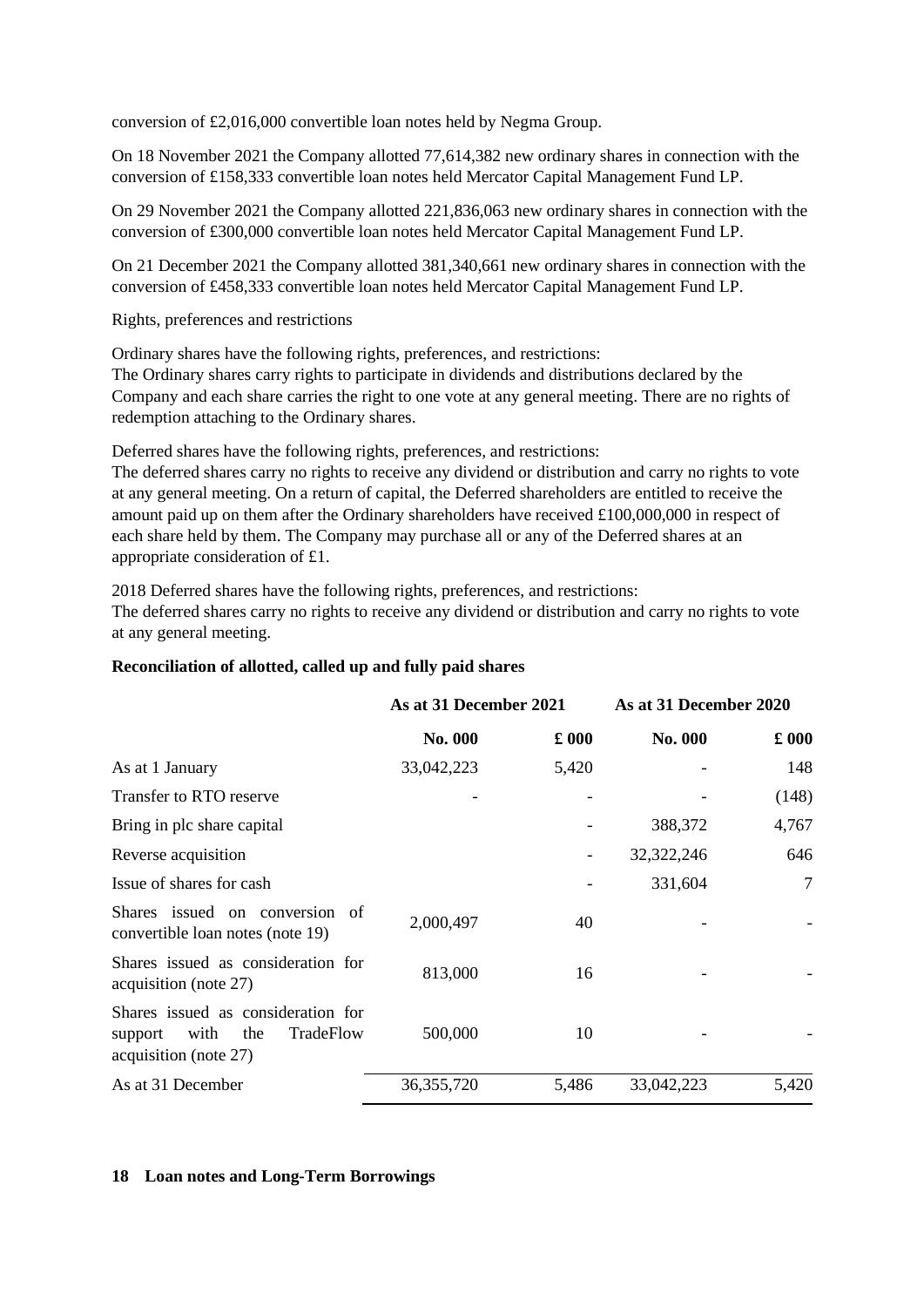## **Loan notes**

On 29 September 2021, the Company announced it had entered a loan note facility with Mercator Capital Management Fund LP ("Mercator"). The new loan note facility consisted of a short-term loan with the following key terms:

- Initial draw down of £5 million, with a further £2 million available within 60 days subject to certain conditions precedent which were subsequently met;
- 12-month term, with an interest rate of 10%;
- The principal and interest to be repaid on a monthly basis; and
- Warrants will be issued representing 20% of both tranches. The warrants will have a term of 3 years from issue and an exercise price of 130% of the lowest closing VWAP over the ten trading days immediately preceding the issue of the warrants.

The loan note facility was linked to a convertible loan note facility also entered into with Mercator, which was able to be used should the Company elect not to repay any of the interest or principal relating to the loan notes in cash. The Mercator convertible loan note facility was for the same aggregate value as the loan facility including interest, being £7.7 million, and was able to be drawn in tranches equal to the monthly loan repayments. Further details of the Mercator convertible loan notes can be found in note 19.

The loan notes were initially recorded at the proceeds received, net of direct issue costs (including commitment fees, introducer fees and the fair value of warrants issued to satisfy issue costs). As at 31 December 2021, the Company had made the first two monthly repayments which had been satisfied through the issue of convertible loan notes in order to allow the Group to preserve cash for working capital requirements or to facilitate further new strategic initiatives. The finance charges, including direct issue costs, are accounted for on an amortised cost basis using the effective interest method. The effective interest rate applied was 47.5%.

Further details on the fair value of the warrants are set out in note 28.

The movement in the loan notes during the current financial year are set out in the table below:

|                                                                                                                            | £000  |
|----------------------------------------------------------------------------------------------------------------------------|-------|
| Loan note liability at 1 January 2021                                                                                      |       |
| Initial drawdown net of commitment, introducer fees and fair value of<br>warrants issued in connection with the loan notes | 4,209 |
| Second drawdown net of commitment and introducer fees                                                                      | 1,900 |
| Amortisation of finance costs during the period recognised in the income<br>statement                                      | 540   |
| Less Repayments made via issues of convertible loan notes                                                                  | (917) |
| Loan note liability at 31 December 2021                                                                                    | 5,732 |

### Long-Term Borrowings

|                      |       | As at 31 December 2021 As at 31 December 2020 |
|----------------------|-------|-----------------------------------------------|
|                      | £000  | £000                                          |
| Unsecured loan notes | 1.263 |                                               |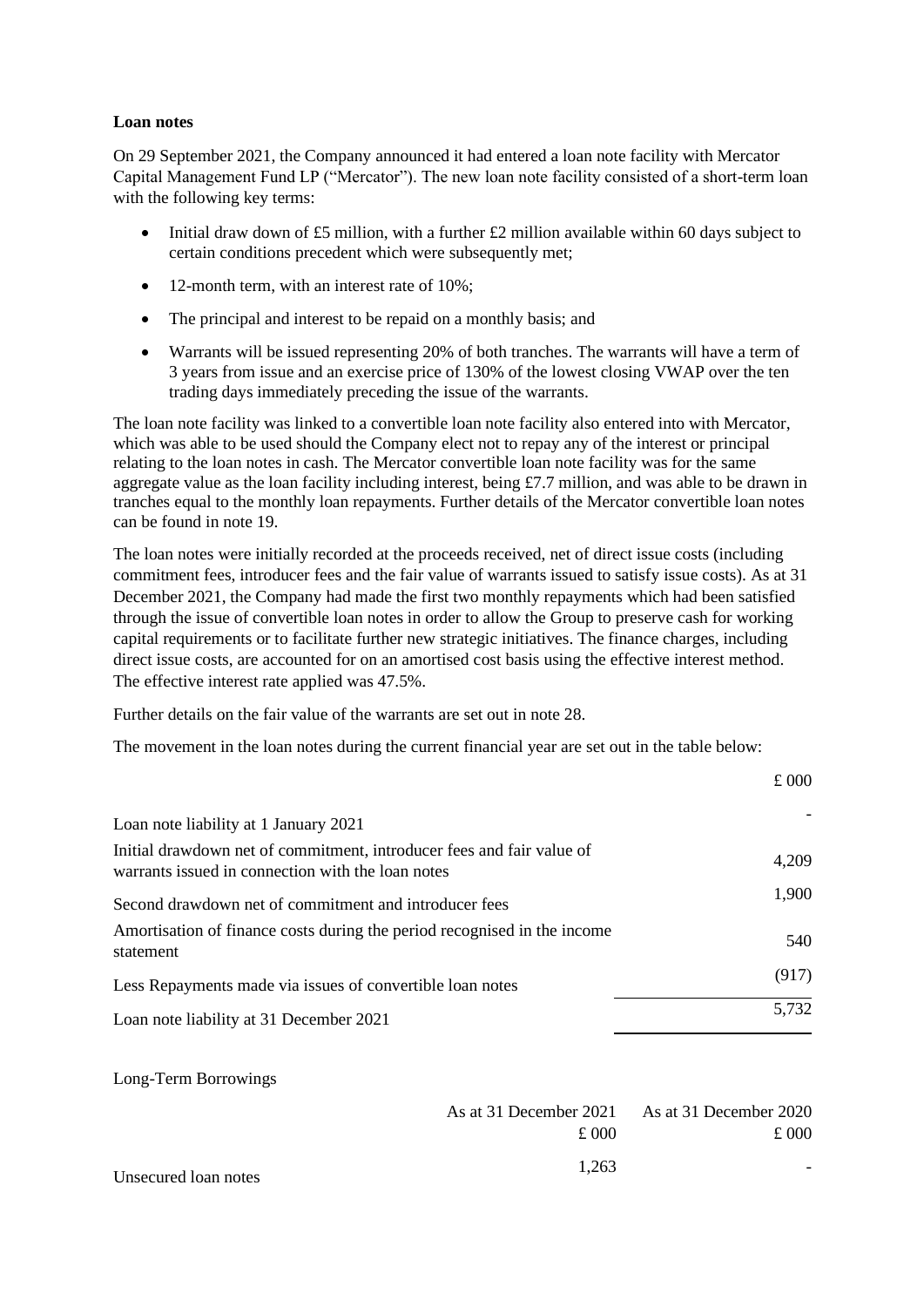| Other bank borrowings      |       |  |
|----------------------------|-------|--|
| Total long-term borrowings | 1,284 |  |

TradeFlow entered into an unsecured loan note subscription agreement on 23 October 2020 and this was recognised by the Group from the date of acquisition. This loan note was for a principal amount of USD 1,700,000. The terms of this agreement require the principal to be repaid as one lump sum on the 23 October 2023 along with an additional cost of issue of USD 300,000.

As at 31 December 2021, the Group has recognised £1,263,000 (USD 1,700,000) as a long-term liability. These TradeFlow loan notes bear a simple fixed interest rate of 8.235% per annum which is to be paid semi-annually. As at 31 December 2021, the Group has recognised the accrued interest that had not been paid of £84,000 (2020: nil) within trade and other payables. In addition, the Group has also recognised accrued interest in respect of the cost of issue using the effective interest rate method, resulting in additional accrued interest of £77,000 as at 31 December 2021.

The total interest expense recognised in the income statement for the current financial year, from the date of acquisition of TradeFlow, in relation to this unsecured loan note was £86,000 (2020: nil).

#### **19 Convertible loan notes**

During the current financial year, the Company entered two different convertible loan note arrangements. These are set out below:

#### *Negma convertible loan notes*

On 16 June 2021, the Company entered a subscription agreement with Negma Group Ltd ("Negma"") for the issue of an initial tranche of £5,600,000 of convertible loan notes, in exchange for cash proceeds of £5,000,000.

The difference between the par value of the convertible loan notes and the cash received is the effective interest charged in relation to these instruments.

Negma issued conversion notices during the period totalling £3,584,000 which resulted in the issue of 1,319,705,882 ordinary shares (for further detail see note 17).

The remaining £2,016,000 convertible loan note balance was repaid in cash following the drawdown of the initial tranche of the loan notes referred to above.

The total interest cost of £600,000 in relation to these convertible loan notes has been recognised as a finance expense during the current period.

#### *Mercator convertible loan notes*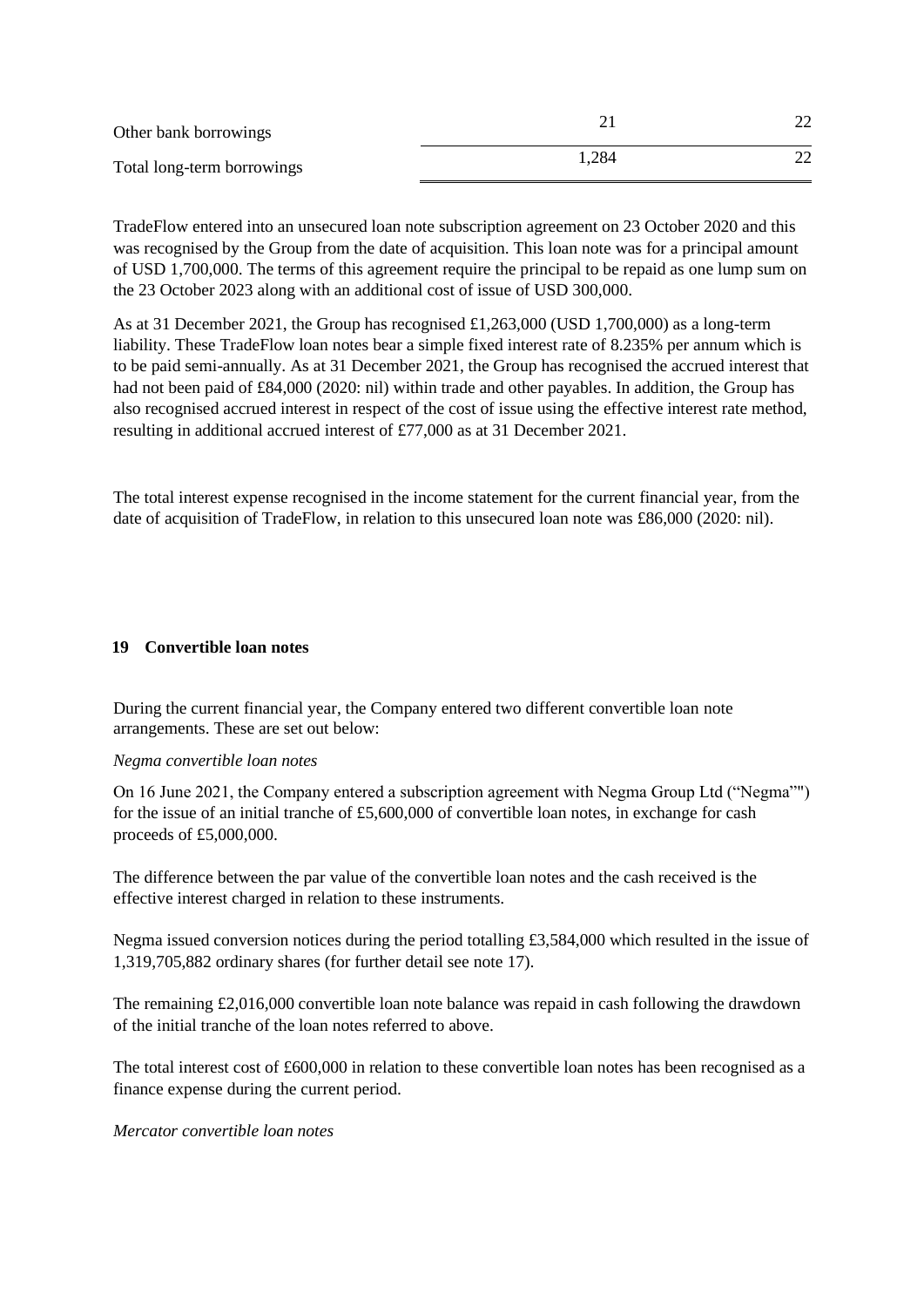As set out in note 18, the Company entered a second convertible loan note agreed with Mercator in connection with the loan note facility described above.

The Mercator convertible loan notes contains the following key terms:

- They were each to be issued at par value;
- Each convertible loan note had a 12-month term, a conversion price of 85% of the lowest 10 day closing VWAP prior to the issue of the conversion notice and was able to be convertible at the holders request;
- Warrants are to be issued for 20% of each tranche. The warrants will have a term of 3 years from issue and an exercise price of 130% of the lowest closing VWAP over the ten trading days immediately preceding the request to issue a new tranche.

During the year ended 31 December 2021, the Company issued convertible loan notes to Mercator to the value of £916,667, however as at 31 December 2021 these had fully been converted into 680,791,106 ordinary shares.

The Mercator convertible loan notes did not have any interest costs in addition to the loan notes but did have costs relating to commitment fees of £25,000 and the fair value of the warrants of £88,000 associated with warrants. Both costs have been recognised in the income statement in the current year given the liability to which they relate has been extinguished (2020: nil). Further details on the fair value of the warrants is set out in note 28.

As at 31 December 2021, the convertible loan note liability is nil (2020: nil).

### *Historical convertible loan notes*

In addition to the above, the Company also had the following historical convertible loan notes and associated derivative financial instruments which expired during the year resulting in a credit to the income statement in respect of the outstanding fair value of £24,000.

### **20 Trade and other payables**

|                                 | As at 31 December 2021<br>$\pounds 000$ | As at 31 December 2020<br>$\pounds$ 000 |
|---------------------------------|-----------------------------------------|-----------------------------------------|
| Trade payables                  | 1,086                                   | 1,062                                   |
| Other payables                  | 588                                     | 271                                     |
| Social security and other taxes | 994                                     | 792                                     |
| Accruals                        | 437                                     | 117                                     |
| <b>Contract liabilities</b>     | 395                                     | 1,131                                   |
|                                 | 3,500                                   | 3,373                                   |

The decreased in contract liabilities over the period is a result of: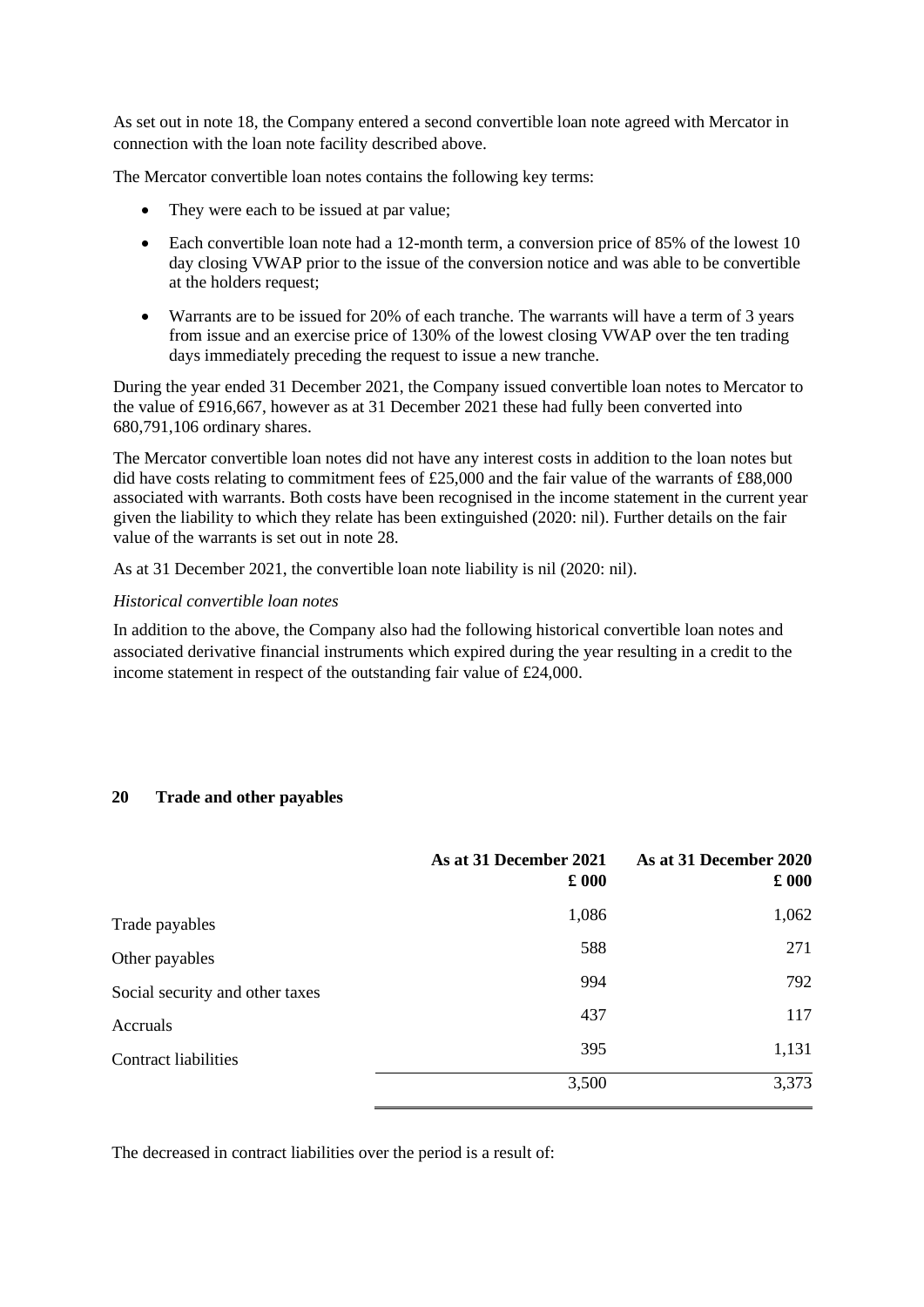- £182,000 being recognised as revenue in the year ended 31 December 2021 in line with the due diligence performance obligations having been satisfied during this time; and
- A number of refunds having been requested from client companies during the current financial year in connection with the Group's older contracts that allowed for this. A number of these amounts were refunded during the year, but a number were due for repayment as at 31 December 2021 and were recorded within other payables. Management is confident that some of these client companies are likely to return following the first inventory monetisation transactions being executed on the Platform.

### **21 Provisions**

|                                | Post-<br>employment<br>benefits<br>$\pounds$ 000 | <b>Provision for</b><br>risks and<br>charges<br>$\pounds$ 000 | <b>Provision</b><br>for VAT<br>and<br>penalties<br>$\pounds 000$ | <b>Total</b><br>$\pounds 000$ |
|--------------------------------|--------------------------------------------------|---------------------------------------------------------------|------------------------------------------------------------------|-------------------------------|
| At 1 January 2020              |                                                  |                                                               | 207                                                              | 211                           |
| Released to profit and loss    |                                                  |                                                               |                                                                  | (4)                           |
| Provided for in the year       | 32                                               | 40                                                            | 79                                                               | 151                           |
| At 31 December 2020            | 32                                               | 40                                                            | 286                                                              | 358                           |
| Forex retranslation adjustment |                                                  | $\left( 4\right)$                                             | (19)                                                             | (23)                          |
| At 1 January 2021              | 32                                               | 36                                                            | 267                                                              | 335                           |
| Released to profit and loss    |                                                  |                                                               | (58)                                                             | (58)                          |
| Provided for in the year       | 26                                               | 51                                                            |                                                                  | 77                            |
| Payments                       | (11)                                             |                                                               |                                                                  | (11)                          |
| Actuarial (gain)/loss          | (3)                                              |                                                               |                                                                  | (3)                           |
| At 31 December 2021            | 44                                               | 87                                                            | 209                                                              | 340                           |

### *Post-employment benefits*

Post-employment benefits include severance pay and liabilities relating to future commitments to be disbursed to employees based on their permanence in the company. This entirely relates to the Italian subsidiary where severance indemnities are due to each employee at the end of the employment relationship.

Post-employment benefits relating to severance indemnities are calculated by estimating the amount of the future benefit that employees have accrued in the current period and in previous years using actuarial techniques. The calculation is carried out by an independent actuary using the "Projected Unit Credit Method".

### *Provision for risks and charges*

Provision for risks and charges includes the estimated amounts of penalties for payment delays referring the tax payables recorded in the Italian subsidiary financial statements which, at the closing date, are overdue.

### *Provision for VAT and penalties*

In advance of the Group's first monetisation transaction, a number of advance payments have been received by the Group's Italian subsidiary from potential client companies in accordance with agreed contractual terms. These payments have been recognised as revenue in accordance with local accounting rules. These advance payments, for which an invoice has not yet been issued, have been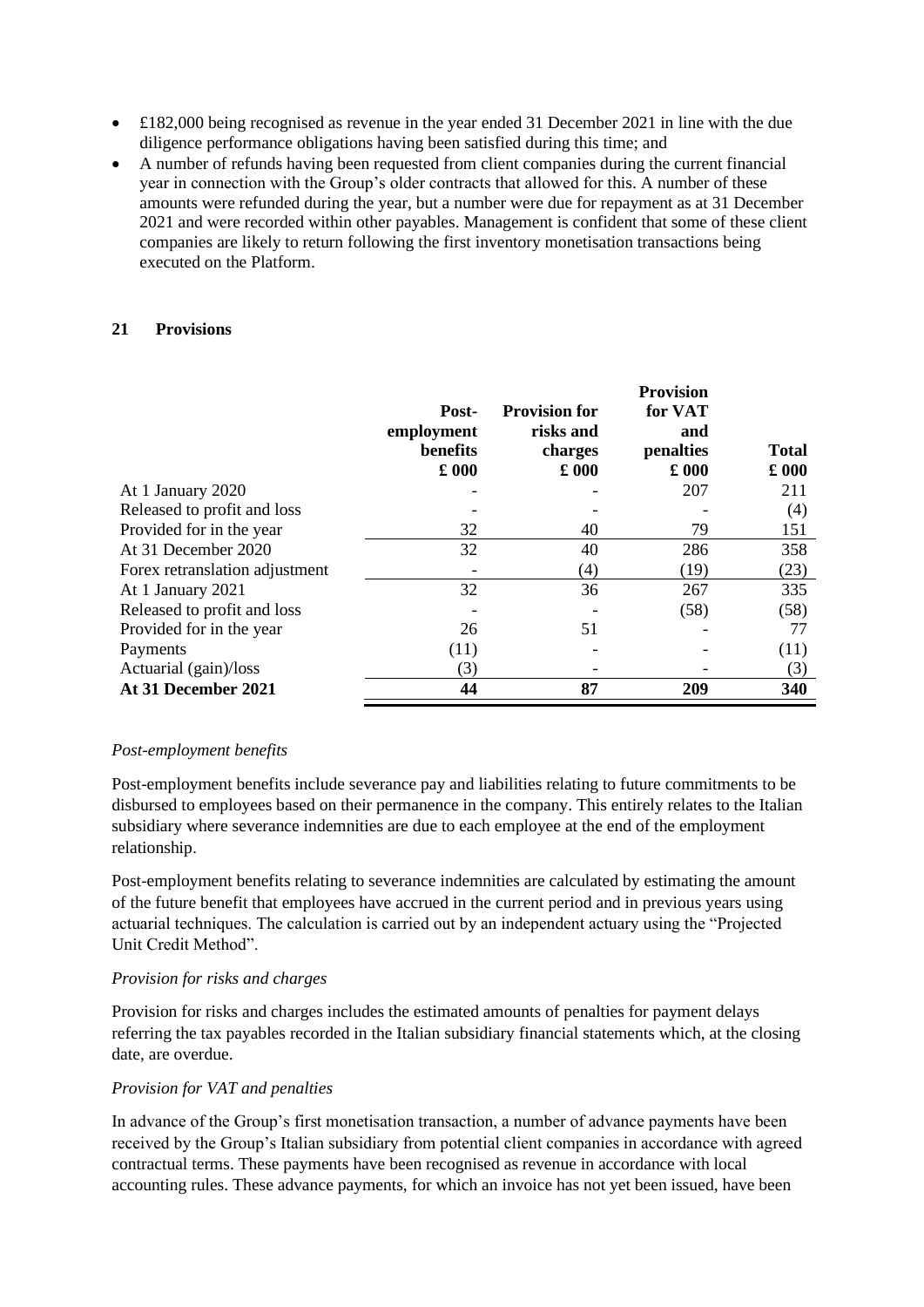made exclusive of VAT. As at 31 December 2021, the Group has included a provision relating to a potential VAT liability, including penalties, in respect of these advance payments of £209,000 (31 December 2020: £286,000). The reduction in the provision during the year represents the fact that a number of these payments have been refunded, at the customer's request, and therefore the potential VAT liability has been removed.

At the point in the future when the associated monetisation transaction takes place, the potential VAT liability will be settled by the Group. At this same point in time, the Directors expect to be able to recover the VAT from the client companies as invoices in respect of the monetisation transactions are issued. The timing of these future monetisation transactions currently remains uncertain and as such no corresponding VAT receivable has been recognised as at 31 December 2021, however there is a contingent asset of £149,000 as at 31 December 2021 (31 December 2020: £204,000) in respect of this.

From time to time, during the course of business, the Group maybe subject to disputes which may give rise to claims. The Group will defend such claims vigorously and provision for such matters are made when costs relating to defending and concluding such matters can be measured reliably. There were no cases outstanding as at 31 December 2021 that meet the criteria for a provision to be recognised.

# **22 Pension and other schemes**

## **Defined contribution pension scheme**

The Group operates a defined contribution pension scheme. The assets of the scheme are recognised as being held separately from those of the Group and Company and will be paid over to an independently administered fund. The pension cost charge represents contributions payable by the Group to the fund.

The total pension charge for the year represents contributions payable by the Group to the scheme and amounted to £86,000 (2020: £1,000).

Contributions totalling £21,000 (2020: £2,000) were payable to the scheme at the end of the year and are included in creditors. This has been paid post year end.

### **23 Capital commitments**

There were no capital commitments for the Group at 31 December 2021 or 31 December 2020.

## **24 Contingent liabilities**

There were no contingent liabilities for the Group at 31 December 2021 or 31 December 2020.

### **25 Financial instruments**

**Financial assets**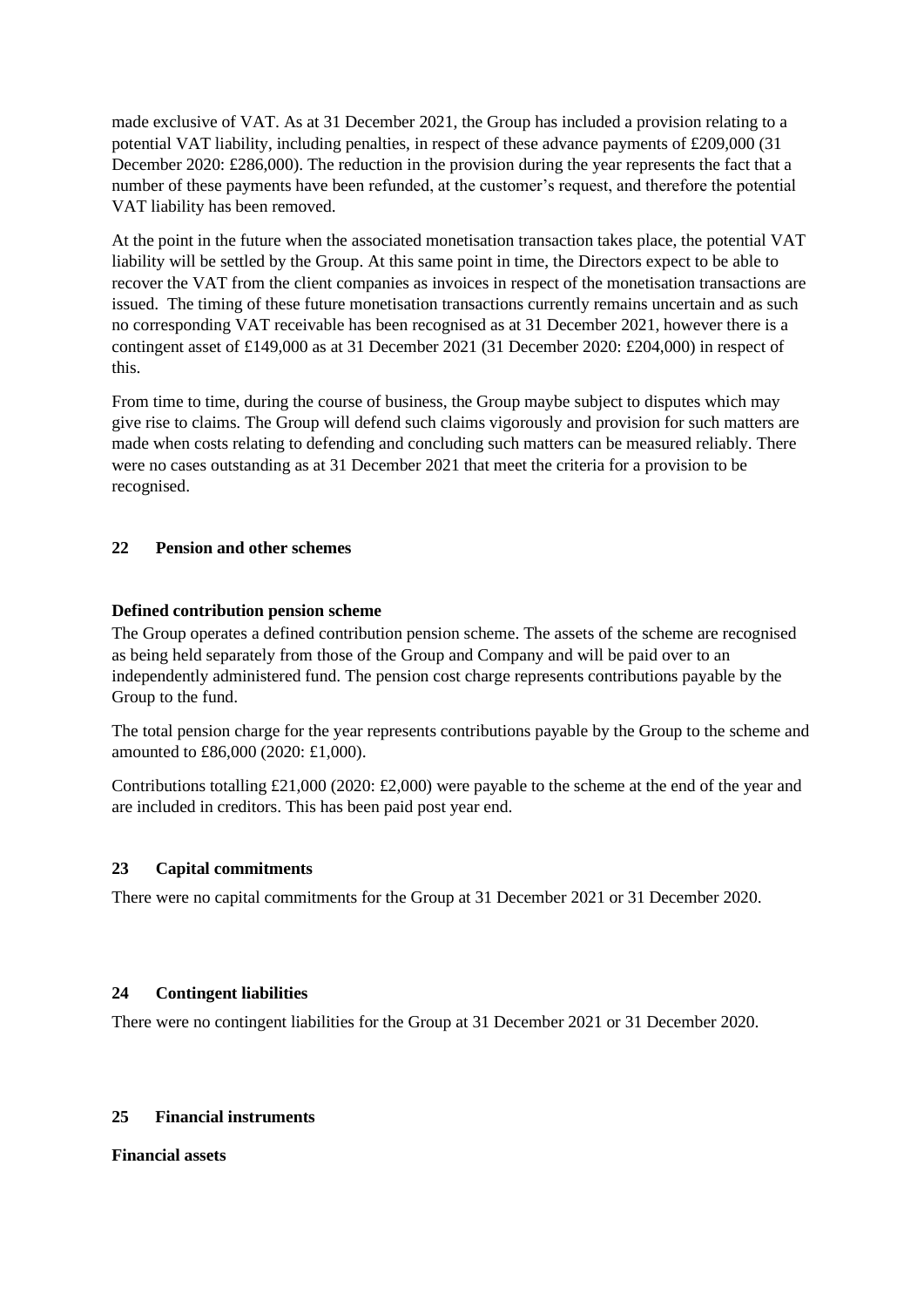|                                     |                                     | <b>Carrying value</b>                                  |                                                             | <b>Fair value</b>                                      |  |
|-------------------------------------|-------------------------------------|--------------------------------------------------------|-------------------------------------------------------------|--------------------------------------------------------|--|
|                                     | As at 31<br><b>December</b><br>2021 | As at $31$<br><b>December</b><br>2020<br>$\pounds$ 000 | <b>As at 31</b><br><b>December</b><br>2021<br>$\pounds 000$ | As at $31$<br><b>December</b><br>2020<br>$\pounds$ 000 |  |
|                                     | $\pounds$ 000                       |                                                        |                                                             |                                                        |  |
| Financial assets at amortised cost: |                                     |                                                        |                                                             |                                                        |  |
| Cash and cash equivalents           | 1,727                               | 552                                                    | 1,727                                                       | 552                                                    |  |
| Trade receivables                   | 13                                  | 489                                                    | 13                                                          | 489                                                    |  |
| Other receivables                   | 727                                 | 601                                                    | 727                                                         | 601                                                    |  |
|                                     | 2,467                               | 1,642                                                  | 2,467                                                       | 1,642                                                  |  |

*Valuation methods and assumptions:* The directors believe due to their short term nature, the fair value approximates to the carrying amount.

# **Financial liabilities**

|                                          | <b>Carrying value</b>               |                                     | <b>Fair value</b>                     |                                       |
|------------------------------------------|-------------------------------------|-------------------------------------|---------------------------------------|---------------------------------------|
|                                          | As at 31<br><b>December</b><br>2021 | As at 31<br><b>December</b><br>2020 | As at $31$<br><b>December</b><br>2021 | As at $31$<br><b>December</b><br>2020 |
|                                          | $\pounds$ 000                       | $\pounds$ 000                       | $\pounds$ 000                         | $\pounds$ 000                         |
| Financial liabilities at amortised cost: |                                     |                                     |                                       |                                       |
| Loan notes                               | 5,732                               |                                     | 5,732                                 | ÷                                     |
| Long-term borrowings                     | 1,284                               | 22                                  | 1,284                                 | 22                                    |
| Trade payables                           | 1,086                               | 1,062                               | 1086                                  | 1,062                                 |
| Other payables                           | 588                                 | 271                                 | 588                                   | 271                                   |
|                                          | 8,690                               | 1,355                               | 8,690                                 | 1,355                                 |

# **Fair value**

| As at 31        | As at 31        |
|-----------------|-----------------|
| <b>December</b> | <b>December</b> |
| 2021            | 2020            |
| $\pounds 000$   | $\pounds 000$   |

Financial liabilities at fair value through profit and loss: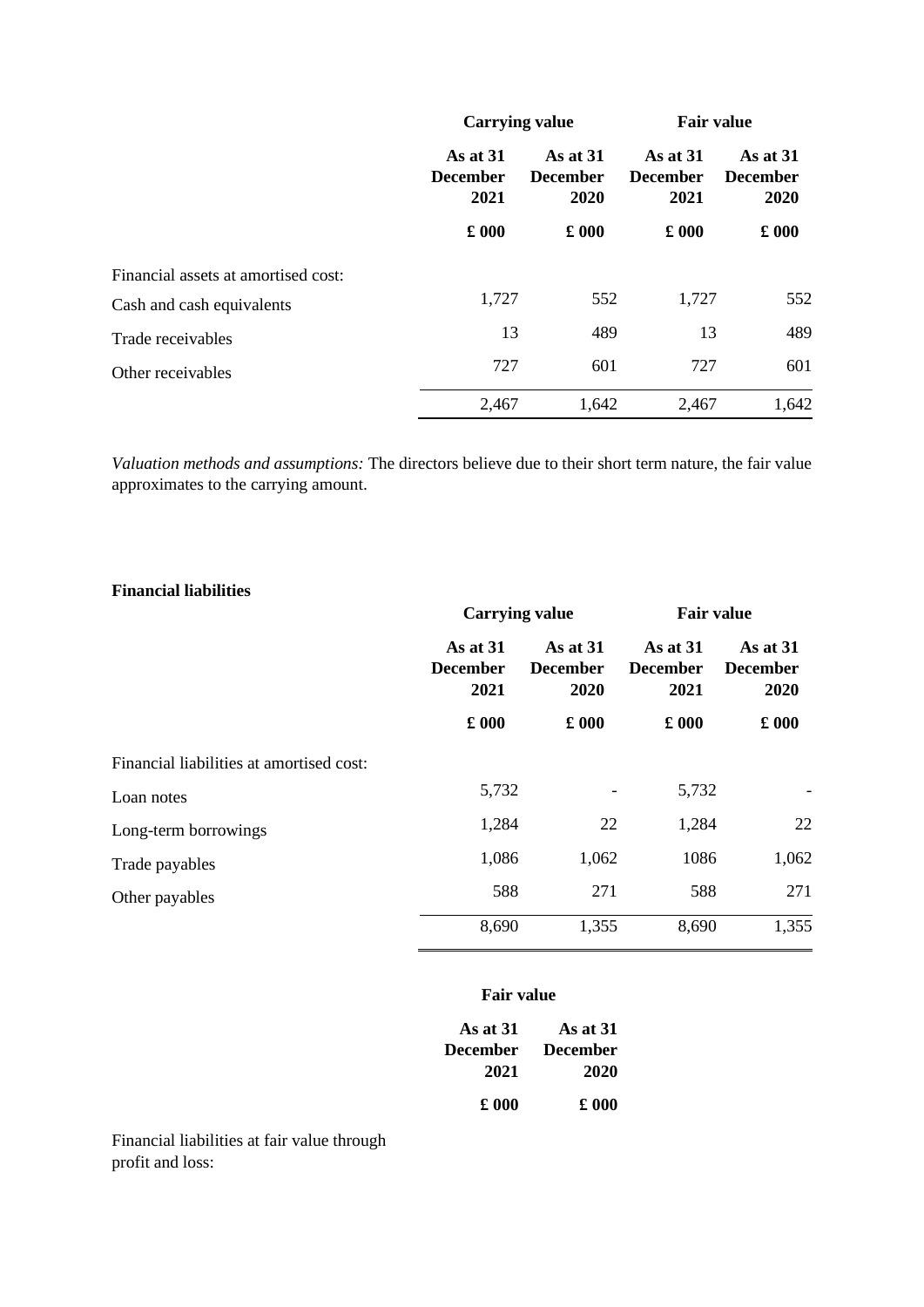*Valuation methods and assumptions:* The directors believe that the fair value of trade and other payables approximates to the carrying value.

### **Risk management**

The Group is exposed through its operations to the following financial risks: credit risk, foreign exchange risk; and liquidity risk.

In common with all other businesses, the Group is exposed to risks that arise from its use of financial instruments. This note describes the Group's objectives, policies and processes for managing these risks and the methods used to measure them. Further quantitative information in respect of these risks is presented throughout these financial statements. There have been no substantive changes in the Group's exposure to financial instrument risks, its objectives, policies and processes for managing those risks or the methods used to measure them from previous periods unless otherwise stated in this note.

## **Principal financial instruments**

The principal financial instruments used by the Group, from which financial instrument risk arises, were as follows:

- trade receivables:
- cash at bank; and
- trade and other payables.

### **General objectives, policies and processes**

The board had overall responsibility for the determination of the Group's risk management objectives and policies and, whilst retaining ultimate responsibility for them, it had delegated the authority for designing and operating processes that ensure the effective implementation of the objectives and policies to the Group's finance function. The board received monthly reports from the chief Financial Officer through which it reviewed the effectiveness of the processes put in place and the appropriateness of the objectives and policies it had set. The overall objective of the board was to set polices that sought to reduce risk as far as possible without unduly affecting the Group's competitiveness and flexibility. Further details regarding these policies are set out below.

### **Interest rate risk**

At present the directors do not believe that the Group has significant interest rate risk and consequently does not hedge against such risk. Cash balances earn interest at variable rates.

The Group's interest generating financial assets as at 31 December 2021 comprised cash at bank of £,1,727,000 (2020: £552,000). Interest is paid on cash at floating rates in line with prevailing market rates.

The Group's interest generating financial liabilities as at 31 December 2021 comprised loan notes of £5,732,000, loan term borrowings of £1,284,000 (2020 – £22,000).

# *Sensitivity analysis*

At 31 December 2021, had the LIBOR 1 MONTH rate of 0.01047 (2020 – 0.01913) increased by 1% with all other variables held constant, the increase in interest receivable on financial assets would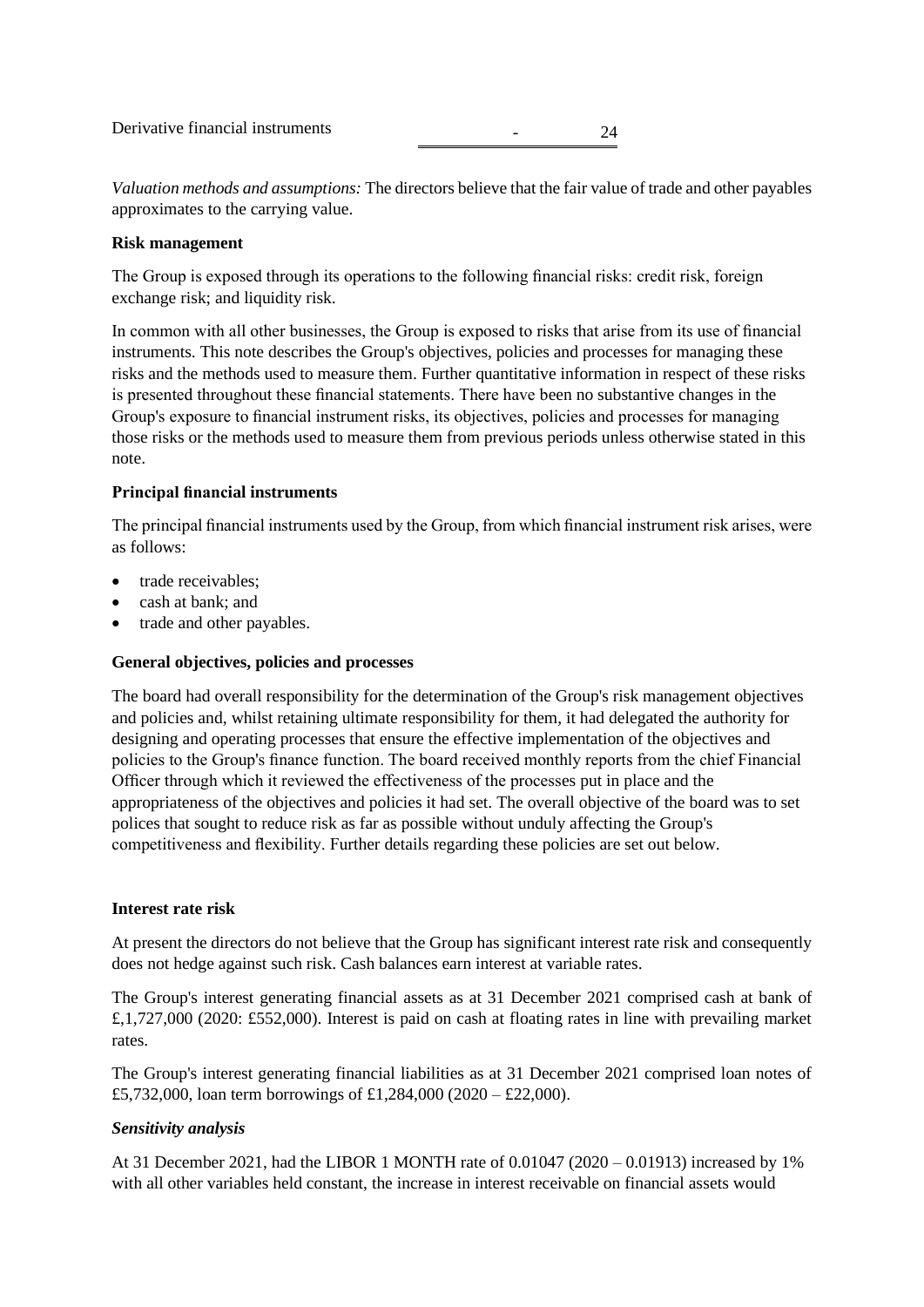amount to approximately £nil (2020 - £nil). Similarly, a 1% decrease in the LIBOR 1 MONTH rate with all other variables held constant would result in a decrease in interest receivable on financial assets of approximately £nil (2020 - £nil).

# **Credit risk and impairment**

Credit risk is the risk of financial loss to the Group if a customer or a counterparty to a financial instrument fails to meet its contractual obligations. The Group is mainly exposed to credit risk from credit sales. It is Group policy, implemented locally, to assess the credit risk of new customers before entering contracts. Such credit ratings take into account local business practices. The Group has a credit policy under which each new customer is analysed individually for creditworthiness before the Group's standard payment and delivery terms and conditions are offered.

Credit risk also arises from cash and cash equivalents and deposits with banks and financial institutions. To manage this, the Group has made sure that they use reputable banks.

The Group's chief financial officer monitors the utilisation of the credit limits regularly.

The Group's maximum exposure to credit by class of individual financial instrument is shown in the table below:

|                           | <b>Carrying</b> | <b>Maximum</b>  | <b>Carrying</b> | <b>Maximum</b>  |
|---------------------------|-----------------|-----------------|-----------------|-----------------|
|                           | value as        | exposure        | value as        | exposure        |
|                           | at 31           | as at 31        | at 31           | as at 31        |
|                           | <b>December</b> | <b>December</b> | <b>December</b> | <b>December</b> |
|                           | 2021            | 2021            | 2020            | 2020            |
|                           | $\pounds 000$   | $\pounds 000$   | $\pounds 000$   | $\pounds 000$   |
| Cash and cash equivalents | 1,727           | 1,727           | 552             | 552             |
| Trade receivables         | 13              | 13              | 489             | 489             |
|                           | 1,740           | 1,740           | 1,041           | 1,041           |

As at 31 December 2021, the assets held by the Group are not past due or impaired.

Trade receivables are all considered to be low risk and have been fully repaid since year end.

# **Foreign exchange risk**

Foreign exchange risk arises because the Group has operations located in various parts of the world whose functional currency is not the same as the functional currency in which the Group operates. Although its global market penetration reduces the Group's operational risk, in that it has diversified into several markets, the Group's net assets arising from such overseas operations are exposed to currency risk resulting in gains or losses on retranslation into sterling. Only in exceptional circumstances would the Group consider hedging its net investments in overseas operations as generally it does not consider that the reduction in foreign currency exposure warrants the cash flow risk created from such hedging techniques.

The Group's policy is, where possible, to allow Group entities to settle liabilities denominated in their functional currency (primarily Euros or pound sterling) with the cash generated from their own operations in that currency. Where Group entities have liabilities denominated in a currency other than their functional currency (and have insufficient reserves of that currency to settle them) cash already denominated in that currency will, where possible, be transferred from elsewhere within the Group.

# **Currency profile**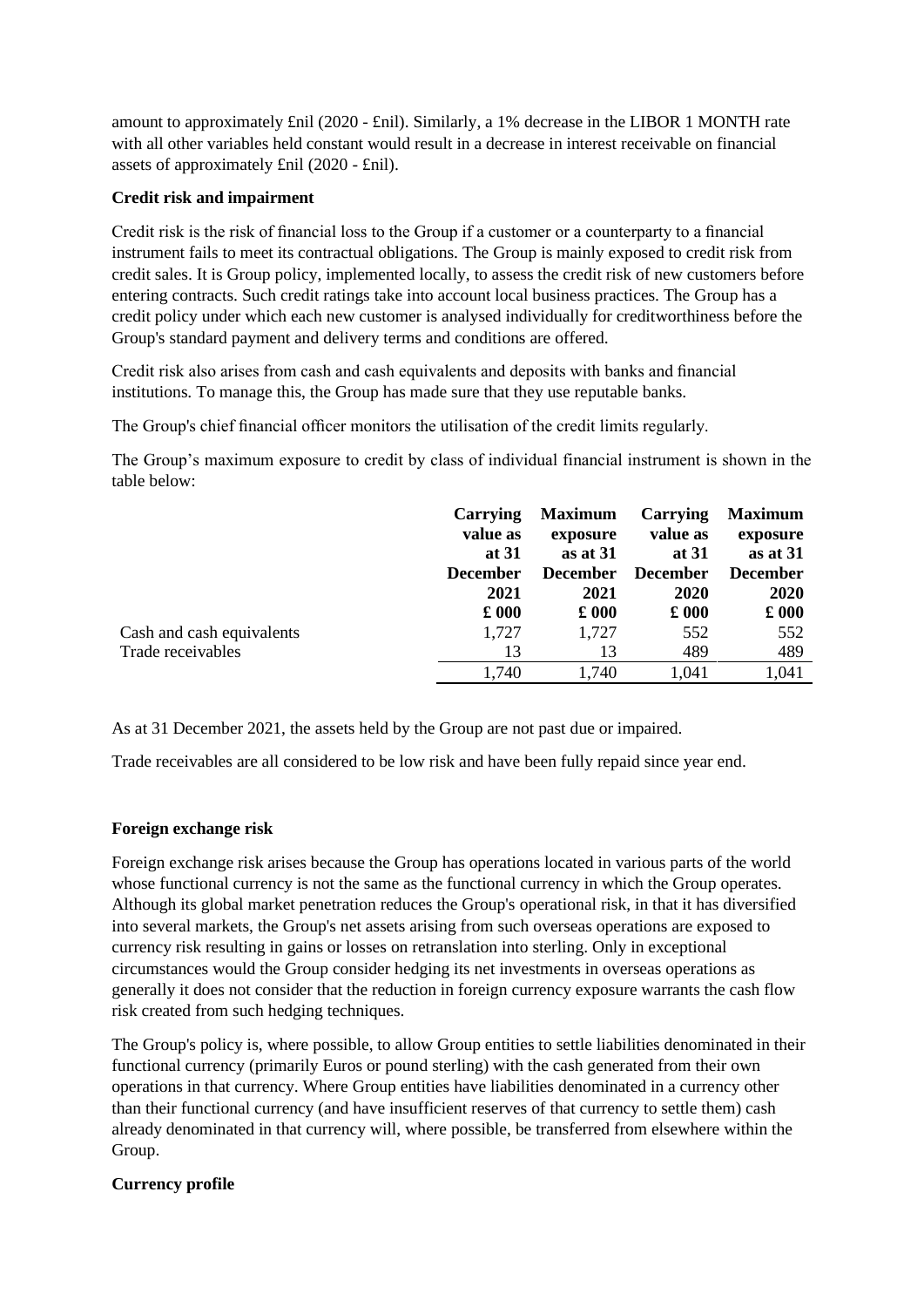Financial assets

- Cash Sterling: £1,585,000 (2020 £539,000)
- Cash Euro: £92,000 (2020 £13,000)
- Cash US Dollar: £44,000 (2020 £nil)
- Cash Singapore Dollar: £5,000 (2020 £nil)
- Trade receivables Sterling: £nil (2020 £nil)
- Trade receivables Euro: £13,000 (2020 £489,000)

Financial liabilities

- Trade payables Sterling: £193,100 (2020 £342,000)
- Trade payables Euro: £879,000 (2020 £720,000)

Trade payables Singapore Dollar: £14,0000 (2020 - £nil)

## *Sensitivity analysis*

At 31 December 2021, if Sterling had strengthened by 10% against the below currencies with all other variables held constant, loss before tax for the year would have been approximately

- EUR: £131,000 higher (2020 - £41,000 lower).

- Singapore Dollar: £51,000 higher

Conversely, if the below currencies had weakened by 10% with all other variables held constant, loss before tax for the year would have been approximately:

- EURO: £131,000 lower (2020 £41,000 higher).
- Singapore Dollar: £51,000 lower

## **Liquidity risk**

Liquidity risk arises from the Group's management of working capital and the finance charges and principal repayments on its debt instruments. It is the risk that the Group will encounter difficulty in meeting its financial obligations as they fall due.

The Group's policy is to ensure that it will always have sufficient cash to allow it to meet its liabilities when they become due.

The board receives rolling 12-month cash flow projections on a regular basis as well as information regarding cash balances. At the statement of financial position date, these projections indicated that the Group expects to have sufficient liquid resources to meet its obligations under all reasonably expected circumstances.

There were no undrawn facilities at 31 December 2021 or 31 December 2020.

| At 31 December 2021 | months        | Between<br>months | Between<br>Up to $3 \times 3$ and $12 \times 1$ and $2 \times 2$ and $5 \times 5$<br>vears | <b>Between</b><br>vears | Over 5<br>vears |
|---------------------|---------------|-------------------|--------------------------------------------------------------------------------------------|-------------------------|-----------------|
|                     | $\pounds 000$ | $\pounds 000$     | $\pounds 000$                                                                              | $\pounds 000$           | $\pounds 000$   |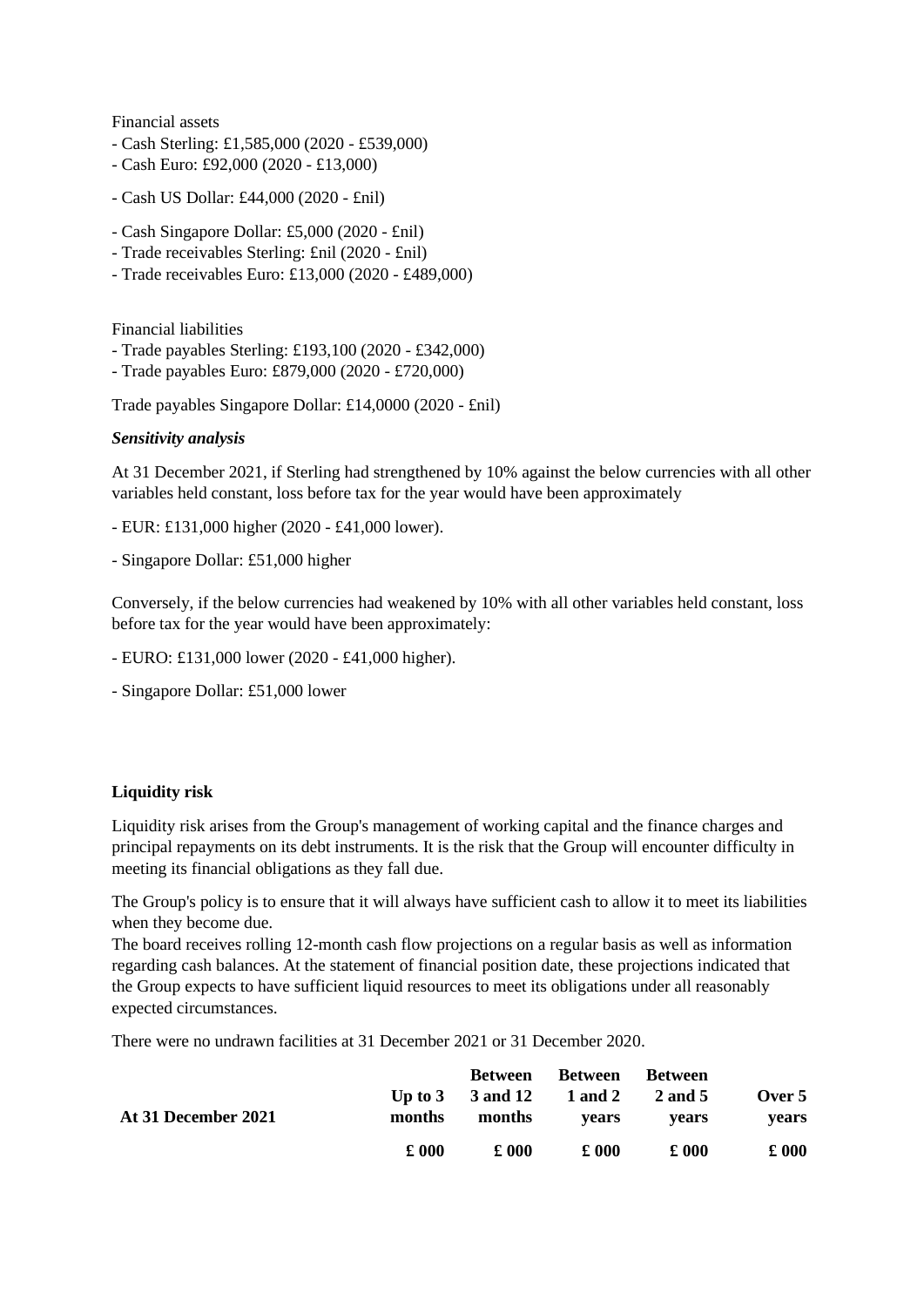## **Liabilities**

| Loan notes                      | 1,493                    | 4,239 | -                        | -  |  |
|---------------------------------|--------------------------|-------|--------------------------|----|--|
| Long-term borrowings $*$        | $\overline{\phantom{a}}$ |       | 1.269                    | 13 |  |
| Trade and other payables        | 1,674                    |       | $\overline{\phantom{0}}$ |    |  |
| Social security and other taxes | 994                      | -     | $\overline{\phantom{0}}$ | -  |  |
| <b>Total liabilities</b>        | 4,161                    | 4,241 | 1,269                    | 13 |  |

| At 31 December 2020             | Up to $3$<br>months<br>$\pounds 000$ | <b>Between</b><br>3 and 12<br>months<br>$\pounds 000$ | <b>Between</b><br>1 and 2<br>years<br>$\pounds 000$ | <b>Between</b><br>2 and 5<br>years<br>$\pounds 000$ | Over 5<br>years<br>$\pounds$ 000 |
|---------------------------------|--------------------------------------|-------------------------------------------------------|-----------------------------------------------------|-----------------------------------------------------|----------------------------------|
| <b>Liabilities</b>              |                                      |                                                       |                                                     |                                                     |                                  |
| Loans and borrowings*           |                                      |                                                       | 2                                                   | 19                                                  | 1                                |
| Trade and other payables        | 1,333                                | -                                                     |                                                     |                                                     |                                  |
| Social security and other taxes | 792                                  |                                                       |                                                     |                                                     |                                  |
| <b>Total liabilities</b>        | 2,125                                |                                                       | $\overline{2}$                                      | 19                                                  |                                  |

\* To better reflect the nature of certain items the prior year comparatives include the a reclassification of bank borrowings of £22k from Trade and other payables to long-term borrowings. The tables above also reflect the repayment profile for this reclassified amount.

## **Capital risk management**

The Group's capital management objectives are to ensure the Group is appropriately funded to continue as a going concern and to provide an adequate return to shareholders commensurate with risk. The Group defines capital as being total shareholder's equity. The Group's capital structure is periodically reviewed and, if appropriate, adjustments are made in the light of expected future funding needs, changes in economic conditions, financial performance and changes in Group structure. As explained in notes 18 and 19, the Group has currently entered into external debt finance by way of loan notes, long term borrowings and convertible loan notes.

The Group adheres to the capital maintenance requirements as set out in the Companies Act.

Capital for the reporting periods under review is summarised as follows:

- Net liabilities: (£1,425,000) (2020: (£452,000))

- Cash and cash equivalents: £1,727,000 (2020: £552,000)

## **26 Net debt**

The Group reconciliation of the movement in net debt is set out below: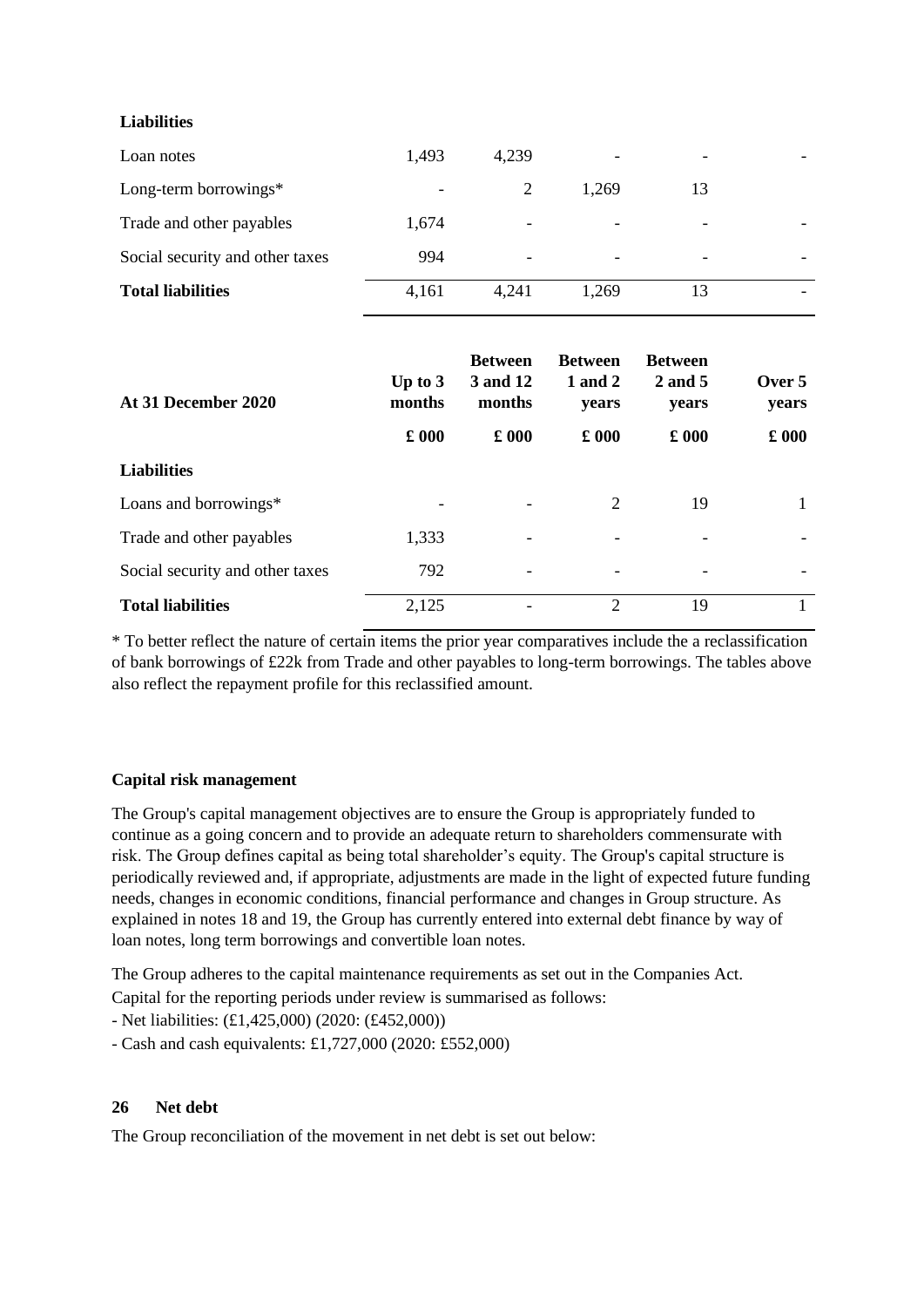|                               | Cash at<br>bank | Loan<br>notes | Convertible<br>loan notes | Long-term<br>borrowings  | <b>Total</b>  |
|-------------------------------|-----------------|---------------|---------------------------|--------------------------|---------------|
|                               | $\pounds$ 000   | $\pounds$ 000 | $\pounds$ 000             | $\pounds 000$            | $\pounds$ 000 |
|                               |                 |               |                           |                          |               |
| At 1 January 2021             | 552             |               |                           | (22)                     | 530           |
| <b>Net Cashflows</b>          | 686             | (6,629)       | (5,000)                   | $\overline{\phantom{a}}$ | (10, 943)     |
| Fair value of warrants        |                 | 520           |                           |                          | 520           |
| Amortisation of finance costs |                 | (540)         | (600)                     | $\overline{\phantom{a}}$ | (1,140)       |
| Cash repayments               |                 |               | 2,016                     |                          | 2,016         |
| Non cash repayments           |                 | 917           | 3,584                     |                          | 4,501         |
| Arising on acquisition        | 477             |               |                           | (1,229)                  | (752)         |
| Foreign exchange              | 12              |               |                           | (33)                     | (21)          |
| As at 31 December 2021        | 1,727           | (5,732)       |                           | (1,284)                  | (5,289)       |

|                        | Cash at<br>bank | Long-term<br>borrowings | <b>Total</b> |  |
|------------------------|-----------------|-------------------------|--------------|--|
|                        | $\pounds$ 000   | $\pounds 000$           |              |  |
| At 1 January 2020      | 143             |                         | 143          |  |
| Net Cashflows          | 385             | (22)                    | 363          |  |
| Foreign exchange       | 24              |                         | 24           |  |
| As at 31 December 2020 | 552             |                         | 530          |  |

## **27 Business combinations**

On 1 July 2021, the Group completed the acquisition of the entire issued share capital of TradeFlow Capital Management Pte. Ltd ("TradeFlow"). TradeFlow is a leading Singapore-based FinTechpowered commodities trade enabler focused on small and medium size entities. The Board approved the acquisition by the Group to complement its global offering of its "warehouse goods" inventory monetisation platform with the TradeFlow offering of monetising "in-transit" inventory (in particular, commodities). It was also expected the acquisition generate a number of attractive synergy benefits for Group from both a funding and customer origination perspective.

TradeFlow owes 85% of the issued share capital of Tijara Pte. Limited and 50% of the issued share capital of TradeFlow Capital Management Systems Pte. Limited. Both of these companies are at very early-stage of their development and their results and balances as at 31 December 2021 are immaterial to the Group.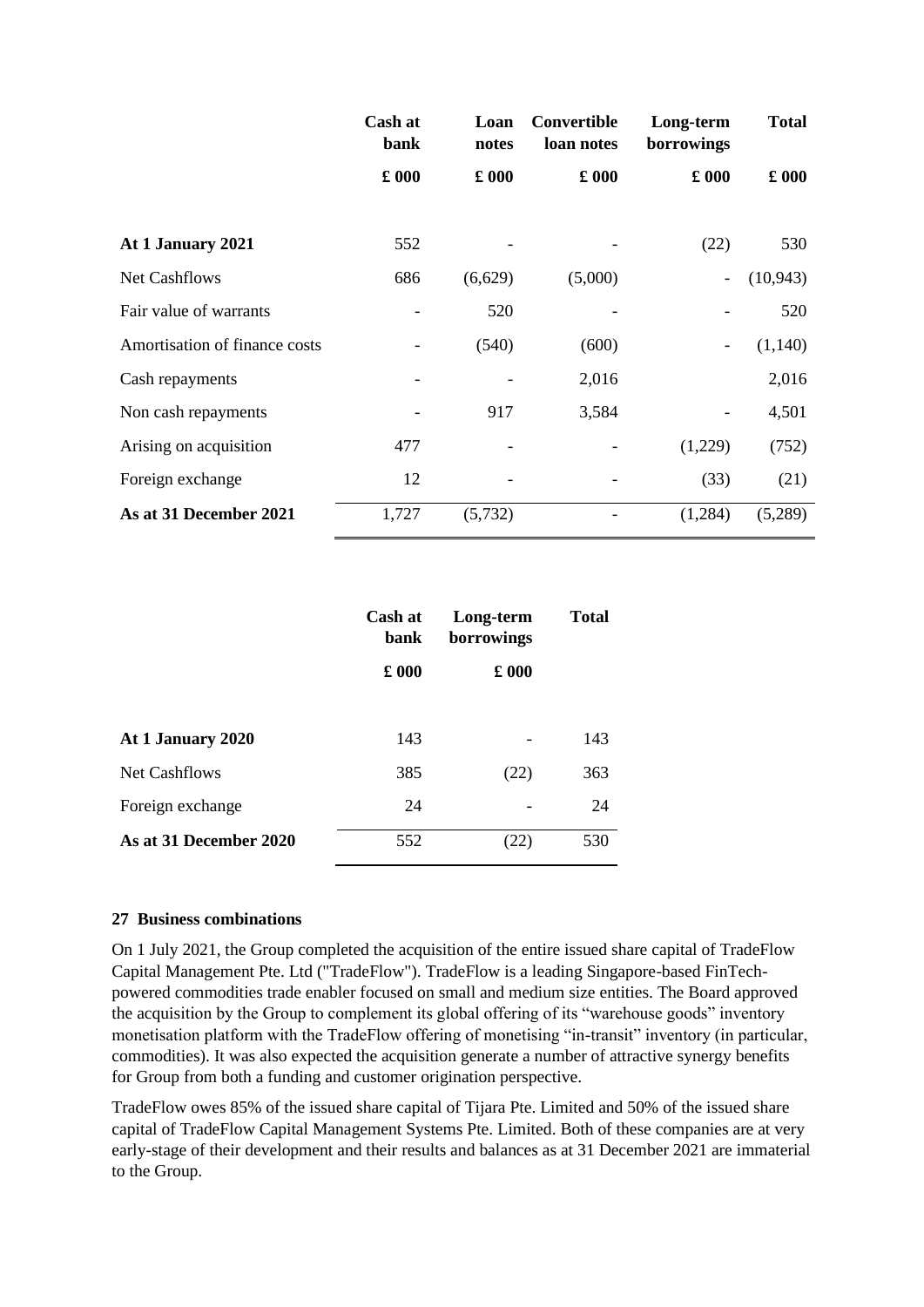The provisional net asset amounts in respect of the identifiable assets acquired and liabilities which have recognised in the financial statements are set out in the table below. These are based on a fair valuation of the acquired identifiable net assets as at the acquisition date. The assets and liabilities recognised as a result of the acquisition are:

|                                                           | <b>Book Value</b> | <b>Fair value</b><br><b>Adjustment</b> | <b>Fair Value</b> |
|-----------------------------------------------------------|-------------------|----------------------------------------|-------------------|
|                                                           | $\pounds$ 000     | $\pounds$ 000                          | $\pounds$ 000     |
| Net assets / (liabilities) acquired                       |                   |                                        |                   |
| Cash and cash equivalents                                 | 477               |                                        | 477               |
| Accrued income                                            | 47                |                                        | 47                |
| Trade and other receivables                               | 6                 |                                        | 6                 |
| Property, plant and equipment                             | 9                 |                                        | 9                 |
| Trade and other payables                                  | (137)             |                                        | (137)             |
| Long-term borrowings                                      | (1,229)           |                                        | (1,229)           |
| <b>Intangible</b> assets                                  |                   |                                        |                   |
| Customer relationships                                    |                   | 4,829                                  | 4,829             |
| Brand - "TradeFlow"                                       |                   | 205                                    | 205               |
| <b>CTRM Software</b>                                      |                   | 1,429                                  | 1,429             |
| AI Software                                               |                   | 425                                    | 425               |
| Deferred tax liability                                    |                   | (1,171)                                | (1,171)           |
| Total identifiable net (liabilities) / assets<br>acquired | (827)             | 5,717                                  | 4,890             |

## **Satisfied by:**

*Consideration under IFRS 3:*

|                                                      | £'000 |
|------------------------------------------------------|-------|
| Cash consideration                                   | 4,000 |
| Equity instruments (813,000,000 new ordinary shares) | 3,089 |
| Total consideration                                  | 7,089 |
| Goodwill recognised on acquisition                   | 2,199 |

*Consideration accounted as deemed remuneration*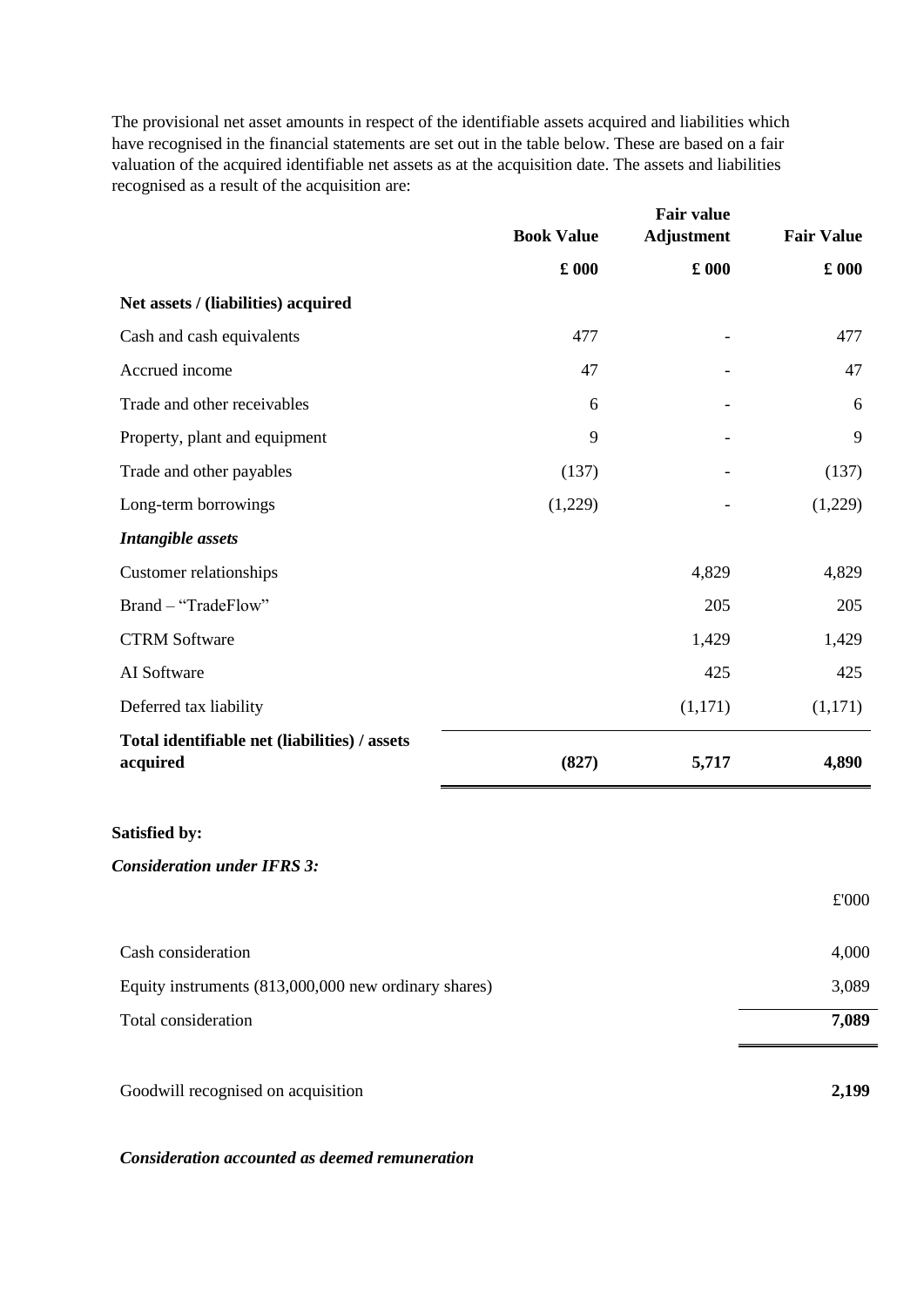| Acquisition related earn-out recognised in the current financial year    | 1,410 |
|--------------------------------------------------------------------------|-------|
| Acquisition related earn-out expected to be recognised in future periods | 3.126 |
|                                                                          | 4.536 |

The goodwill arising is attributable to:

- the significant amount of knowledge, experience and expertise acquired through the TradeFlow workforce, and in particular the earn-out shareholders;
- the anticipated future profit from growth opportunities; and
- synergies expected to be realised with the Group.

The goodwill arising from the acquisition has been allocated to the TradeFlow Cash Generated Unit ("CGU"). Fair value adjustments of £6,888,000 have been recognised for acquisition-related intangible assets and related deferred tax of £1,171,000. Details of intangible assets recorded can be found in note 15.

As detailed above, elements of the consideration payable for this acquisition require post-acquisition service obligations to be performed by the earn-out shareholders over a three-year period. These amounts are accounted for as deemed remuneration (see notes 2 and 24) as required by IFRS 3 ("Business Combinations").

Transaction costs of £2,009,000 have been charged to the statement of comprehensive income as a transaction cost. £1,900,000 of these costs represented the fair value of 500,000,0000 new ordinary shares issued as consideration to third party intermediaries who either introduced TradeFlow to the Company or who provided due diligence activities in respect of the TradeFlow business, market, sector and geographic location. The Companies Act 2006 required that when these shares were issued they be accompanied by an independent valuers report as to the value of the services. However, due to an error on behalf of the Company, this was not done at the time. Despite this, the shares were issued in good faith between company and the third parties and remain legal and valid and the independent valuation report has now subsequently been received by the Company and, having sought legal advice, this and an amended share issue form will be lodged with Companies House to rectify the situation. The remaining £109,000 related to legal fees that were directly associated with the acquisition.

The acquisition contributed  $£231,000$  of revenue and  $(E522,000)$  to the Group's operating loss before acquisition related costs for the period between the date of acquisition and the balance sheet date. As a preliminary assessment, had the acquisition of TradeFlow been completed on the first day of the financial year, Group revenues would have been approximately £259,000 higher and Group's operating loss before acquisition related costs would have been approximately £590,000 higher.

# **28 Share-based payments**

## **Acquisition related earn-out payments**

As explained in notes 2 and 27, the terms of the agreement to acquire TradeFlow included acquisition related earn-out payments that, together with the initial cash payment and issue of equity, form the total legal consideration agreed between the parties.

This acquisition related earn-out payments are determined by reference to pre-determined revenue milestone targets in each of the 2021, 2022 and 2023 financial years. These payments may be forfeited by the selling shareholders should they, in certain circumstances, no longer remain employed prior to the end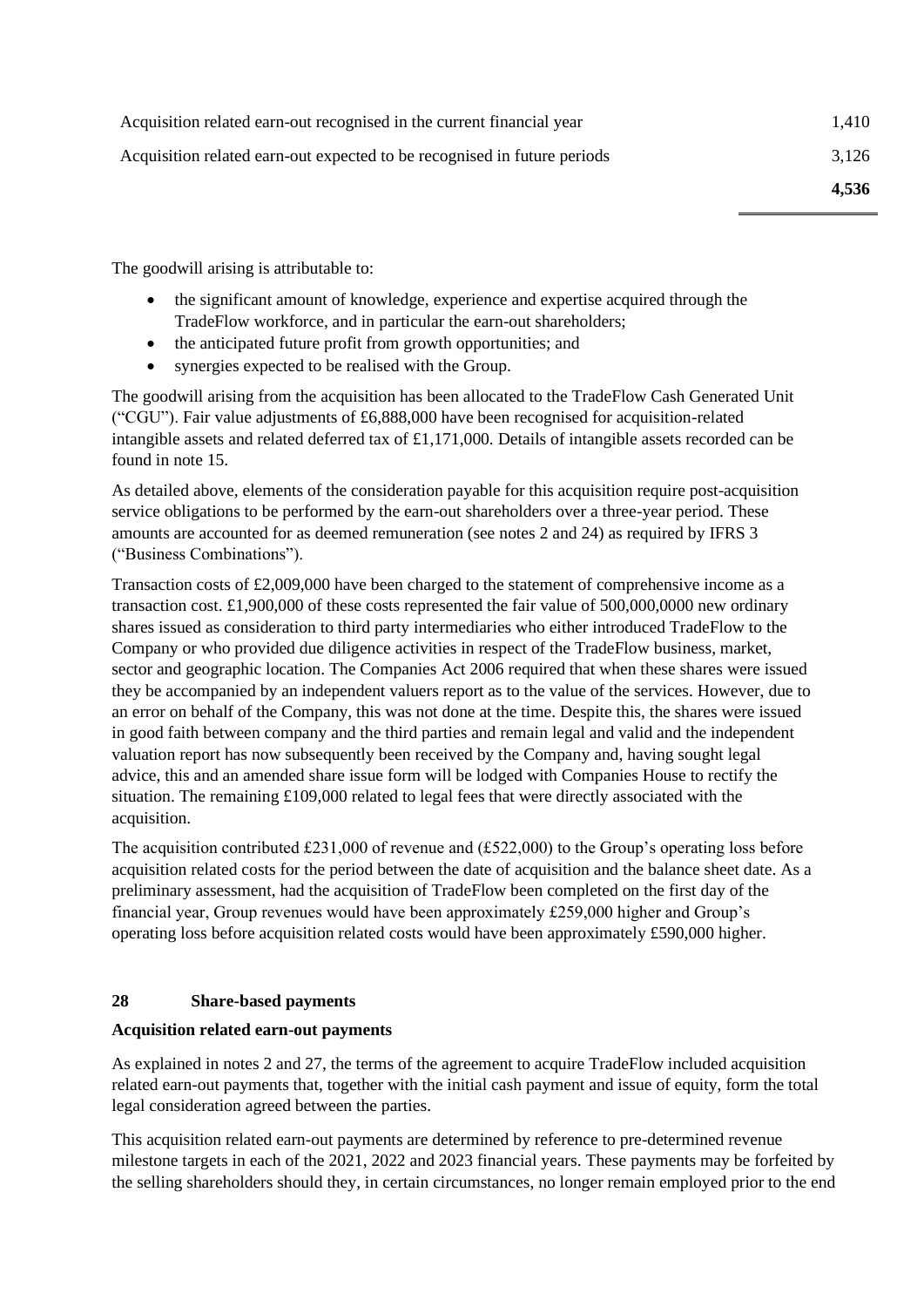of each earn-out period. As such, under the IFRS Interpretations Committee's interpretation of paragraph B55 of IFRS 3 ("Business Combinations"), the fair value of these earn-out payments have been accounted for a charge to the income statement (as deemed remuneration) rather than as consideration.

The terms of the agreements also allow this acquisition related earn-out payments to be settled in either cash or equity at the discretion of the Company. As it is the Company's current intention is to settle these payments in equity, they have been fair valued at the grant date in line with IFRS 2 ("Share-based payments"). When the Company choses to issue the earn-out payment in shares, the number of shares to be issued will be determined using the Volume Weighted Average Price ("VWAP") over the 20 dealing days to the end of the relevant financial year subject to a floor of 1p. In addition, the number of shares will be enhanced by 50% if the VWAP is greater than 1p. Finally, 50% of any earn-out shares may not be sold for 12 months following the award but are not contingent on continued employment.

Taking into account the factors above, value of the earn-out payments settled by way of equity have market conditions associated with them, being the future share price, and the fair value at grant date (being 1 July 2021) has been estimated using a Monte Carlo simulation model. A further discount has been applied to the 50% which are subject to lock in provisions, and this discount factor has been calculated using a Finnerty model, being a variant of the Black Scholes model.

The key judgemental assumptions have been detailed in note 2. The models above have assumed the nonmarket conditions surrounding these earn-out payments / awards will be meet and as such in future periods the impact of the revision of the original estimates, if any, will be recognised in the income statement such that the cumulative expense reflects the revised estimate, with a corresponding adjustment to equity reserves.

The expense recognised in the income statement in the current financial year and the expected expense to be recognised in future periods are set out in note 23 above.

### **Share warrants**

As explained in notes 18 and 19, during the year the Company entered into a funding facility with Mercator which included the Company issuing loan notes in exchange for funding. These loan notes linked to a convertible loan note facility, which was able be used should the Company elect not to repay any of the interest or principal relating to the loan notes in cash. Both the loan note and convertible loan note agreements required share warrants to be issued representing 20% of the face value of any loan notes or convertible loans issued. The warrants have a term of 3 years from issue and an exercise price of 130% of the lowest closing VWAP over the ten trading days immediately preceding the issue of the warrants.

The total number of share warrants issued during the current financial year was 522,791,511, details of which are set out in the table below.

As these share warrants were issued as a cost of securing the funding facility they fall into the scope of scope of IFRS 2 ("Share-based payments"). As such, the Directors were required to determine the fair value of the equity-settled share-based payments at the date on which they were granted. The fair value was determined using a Black Sholes model and the key judgemental assumptions have been detailed in note 2.

| Date of issue     | <b>Principal value of</b><br>warrants issued<br>(£000) | Number of<br>warrants | <b>Exercise</b><br>price | <b>Fair value</b><br>(000) | Amount<br>recognised in<br>during<br>FY21(f000) |
|-------------------|--------------------------------------------------------|-----------------------|--------------------------|----------------------------|-------------------------------------------------|
| 1 October<br>2021 | 1.400                                                  | 443,726,030 £0.00316  |                          | 520                        | 177                                             |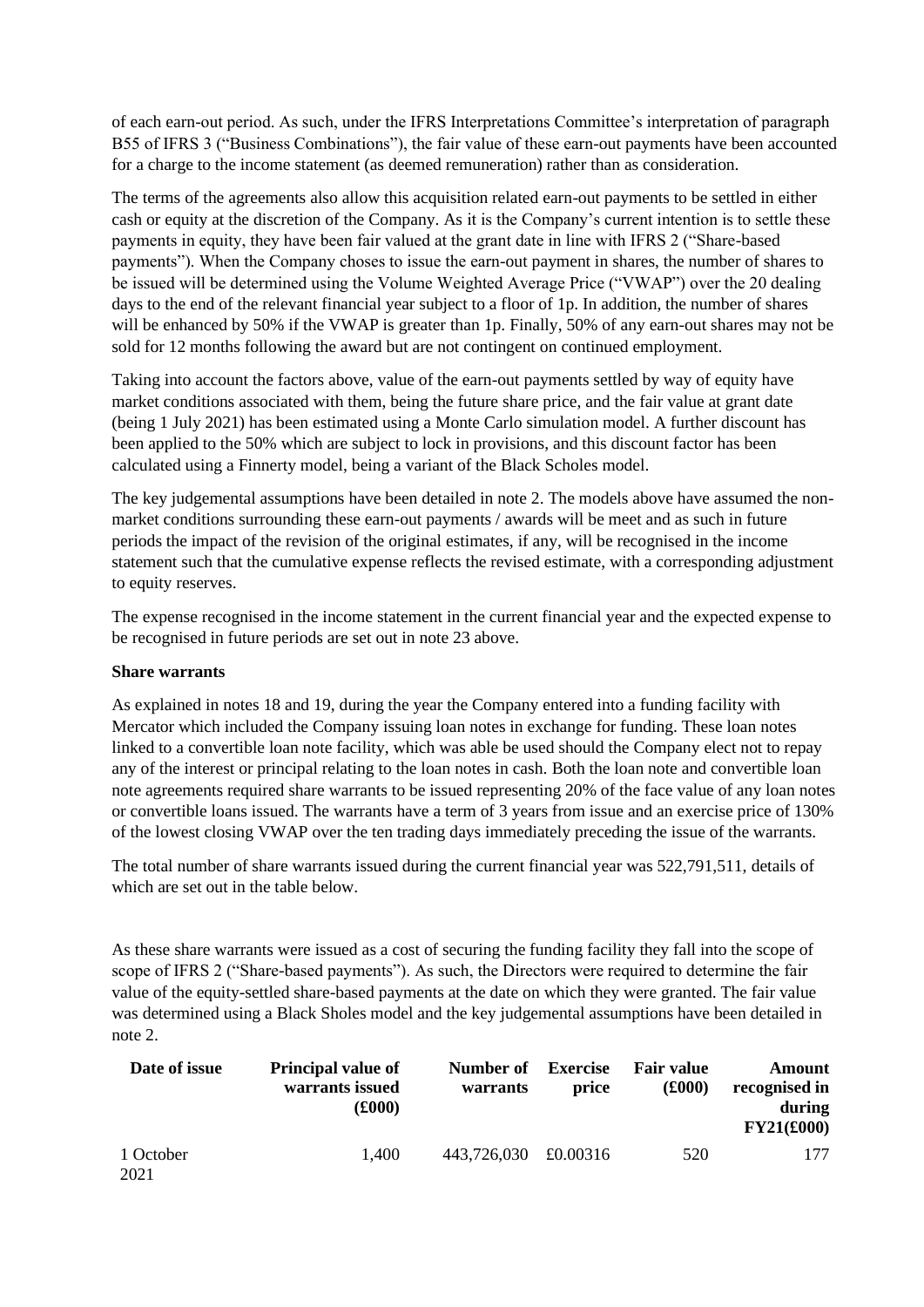| 1 November<br>2021 | 92    | 29,197,856 £0.00314 | 42  | 42  |
|--------------------|-------|---------------------|-----|-----|
| 1 December<br>2021 | 92    | 49,867,625 £0.00184 | 46  | 46  |
| Total              | 1.584 | 522,791,511         | 608 | 265 |

The total fair value of the above share warrants issued during the current financial year is £608,000. Of this amount £520,000 related to those warrants issued in connection with the loan notes and were netted off the initial proceeds received on the balance sheet. This amount is being amortised to the income statement using the effective interest rate method and £177,000 was recognised in the income statement for the period ended 31 December 2021. The remaining £88,000 related to those warrants issued in connection with the convertible loan notes, this amount was fully in the income statement in the current year given the liability to which they relate has been extinguished.

## **29 Related party transactions**

During the year to 31 December 2021, the following are treated as related parties:

## **Alessandro Zamboni**

Alessandro Zamboni is the CEO of the Group and is also the sole director of The AvantGarde Group S.p.A as well as holding numerous directorships across companies including AZ company S.r.l – a private limited company. Both of these entities are related parties due the following transactions that took place over the current or prior financial year.

Following historical transactions with AZ company S.r.l the Group had an amount payable of £63,000 to this related party at 31 December 2020 which was paid off during the year. There were no further transactions undertaken with AZ company S.r.l during the current financial year with the exception of the repayment of the amount owing at 31 December 2020 detailed above. There were no balances outstanding with AZ company S.r.l at 31 December 2021.

## **The AvantGarde Group S.p.A ("TAG") and its subsidiaries**

As at 31 December 2021 TAG held 35.3% of the Company's total ordinary shares in issued in Supply@ME Capital plc (as at 31 December 2021: 38.9%).

As announced in the RNS issued on 24 December 2020, 1AF2 S.r.l. and TAG previously merged. Alessandro Zamboni was also a director of 1AF2 S.r.l. During 2020, the Group entered into an origination contract with 1AF2 S.r.l in connection with the identification of potential client companies. Under this origination contract it was the related party's responsibility to carry out due diligence services. However, given the Group already had this expertise they chose to contract with the Group to perform the due diligence services on their behalf.

This specific contract stipulated a fee to cover the performance of due diligence services for a specific number of clients. This fee was paid at the date the contract was signed. As such, the fees received in advance were held on the balance sheet as deferred income, and the revenue was recognised in line with the completion of each of the due diligence reviews. During the year ended 31 December 2021, £175,000 (2020: £1,134,000) of the Group's revenue related to client companies originated by TAG (previously 1AF2 S.r.l) as referred to above, and for which the Group was contracted to carry out due diligence services. This revenue was recognised in line with the Group's revenue recognition policy set out in note 3.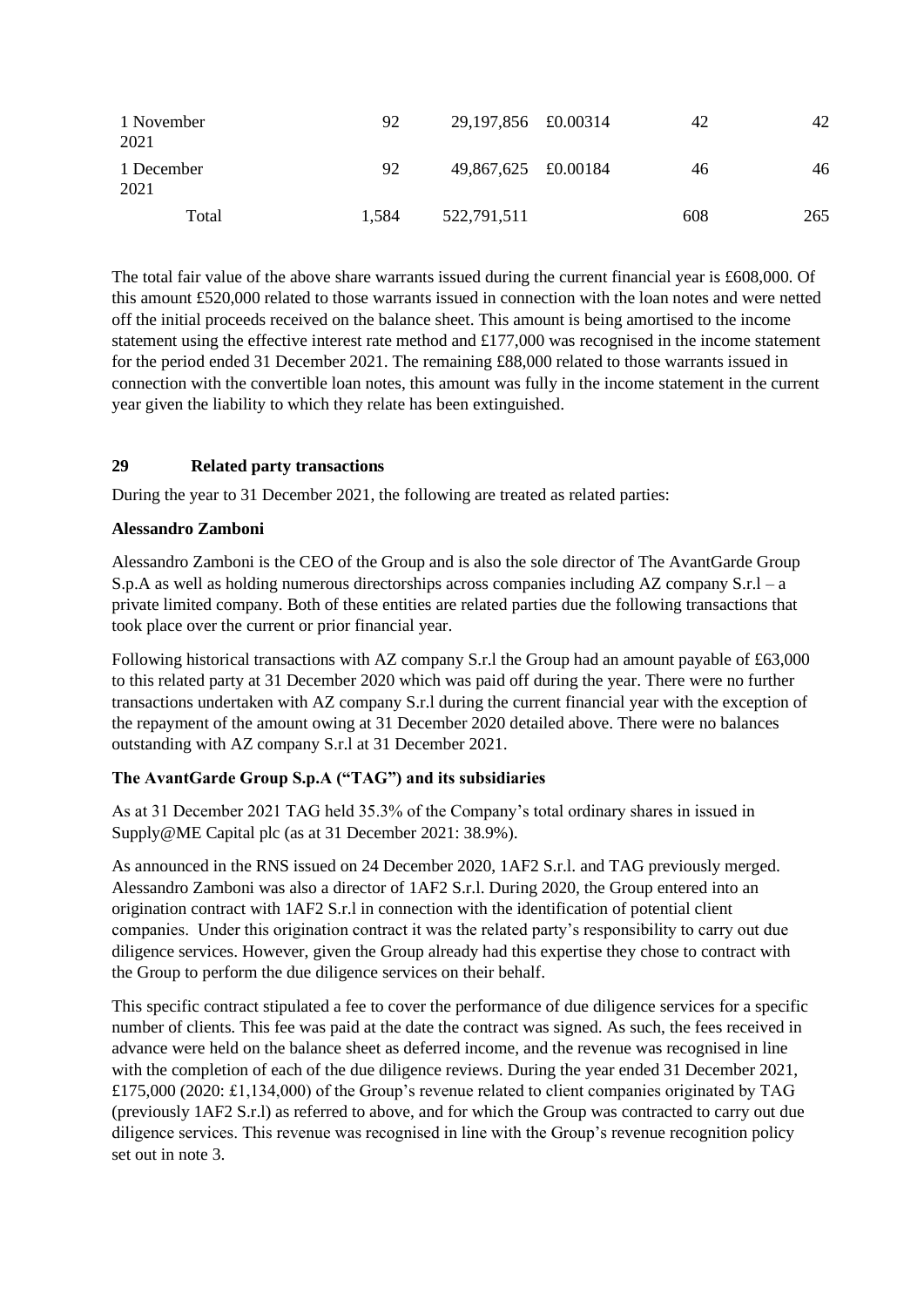In addition to the above, following the reverse takeover in March 2020, the Group entered into a Master Service Agreement with TAG in respect of certain shared service to be provided to the Group. During the year ended 31 December 2021, the Group paid £129,000 (2020: £48,000) to TAG in respect of this agreement.

Following the above transactions with TAG the Group has a net amount payable of £64,000 as at 31 December 2021 (net amount receivable of £232,000 as at 31 December 2020).

The TAG Group includes other companies which the Group had entered into transaction with. These companies include the Future of Fintech Srl and RegTech Open Project S.p.A, a regulatory technology company focussed on the development of an integrated risk management platform for Banks, Insurance Companies and Large Corporations. Alessandro Zamboni is also the sole director of both these companies.

As at 31 December 2021 there is an outstanding amount owed to the Group of £6,000 from Future of Fintech in relation to severance pay accrued by former employees which has been transferred to the Group by the related party (31 December 2020: nil).

As at 31 December 2021 there is an outstanding amount owed by the Group of £5,000 to RegTech Open Project S.p.A in relation historical amounts owing for regulatory technology professional services provided to the Group (31 December 2020: amount owed by the Group of £4,000).

## **Eight Capital Partners Plc**

Dominic White, the previous Non-Executive Chairman, is a director of Eight Capital Partners PLC, and David Bull, an Independent Non-Executive Director and audit committee chair is the CEO of Eight Capital Partners PLC. Following the reverse takeover in March 2020, the Company entered into a Master Service Agreement with Eight Capital Partners Plc in respect of certain shared service to be provided to the Group. During the year, the Group paid £72,000 (2020: £60,000) to Eight Capital Partners Plc in respect of this agreement. As at 31 December 2021 there is an outstanding amount owed by the Group of £8,000 (31 December 2020: £2,000). Since the year end the Master Service Agreement with Eight Capital Partners plc has been terminated.

### **Epsion Capital Ltd**

Epsion Capital, is a wholly owned subsidiary of Eight Capital Partners Plc and conducted the placing for the RTO and were paid £159,000 in respect of these activities. This related party has not been used in 2021 and there were no amounts outstanding at either 31 December 2021 or 2020.

### **30 Controlling party**

At 31 December 2021 the Directors do not believe that a controlling party exists.

### **31 Subsequent events**

### **Issue of convertible loans and related warrants**

On each of the 4 January 2022, 2 February 2022 and the 4 March 2022, the Company issued further convertible loan notes in lieu of the monthly cash repayments in respect of the outstanding loan notes. Each of these convertible loan notes was for a principal amount of £678,333, and together totalled £2,035,000. In additional, warrants to the value of 20% of the principal value were also issued, this equated to a total number of warrants issued of 262,891,765.

### **Issue of new share capital following conversion of convertible loan notes**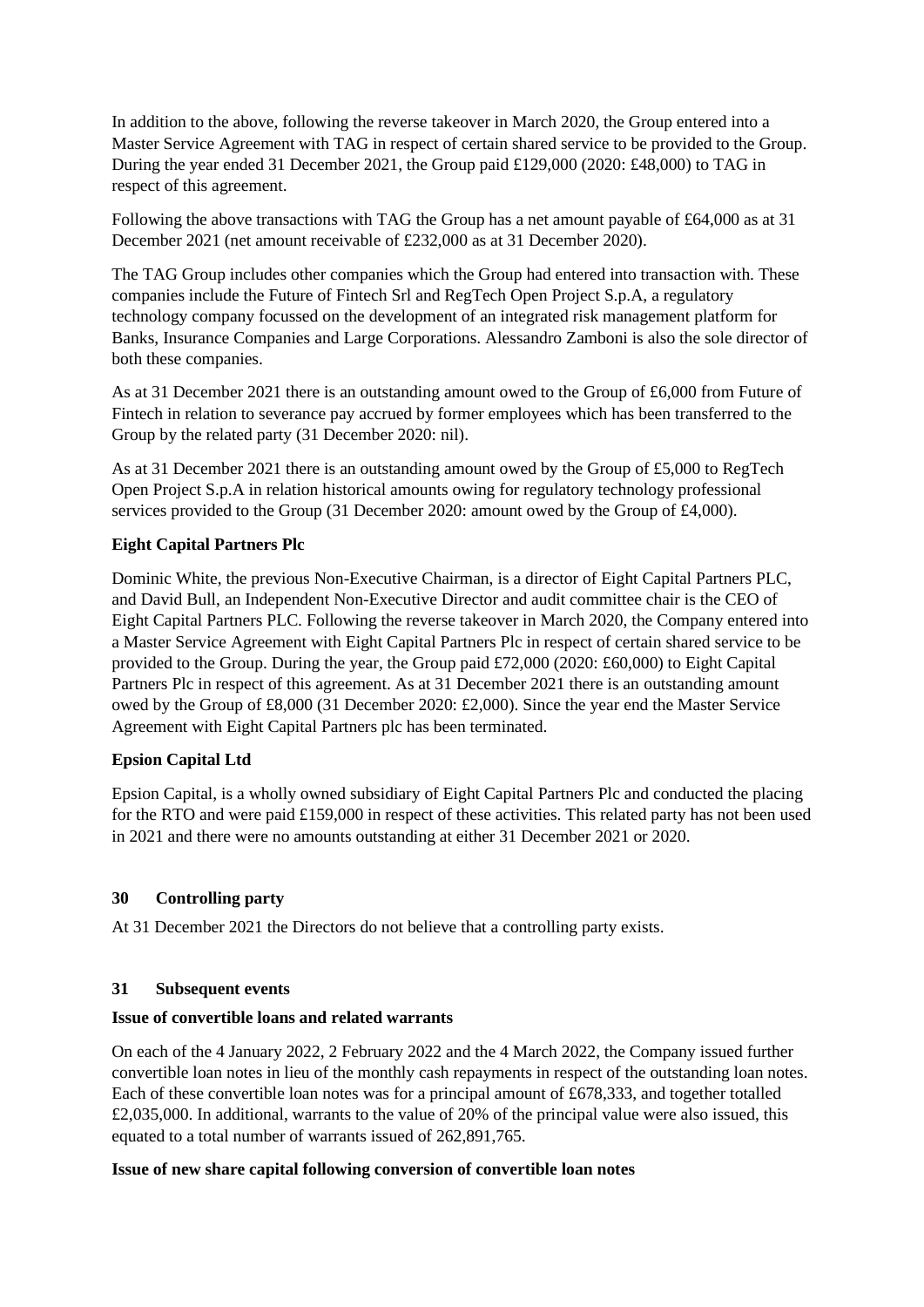On 13 January 2022, the Company allotted 594,664,101 new ordinary shares as a result of the conversion £678,333 of the convertible loan notes issued and subscribed by Mercator Group.

On 28 February 2022, the Company allotted 489,787,922 new ordinary shares as a result of the conversion £500,000 of the convertible loan notes issued and subscribed by Mercator Group.

On 29 March 2022, the Company allotted 316,446,349 new ordinary shares as a result of the conversion £178,333 of the convertible loan notes issued and subscribed by Mercator Group.

### **Issue of new share capital following capital raise**

On the 26 April 2022, the Company agreed a new equity funding facility with provides a binding commitment with a new investor, Venus Capital SA ("Venus Capital"), to invest up to £7,500,000 in exchange for multiple tranches of new ordinary shares to be issued by the Company over a period with a long stop date of 31 December 2023 (the "Capital Raise Plan"). These tranches have been structured as follows:

- New ordinary shares issued from 26 April to date at the date of these consolidated financial statements being issued, the Company has issued 3,320,000,000 of new ordinary share to Venus Capital in exchange for £1,660,000;
- Additional mandatory tranches to the value of £2,090,000; and
- Additional optional tranches (where the exercise is at the option of the Company) to the value of £3,750,000.

It should be noted that the issue of the new ordinary shares under the Capital Raise Plan is subject the necessary authorisations from shareholders which the Company is planning to require at the General Meeting to be held in conjunction with the 2021 Annual General Meeting.

Additionally, the Capital Raise Plan also saw the Company entered into an agreement with Venus Capital regarding a loan facility of up to £1,950,000 commencing from June 2022, including £450,000 to cover the arrangement fees relating to the Capital Raise Plan, which would be repayable in shares and which would have a maturity date of 31 December 2025 and an 10% per annum interest rate.

### **Restructure of Mercator funding facility**

The key objective of the Capital Raise Plan is to allow the outstanding Mercator loan notes to be repaid in cash rather than via further convertible loan note issues. To assist with this, on the 26 April 2022, the Company and Mercator signed an amendment deed to the Loan Note Instrument and Convertible Loan Note Instruments that were agreed on 29 September 2021 (the "Mercator Amendment"). This amendment is aimed at avoiding further conversions under the terms of the Instruments and allows the Company:

- to repay in cash the £678,333.34 of outstanding Convertible Loan Notes issued by the Company on 4 March 2022, using the proceeds of the first tranche of the Capital Raise. This repayment was made on 9 May 2022 and included an additional interest charge of 8%;
- to repay in cash to Mercator the balance of the outstanding Loan Note Instrument, through an updated instalment plan, in accordance with the current terms and conditions of the Instruments and the new conditions comprised in the Mercator Amendment.

Pursuant to the Mercator Amendment, Mercator has further agreed that the Company is required to issue only one further tranche of warrants related to 20% of the most recent Loan Note Instrument monthly repayment of £678,333.34.

### **Establishment of Supply@Me technologies S.r.l**